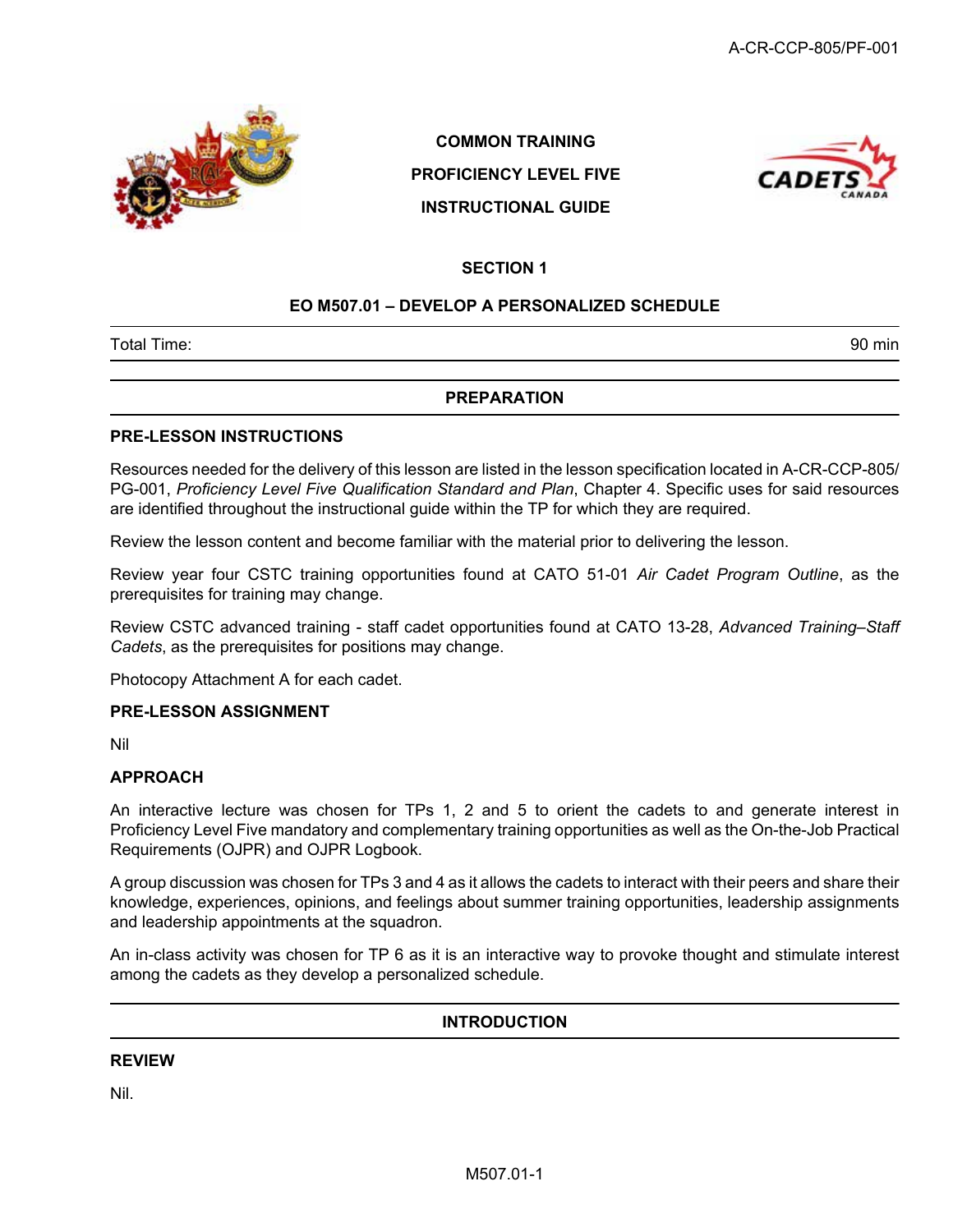# **OBJECTIVES**

By the end of this lesson the cadet shall have identified the training opportunities in Proficiency Level Five and have developed a personalized schedule for the training year(s).

# **IMPORTANCE**

It is important for cadets to know what training will be conducted during Proficiency Level Five to give them an overview of what the training year(s) will entail. This lesson will help generate interest in the topics and provide a basis on which the cadet will balance school, work, personal and cadet commitments to establish a personalized schedule.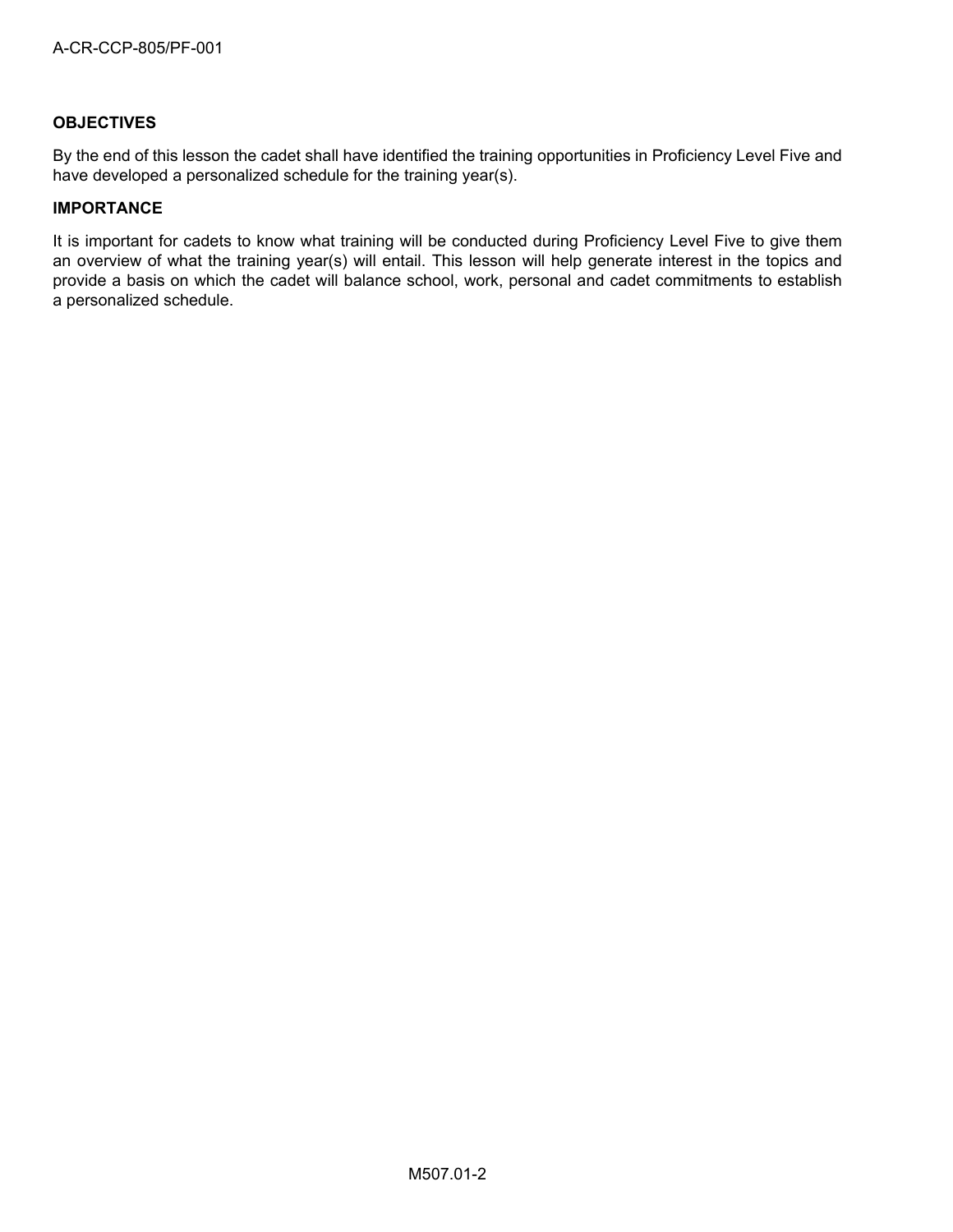# **Teaching Point 1 Identify Proficiency Level Five mandatory training common to the sea, army and air elements of the CCO.**

Time: 10 min Method: Interactive Lecture Communication of the Method: Interactive Lecture

#### **OVERVIEW**

The training program is broken into performance objectives (POs), which are the overall subjects, and enabling objectives (EOs), which are the topics within each PO. Training is conducted as mandatory and complementary components. Proficiency Level Five also sees the addition of two new topic areas, Professional Development and Personal Development.

#### **MANDATORY TRAINING**

Mandatory training encompasses the EOs that all cadets must complete throughout the training year(s). Proficiency Level Five mandatory training is common for sea, army and air cadets. The number of periods allocated for mandatory training is minimal, to allow cadets more free time to tailor their training year(s) to suit their individual circumstances.

#### **Community Service – PO 502 (Perform Community Service)**

The aim of Proficiency Level Five community service is to encourage the cadet to be an active citizen through participation in local community service activities. Cadet are expected to complete a prescribed number of hours of community service, with at least one of those activities completed with the community service learning model, to meet the requirements of this PO.

#### **Leadership – PO 503 (Lead Cadet Activities)**

The aim of Proficiency Level Five leadership is to provide the cadet with knowledge and skills to practice leadership during naturally occurring leadership assignments, structured leadership appointments, and a team leadership project. The cadet, as a member of a team, will:

- propose an exercise;
- plan an exercise;
- conduct an exercise; and
- conclude an exercise.

## **Personal Fitness and Healthy Living – PO 504 (Adopt an Active Lifestyle)**

The aim of Proficiency Level Five personal fitness and healthy living is to encourage the cadet to set and pursue fitness goals that contribute to an active lifestyle. Cadets are expected to complete the Cadet Fitness Assessment as well as a prescribed number of hours of physical fitness to satisfy the requirements of this PO.

#### **General Cadet Knowledge – PO 507 (Serve in an Air Cadet Squadron)**

The aim of Proficiency Level Five general cadet knowledge is to provide the cadet with information on the opportunities inherent in the Air Cadet Program and prepare the cadet for Proficiency Level Five assessment of learning requirements. Cadets will identify the training opportunities available in Proficiency Level Five.

#### **Instructional Techniques – PO 509 (Instruct Cadets)**

The aim of Proficiency Level Five instructional techniques is to refine the cadet's skills in instructing a 30-minute lesson. Cadets are required to be successful on at least one assessment of their instructional skills during Proficiency Level Five. Since Proficiency Level Five cadets will normally be the primary instructors at the local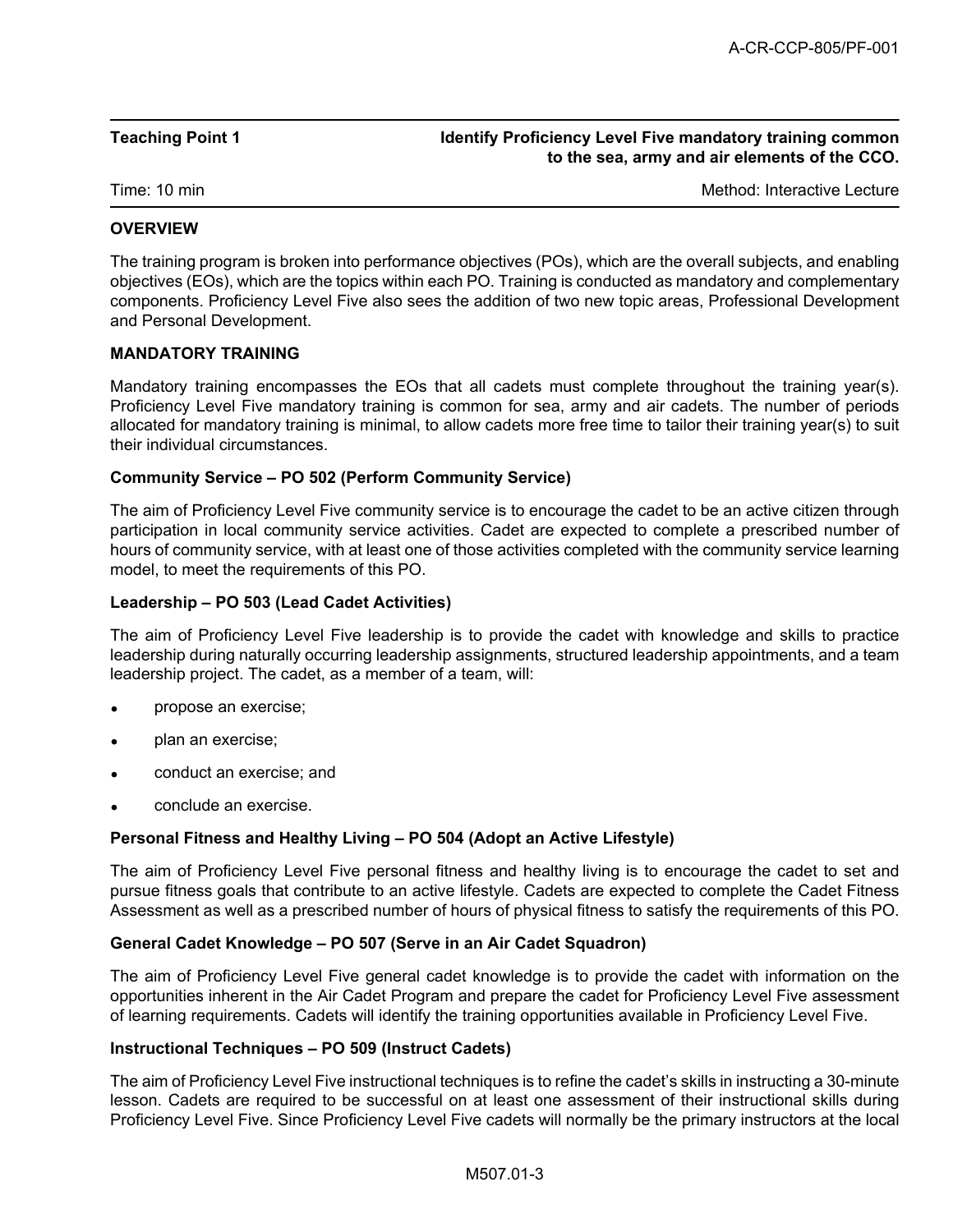squadron, many opportunities exist for them to develop their skills. Lessons can also be delivered at other locations, such as at Cadet Summer Training Centres (CSTCs), gliding centres, etc.

# **Professional Development – PO 513 (Attend a Workshop)**

The aim of PO 513 (Attend a Workshop) is to provide the cadet with professional development to enhance common training skills. Workshops are intended to be tri-service and provide the opportunity for cadets to participate in consolidated training with peers from different corps and squadrons on a variety of topics related primarily to leadership and instructional techniques. Proficiency Level Five cadets are expected to complete two days of workshops to successfully complete this PO.

#### **Personal Development – PO 514 (Pursue Individual Learning)**

The aim of PO 514 (Pursue Individual Learning) is to provide the cadet an opportunity to pursue an Air Cadet Program topic area using a personal learning plan to develop specialist skills. The participation and / or performance requirements are defined through an individual learning plan (ILP) that outlines a series of objectives to be met within the cadet's area of interest. The ILP is developed by the cadet in consultation with the Proficiency Level Officer and Squadron Training Officer and approved by the Commanding Officer (CO). The provision of a goal setting opportunity allows the cadet to pursue an area of personal interest related to the CP.

# **CONFIRMATION OF TEACHING POINT 1**

#### **QUESTIONS**:

- Q1. What is the aim of Proficiency Level Five citizenship training?
- Q2. What is a cadet expected to complete to satisfy the requirements of PO 504?
- Q3. Will workshops be elemental or tri-service?

## **ANTICIPATED ANSWERS**:

- A1. The aim of Proficiency Level Five citizenship is to introduce the cadet to their roles and responsibilities as a citizen in a globalized world.
- A2. Cadets are expected to complete the Cadet Fitness Assessment as well as a prescribed number of hours of physical fitness to satisfy the requirements of PO 504.
- A3. Workshops are intended to be tri-service and provide the opportunity for cadets to participate in consolidated training with peers from different corps / squadrons on a variety of topics related primarily to leadership and instructional techniques.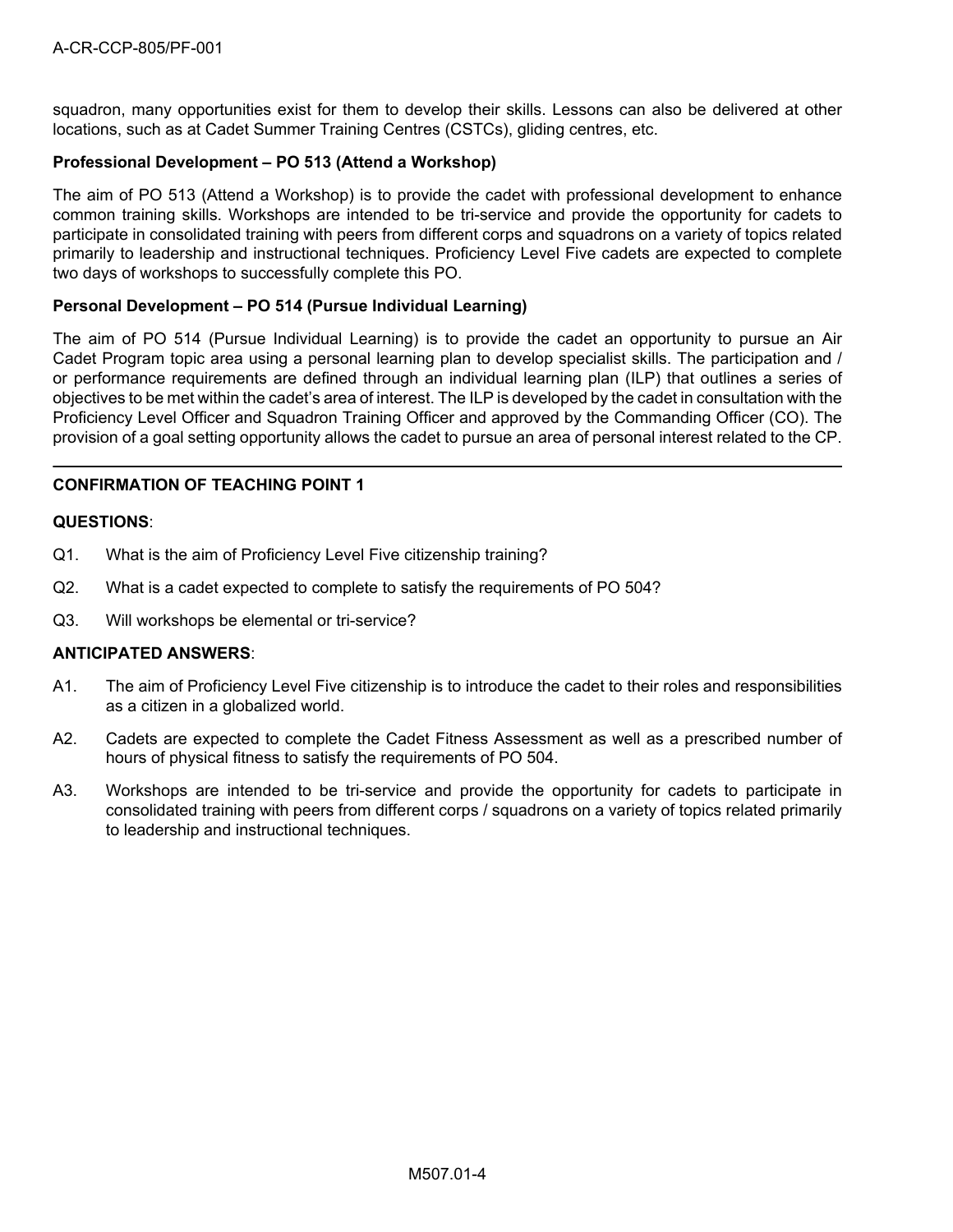# **Teaching Point 2 Identify Proficiency Level Five complementary training opportunities.**

Time: 10 min Method: Interactive Lecture Communication of the Method: Interactive Lecture

#### **PROFICIENCY LEVEL FIVE COMPLEMENTARY TRAINING**

Proficiency Level Five complementary training has been designed to be self-directed, self study and three periods (90 minutes) in length. The cadet will complete a minimum of three complementary packages. While the packages are self study, they are not intended to be treated as take home assignments. Instead, cadets shall be given time during a regular training session or day to complete the packages (eg, on a parade night when the cadet is not scheduled to instruct or lead an activity). There is nothing precluding a cadet from completing additional self-study packages at any time, should they choose to do so.

#### **COMMON COMPLEMENTARY TRAINING**

Common complementary training self study packages are available in four topic areas.

#### **Citizenship – PO 501 (Explain Global Citizenship)**

C501.01 (Reflect Upon What It Means To Be a Good Canadian Citizen) examines what it means to be Canadian and how to become an active and responsible citizen;

C501.02 (Reflect Upon Individual Global Citizenship) provides the cadet an opportunity to reflect upon how globalization affects daily choices in all aspects of life; and

C501.03 (Analyze a Global Issue) provides the cadet with an opportunity to develop their critical thinking / reading skills.

## **Personal Fitness and Healthy Living – PO 504 (Adopt an Active Lifestyle)**

C504.01 (Reflect on Personal Fitness and Healthy Living) allows the cadets to reflect on and examine in greater detail the key concepts related to physical fitness and healthy living.

#### **General Cadet Knowledge – PO 507 (Serve in an Air Cadet Squadron)**

C507.01 (Identify Service Opportunities as a Cadet Instructors Cadre [CIC] Officer) examines the choices available to a senior cadet who, upon leaving the CP, chooses to enroll as a member of the CIC. Service opportunities range from local corps / squadron participation to supervising national activities.

C507.02 (Identify Volunteer Opportunities with the Air Cadet League League of Canada [ACLC]) examines the options available to a senior cadet who, upon leaving the CP, chooses to support it by volunteering with the ACLC. This option may suit youth who cannot or do not wish to enrol in the CIC. This self study package includes the opportunity to meet with a member of the squadron's sponsoring committee.

C507.03 (Reflect on the Cadet Experience) provides the tools for a cadet to discover the skills and experience the CP has provided them. It also examines the need to set goals, both short and long term and how to achieve them using an action plan.

#### **Instructional Techniques – PO 509 (Instruct Cadets)**

C509.01 (Monitor Instruction) provides cadets with the knowledge and tools to evaluate instruction. This is accomplished though self study and the practical observation of a class.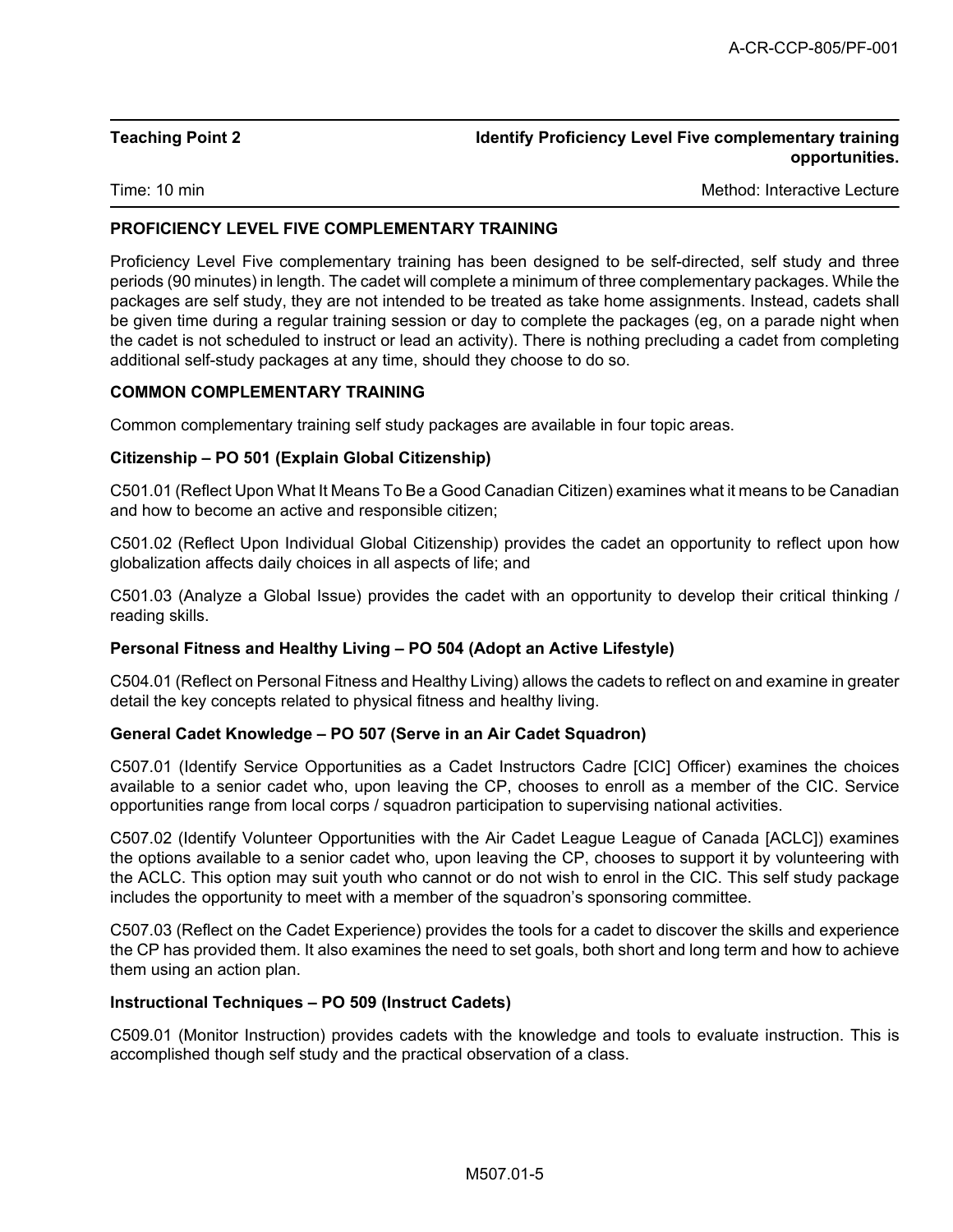# **ELEMENTAL COMPLEMENTARY TRAINING**

Elemental training self-study packages are available in four topic areas.

## **Airmanship – PO 530 (Fly a Cross-Country Flight Using a Flight Simulator)**

C530.01 (Fly a Cross-Country Flight Using a Flight Simulator) provides cadets with an opportunity to fly a crosscountry flight using a flight simulator. Within this activity, cadets will plot a visual flight rules (VFR) flight on a VNC and determine aircraft speed.

## **Aerospace – PO 540 (Reflect on Canada's Contribution to Aerospace Technology)**

C540.01 (Reflect on Canada's Contribution to Aerospace Technology) provides cadets with an opportunity to learn about Canada's aerospace technology accomplishments up to the cancellation of the Avro Canada CF-105 Arrow Project and examine the achievements of Avro Canada Limited personnel. Additionally, cadets will reflect on Canada's contribution to the space program and aircraft development.

#### **Aerodrome Operations – PO 560 (Participate in an Aerodrome Operations Activity)**

C560.01 (Examine Aspects of Flight Safety [FS]) provides cadets with an opportunity to learn about the role of the Flight Safety Officer (FSO) in the Air Cadet Flying Program (ACFP) and to examine the reporting process and investigation procedures.

C560.02 (Examine the Canadian Bush Pilot Industry) provides cadets with an opportunity to examine the origin and development of bush flying in Canada and to compare aircraft flown.

# **Aircraft Manufacturing and Maintenance – PO 570 (Examine Aspects of Aircraft Manufacturing and Maintenance Through the Development of Aerobatic Aircraft)**

C570.01 (Examine Aspects of Aircraft Manufacturing and Maintenance Through the Development of Aerobatic Aircraft) provides cadets with an opportunity to examine the origin of acrobatic flight, aircraft development, modern aerobatic displays and Canadian aerobatic teams.

## **Aircrew Survival – PO 590 (Analyze an Aircrew Survival Case Study)**

C590.01 (Analyze an Aircrew Survival Case Study) provides cadets with an opportunity to, using a case study of a real incident, analyze the cause of the accident, examine the survival situation, investigate the actions of the crew and analyze the outcome.

## **CONFIRMATION OF TEACHING POINT 2**

## **QUESTIONS**:

- Q1. How is Proficiency Level Five complementary training designed?
- Q2. Describe C507.01 (Identify Service Opportunities as a Cadet Instructors Cadre [CIC] Officer).
- Q3. Describe C560.02 (Examine the Canadian Bush Pilot Industry).

## **ANTICIPATED ANSWERS**:

- A1. Proficiency Level Five complementary training has been designed to be self-directed, self study and three periods (90 minutes) in length.
- A2. C507.01 (Identify Service Opportunities as a Cadet Instructors Cadre [CIC] Officer) examines the choices available to a senior cadet who, upon leaving the CP, chooses to enrol as a member of the CIC. Service opportunities range from local corps / squadron participation to supervising national activities.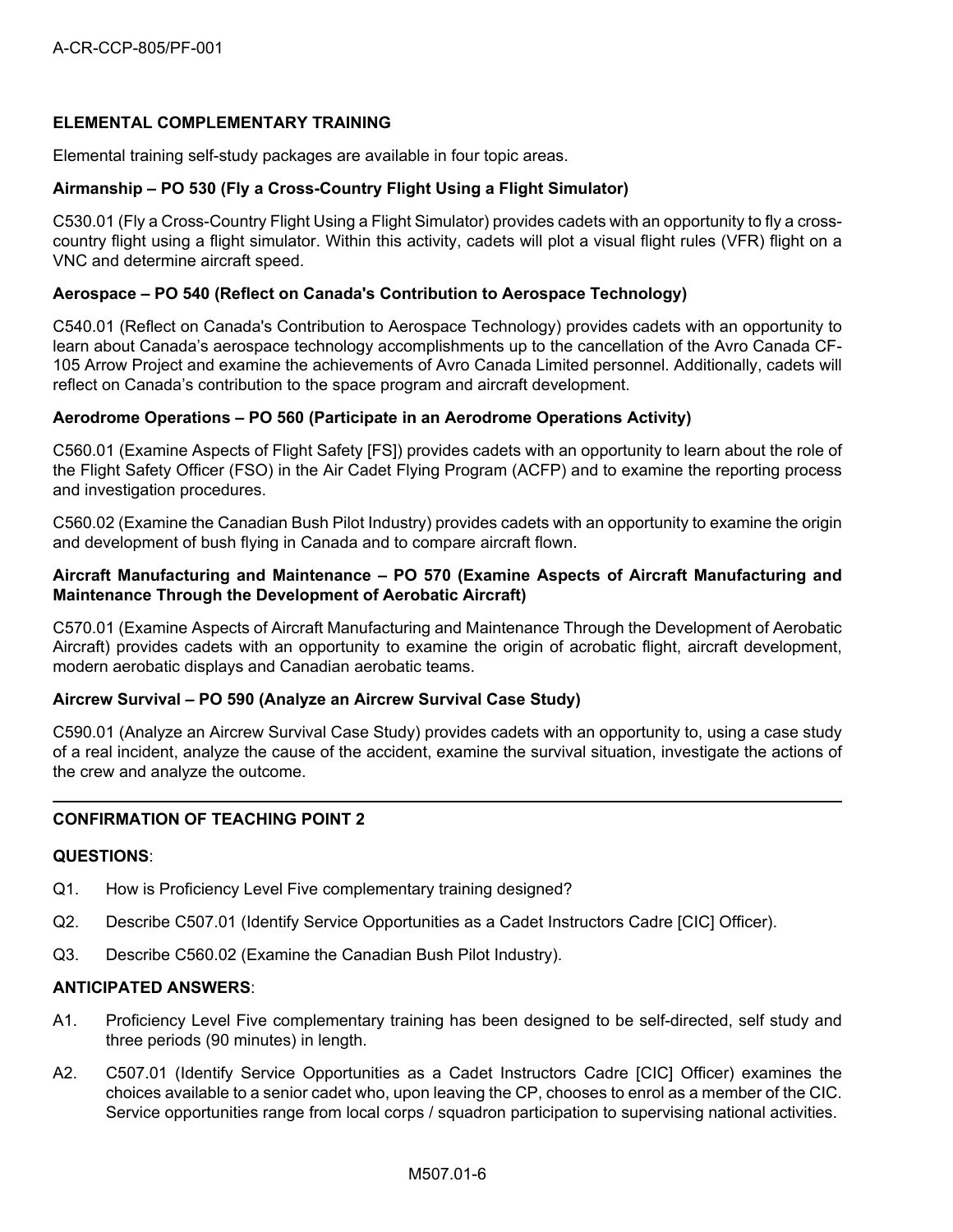A3. C560.02 (Examine the Canadian Bush Pilot Industry) provides cadets with an opportunity to examine the origin and development of bush flying in Canada and to compare aircraft flown.

**Teaching Point 3 Review summer training opportunities.**

Time: 5 min Method: Group Discussion and Method: Group Discussion

# **BACKGROUND KNOWLEDGE**



The point of the group discussion is to review summer training opportunities using the tips for answering / facilitating discussion and the suggested questions provided.

## **STAFF CADET ADVANCED TRAINING**



The information below provides a brief introduction of what advanced training - staff cadet is and the types of opportunities exist. To obtain more detailed and up-to-date information, CATO 13-28, *Advanced Training–Staff Cadets* should be consulted prior to conducting this lesson.

CATO 13-28, *Advanced Training–Staff Cadets*, defines staff cadets as follows:

- Staff cadets are appointed to such rank as is authorized by the CO of a CSTC established to conduct summer training.
- On the authority of the CO of the CSTC, staff cadets may be requested to participate in advanced training, including instructional, supervisory or administrative functions that are approved by the Regional Cadet Support Unit (RCSU) CO for that training centre.
- Staff cadets may not be less than 16 years of age as of the first day of January of the year of advanced training.
- Staff cadets are not employees. Participation by the staff cadet during authorized CSTC summer training constitutes advanced training.



While staff cadets are not considered employees, they do receive pay during their time at a CSTC. Each position has a designated rank that corresponds to a pay incentive. For more details see Annexes B and E of CATO 13-28, *Advanced Training–Staff Cadets*.

Staff cadet classifications are divided into two distinct categories:

- Type 1—Training (eg, flight staff, instructor), and
- Type 2—Training Support (eg, administration clerk, supply clerk, accommodation, canteen).



Prerequisites are outlined in CATO 13-28, *Advanced Training–Staff Cadets* for each individual position.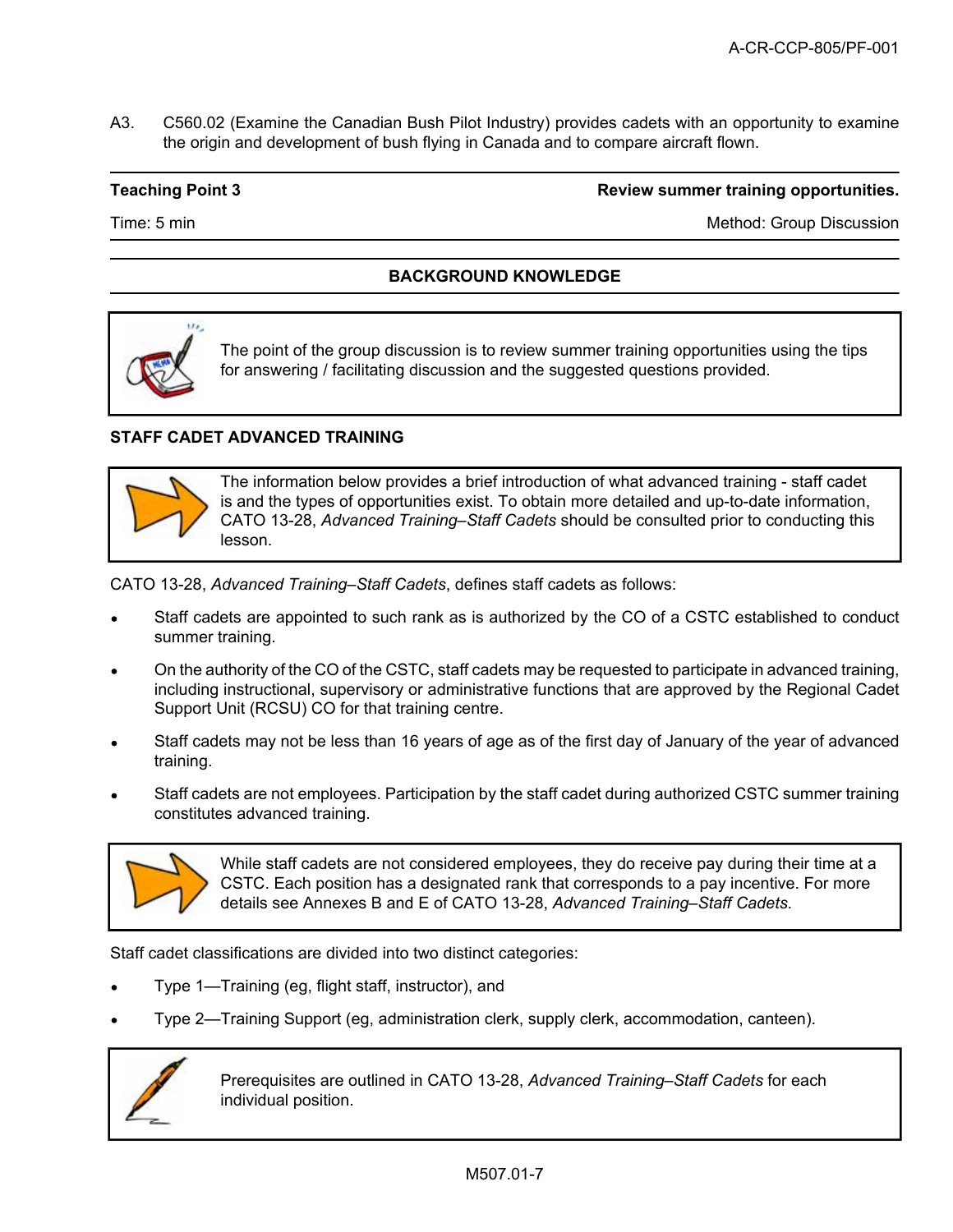

A cadet who has attended one of these courses could be asked to speak about their experience during this TP.

# **CADET SUMMER TRAINING CENTRE (CSTC) COURSES**

#### **COMMON COURSES**

Common courses are available to air, army, and sea cadets.



Refer to CATO 51-01, *Air Cadet Program Outline* for prerequisites.

**Military Band–Advanced Musician.** The aim of this course is to improve the cadets' music knowledge and skills and to prepare the cadets to assist in the delivery of music training for military band.

**Pipe Band–Advanced Musician.** The aim of this course is to improve the cadets' music knowledge and skills and to prepare the cadets to assist in the delivery of music training for pipe band.

## **ELEMENTAL COURSES**

**Power Pilot Scholarship.** The Power Pilot Scholarship is a seven-week course of ground and flying training designed to qualify air cadets for a Transport Canada Private Pilot Licence in accordance with Canadian Air Regulations. Training is conducted by member flying schools or clubs of either the Air Transport Association of Canada or l'Association québécoise des transporteurs aériens.

**International Air Cadet Exchange.** The purpose of the exchange is to promote friendship and goodwill among air cadets of the participating countries, to encourage participants to develop an interest in international affairs and to reward those air cadets who have rendered outstanding service to their squadrons over a period of years. It is intended only for senior cadets who will represent Canada with distinction.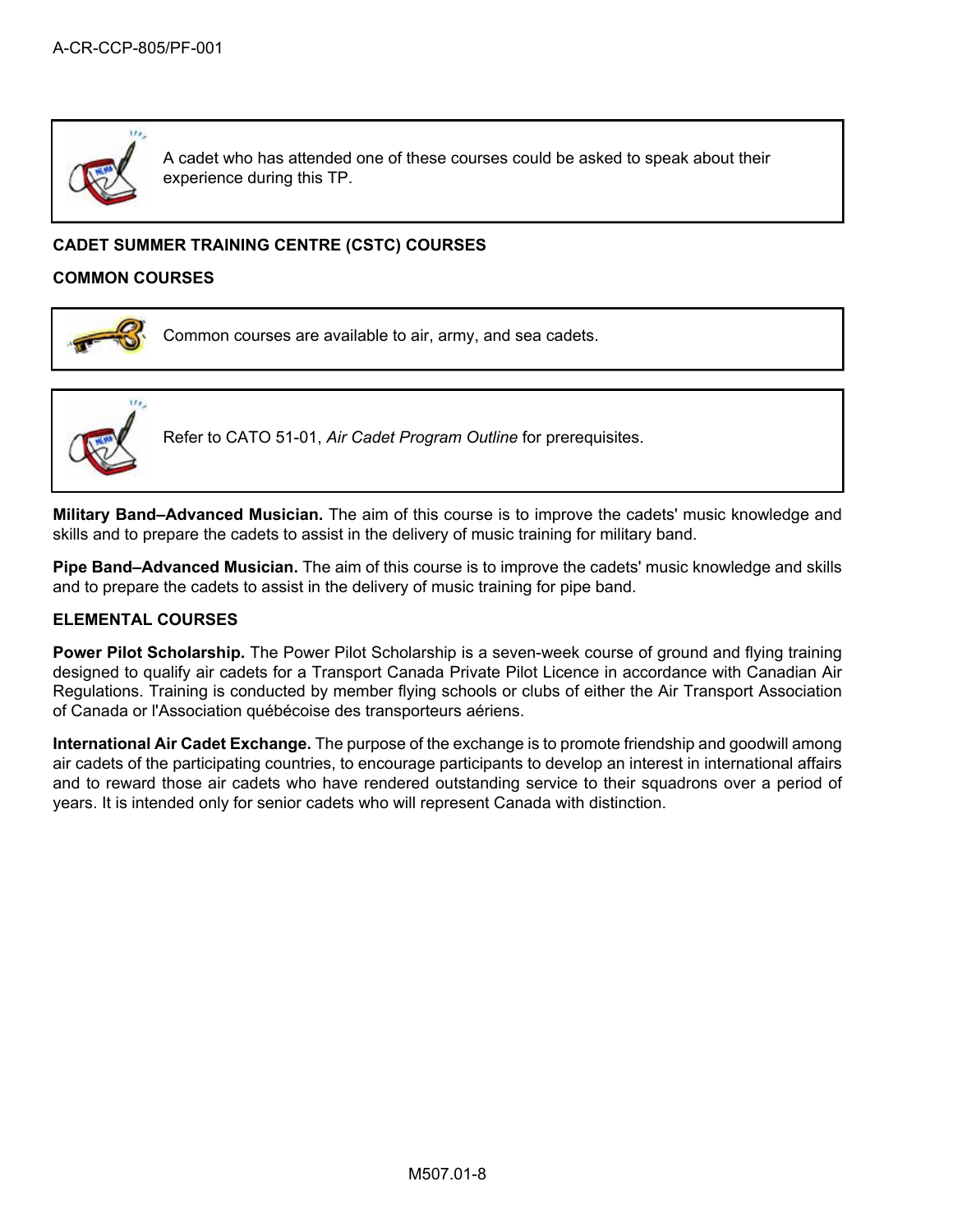# **GROUP DISCUSSION**



## **SUGGESTED QUESTIONS:**

- Q1. What is the age requirement for advanced training staff cadet?
- Q2. What common CSTC courses are available to Proficiency Level Five cadets?



Other questions and answers will develop throughout the group discussion. The group discussion should not be limited to only those suggested.



Reinforce those answers given and comments made during the group discussion, ensuring the teaching point has been covered.

## **CONFIRMATION OF TEACHING POINT 3**

The cadets' participation in the group discussion will serve as the confirmation for this TP.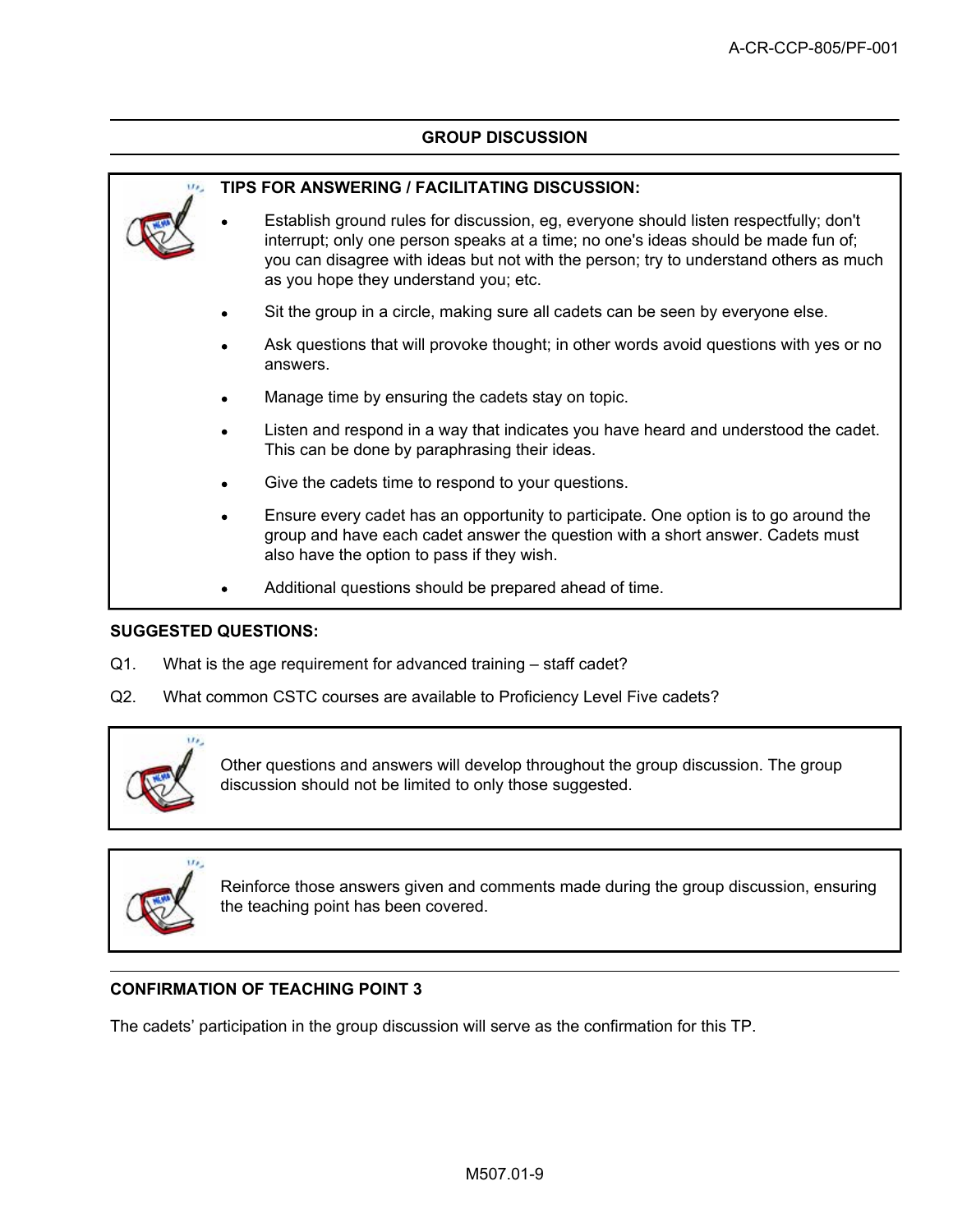# **Teaching Point 4 Review leadership assignment and leadership appointment opportunities at the squadron.**

Time: 5 min Method: Group Discussion and Method: Group Discussion

## **BACKGROUND KNOWLEDGE**



The point of the group discussion is to review leadership assignment and appointment opportunities in the squadron using the tips for answering / facilitating discussion and the suggested questions provided.

# **LEADERSHIP ASSIGNMENT**

A leadership assignment is a specific, short or long-term practical leadership opportunity. The team leader must apply their leadership skills. The team leader will have temporary team members either within or outside their peer group. The team will accomplish a single minor duty or task.



Leadership assignments in Proficiency Level Five may be the same as Proficiency Level Three or of longer duration / complexity. Each cadet should have already completed at least three leadership assignments during Proficiency Level Three and Proficiency Level Four.

#### **LEADERSHIP APPOINTMENT**

A leadership appointment is a long-term practical leadership opportunity. The team leader must apply their leadership knowledge and skills and display the core leadership qualities of a cadet. The team leader will have an assigned, established team of cadets outside their peer group. These may be organizational appointments (eg, Flight Commander), training appointments (eg, Proficiency Level Instructor) or supplementary appointments (eg, Drill Team Commander). These appointments must be based on the frequency and duration of the major duties or tasks. The team leader must meet with their team on a number of occasions. Leadership appointments may be held by a single Proficiency Level Five cadet (eg, Drill Team Commander) or cadets may rotate through a position (eg, canteen clerk).

The team leader must supervise team members, communicate with team members and solve problems, strive to meet the needs and expectations of team members, motivate team members, and provide feedback to team members. The team leader must attempt to develop the skills and knowledge of their team members.

Direction for the leadership appointment must be given by a superior usually an activity leader or activity manager.



During Proficiency Level Five training, each cadet will be assessed at least once on a leadership assignment and once while fulfilling a leadership appointment.



Ensure a list of leadership appointments has been developed by the Training Officer before instructing this class. Below is a sample list of leadership appointments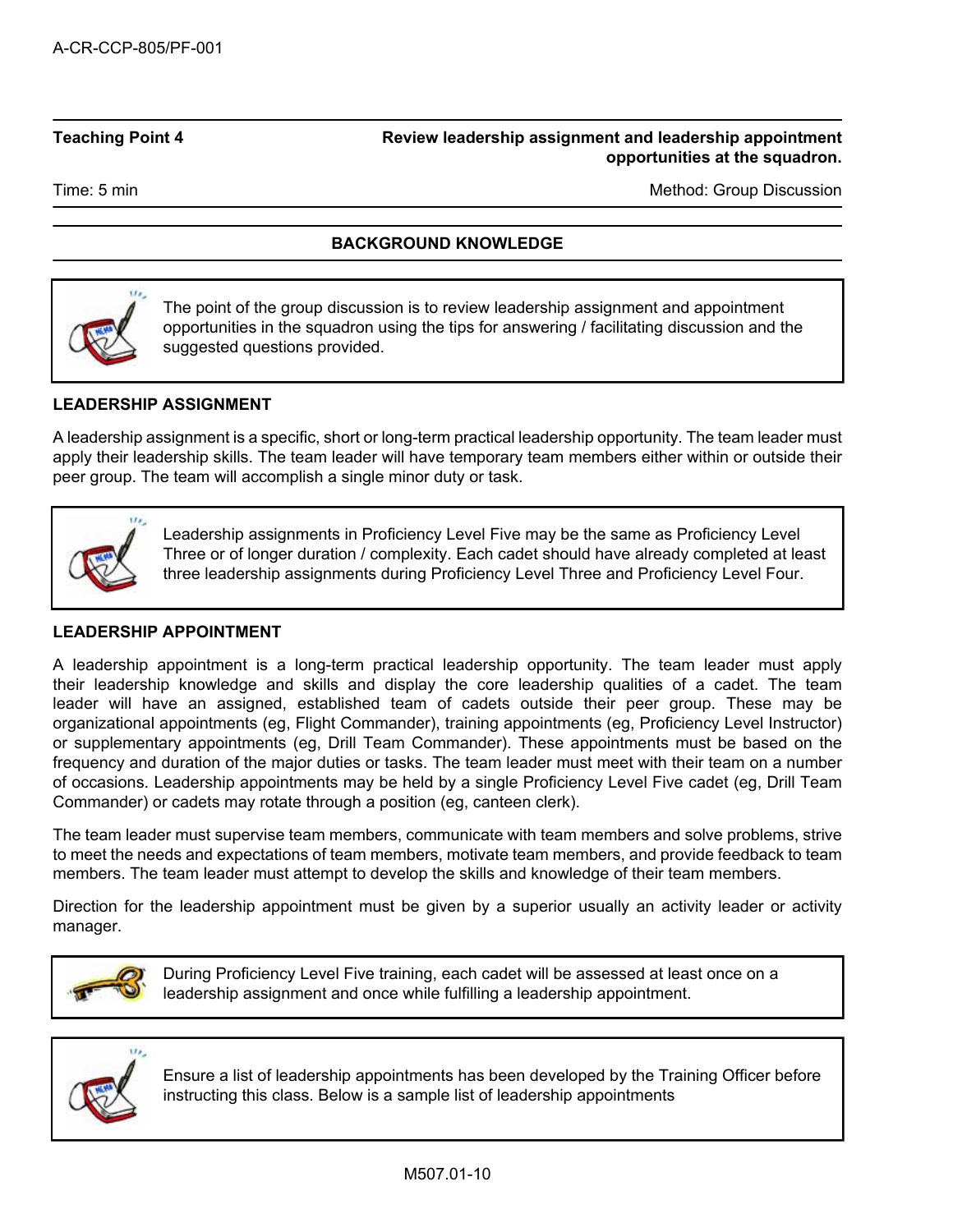# **SAMPLE PROFICIENCY LEVEL FIVE LEADERSHIP APPOINTMENTS**

## **Organizational Appointments include**:

- Flight Sergeant,
- Flight Commander,
- Squadron Commander,
- Drum Major, and
- Flag Party Commander.

## **Training Appointments include**:

- Proficiency Level Instructor,
- Fitness and Sports Instructor,
- Drill and Ceremonial Instructor,
- Aviation Instructor, and
- Aircrew Survival Instructor.

## **Supplementary Appointments include**:

- Drum Major,
- Band Section Leader,
- Canteen Steward,
- Drill Team Commander,
- Marksmanship Team Captain,
- Range Assistant,
- First Aid Team Captain,
- Biathlon Team Captain, and
- Sports Team Captain.



Proficiency Level Five cadets will typically be assigned the leadership appointments of Squadron Warrant Officer or supplementary appointments. As required, Proficiency Level Five cadets may be assigned various other organizational and training appointments.



For the purposes of PO 503 (Lead Cadets), Proficiency Level Five cadets will be required to fulfill a leadership appointment that meets the criteria defined above. This requires that the appointment involves an assigned, established team of cadets outside the Proficiency Level Five Cadet's peer group. In some circumstances, some of the examples given may not meet these criteria (eg, a smaller squadron that only have one cadet assigned to Supply).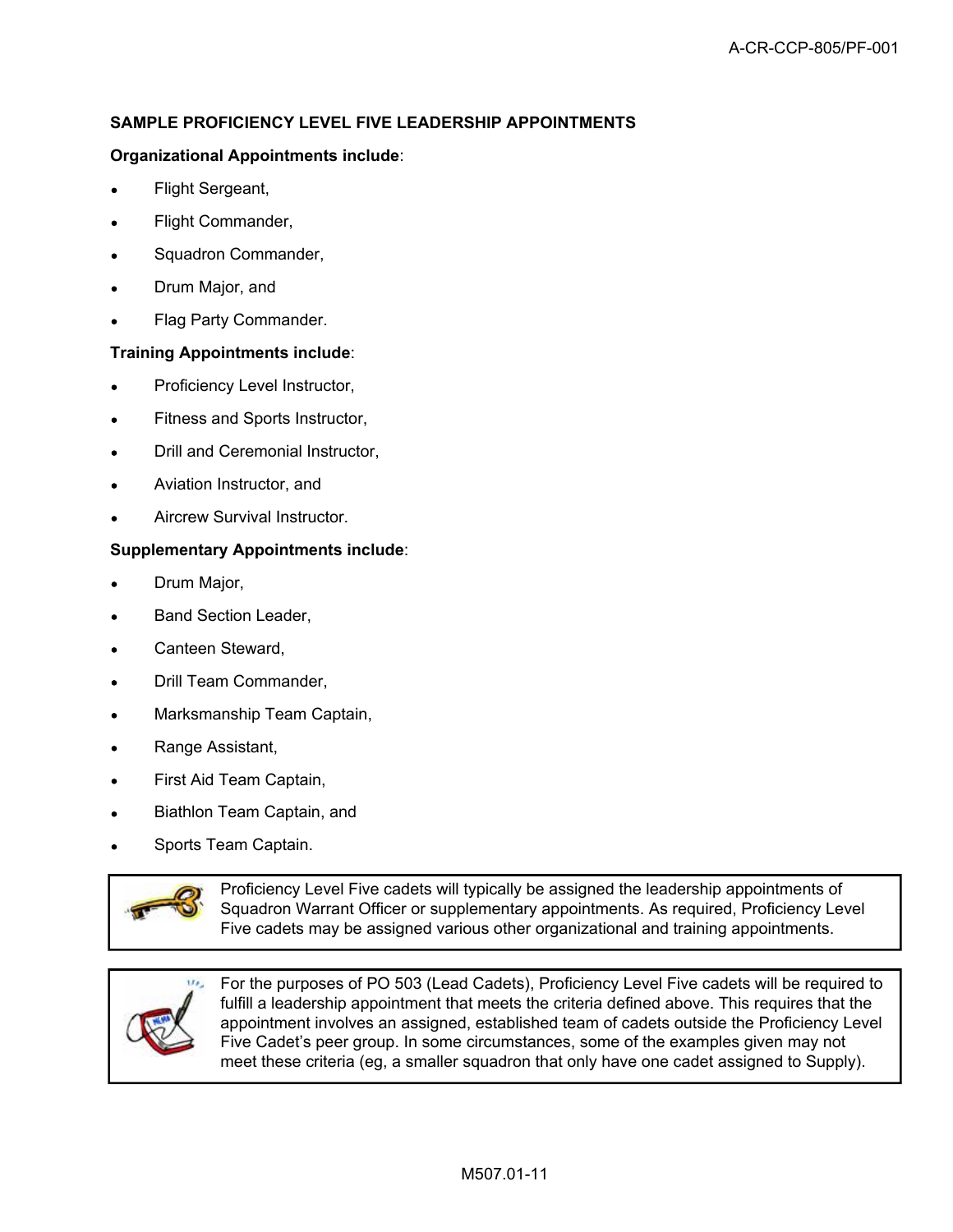# **GROUP DISCUSSION**



#### **SUGGESTED QUESTIONS**

- Q1. What is the difference between a leadership assignment and a leadership appointment?
- Q2. What leadership appointments are available at the squadron?
- Q3. Do you have any concerns knowing that you will fill a leadership appointment during this training year?



Other questions and answers will develop throughout the group discussion. The group discussion should not be limited to only those suggested.



Reinforce those answers given and comments made during the group discussion, ensuring the teaching point has been covered.

## **CONFIRMATION OF TEACHING POINT 4**

The cadets' participation in the group discussion will serve as the confirmation of this TP.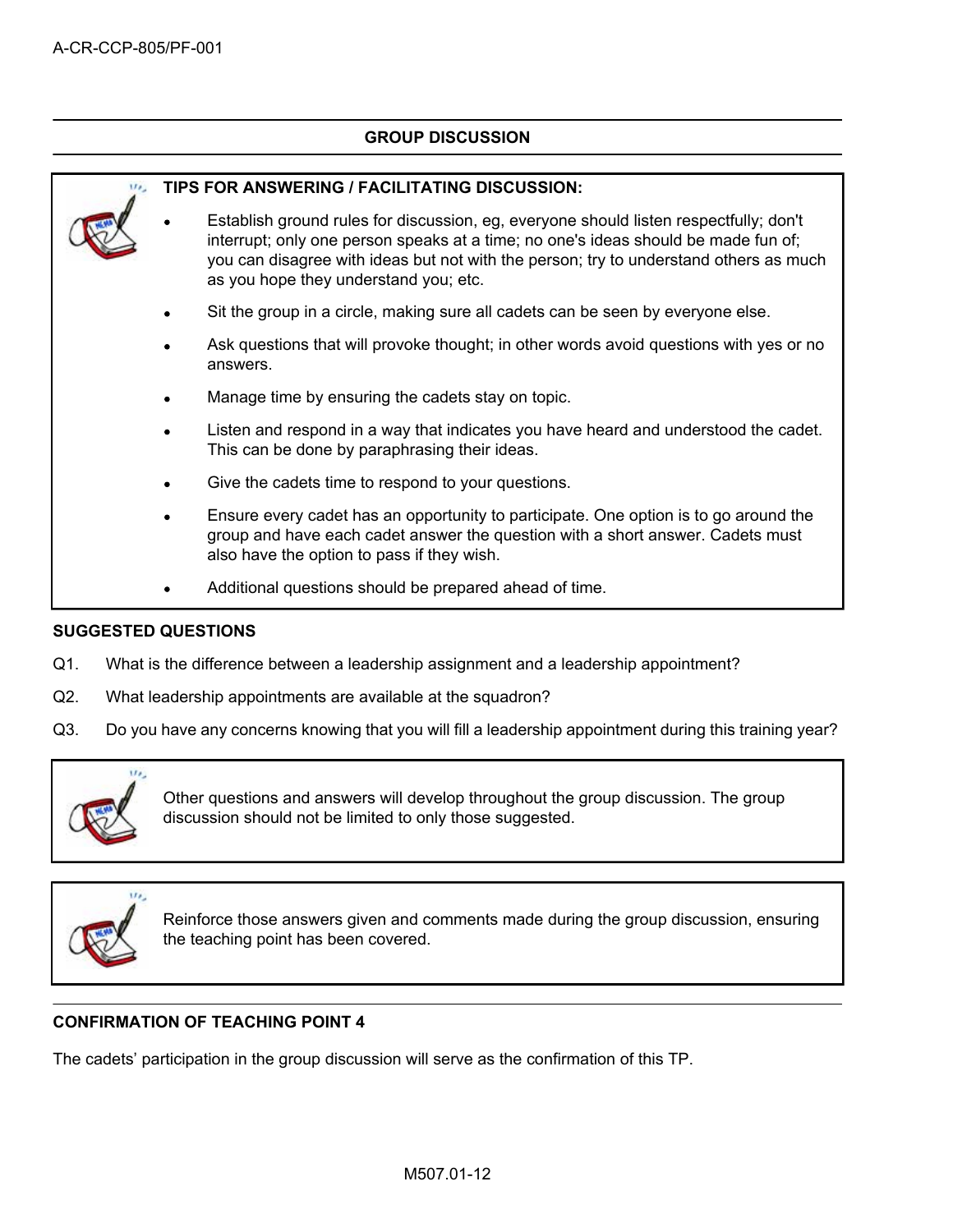## **Teaching Point 5 Explain the OJPR and Proficiency Level Five Logbook.**

Time: 20 min Method: Interactive Lecture Communication of the Method: Interactive Lecture

# **On-the-Job Training (OJT)**

To provide a suitably flexible and dynamic structure to OJT, the traditional period allocation and scheduling employed in previous levels of the CP does not apply. The cadet participates in authorized sessions and training days / weekends with the squadron. Within the 30 sessions and 10-day construct of the Squadron Program, all time beyond that required to complete mandatory and complementary training is allocated to OJT and completion of the different components of the Assessment of Learning Plan.

Under the supervision of the Proficiency Level Officer, or designated representative, the cadet completing OJT is responsible for performing a variety of leadership appointments, leadership assignments, leadership projects and instructional responsibilities. Cadets may also be assigned general administrative, support and supervision roles and responsibilities. While the unique nature of each squadron dictates the exact OJT experience a cadet will have, at a minimum the cadet shall be provided with suitable assessment for learning and assessment of learning opportunities as outlined in the Assessment of Learning Plan.

## **On-the-Job Practical Requirements (OJPR)**

OJPR are the set of practical requirements needed to satisfy the assessment of learning plan. Practical requirements are a component of the following POs.

## **PO 502 (Perform Community Service)**

The cadet is required to develop a community service plan describing how they will perform community service over the training year(s). The assessment of learning requires that cadets complete at least 45 hours of community service to complete this practical requirement without difficulty. If cadets complete 70 hours or more of community service, they have exceeded the standard.

## **PO 503 (Lead Cadet Activities)**

The cadet is required to complete at least one leadership assignment, leadership appointment and leadership project during the training year(s). The assessment of learning provides details on how each task is evaluated. In addition to the three formal assessments, cadets are provided additional leadership assignments, appointments and projects through the course of their normal duties at the squadron.

## **PO 504 (Adopt an Active Lifestyle)**

The cadet is required to complete a minimum of 60 minutes of moderate-to vigorous-intensity physical activity (MVPA) daily for 24 days over four consecutive weeks. If cadets complete a minimum of 60 minutes of MVPA daily for 28 days over four consecutive weeks, they have exceeded the standard.

## **PO 509 (Instruct Cadets)**

The cadet is required to complete at least one formally assessed period of instruction during Proficiency Level Five. The assessment of learning provides details on evaluation. In addition to this formal assessment, cadets will be provided many additional opportunities to instruct through the course of their normal duties at the squadron.

## **PO 513 (Attend a Workshop)**

The cadet will complete 18 periods of regionally facilitated workshops conducted during two full days, four half days or other equivalent combination of training.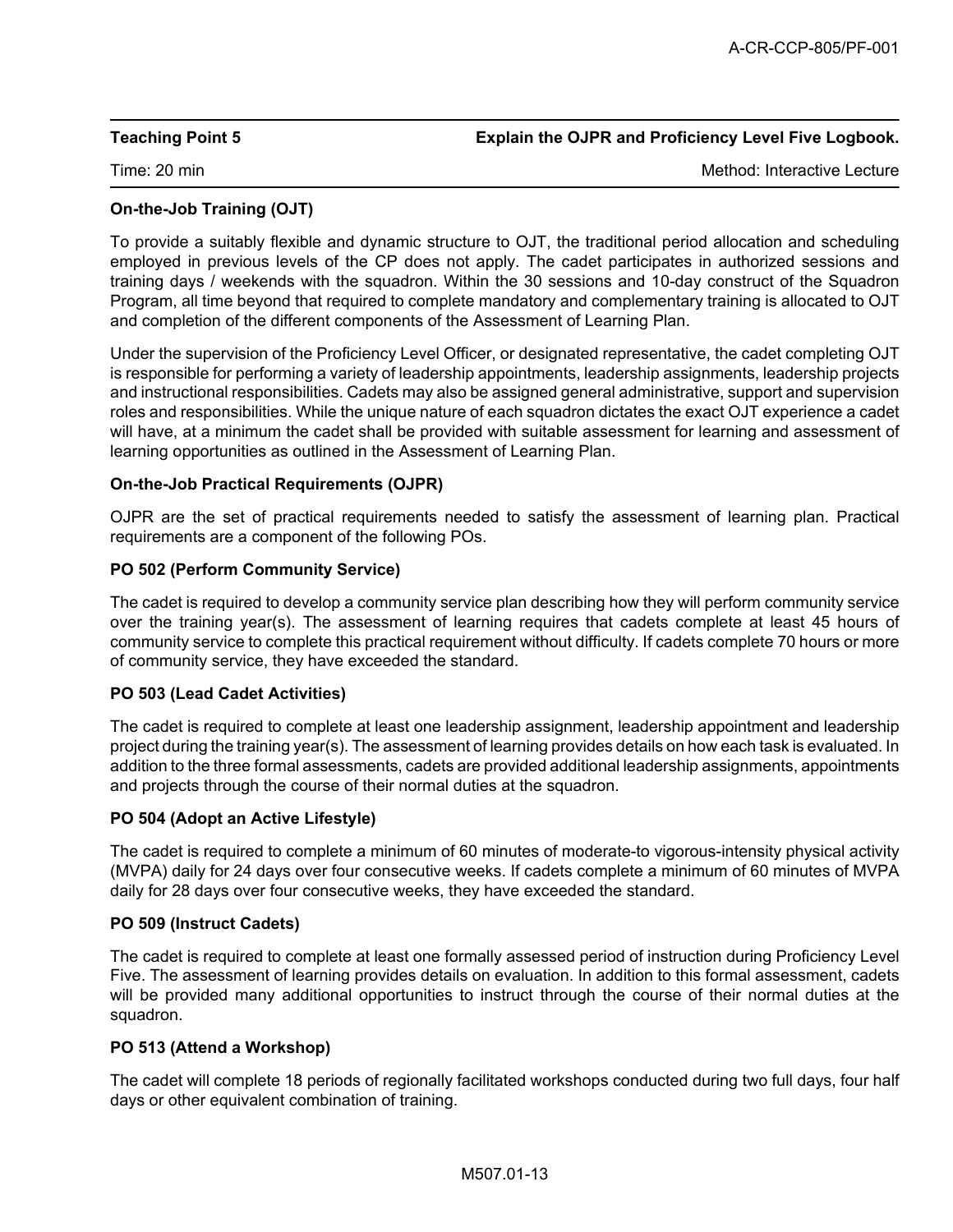# **PO 514 (Pursue Individual Learning)**

The cadet is required to complete a minimum of one ILP over the course of the training year(s). The assessment of learning provides details on evaluation. The cadet's ILP must meet the criteria set out within the assessment activity instructions by identifying learning needs, learning activities, target dates, learning resources, measures of success and a final report description.

# **OJPR Logbook**

A-CR-CCP-805/PW-001, *Royal Canadian Air Cadets Proficiency Level Five Logbook*, is provided to the cadet as a tool to help guide and track their progress. This tool serves as both an aide-memoire and personal log. The content of the Proficiency Level Five Logbook consists of a summary of pertinent information regarding OJT, OJPR, and requirements of the Assessment of Learning Plan and Assessment Instruments. It is intended that Proficiency Level Five cadets keep their logbook updated and seek guidance from their supervisor(s) to obtain the required signatures. Once completed, the Proficiency Level Five Logbook is retained by the cadet to record future service.

## **CONFIRMATION OF TEACHING POINT 5**

#### **QUESTIONS**:

- Q1. Is Proficiency Level Five training scheduled in the same manner as previous years?
- Q2. What are the OJPR for PO 502 (Perform Community Service)?
- Q3. What will cadets do with their Proficiency Level Five Logbook upon completion of Proficiency Level Five?

#### **ANTICIPATED ANSWERS**:

- A1. No, to provide a suitably flexible and dynamic structure to OJT, the traditional period allocation and scheduling employed in previous levels of the cadet program do not apply.
- A2. The cadet is required to develop a community service plan describing how they will perform community service over the training year(s). The assessment of learning requires that cadets complete at least 45 hours of community service to complete this practical requirement without difficulty. If cadets complete 70 hours or more community service, they have exceeded the standard.
- A3. Once completed, the Proficiency Level Five Logbook is retained by the cadet to record future service.

| <b>Teaching Point 6</b><br>Have the cadets develop a personalized schedule. |                           |  |
|-----------------------------------------------------------------------------|---------------------------|--|
| Time: 30 min                                                                | Method: In-Class Activity |  |
|                                                                             | <b>ACTIVITY</b>           |  |

Time: 30 min

#### **OBJECTIVE**

The objective of this activity is to have the cadets develop a personalized schedule.

# **RESOURCES**

- Proficiency Level Five Logbook,  $\bullet$
- Current squadron training schedule, and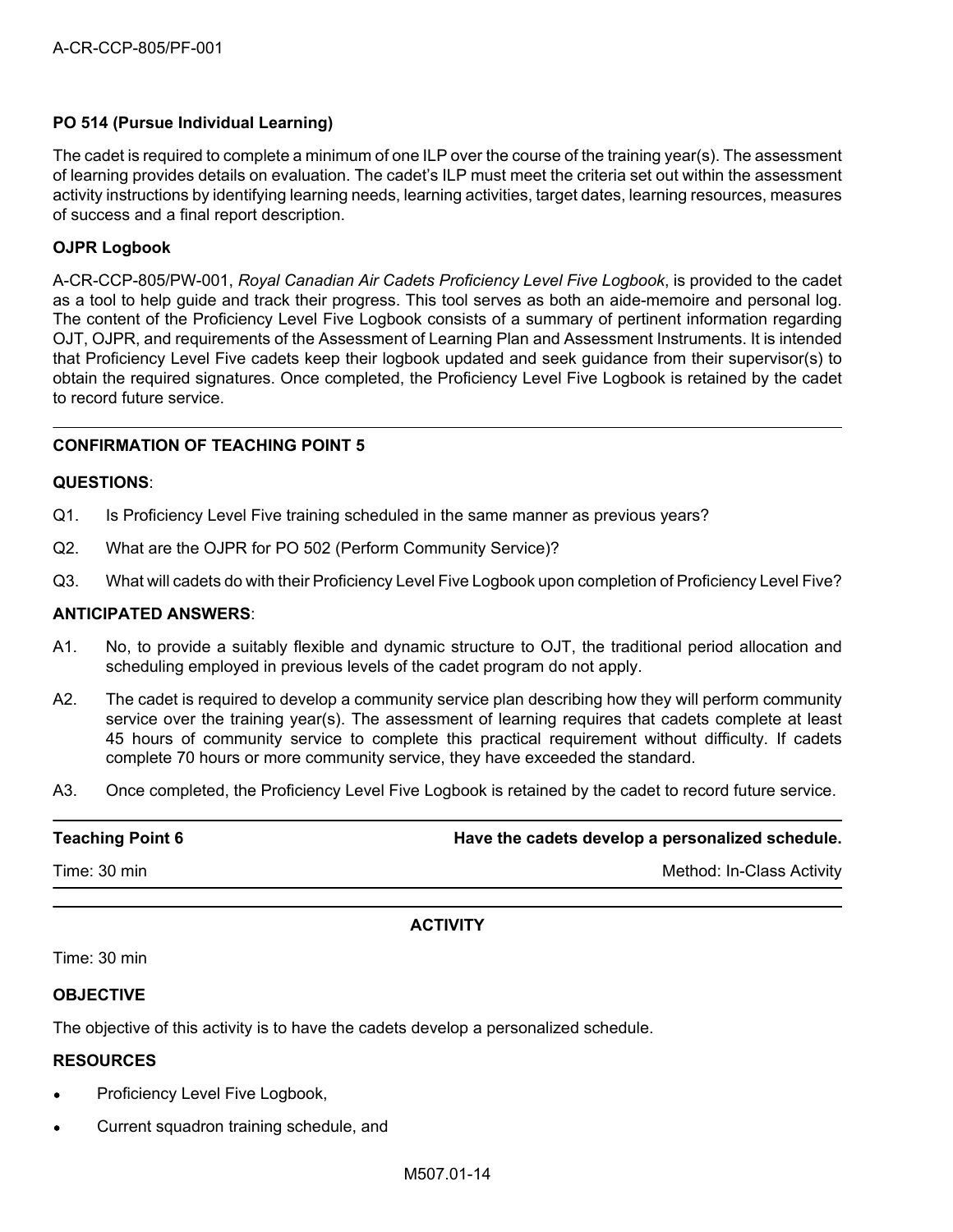Pen / pencil.

# **ACTIVITY LAYOUT**

Nil.

# **ACTIVITY INSTRUCTIONS**

- 1. Provide each cadet with a pen / pencil, current squadron training schedule and Proficiency Level Five Logbook.
- 2. Have the cadets complete the agenda section of their Proficiency Level Five Logbook, filling in the dates and months and year.
- 3. Have the cadets record the date(s) they are required to instruct at the squadron for the training year. Remind cadets that this information is subject to changes in the training schedule and should be updated as required.
- 4. Have the cadets record any other squadron commitments where they are required to attend. For example, they may be appointed marksmanship assistant as a leadership appointment and marksmanship practices occur each week on Wednesday evenings.
- 5. Have cadets record their school, work or extracurricular activities as required.
- 6. Discuss with the cadets the importance of managing their time effectively and using their agenda to record other commitments as they occur. The date and time of community service commitments, when they will work on their leadership project with their team and milestones of their ILP can all be recorded in the agenda.
- 7. Allow the cadets the remaining time to add other items to their personalized schedule while providing assistance and guidance as required.

## **SAFETY**

Nil.

## **CONFIRMATION OF TEACHING POINT 6**

The cadets' participation in the in-class activity will serve as the confirmation of this TP.

## **END OF LESSON CONFIRMATION**

The cadets' production of a personalized schedule will serve as the confirmation of the lesson.

## **CONCLUSION**

## **HOMEWORK / READING / PRACTICE**

Nil.

## **METHOD OF EVALUATION**

Nil.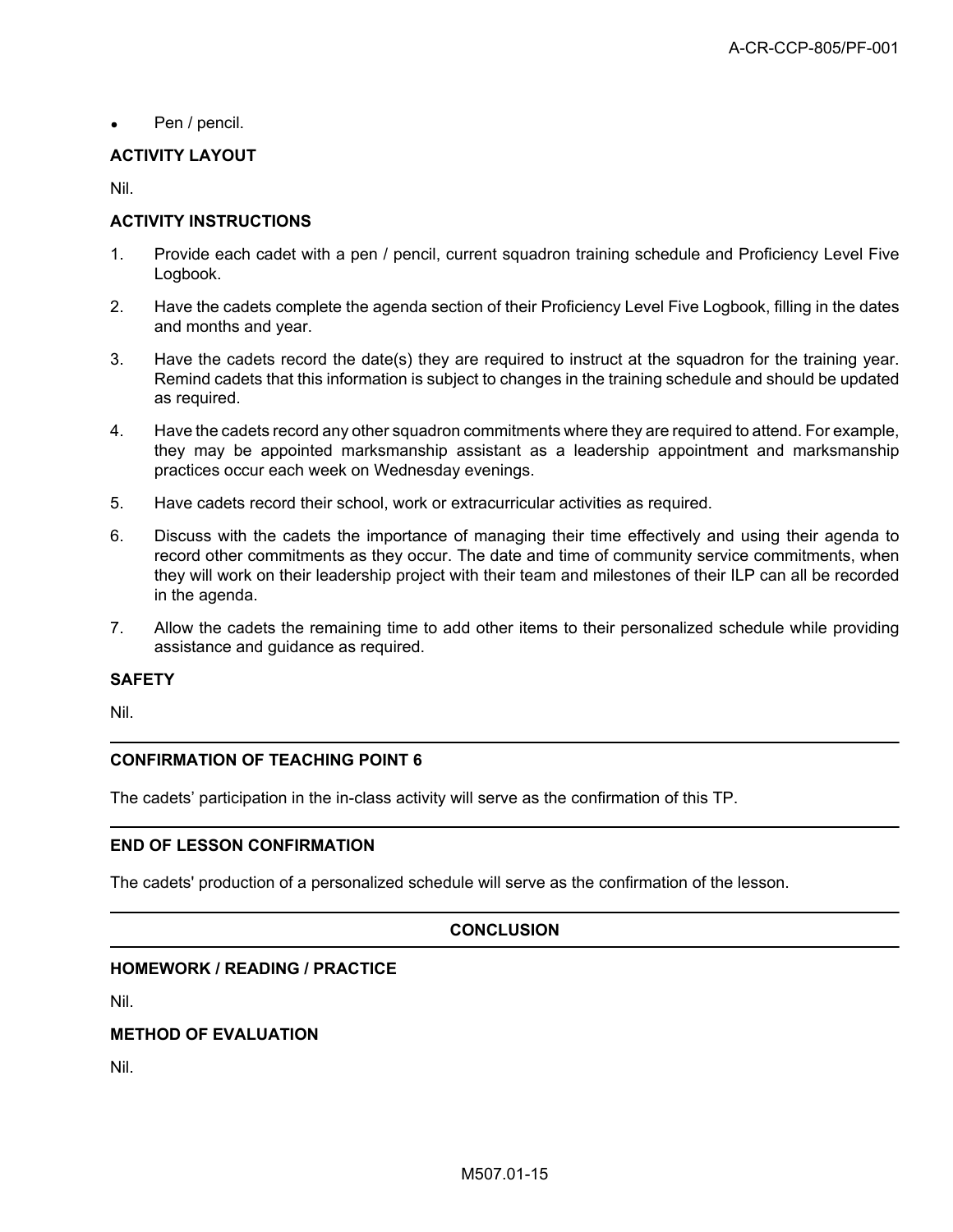# **CLOSING STATEMENT**

Being aware of the topics to be covered during Proficiency Level Five training will help generate interest in the training year. Being aware of the time requirements needed to complete Proficiency Level Five will ensure you are able to balance the cadet activities with other activities and achieve success in both.

#### **INSTRUCTOR NOTES / REMARKS**

This EO should be scheduled as early as possible in the training year.

# **REFERENCES**

A0-035 CATO 13-28 Director Cadets 2. (2006). *Advanced training–Staff cadet*. Ottawa, ON: Department of National Defence.

A0-096 CATO 11-04 Director Cadets 3. (2007). *Cadet program outline*. Ottawa, ON: Department of National Defence.

A3-029 CATO 51-01 Director Cadets Senior Staff Officer Air Cadets. (2009). *Air cadet program outline*. Ottawa, ON: Department of National Defence.

A3-184 A-CR-CCP-805/PW-001 Director Cadets 3. (2009). *Royal Canadian Air Cadets proficiency level five logbook*. Ottawa, ON: Department of National Defence.

A3-185 A-CR-CCP-803/PG-001 Director Cadets 3. (2008). *Royal Canadian Air Cadets Proficiency Level Three Qualification Standard and Plan*. Ottawa, ON: Department of National Defence.

A3-186 A-CR-CCP-804/PG-001 Director Cadets 3. (2009). *Royal Canadian Air Cadets Proficiency Level Four Qualification Standard and Plan*. Ottawa, ON: Department of National Defence.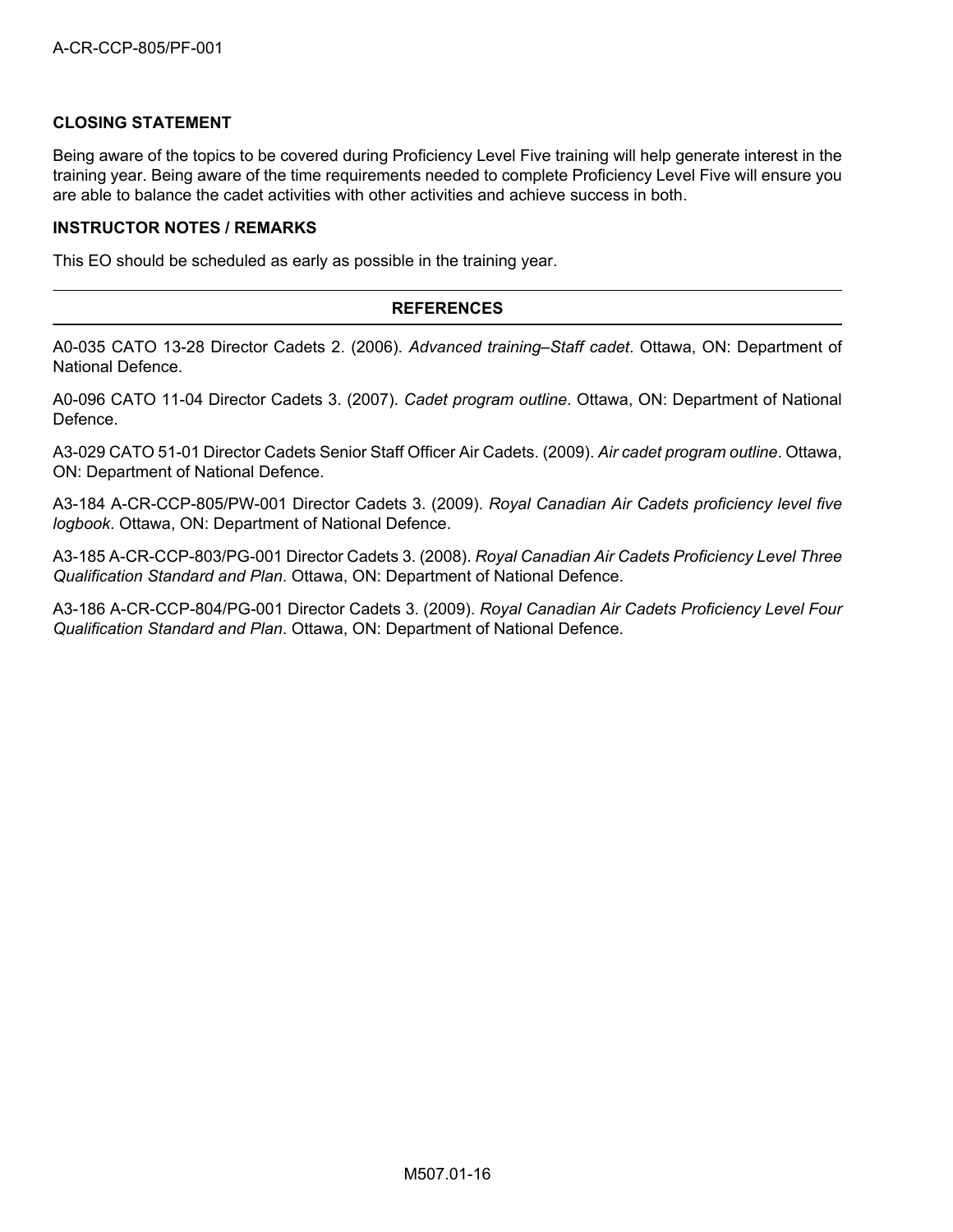|                                                                                  | <b>PROFICIENCY LEVEL FIVE POS AND EOS</b>                                                                             |  |  |  |
|----------------------------------------------------------------------------------|-----------------------------------------------------------------------------------------------------------------------|--|--|--|
| <b>Citizenship</b><br>PO 501 (Explain Global Citizenship)                        |                                                                                                                       |  |  |  |
| C501.01                                                                          | Reflect Upon What it Means to be a Good Canadian Citizen                                                              |  |  |  |
| C501.02                                                                          | Reflect on Individual Global Citizenship                                                                              |  |  |  |
| C501.03                                                                          | Develop an Awareness of Global Issues                                                                                 |  |  |  |
|                                                                                  | <b>Community Service</b>                                                                                              |  |  |  |
|                                                                                  | PO 502 (Perform Community Service)                                                                                    |  |  |  |
| M502.01                                                                          | Perform 45 Hours of Individual of Community Service                                                                   |  |  |  |
|                                                                                  | Leadership<br>PO 503 (Lead Cadet Activities)                                                                          |  |  |  |
| M503.01                                                                          | Create a Proposal                                                                                                     |  |  |  |
| M503.02                                                                          | Prepare for an Exercise                                                                                               |  |  |  |
| M503.03                                                                          | <b>Conduct an Exercise</b>                                                                                            |  |  |  |
| M503.04                                                                          | Conclude an Exercise                                                                                                  |  |  |  |
| C503.01                                                                          | Analyze an Exercise Plan                                                                                              |  |  |  |
| <b>Personal Fitness and Healthy Living</b><br>PO 504 (Adopt an Active Lifestyle) |                                                                                                                       |  |  |  |
| M504.01                                                                          | Participate in the Cadet Fitness Assessment and Identify Strategies for Improving Personal<br><b>Physical Fitness</b> |  |  |  |
| C504.01                                                                          | Reflect on Personal Fitness and Healthy Living                                                                        |  |  |  |
|                                                                                  | <b>General Cadet Knowledge</b><br>PO 507 (Serve in an Air Cadet Squadron)                                             |  |  |  |
| M507.01                                                                          | Develop a Personalized Schedule                                                                                       |  |  |  |
| C507.01                                                                          | Identify Service Opportunities as a Cadet Instructors Cadre Officer                                                   |  |  |  |
| C507.02                                                                          | Identify Volunteer Opportunities With the Air Cadet League of Canada (ACLC)                                           |  |  |  |
| C507.03                                                                          | Reflect on the Cadet Experience                                                                                       |  |  |  |
|                                                                                  | <b>Instructional Techniques</b><br>PO 509 (Instruct Cadets)                                                           |  |  |  |
| C509.01                                                                          | <b>Monitor Instruction</b>                                                                                            |  |  |  |
|                                                                                  | <b>Professional Development</b><br>PO 513 (Attend a Workshop)                                                         |  |  |  |
|                                                                                  | <b>Personal Development</b>                                                                                           |  |  |  |
|                                                                                  | PO 514 (Pursue Individual Learning)                                                                                   |  |  |  |
|                                                                                  | <b>Airmanship</b><br>PO 530 (Fly a Cross-Country Flight Using a Flight Simulator)                                     |  |  |  |
| C530.01                                                                          | Fly a Cross-Country Flight Using a Flight Simulator                                                                   |  |  |  |
|                                                                                  | Aerospace<br>PO 540 (Reflect on Canada's Contribution to Aerospace Technology)                                        |  |  |  |
| C540.01                                                                          | Reflect on Canada's Contribution to Aerospace Technology                                                              |  |  |  |
|                                                                                  | <b>Aerodrome Operations</b>                                                                                           |  |  |  |
| PO 560 (Participate in an Aerodrome Operations Activity)                         |                                                                                                                       |  |  |  |
| C560.01                                                                          | Examine Aspects of Flight Safety (FS)                                                                                 |  |  |  |
| C560.02                                                                          | Examine the Canadian Bush Pilot Industry                                                                              |  |  |  |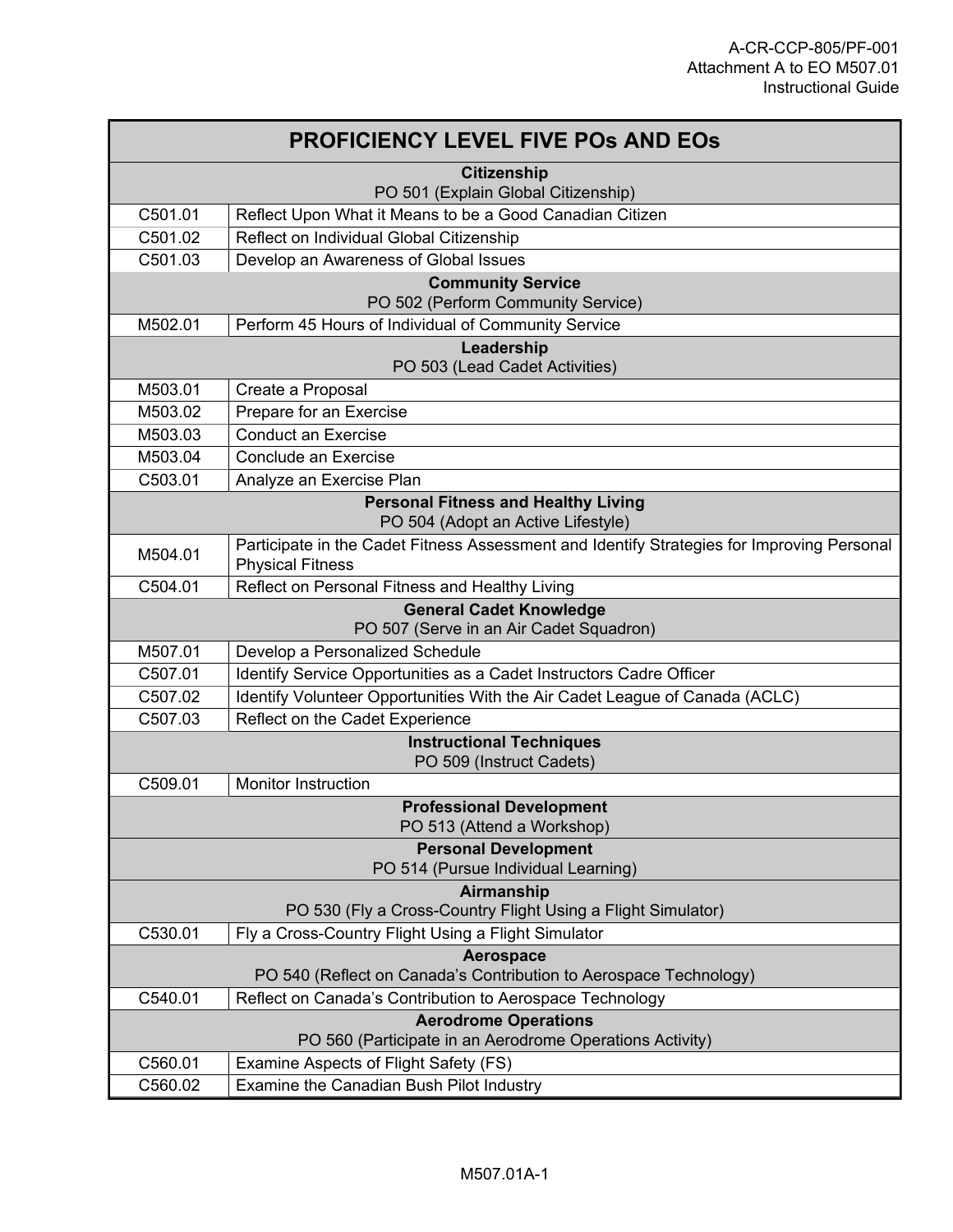| <b>PROFICIENCY LEVEL FIVE POS AND EOS</b>                                                                                                                            |                                                                                                                   |  |
|----------------------------------------------------------------------------------------------------------------------------------------------------------------------|-------------------------------------------------------------------------------------------------------------------|--|
| <b>Aircraft Manufacturing and Maintenance</b><br>PO 570 (Examine Aspects of Aircraft Manufacturing and<br>Maintenance Through the Development of Aerobatic Aircraft) |                                                                                                                   |  |
| C570.01                                                                                                                                                              | Examine Aspects of Aircraft Manufacturing and Maintenance Through the Development of<br><b>Aerobatic Aircraft</b> |  |
| <b>Aircrew Survival</b>                                                                                                                                              |                                                                                                                   |  |
| PO 590 (Analyze an Aircrew Survival Case Study                                                                                                                       |                                                                                                                   |  |
| C590.01                                                                                                                                                              | Analyze an Aircrew Survival Case Study                                                                            |  |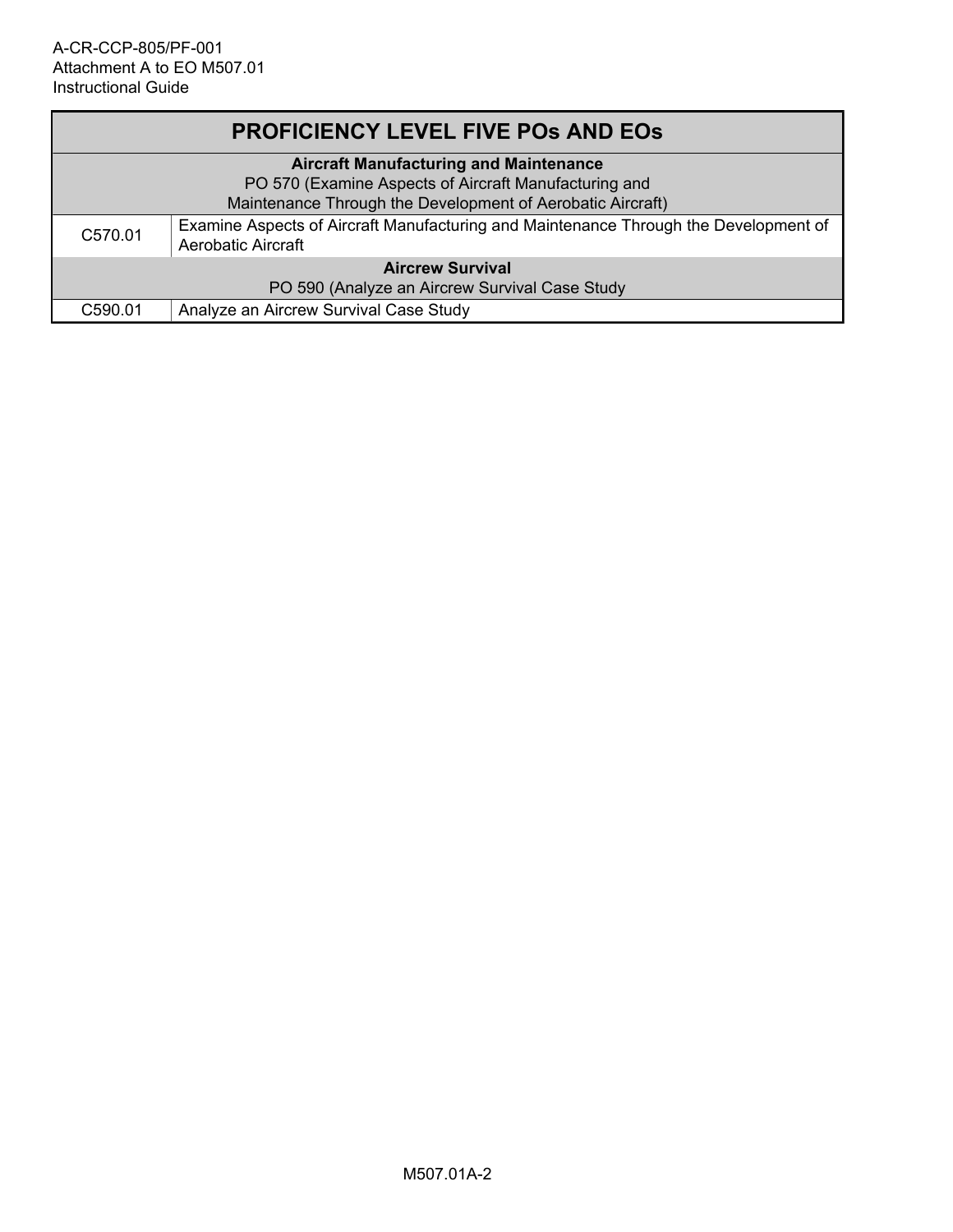

**COMMON TRAINING PROFICIENCY LEVEL FIVE INSTRUCTIONAL GUIDE**



# **SECTION 2**

#### **EO C507.01 – IDENTIFY SERVICE OPPORTUNITIES FOR A CADET INSTRUCTORS CADRE (CIC) OFFICER**

Total Time: 90 min

#### **PREPARATION**

## **PRE-LESSON INSTRUCTIONS**

Resources needed for the completion of this self-study package are listed in the lesson specification located in A-CR-CCP-805/PG-001, *Proficiency Level Five Qualification Standard and Plan*, Chapter 4. Specific uses for said resources are identified throughout the self-study package within the section for which they are required.

Self-study packages are intended to be completed by the cadet independently. More information about selfstudy packages can be found in the foreword and preface.

Review the lesson content and become familiar with the material prior to facilitating this lesson.

Photocopy the self-study package located at Attachment A for each cadet.

Photocopy the answer key located at Attachment B but **do not** provide it to the cadet.

#### **PRE-LESSON ASSIGNMENT**

Nil.

## **APPROACH**

A self study was chosen for this lesson as it allows the cadet to examine in greater detail service opportunities for a CIC officer at their own learning pace. This encourages the cadet to become more self-reliant and independent by focusing on their own learning instead of learning directed by the instructor.

# **INTRODUCTION**

## **REVIEW**

Nil.

## **OBJECTIVES**

By the end of this lesson the cadet shall be expected to have identified service opportunities for a CIC officer.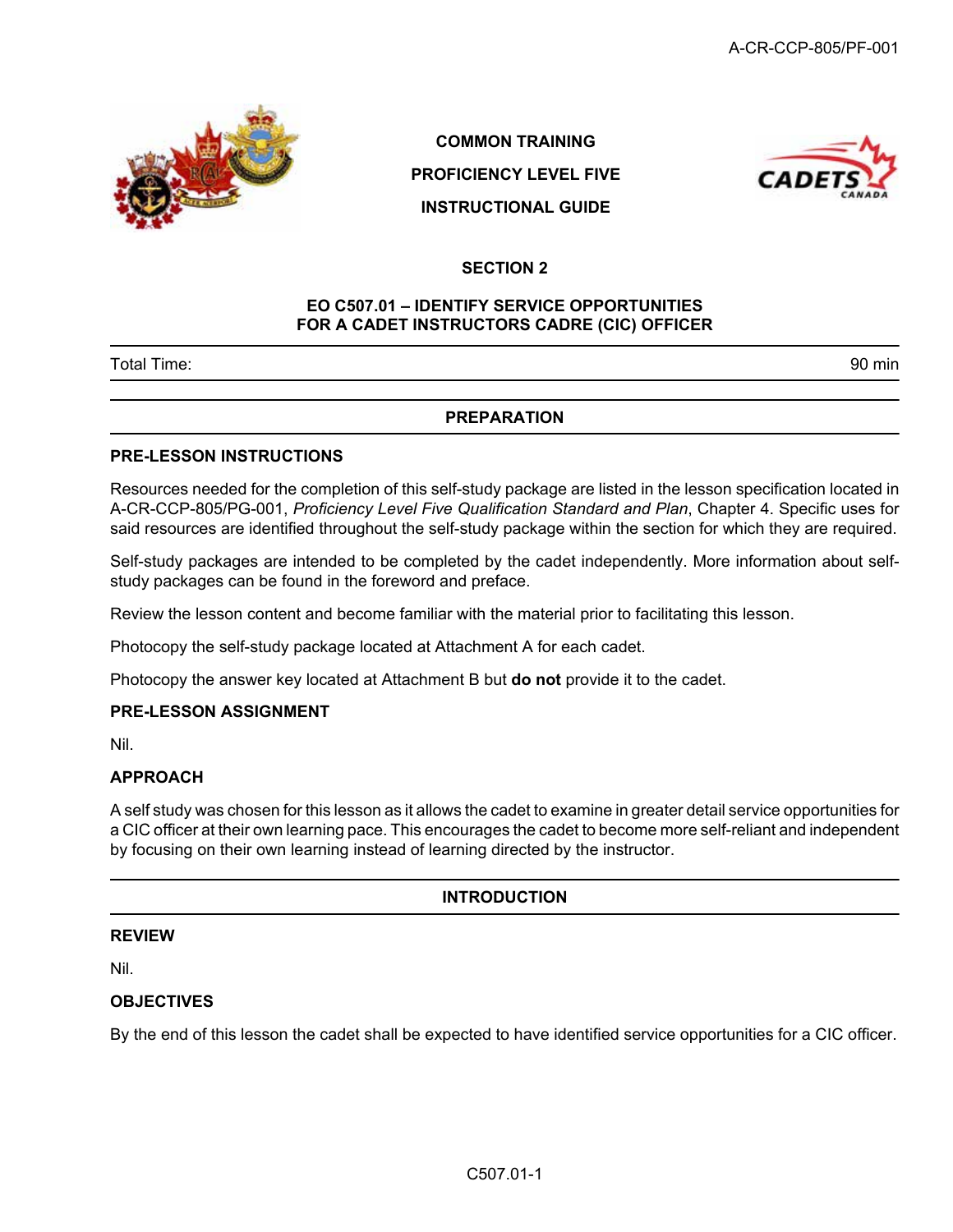# **IMPORTANCE**

It is important for cadets to be aware of the various service opportunities for a CIC officer if they choose to enrol as a CIC officer. By being aware of these opportunities, they will be able to make a more informed decision about enrolling and what direction they want their service to take.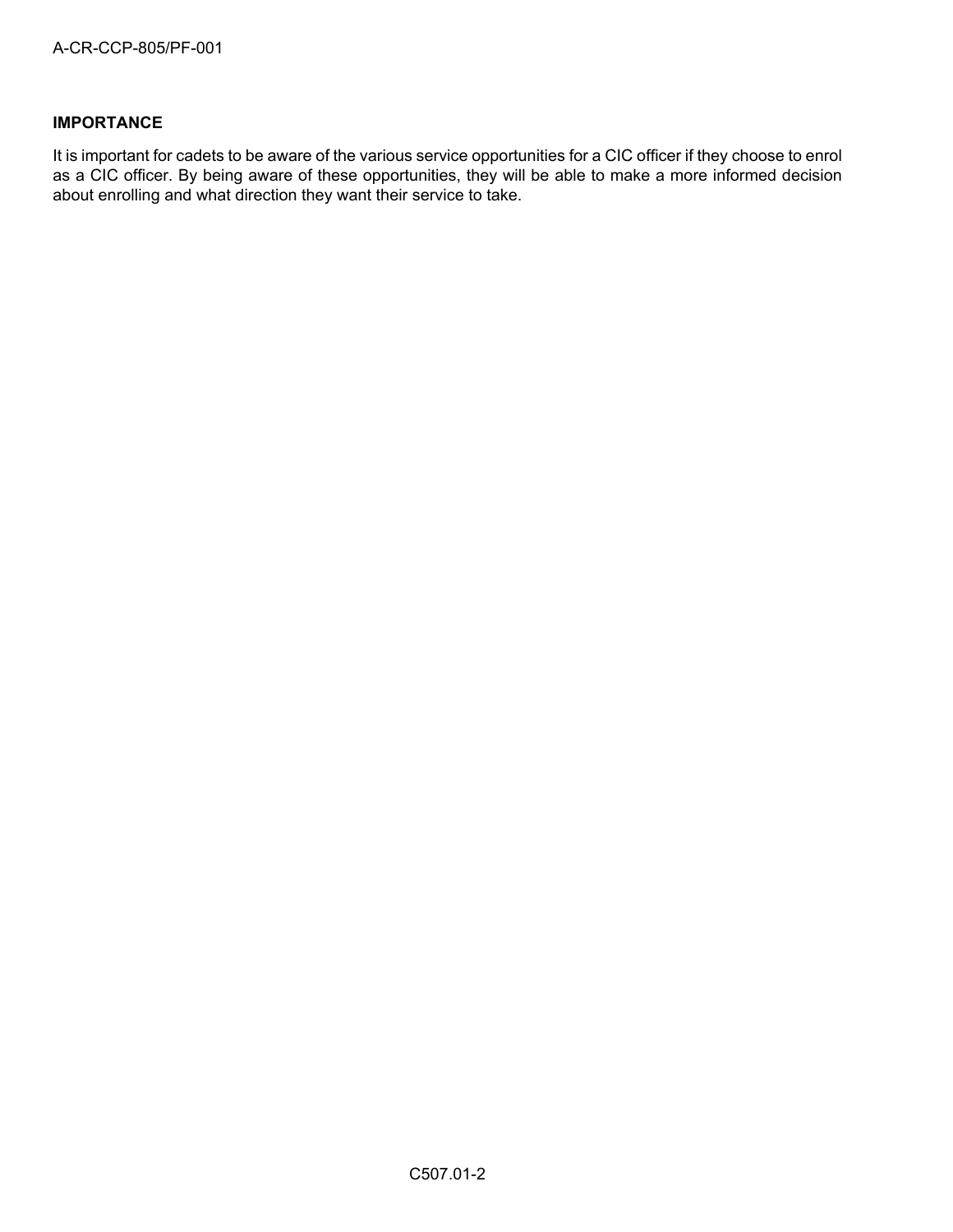# **SELF-STUDY PACKAGE INSTRUCTIONS**

## **OBJECTIVE**

The objective of this self-study package is to have the cadet identify service opportunities for a CIC officer.

#### **RESOURCES**

- Self-study package, and
- Pen / pencil.

# **ACTIVITY LAYOUT**

Provide the cadet with a classroom or training area suitable to complete the self-study package.

## **ACTIVITY INSTRUCTIONS**

- 1. Provide the cadet with a copy of the self-study package located at Attachment A and a pen / pencil.
- 2. Allow the cadet 90 minutes to complete the self-study package.
- 3. Provide assistance as required to the cadet.
- 4. Collect the self-study package once the cadet has finished.
- 5. Correct the self-study package with the self-study package answer key located at Attachment B.
- 6. Provide feedback to the cadet and indicate whether or not they have completed the Enabling Objective (EO).
- 7. Return the completed self-study package to the cadet for their future reference.
- 8. Upon competition of the self-study package, record the result in the cadet's logbook and Cadet Training Record.

## **SAFETY**

Nil.

## **END OF LESSON CONFIRMATION**

The cadet's completion of the self-study package will serve as the confirmation of this lesson.

# **CONCLUSION**

## **HOMEWORK / READING / PRACTICE**

Nil.

## **METHOD OF EVALUATION**

Nil.

#### **CLOSING STATEMENT**

A decision to serve in the Canadian Forces (CF) must not be made lightly. A decision to serve as a CIC officer can be made easier by identifying the various ways that CIC officers are employed.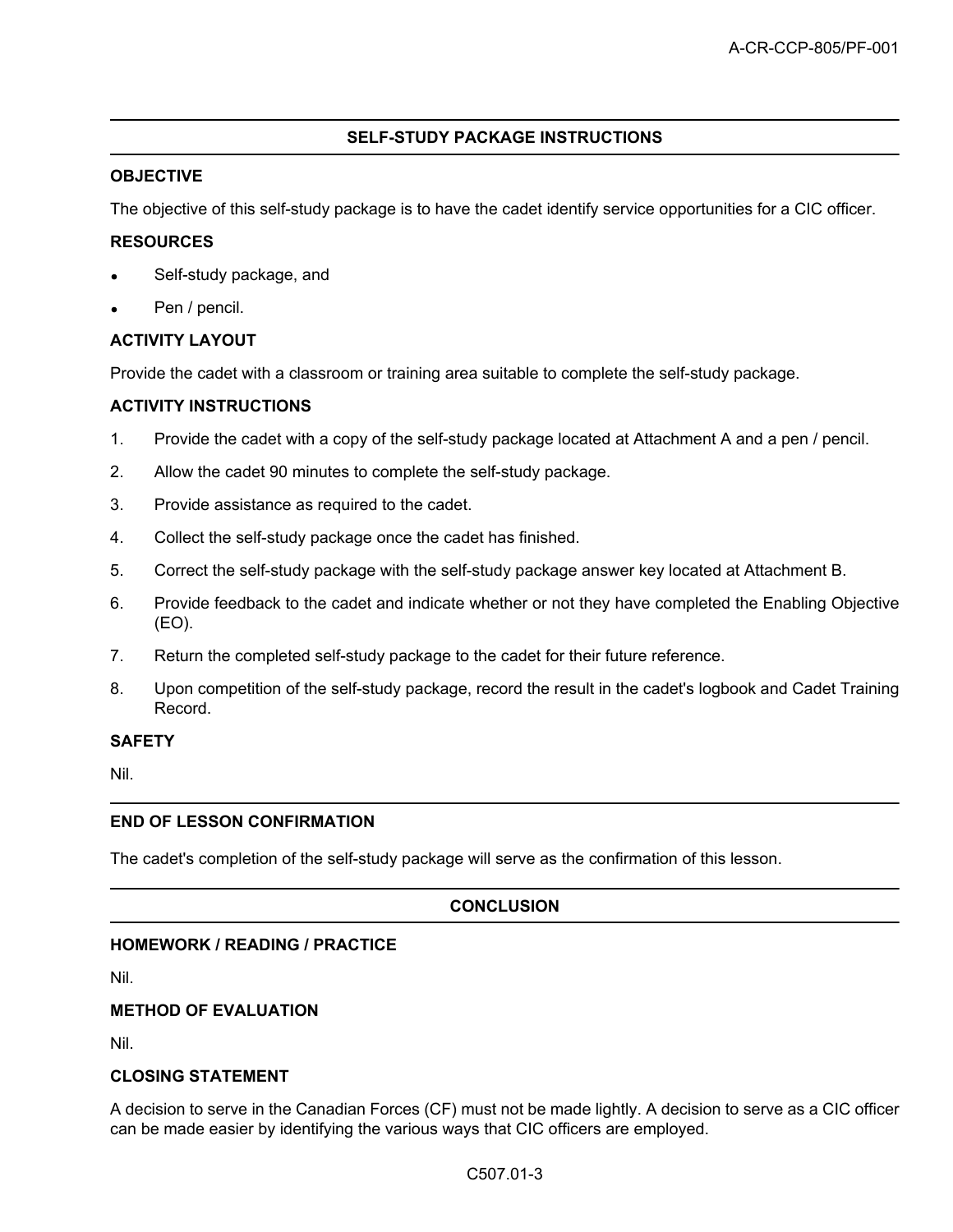# **INSTRUCTOR NOTES / REMARKS**

Nil.

#### **REFERENCES**

A0-096 CATO 11-04 Director Cadets 3. (2007). *Cadet program outline*. Ottawa, ON: Department of National Defence.

A0-194 CATO 23-01 Director Cadets 6. (2007). *Recruitment / enrolment–Officers of the cadet instructors cadre (CIC)*. Ottawa, ON: Department of National Defence.

A0-195 CATO 21-03 Director Cadets 2. (2007). *Corps / squadron establishments staffing priorities and authorized paid days*. Ottawa, ON: Department of National Defence.

A0-196 CATO 23-11 Director Cadets 6. (2007). *Cadet instructors supporting cadet activities without pay*. Ottawa, ON: Department of National Defence.

A0-197 CATO 23-10 Director Cadets 2. (2006). *Reserve service opportunity selection process*. Ottawa, ON: Department of National Defence.

A0-198 Department of National Defence. (2009). *Reserve service opportunities*. Retrieved October 29, 2009, from http://www.cadets.ca/employment-emploi.aspx

A0-199 Department of National Defence. (2009). *CIC–Cadet instructors cadre*. Retrieved October 29, 2009, from http://www.vcds.forces.gc.ca/cic/index-eng.asp

A1-066 CATO 31-03 Director Cadets Senior Staff Officer Sea Cadets. (2008). *Sea cadet program outline*. Ottawa, ON: Department of National Defence.

A2-031 CATO 40-01 Director Cadets Senior Staff Officer Army Cadets. (2009). *Army cadet program outline*. Ottawa, ON: Department of National Defence.

A3-029 CATO 51-01 Director Cadets Senior Staff Officer Air Cadets. (2009). *Air cadet program outline*. Ottawa, ON: Department of National Defence.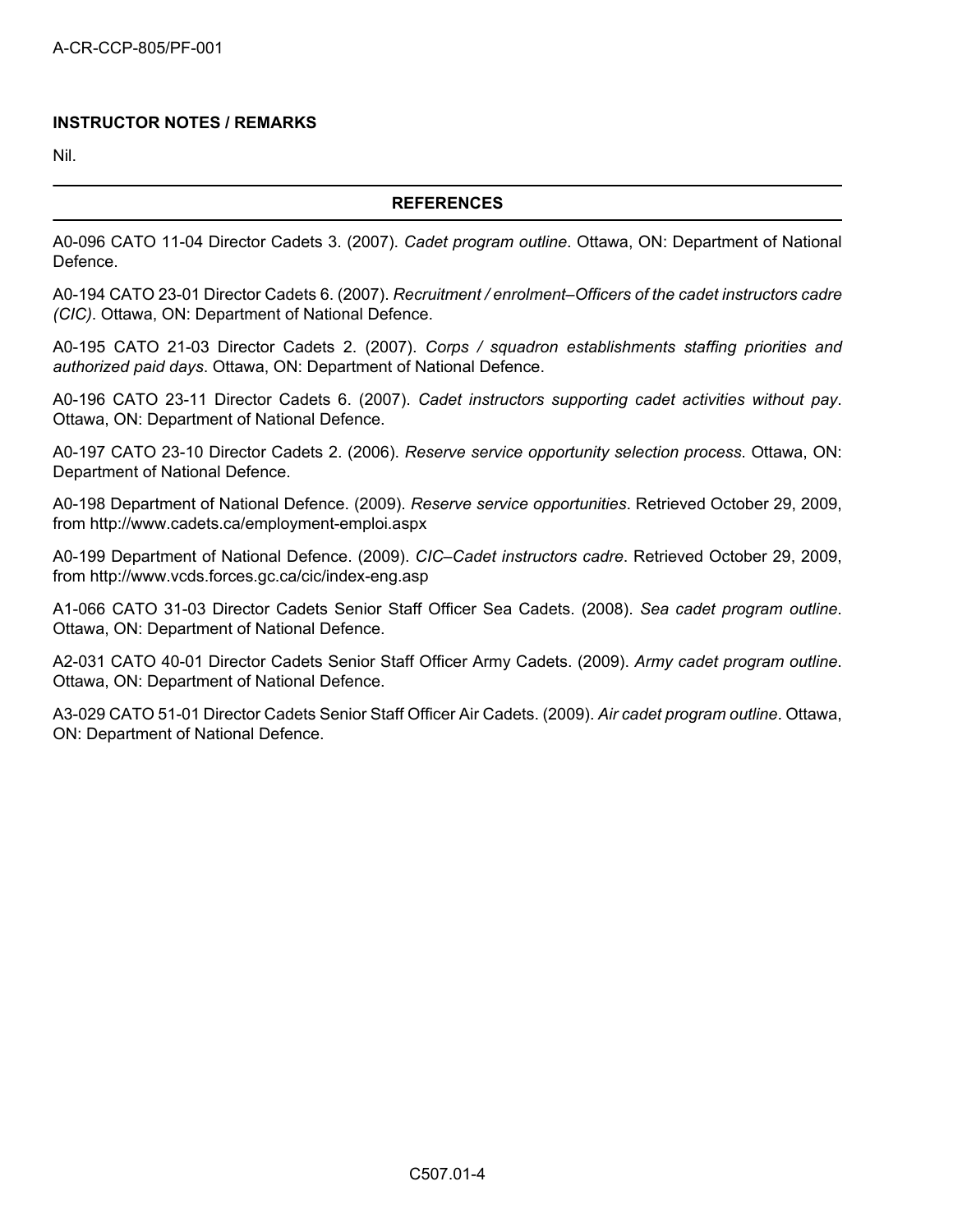A-CR-CCP-805/PF-001 Attachment A to EO C507.01 Instructional Guide

# **Identify Service Opportunities** for a **Cadet Instructors Cadre (CIC) Officer**



**SECTION 1: ENROLMENT STANDARDS FOR THE CIC SECTION 2: CORPS / SQUADRON SERVICE OPPORTUNITIES SECTION 3: REGIONAL SERVICE OPPORTUNITIES SECTION 4: CADET SUMMER TRAINING CENTRE (CSTC) SERVICE OPPORTUNITIES SECTION 5: NATIONAL SERVICE OPPORTUNITIES**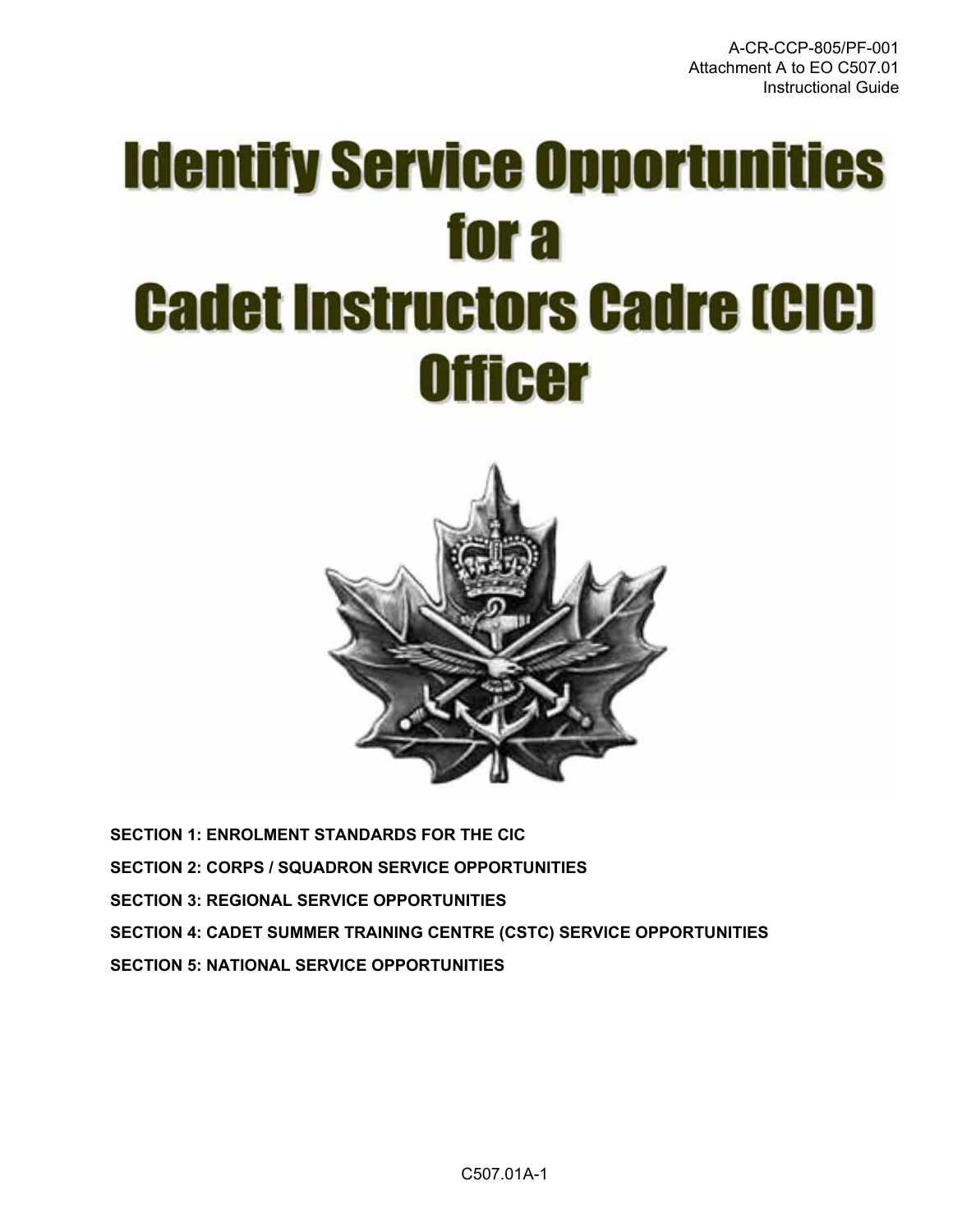# **SECTION 1 ENROLMENT STANDARDS FOR THE CIC**

# **THE CIC MILITARY OCCUPATION STRUCTURE IDENTIFICATION (MOSID)**

The CIC is a Personnel Branch of the Canadian Forces (CF). It celebrated its 100th anniversary in 2009 making it one of the oldest components of the CF. Every member of the CF belongs to an occupation or trade and CIC officers are no exception. Each trade is assigned an identification code. The Cadet Instructors Cadre officers' MOSID is 00232-01 for naval elemental officers, 00232-02 for army elemental officers and 00232-03 for air elemental officers.



Figure A-1 CIC Branch Flag

The CIC is the largest Personnel Branch of the CF with numbers in excess of 6000 members. Officers of the CIC, as CF members, fall under the authority of the *National Defence Act*, the law which governs Canada's military, and are subject to the same rules and regulations as any other member of the reserve force or regular force. This obligation to maintain a high standard of personal conduct is important as in many communities throughout Canada, the CIC may be the only uniformed members of the CF, and as such, reflect the CF as a whole.



*Note*. From Cadets Canada, 2010, *CIC Branch Flag*. Retrieved February 19, 2010, from http://www.cadets.ca/content-contenu.aspx?id=80615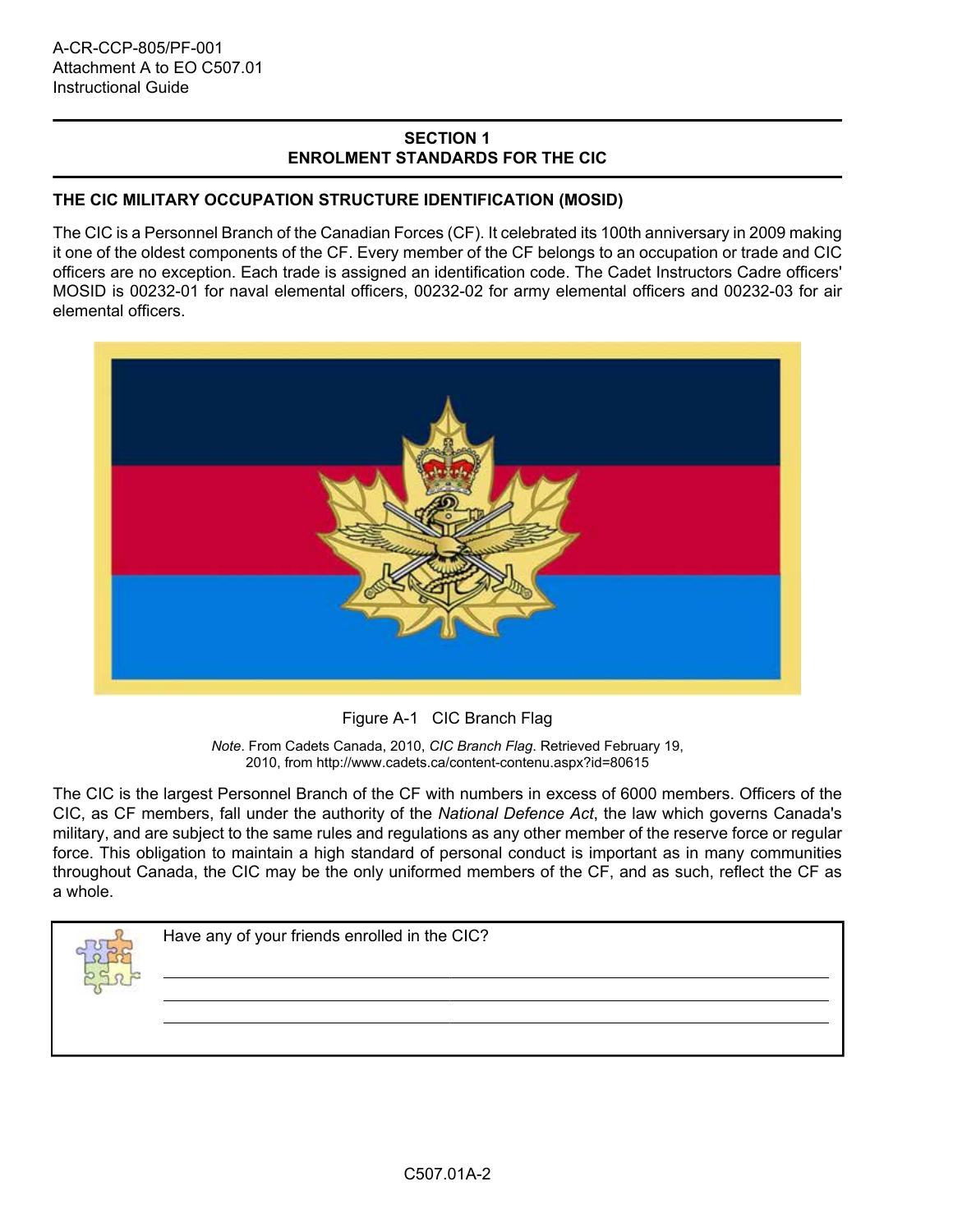# **CADET ORGANIZATIONS ADMINISTRATION AND TRAINING SERVICE (COATS)**

The CF is composed of two main forces: the regular force and the reserve force . The regular force (Reg F) consists of full-time members of Canada's military. The reserve force consists of members who, while still members of the military, serve part-time. The reserve force is composed of the Primary Reserve (P Res), Supplemental Reserve (Supp Res), Canadian Rangers (Rangers) and COATS. Members of the P Res are trained in similar occupations available to Reg F members. The Supp Res acts as a holding list of recently released CF members who may, in the event of a national emergency or as operationally required, be recalled to active service. Rangers provide a military presence in remote, isolated and coastal communities of Canada. Its members are trained to perform their unique roles as the eyes and ears of the CF in those areas. COATS consists of members of the CIC as well as other members of the CF not belonging to the CIC MOSID who work with the Canadian Cadet Organizations (CCO). In addition to the CIC MOSID, COATS includes two other occupations: General Service Officer (COATS GS-OFF) and General Service Non-Commissioned Member (COATS GS-NCM). COATS GS-OFF and COATS GS-NCM MOSIDS exist to allow Reg F and P Res officers and NCMs to transfer to another sub-component for employment in support of the Cadet Program (CP). This ensures the CF that these trained and experienced members can be retained to assist with the management, administration and delivery of the CP.

## **BASIC ENROLMENT STANDARDS**

To be eligible for enrolment within a CIC MOSID, an individual must:

- be a Canadian citizen;
- be of good character and standing in the community and recommended by a cadet organization commanding officer, parent committee or the corresponding provincial league;
- have reached the minimum enrolment age of 18 and be able to complete at least one year of service before reaching the CIC Compulsory Retirement Age (CRA) of 65;
- meet the medical standards prescribed in CANFORGEN 070/07. Normally, the applicant must have a medical category no lower than V4 CV3 H3 G3 O3 A5. An applicant with a medical category below this standard but not lower than V4 CV3 H4 G4 O4 A5 may be accepted if the command surgeon approves the medical limitations and certifies that any medical condition will not be aggravated by military service; and



## *Did you know?*

The Medical Category System in the CF assigns numerical values to Visual Acuity (V), Color Vision (CV), Hearing (H), Geographical Factor (G), Occupational Factor (O) and Air Factor (A). A lower value indicates a higher ability within the category. The CIC Medical Category is therefore less restrictive than, for example, a pilot for which V1 CV2 H2 G2 O2 A1 is the lowest acceptable category.

have a high school diploma or equivalent. In exceptional circumstances, with the approval of Director Cadets and Junior Canadian Rangers (D Cdts & JCR), an applicant who does not hold a high school diploma may be enrolled. Education waivers shall only be granted in situations where the CCO benefits.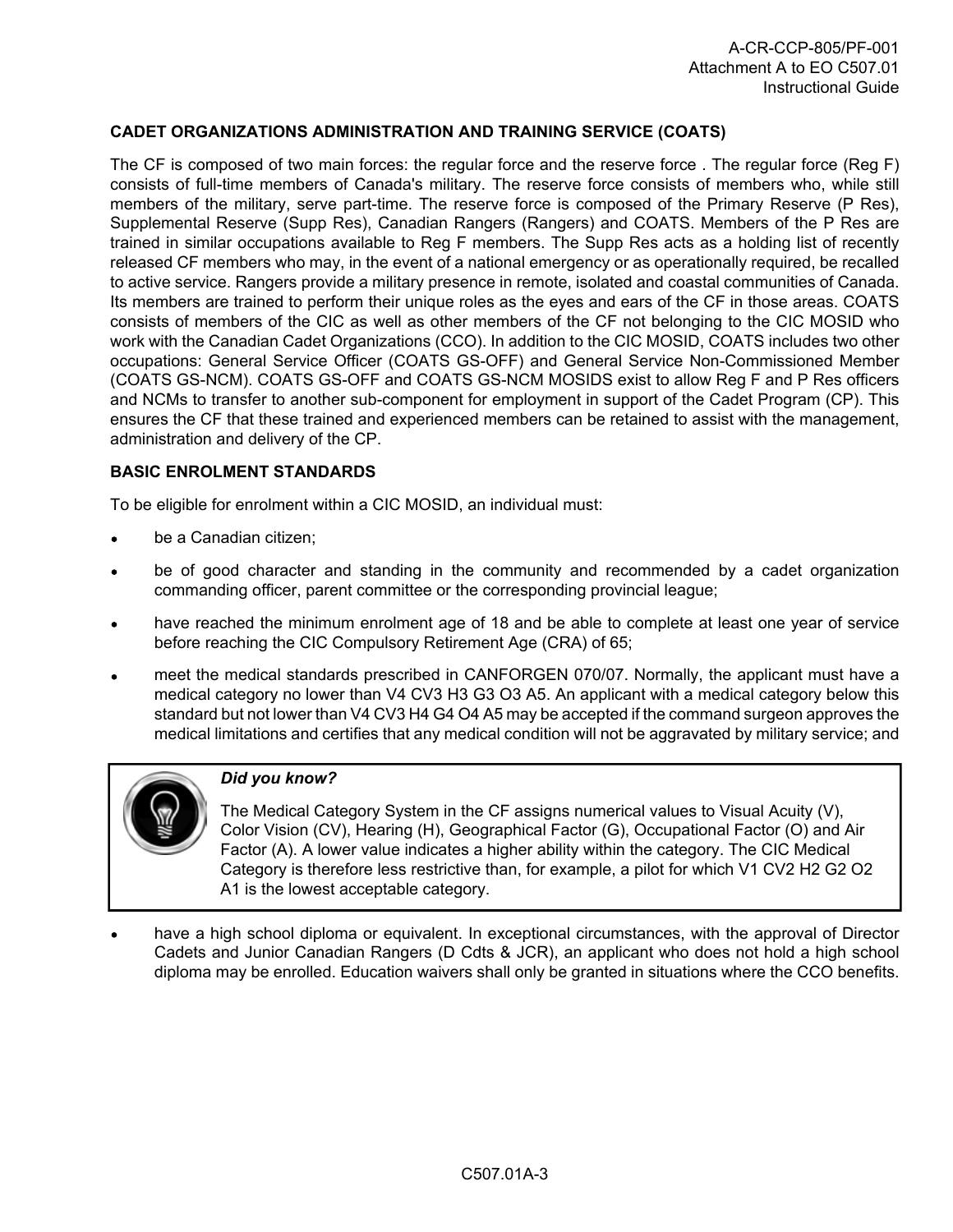

# *Activate Your Brain #1***:**

Are CIC officers members of the CF?

# *Activate Your Brain #2***:**

What education requirements are needed for enrolment in the CIC?

<u> 1989 - Johann Barn, mars ann an t-Amhain Aonaichte ann an t-Aonaichte ann an t-Aonaichte ann an t-Aonaichte a</u>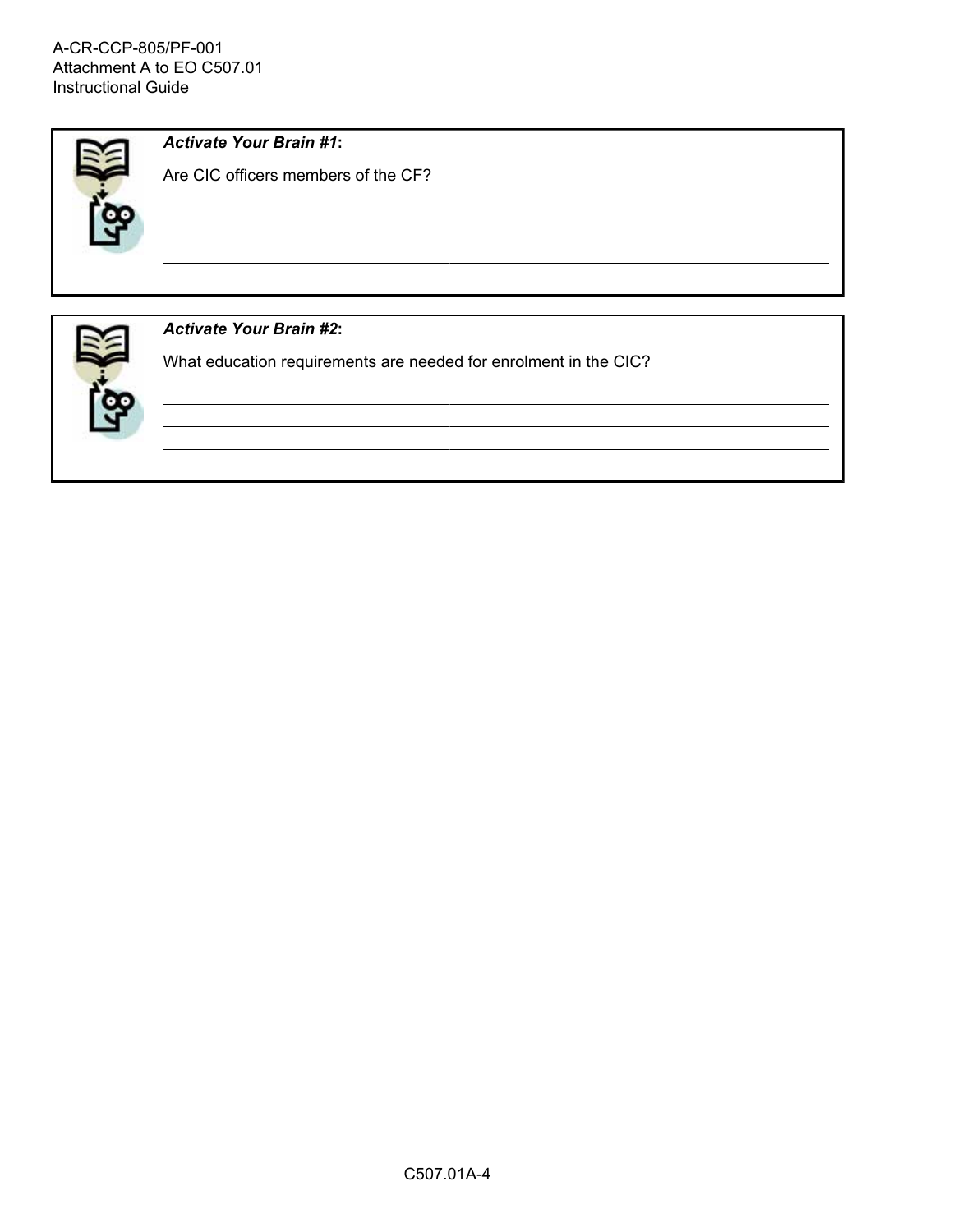# **SECTION 2 CORPS / SQUADRON SERVICE OPPORTUNITIES**

#### **CORPS / SQUADRON**

## **Corps / Squadron Establishments**

The majority of CIC officers serve within corps and squadrons across Canada. Each corps / squadron has an authorized establishment, a collection of all military and civilian positions within an authorized organizational structure of the Department of National Defence (DND). Corps / squadron establishments are linked to corps / squadron quotas as determined by CATO 12-21, *Cadet Corps / Squadrons Annual Report*. The number of allocated positions on a corps / squadron establishment as determined by corps / squadron quota can be found in CATO 21-03, *Cadet Corps / Squadron Establishments Staffing Priorities and Authorized Paid Days*.

| Corps / Squadron<br>Quota as<br>determined by<br><b>CATO 12-21</b> | Cadet Corps / Squadron Automated<br>Establishment Report (AER)-<br>Authorized Paid CIC Positions by Rank |                |                                                    | <b>Total Number</b><br>of Paid CIC<br>Positions<br>on AER | Authorized<br><b>Specialist Days</b> |
|--------------------------------------------------------------------|----------------------------------------------------------------------------------------------------------|----------------|----------------------------------------------------|-----------------------------------------------------------|--------------------------------------|
| A                                                                  | В                                                                                                        | $\mathbf c$    | D                                                  | E                                                         | F                                    |
|                                                                    | Maj/LCdr                                                                                                 | Capt/Lt(N)     | Capt/Lt(N)/ Lt/<br>SLt / 2Lt/ASIt /<br>OCdt / NCdt |                                                           |                                      |
| < 30                                                               |                                                                                                          | 1              | $\overline{4}$                                     | 5                                                         | 5 days                               |
| $30 - 59$                                                          |                                                                                                          | 2              | $\overline{4}$                                     | 6                                                         | 6 days                               |
| $60 - 89$                                                          |                                                                                                          | $\overline{2}$ | 5                                                  | $\overline{7}$                                            | 7 days                               |
| $90 - 119$                                                         | 1                                                                                                        | $\overline{2}$ | 5                                                  | 8                                                         | 8 days                               |
| 120-149                                                            | 1                                                                                                        | 3              | 5                                                  | 9                                                         | 9 days                               |
| 150-179                                                            | 1                                                                                                        | 3              | $6\phantom{1}$                                     | 10                                                        | 10 days                              |
| 180-209                                                            | 1                                                                                                        | 4              | 6                                                  | 11                                                        | 11 days                              |
| 210-239                                                            | 1                                                                                                        | 4              | $\overline{7}$                                     | 12                                                        | 12 days                              |
| 240-269                                                            | 1                                                                                                        | 4              | 8                                                  | 13                                                        | 13 days                              |
| 270-299                                                            | 1                                                                                                        | 5              | 8                                                  | 14                                                        | 14 days                              |
| > 300                                                              | 1                                                                                                        | 6              | 8                                                  | 15                                                        | 15 days                              |

Figure A-2 CIC Paid Positions Scale–Corps/Squadron Establishments and Specialist Days

*Note*. From *Cadet Corps / Squadron Establishments Staffing Priorities and Authorized Paid Pays* (p. A-1/2), by Director Cadets 2, 2007, Ottawa, ON: Department of National Defence.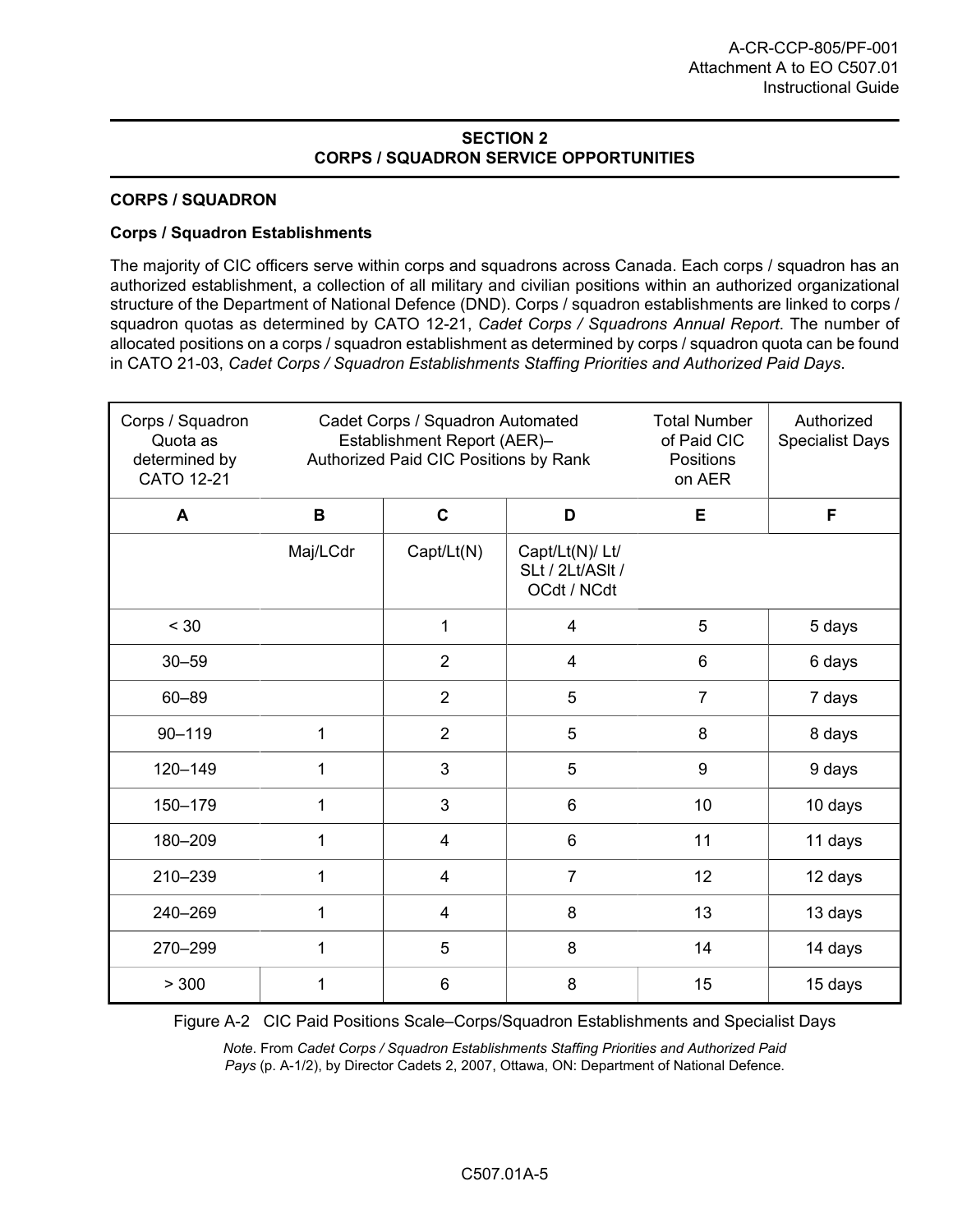# A-CR-CCP-805/PF-001 Attachment A to EO C507.01 Instructional Guide

If a cadet corps / squadron has a vacancy on their establishment, a new CIC officer can be enrolled and fill one of these positions. If no position exists, the new CIC officer may be enrolled and fill a position on a regional / detachment holding list and volunteer with the cadet corps / squadron.



Figure A-3 CIC Corps / Squadron Officer

*Note*. From Cadets Canada, 2010, *About the CIC*. Retrieved February 19, 2010, from http:// www.cadets.ca/assets/0/121/401/2421/3811/a75e2dac-7cd5-4914-82b6-553ee43f0c80.jpg

# **Paid Days**

Commanding officers of a corps / squadron can be paid up to 35 days per year with all other officers on strength being eligible for 25 days per year. CIC officers on holding lists / regional establishments that are volunteering at a corps / squadron are only paid when hired for service outside the corps / squadron. As positions on a corps / squadron establishment become available volunteering CIC officers may be transferred to it. In addition to the maximum paid days for corps / squadron training, a CIC officer may be paid for additional Class A or Class B reserve service while attending a course or performing other duties.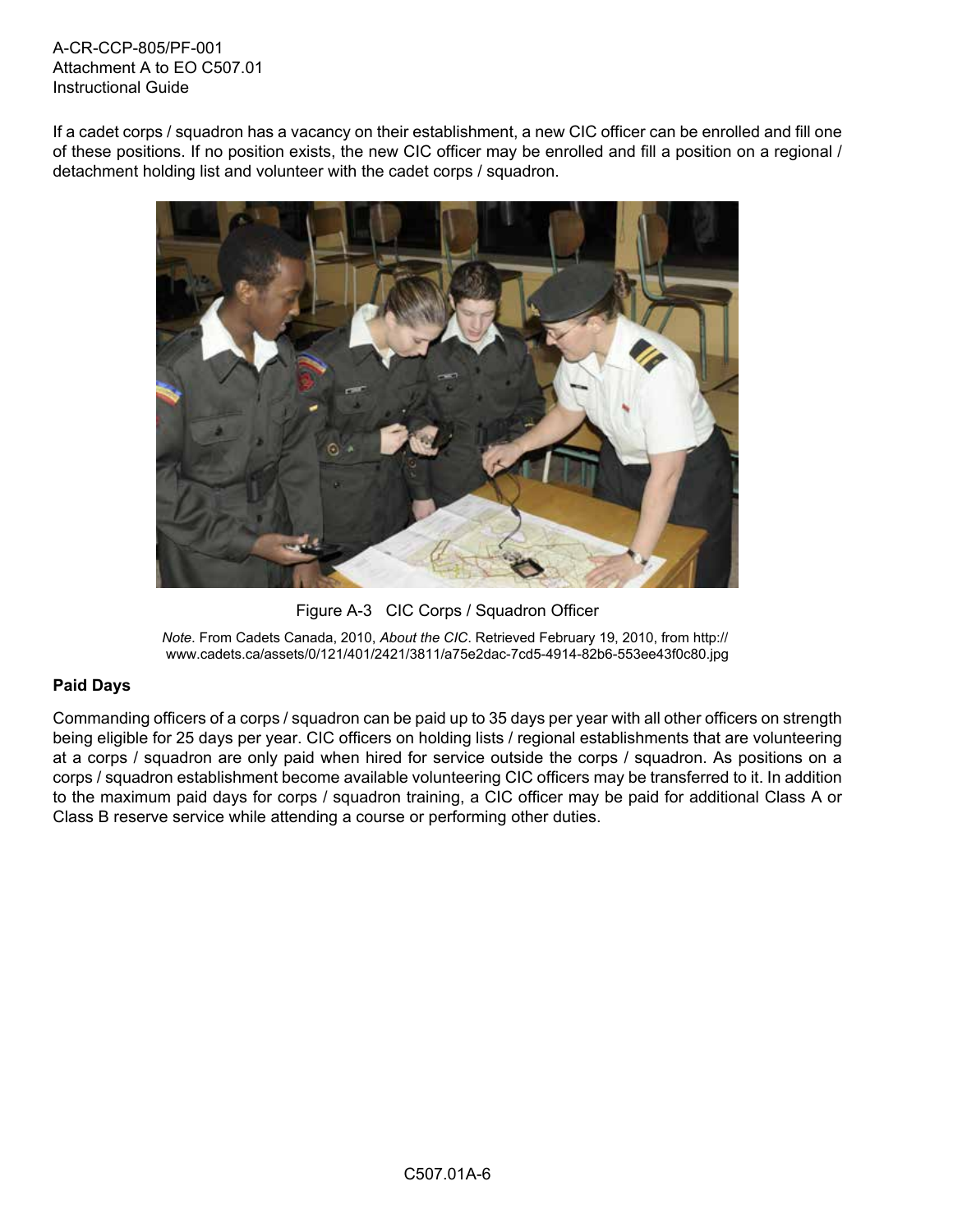

#### *Did you know?*

There are three classes of reserve service.

- **Class A Service.** Class A service is used for periods of employment not exceeding 12 days. CIC officers are frequently employed on Class A service, for example, corps / squadron pay each month, working two days at a marksmanship competition, etc.
- **Class B Service.** Class B service is used for periods of employment over 13 days. For any Class B Service over 90 days a job posting message must be advertised to allow qualified individuals to express their interest in the position. CIC officers are sometimes employed on Class B service, for example, attending a CIC training course (for 15 days), working at a CSTC (for more than 12 days), working a fourmonth temporary position at a regional headquarters, assuming a full-time position of Area Cadet Officer (ACO) at a detachment / region, etc.
- **Class C Service.** Class C service is used when P Res members employed full time  $\bullet$ in an operational capacity. It may also be used, under exceptional circumstances, when a reservist is serving in a non-operational Reg F position. CIC officers are never employed on Class C service and even P Res members require approval from the Vice-Chief of Defence Staff (VCDS).

# **TECHNICAL TRAINING ESTABLISHMENTS**

Technical training establishments are training centres that are required to augment the corps / squadron program by providing specialized training not available at each corps / squadron. Without technical training establishments, cadets would not be able to satisfy the minimum requirements of mandatory training. Each technical training establishment is run by a coordinator, selected by the region, to plan and deliver training at their centre. Most of these coordinators are also corps / squadron CIC officers. They select and hire other CIC officers on Class A service as staff.

## **Regional Cadet Sailing Schools (Sail Centres)**

Sail centres augment sea cadet phase training by providing sail training and on-the-water opportunities not available at a corps. Opportunities exist at sail centres for CIC officers to be employed as sail centre coordinators or sail centre instructional staff. The maximum number of paid days varies by region and position. Each sail centre uses the same instructional staff to maintain continuity and to build a pool of experienced instructors familiar with the specific centre.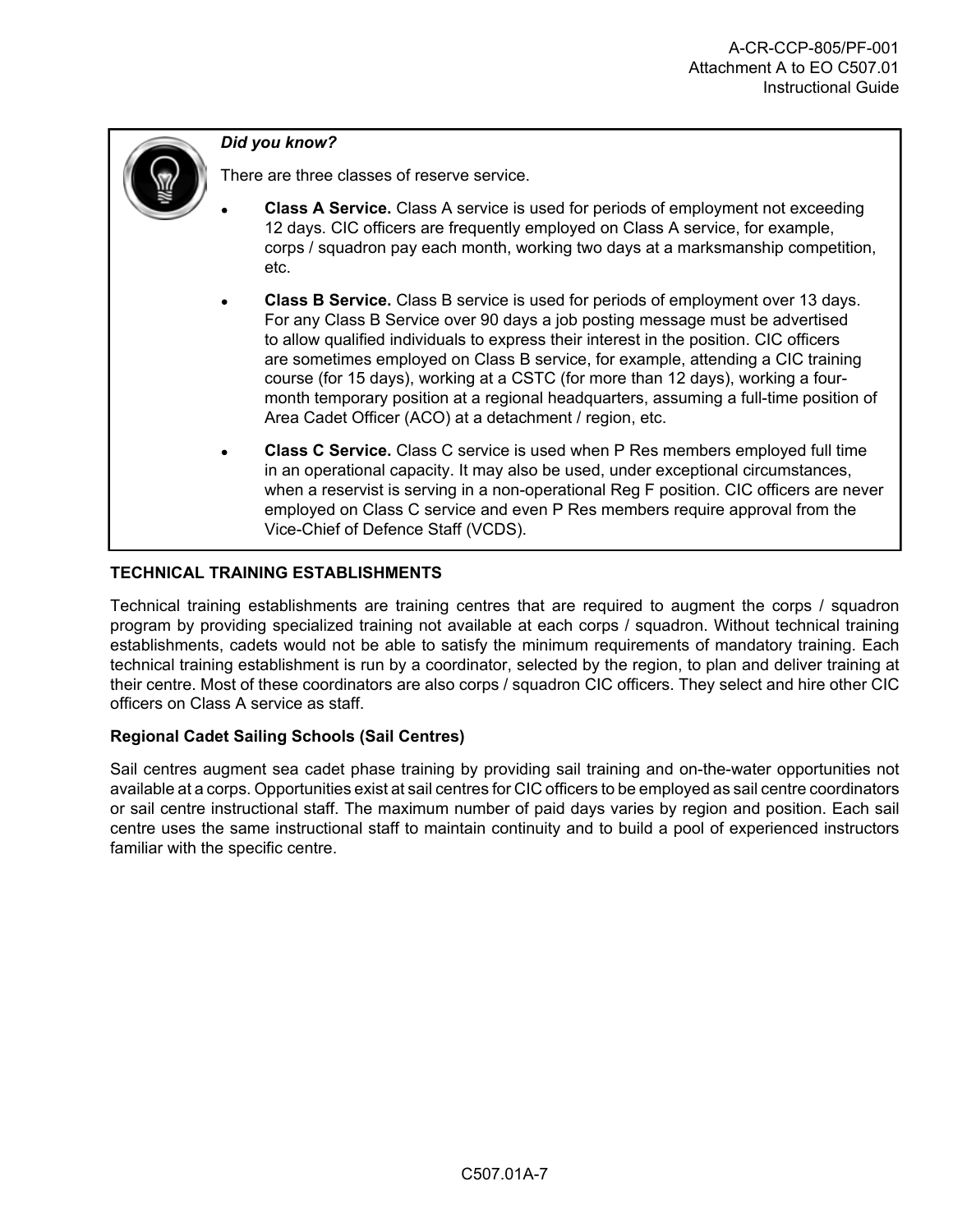

Figure A-4 Sail Centre Training

*Note*. From Regional Cadet Support Unit (Eastern), 2010, *Eastern Region Nautical Training*. Retrieved February 19, 2010, from http://cms.cadets.gc.ca/assets/0/121/423/427/443/3403/3421/3423/3439/a409501d-5351-4a6c-be4a-952fcfdb5e8f.jpg

## **Regional Army Cadet Expedition Centres (Expedition Centres)**

Expedition centres augment the army cadet star program by providing navigation training and expedition opportunities not available at a corps. Opportunities exist at expedition centres for CIC officers to be employed as expedition centre coordinators or instructional staff. The maximum number of paid days varies by region and position. Each expedition centre uses the same instructional staff to maintain continuity and to build a pool of experienced instructors familiar with the specific centre.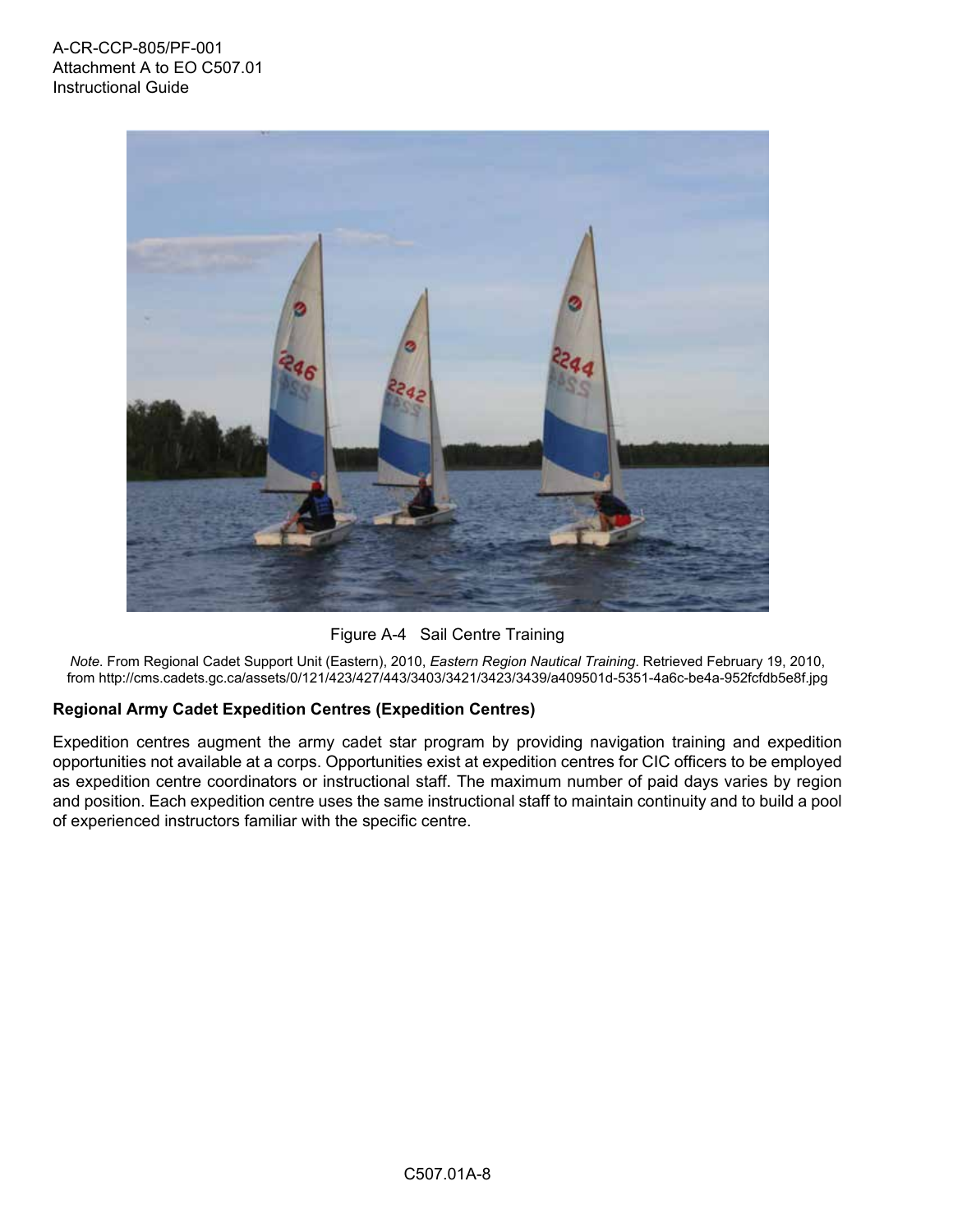

Figure A-5 Expedition Centre Training

*Note*. From Regional Cadet Support Unit (Prairie), 2010, *Program Description*. Retrieved February 19, 2010, from http://www.cadets.ca/assets/0/121/379/3617/9166/e1eb1423-e31f-4f23-a707-e0fc93ef52ec.jpg

## **Regional Cadet Air Operations (Gliding Centres)**

Gliding centres operate year-round in support of the squadron program and summer training. Gliding centres augment the air cadet proficiency level program by providing aviation training and gliding opportunities not available at a squadron. Opportunities exist at gliding centres for CIC officers to be employed as gliding centre coordinators, pilots, ground crew or instructional staff. The maximum number of paid days varies by region and position. Each gliding centre uses the same instructional staff to maintain continuity and to build a pool of experienced instructors familiar with the specific centre. During the summer months, the 5 regional centres operate as CSTCs and are responsible for delivering programs which may include Basic Aviation, Advanced Aviation, Glider Pilot Scholarship and Power Pilot Scholarship.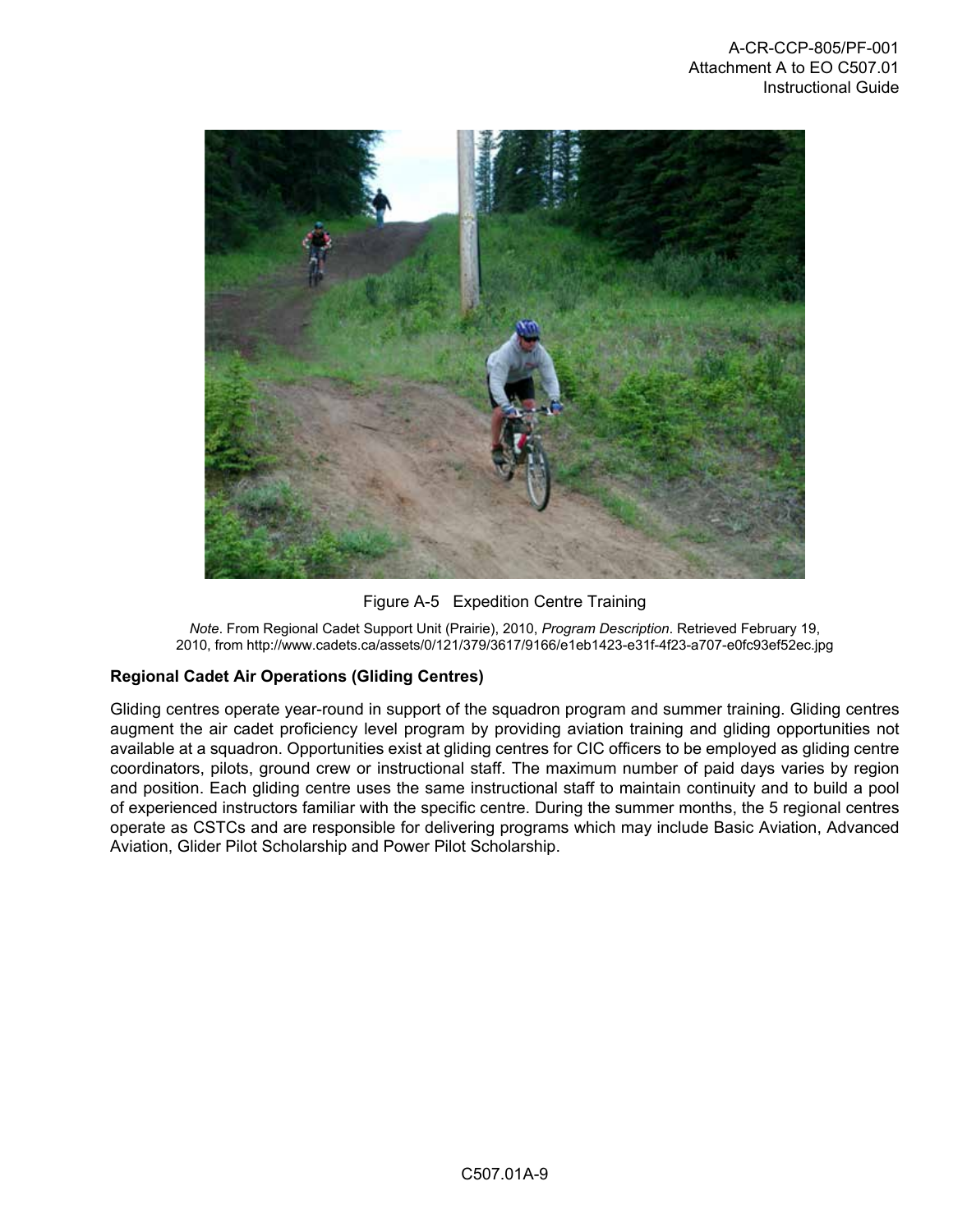# A-CR-CCP-805/PF-001 Attachment A to EO C507.01 Instructional Guide



Figure A-6 Gliding Centre Training

*Note*. From Cadets Canada, 2010, *Air Cadet 2009 CSTC Course Listings*. Retrieved February 19, 2010, from http://www.cadets.ca/assets/0/121/401/2421/3811/79dc086b-d5f2-4ee6-9526-81c7492440c1.jpg



Have any of your friends worked at a technical training establishment?



# *Activate Your Brain #3***:**

How many paid positions are there on the establishment of a corps / squadron with less than 30 cadets?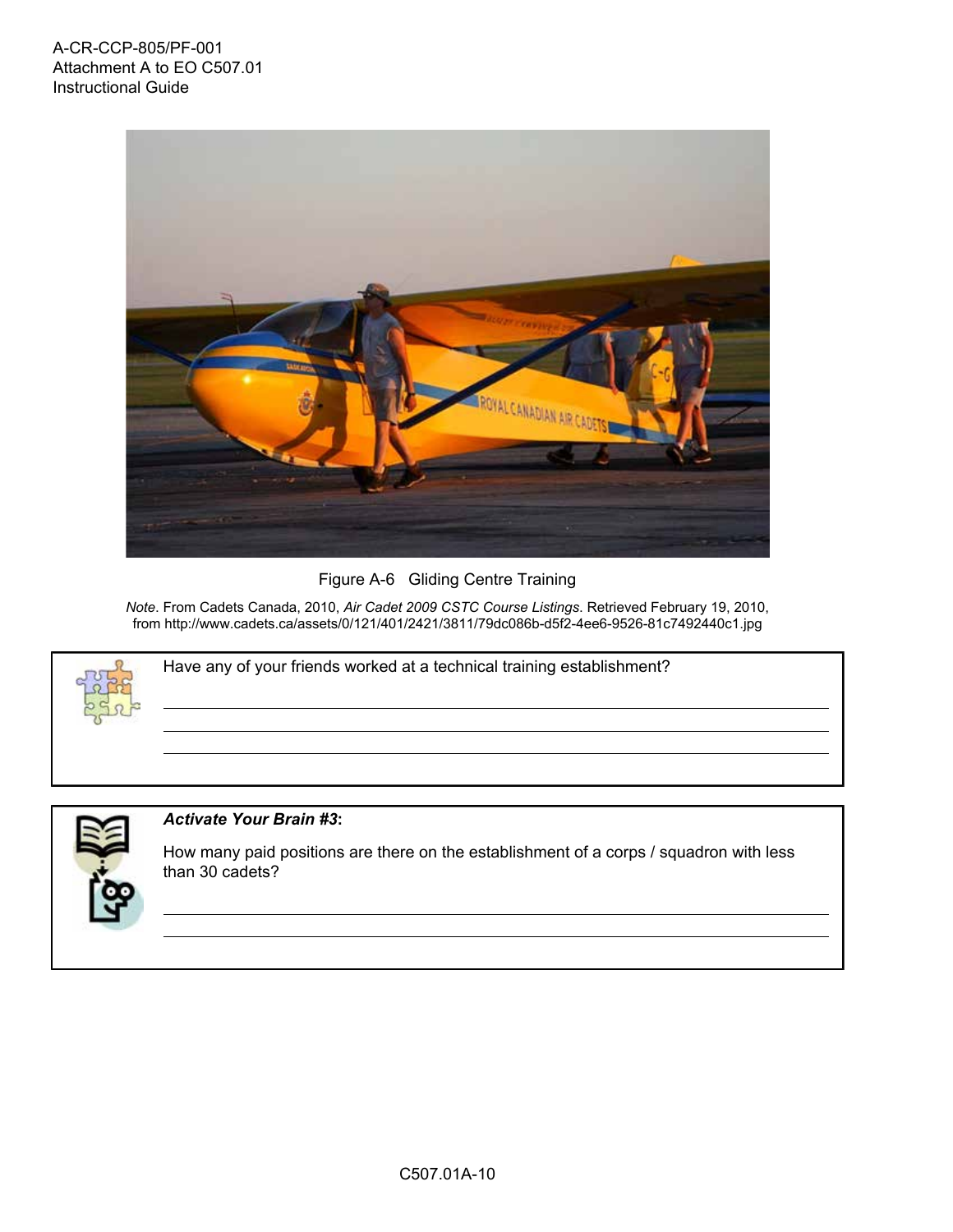

*Activate Your Brain #4***:**

What is Class A service?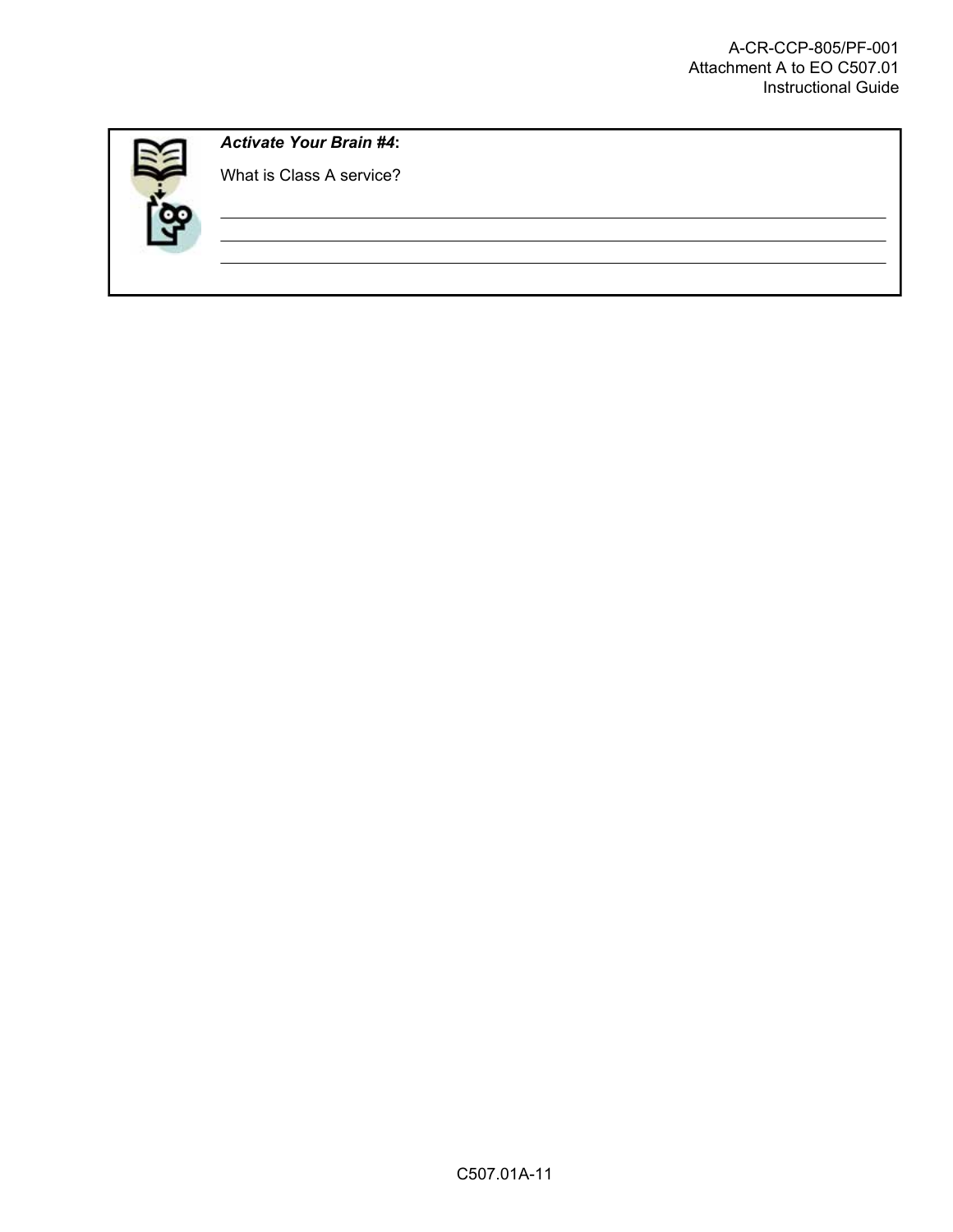# **SECTION 3 REGIONAL SERVICE OPPORTUNITIES**

# **REGIONALLY DIRECTED ACTIVITIES (RDAs)**

RDAs are activities that Regional Cadet Support Unit (RCSU) COs conduct annually within their regions. RDAs augment the corps / squadron program by maintaining the cadets' interest in specific areas of cadet training and allow RCSU COs to tailor the overall CP to match regional interests and capitalize on regional opportunities and resources. RDAs fall into two categories: non-discretionary and discretionary. Many RDAs require the support of corps / squadron officers to plan and implement and are hired on Class A service.



Figure A-7 Provincial Biathlon Championships

*Note*. From Trek Earth, 2010, *Photos*. Retrieved February 19, 2010, from http://www.trekearth.com/gallery/photo320887

## **Non-discretionary**

Non-discretionary RDAs include regional activities used to select cadets for national competitions and as such must be funded and conducted. Non-discretionary RDAs include:

- zone, provincial and / or regional marksmanship championships,
- zone, provincial and / or regional biathlon championships,
- inter-provincial exchanges,
- sea cadet program zone, provincial and / or regional regattas, and
- army cadet program regional expeditions.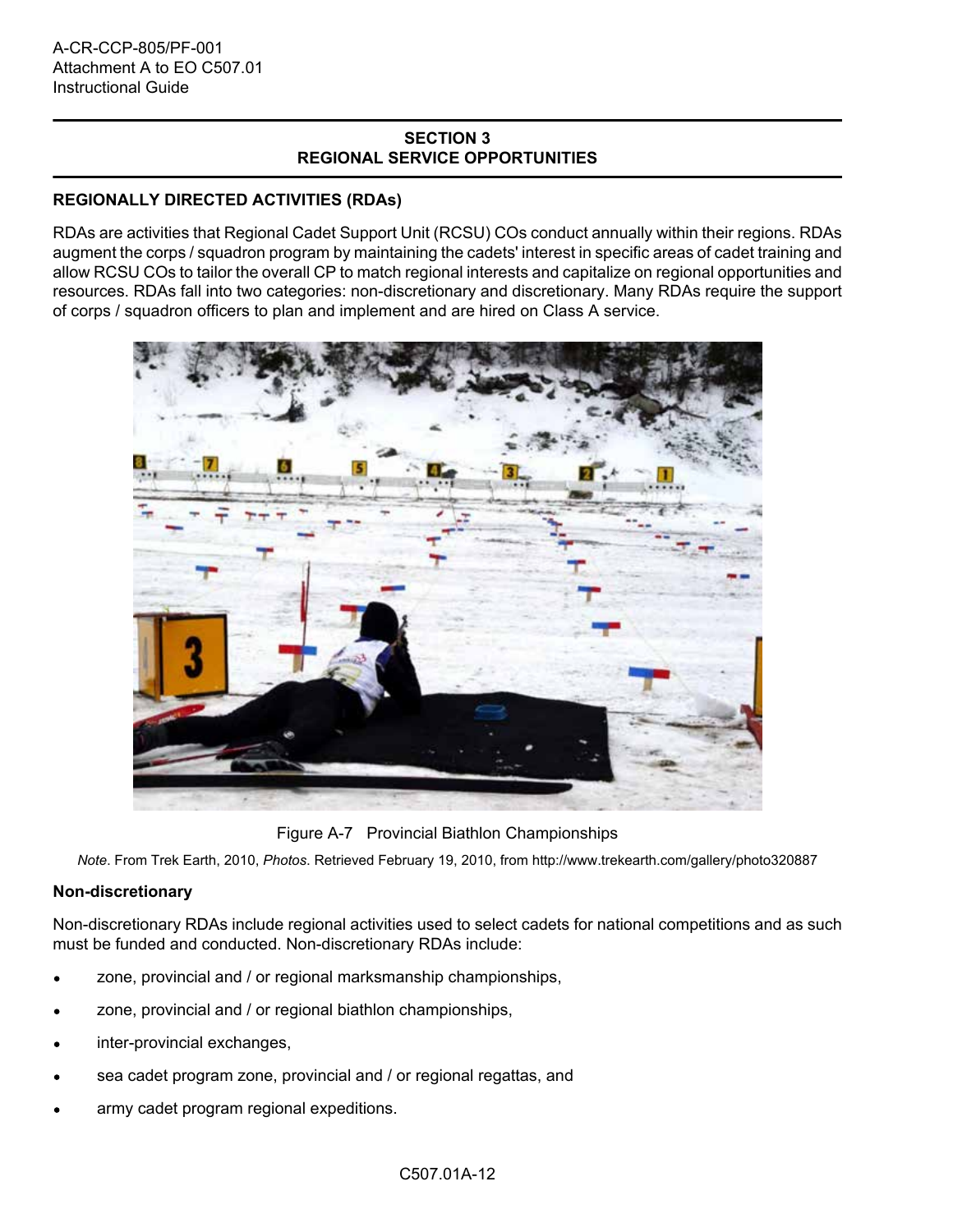For regions to facilitate these events, CIC officers are hired on Class A service. In many cases, individuals selected for service are asked to return in future years based on performance, as well as a need to train a base of experienced personnel.

#### **Discretionary**

In addition to activities programmed in the corps / squadron program, other activities may be organized, funded and conducted under the supervision of the RCSU, as determined by the RCSU CO. Selected activities must be focused on achieving the CP aim. Possible activities include:

- drill and ceremonial activities, such as ceremonial parades and / or drill competitions;
- leadership training activities, such as senior cadet training concentrations or effective speaking competitions;
- recreational sports activities, such as inter-corps / squadron competitions, tabloid sports, etc;
- air rifle marksmanship activities, such as training sessions, competitions and / or civilian events;
- additional summer / winter biathlon activities, such as training sessions, competitions and / or civilian events;
- music training activities, such as training sessions, honour bands, and / or band competitions for both military bands and pipe bands;
- first aid activities, such as training courses and / or competitions;
- CF familiarization activities, such as visits to CF facilities, C7 rifle firing, attending CF displays or demonstrations, interacting with CF members or units, etc;
- Duke of Edinburgh's Award Program activities, such as briefings or presentations to corps / squadron staff.

| Now that you know what RDAs are, list the ones you've participated in during your cadet<br>training. |
|------------------------------------------------------------------------------------------------------|
|                                                                                                      |
|                                                                                                      |
|                                                                                                      |

As with non-discretionary RDAs, in order for regions to facilitate these events, CIC officers are hired on Class A service. In many cases, individuals selected for service are asked to return in future years based on performance as well as a need to train personnel.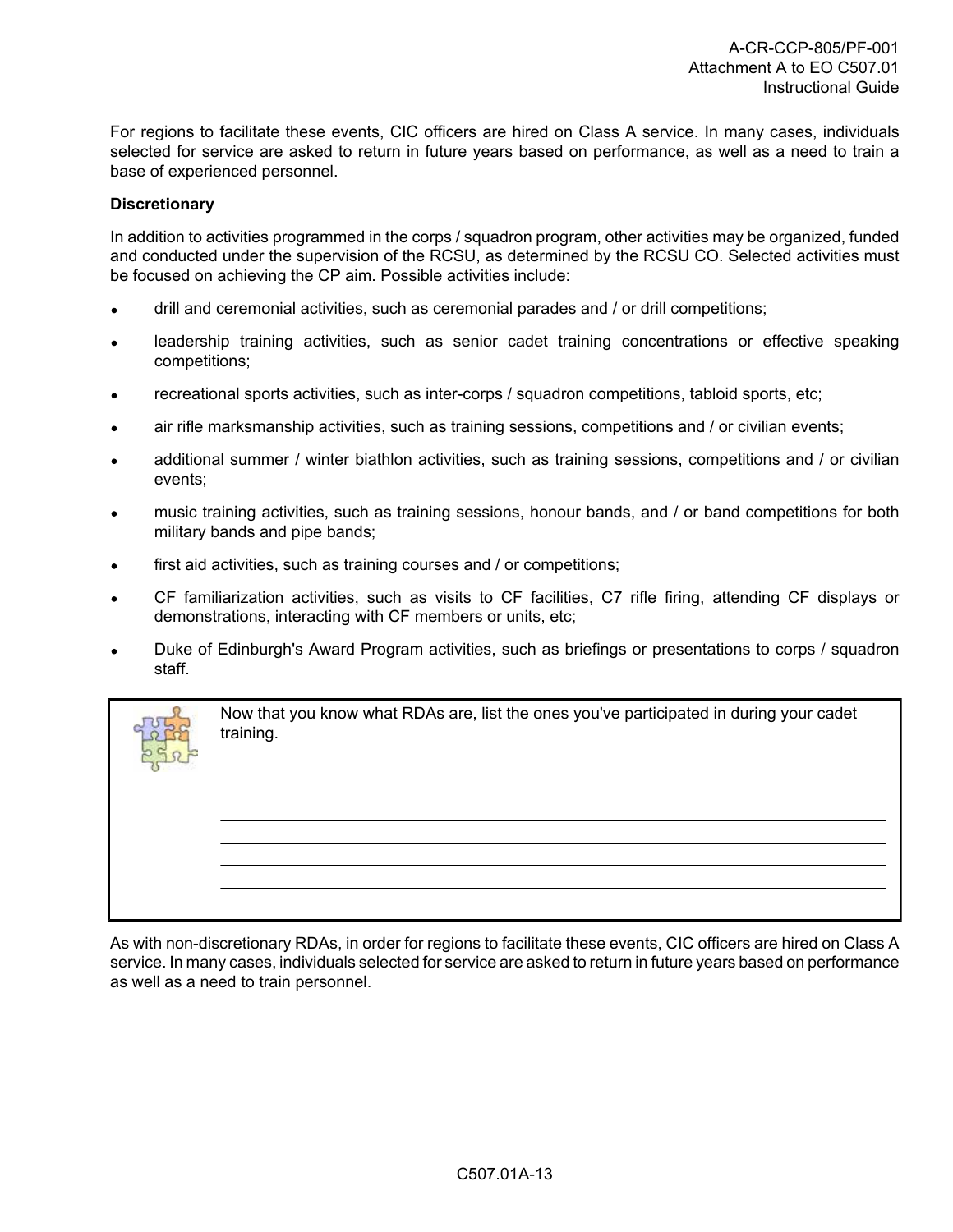

# **CADET DETACHMENT / REGIONAL CADET SUPPORT UNIT (RCSU)**

Many of the positions at cadet detachments / RCSUs are filled by CIC officers who perform full-time Class B service. They are selected based on their qualifications and experience with the CP. They assist in the management of CP on behalf of the RCSU CO and work alongside other Reg F and P Res members.

#### **Cadet Detachment**

Cadet detachments are found in some regions and serve as a way to better manage cadet corps / squadrons. Detachments are led by a detachment commander who manages a staff of officers and NCMs who are responsible for all the cadet corps / squadrons in that area. The cadet detachments are primarily involved in the implementation of the CP within the region and their staff perform tasks, such as claims, travel arrangements and approving training activities proposed by corps / squadron commanding officers.

Positions at cadet detachments that CIC officers could fill include ACO, Detachment Movements Officer or Detachment Commander. Positions will vary by region and detachment.

#### **Regional Cadet Support Unit (RCSU)**

The CP in Canada is delivered by six RCSUs spread across the country.

- RCSU (Atlantic)–RCSU (A) includes all cadet units in the provinces of Nova Scotia, New Brunswick,  $\bullet$ Prince Edward Island and Newfoundland and Labrador,
- RCSU (Eastern)–RCSU (E) includes all cadet units in the province of Quebec and Air Cadet Squadrons in the Ottawa Valley area,
- RCSU (Central)–RCSU (C) includes all cadet units in the province of Ontario except Air Cadet Squadrons in the Ottawa Valley and all corps / squadrons in northwestern Ontario,
- RCSU (Prairie)–RCSU (Pra) includes all cadet units in the provinces of Manitoba, Saskatchewan and Alberta and all corps / squadrons in northwestern Ontario,
- RCSU (Pacific)–RCSU (P) includes all cadet units in the province of British Columbia, and
- RCSU (Northern)–RCSU (N) includes all cadet units in the territories of Yukon, Northwest Territories and  $\bullet$ Nunavut).

Regions are led by a CO who manage a staff of officers and NCMs that are responsible for all the cadet corps / squadrons in that region. RCSUs are primarily involved in the management and financial budgeting of the CP within the region and their staff performs tasks, such as pay, human resource management, budgets, staff selections and directing training activities for both the corps / squadron program, as well as the CSTC program.

Positions at RCSUs that CIC officers could fill include Regional Training Officer(s), Regional Common Training Officer, Regional Movements Officer or Regional Administration / Human Resources Officer. Positions will vary by region as each RCSU is organized differently.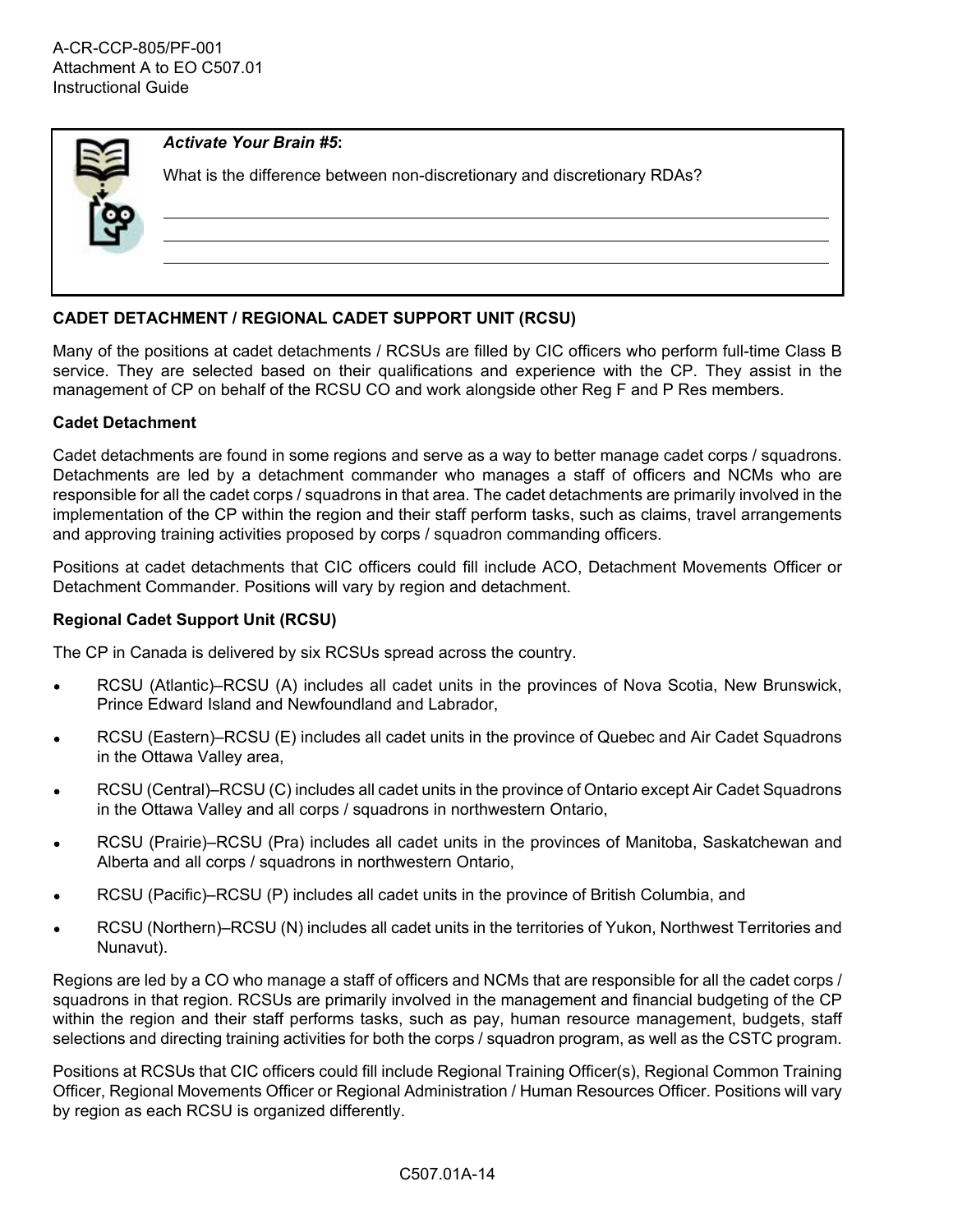

## **Regional Cadet Instructor School (RCIS)**

Each region, with the exception of Northern, has a school for the training of CIC officers: RCIS (A) for Atlantic region, RCIS (E) for Eastern region, etc. Although each school is organized slightly differently, there are many similar positions available to CIC officers. A commandant oversees all aspects of the school and performs fulltime Class B service. At most RCISs, a Standards Officer and Administration Officer also perform full-time Class B service. To augment this core staff, CIC officers are hired for either part-time or full-time Class A or Class B service to act as Directing Staff (DS) for courses being conducted.



Figure A-8 RCIS Training

*Note*. From Regional Cadet Support Unit (Pacific), 2010, *LTQ Course Info*. Retrieved February 19, 2010, from http://cms.cadets.gc.ca/assets/0/121/381/1607/5120/6830/2bfaa598-e73e-4a55-9ea3-678859fa4159.jpg

CIC officers selected to serve as DS at an RCIS are chosen for their knowledge and skill in presenting creative and effective lessons to the CIC officers on course. Depending on the course being presented, DS are selected for their specific expertise in an area of the CP (such as orienteering, paddling, abseiling, flying, sailing, etc.) Serving as DS at an RCIS may be a long-term or short-term service opportunity and is an excellent tool to develop as a CIC officer.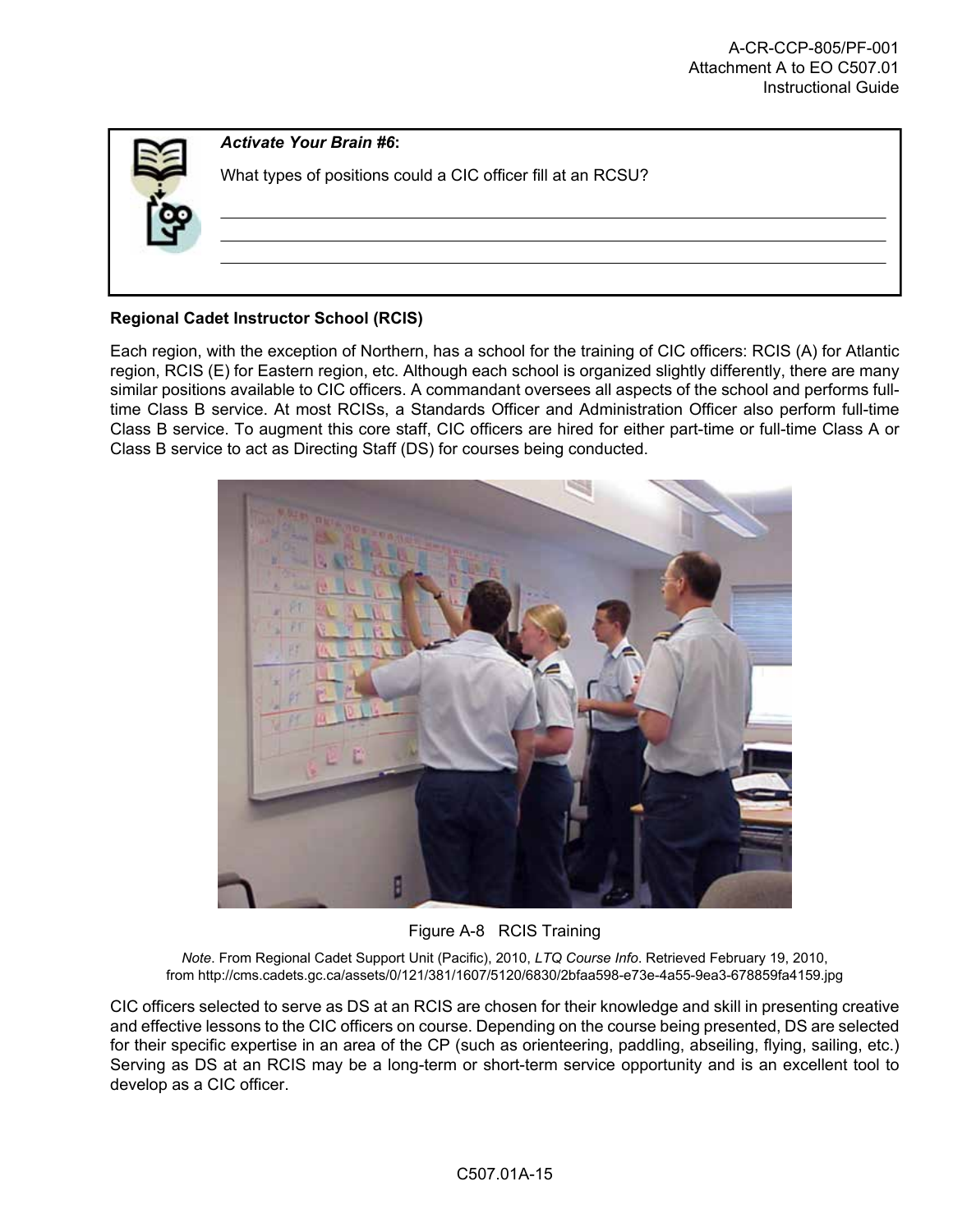

# *Did you know?*

As a CIC officer, the first training course you complete is the Basic Officer Training Course (BOTC). BOTC provides new CIC officers with the training required to function as a member of the CIC within the CF and covers policies, regulations, drill, etc. RCISs offer the BOTC several times throughout the year.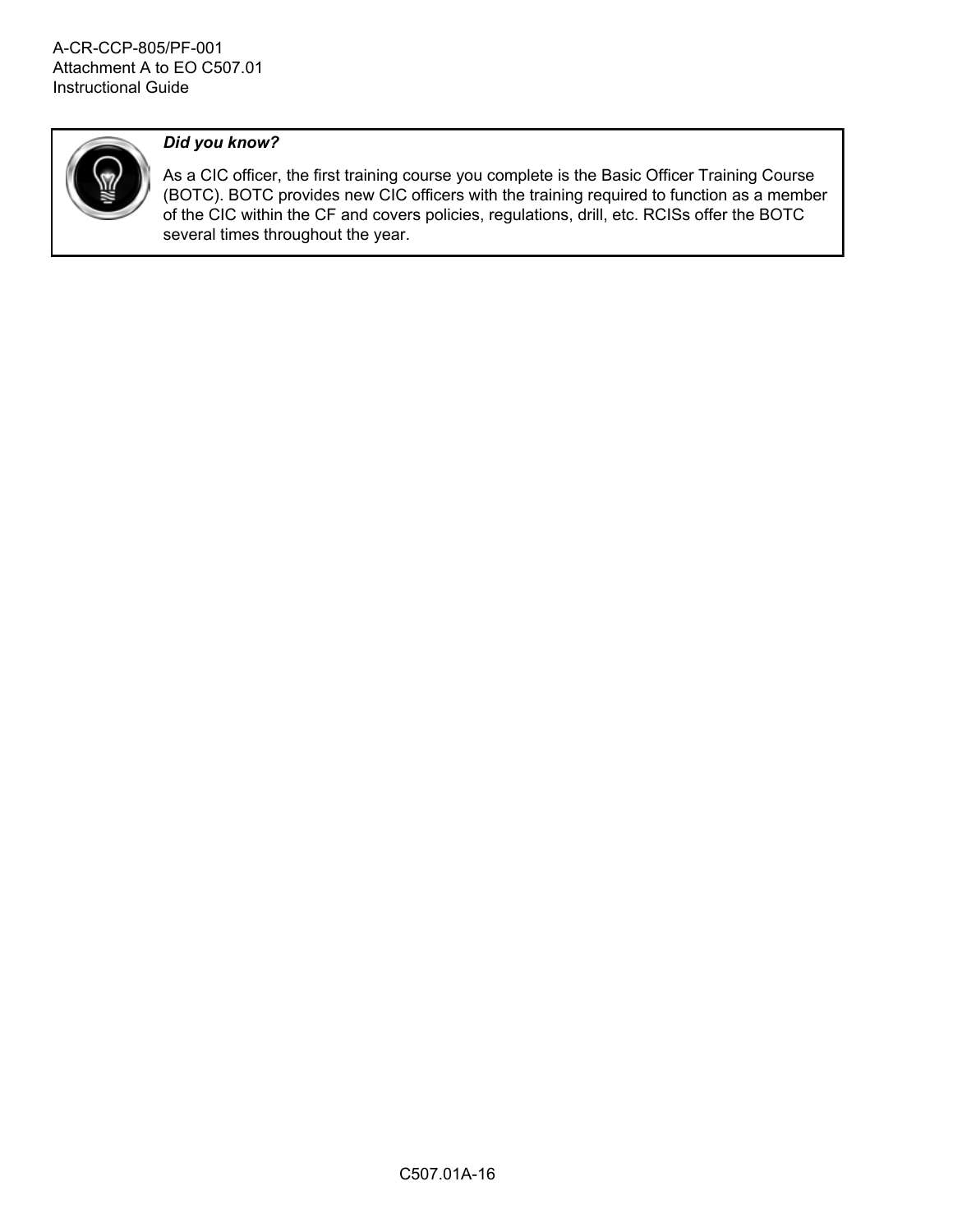## **SECTION 4 CADET SUMMER TRAINING CENTRE (CSTC) SERVICE OPPORTUNITIES**

#### **CSTC Service Opportunities**

The CSTC program is integral to the overall CP and focuses on giving a portion of the cadet population instruction and opportunities to develop advanced knowledge and skills in specialized activities. It also develops instructors / leaders for these specialized activities for all components of the CP. CSTCs are staffed by CIC officers on Class B service who administer and supervise all aspects of the training centre. Some CSTCs have a small number of full-time staff officers that work during the training year to ensure the CSTC is ready to train cadets during the summer.

Each region selects CIC officers for CSTCs. A list of available positions is published in the fall and applications are sought from CIC officers interested in employment. During the winter, selection boards are held to sort through applications and decide which applicants are best suited for the various positions. In the spring, a list of those CIC officers selected for employment is published.



Figure A-9 CSTC Training

*Note*. From HMCS ACADIA, 2010, *Photo Gallery*. Retrieved February 19, 2010, from http:// www.cadets.ca/cstc/acadia/photogallery.aspx#ctl00\_ContentPlaceHolder1\_ImageGallery1\_ImageDirectory

As the requirements of each CSTC are different, positions available will differ. General categories of jobs; however, are universal and may include:

Divisional Officers / Platoon Commanders / Flight Commanders are responsible for the day-to-day supervision and instruction of cadets attending a course at a CSTC. They deal with a range of issues and they are the first contact for cadets' problems. Most first-year CIC officers are employed as Divisional Officers / Platoon Commanders / Flight Commanders.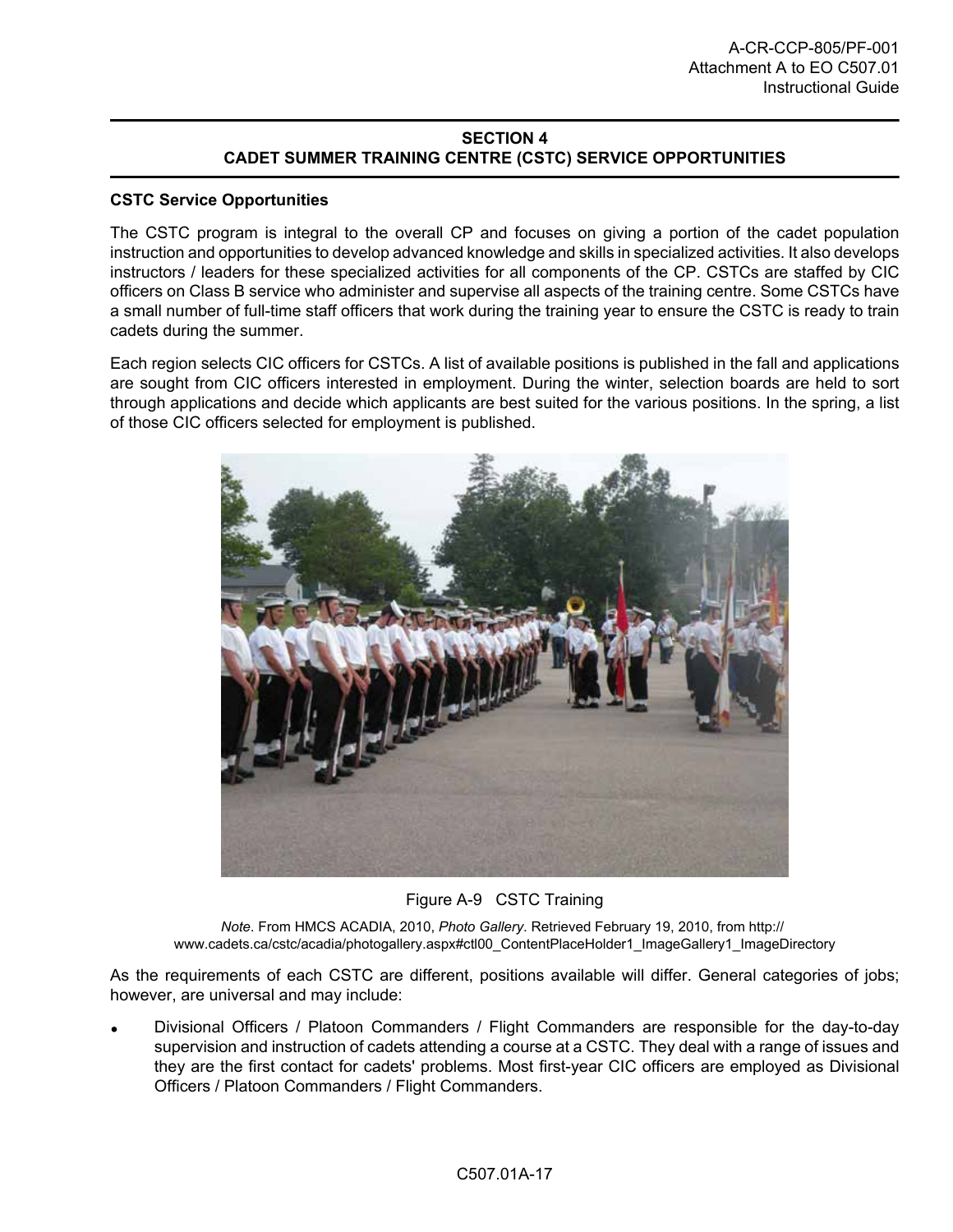A-CR-CCP-805/PF-001 Attachment A to EO C507.01 Instructional Guide

- Duty Officers / Accommodations Officers / Barracks Supervisors are responsible for supervising cadets during non-training hours. They are usually organized in shifts and may work days or nights. First-year CIC officers are commonly employed as Duty Officers / Accommodations Officers / Barracks Supervisors as the experience in supervising develops their abilities and prepares them for further employment in positions of greater responsibility.
- Training Support positions often fall outside the various training departments / companies / squadrons and  $\bullet$ serve to augment the division / platoon / flight staff when conducting specialized training. Some CSTCs have training support positions in fitness and sports, range, drill and ceremonial, adventure training, canoeing, flight operations, sea operations, etc.
- Service Support positions comprise all the other logistical and administrative jobs required to operate the CSTC. Some examples of Service Support positions include supply, administration, banking / pay, food services, transportation, etc.

Many CIC officers choose to augment their service at a corps / squadron by serving at a CSTC. While not required, it can be an effective way to further one's own knowledge of the CP.

| <b>Activate Your Brain #7:</b>                                  |
|-----------------------------------------------------------------|
| What are some examples of Training Support positions at a CSTC? |
|                                                                 |
|                                                                 |
|                                                                 |
|                                                                 |

## **SECTION 5 NATIONAL SERVICE OPPORTUNITIES**

## **NATIONALLY DIRECTED ACTIVITIES (NDAs)**

NDAs are activities that D Cdts & JCR and the elemental program Senior Staff Officers (SSOs) chose to institute at a national level. NDAs augment the corps / squadron program by maintaining the cadets' interest in specific areas of cadet training and allow elemental SSOs to tailor the overall CP to match elemental interests, capitalize on national and international opportunities and resources. Many NDAs require the support of corps / squadron officers to plan and implement and are hired on Class A service.

Established NDAs include, but are not limited to:

- the national cadet air rifle championship;
- the national cadet winter biathlon championship;
- sea, army and air cadet international exchange programs;
- sea cadet deployments on board Her Majesty's Canadian Ships (HMCS), Coast Guard Ships, etc.;
- the national sea cadet regatta;
- the sea cadet national tall ship deployment;
- the sea cadet seamanship concentration;
- the army cadet program domestic expedition;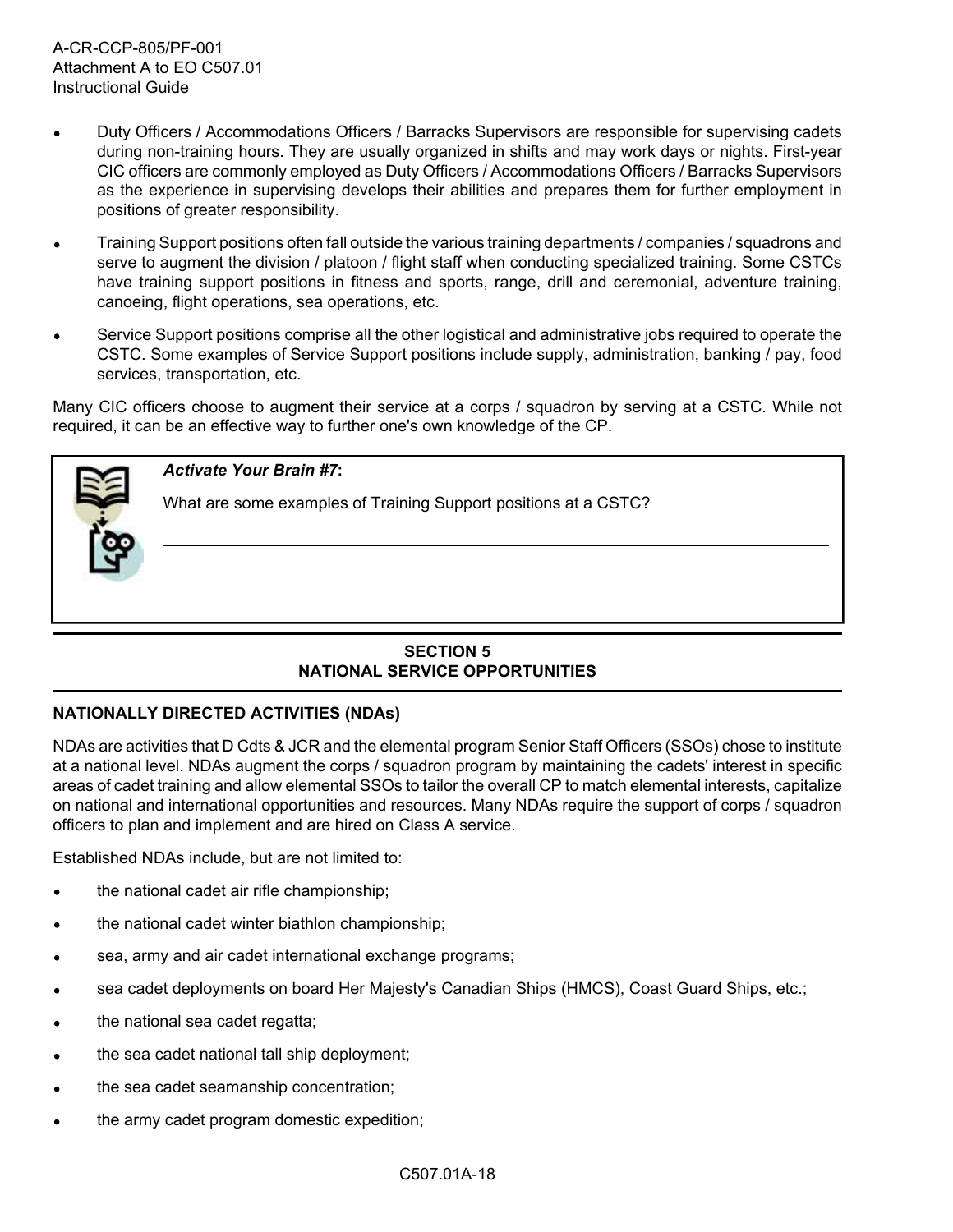- the army cadet program international expedition; and
- the air cadet program Oshkosh Trip.

All CIC officers are eligible for employment on NDAs and are selected based on their knowledge and experience in the NDA's subject material.



Figure A-10 National Marksmanship Championships

*Note*. From Cadets Canada, 2010, *National Cadet Marksmanship Championship 2009*. Retrieved February 19, 2010, from http://www.cadets.ca/uploadedImages/Cadet\_Websites/National/ Competitions/Marksmanship/Daily\_Updates/15%20may%20daily%20update(1).JPG?n=4681



Now that you know what NDAs are, have you participated in any during your cadet training? If so, list them.

## **DIRECTORATE CADETS AND JUNIOR CANADIAN RANGERS (D CDTS & JCR)**

D Cdts & JCR is the national organization that administers, designs, coordinates and provides national support to all aspects of the CP in Canada. As well, it decides policy and designs and coordinates training for CIC officers. Its staff are comprised of Reg F, P Res officers and NCMs, as well as many CIC officers. CIC officers within D Cdts & JCR work on full-time Class B service and perform duties ranging from CP development to infrastructure management. At times, the D Cdts and JCR permanent staff are augmented by CIC officers, from across the country, to work on various focus groups, design projects and writing boards. These additional opportunities range from a few weeks to several months in length.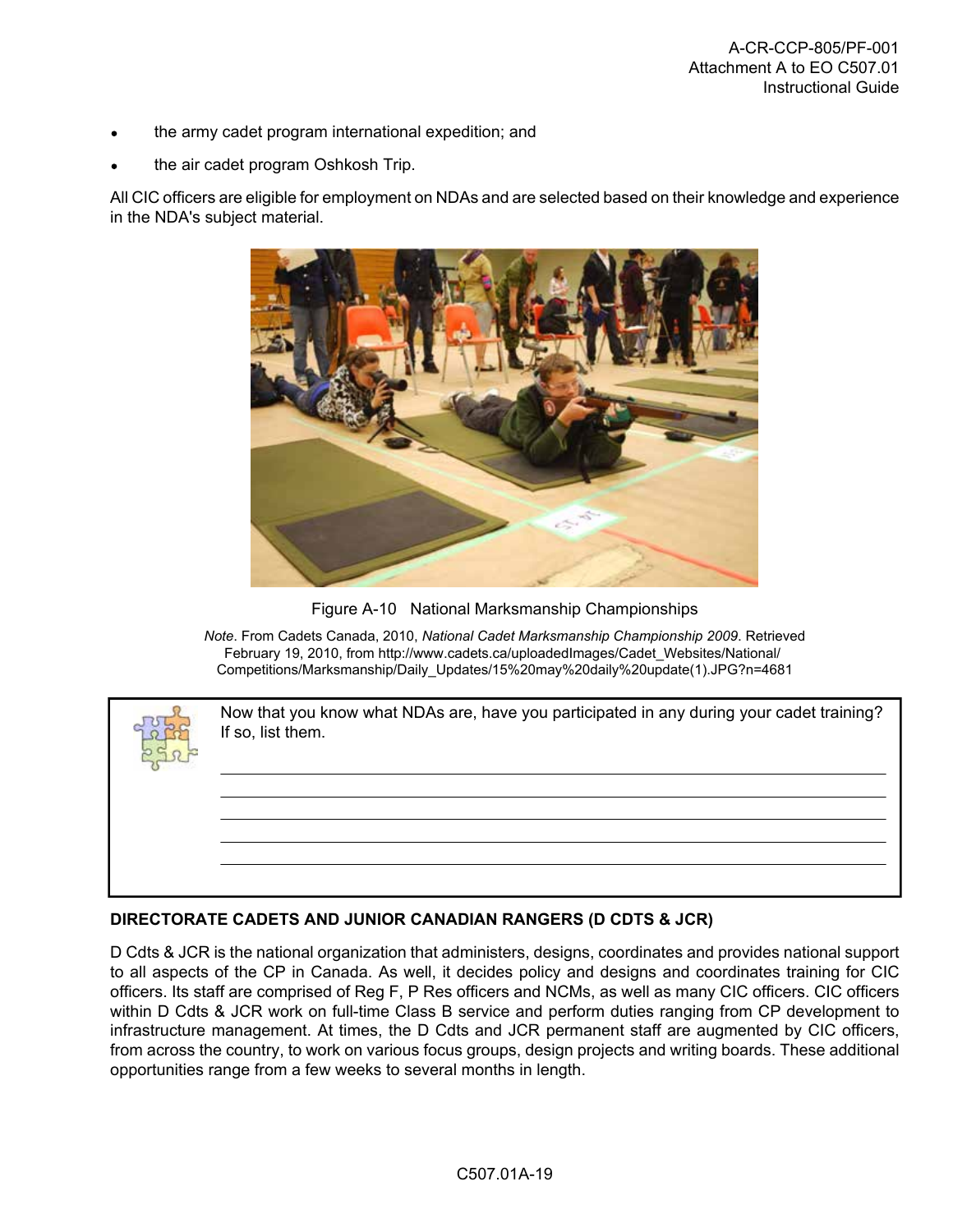

# *Activate Your Brain #8***:**

For what is D Cdts and JCR responsible?



Congratulations, you have completed your self-study package on EO C507.01 (Identify Service Opportunities for a Cadet Instructors Cadre (CIC) Officer). Complete the following exercise and hand your completed package to the Training Officer / Proficiency Level Officer who will record your completion in your Proficiency Level Five logbook.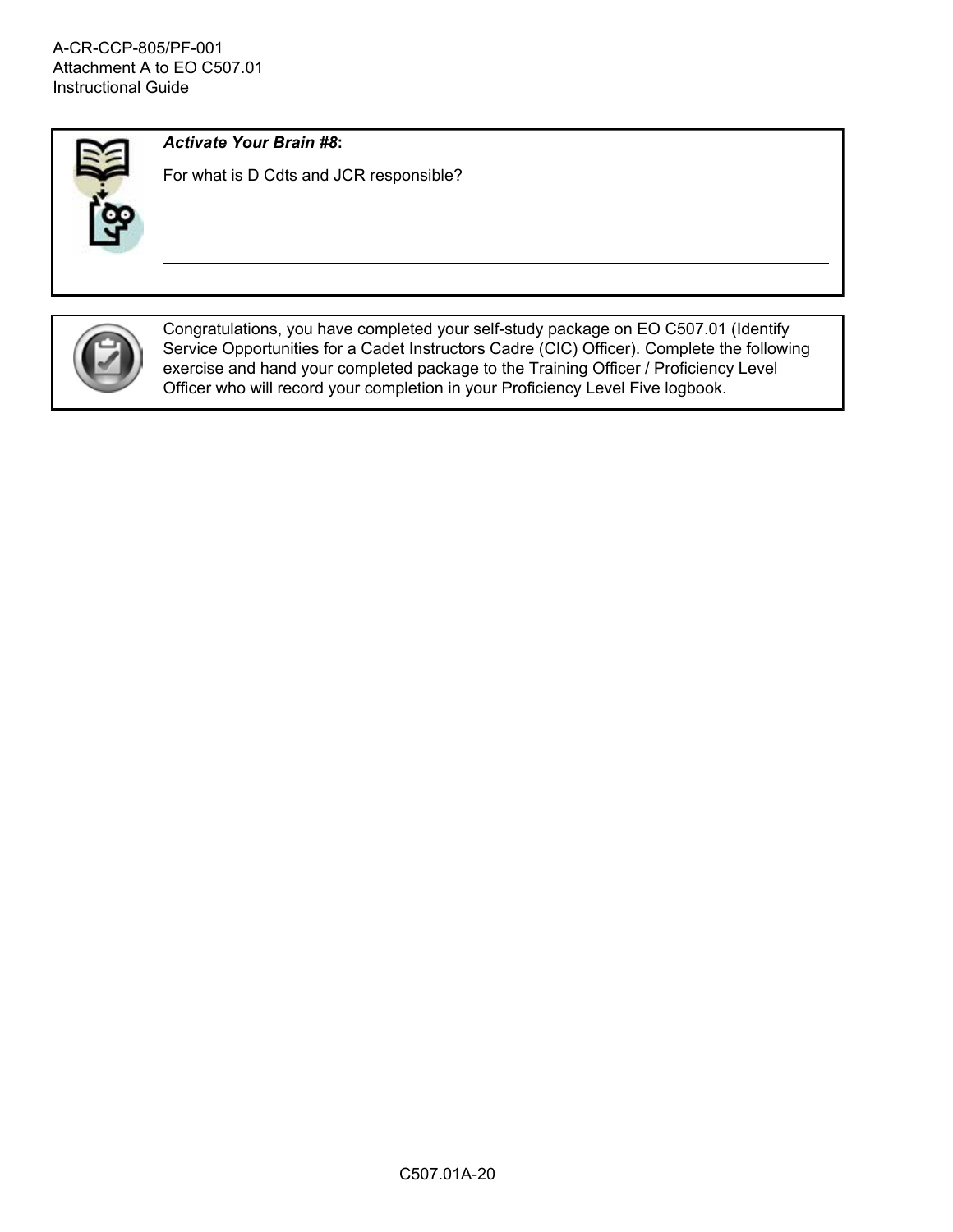| <b>FINAL EXERCISE</b> |  |  |  |  |  |  |  |  |  |  |  |  |
|-----------------------|--|--|--|--|--|--|--|--|--|--|--|--|
|-----------------------|--|--|--|--|--|--|--|--|--|--|--|--|

| 1. What are the basic enrolment standards for members of the CIC?        |                                                                                                |
|--------------------------------------------------------------------------|------------------------------------------------------------------------------------------------|
|                                                                          |                                                                                                |
|                                                                          |                                                                                                |
| cadets?                                                                  | 2. How many paid positions are there on the establishment of a cadet corps / squadron with 100 |
| 3. Define Class B service.                                               |                                                                                                |
|                                                                          |                                                                                                |
|                                                                          |                                                                                                |
| 4. What is the purpose of a gliding centre?                              |                                                                                                |
|                                                                          |                                                                                                |
|                                                                          |                                                                                                |
| 5. What positions are available at a cadet detachment for a CIC officer? |                                                                                                |
|                                                                          |                                                                                                |
|                                                                          |                                                                                                |
| 6. List six NDAs.                                                        |                                                                                                |
|                                                                          |                                                                                                |
|                                                                          |                                                                                                |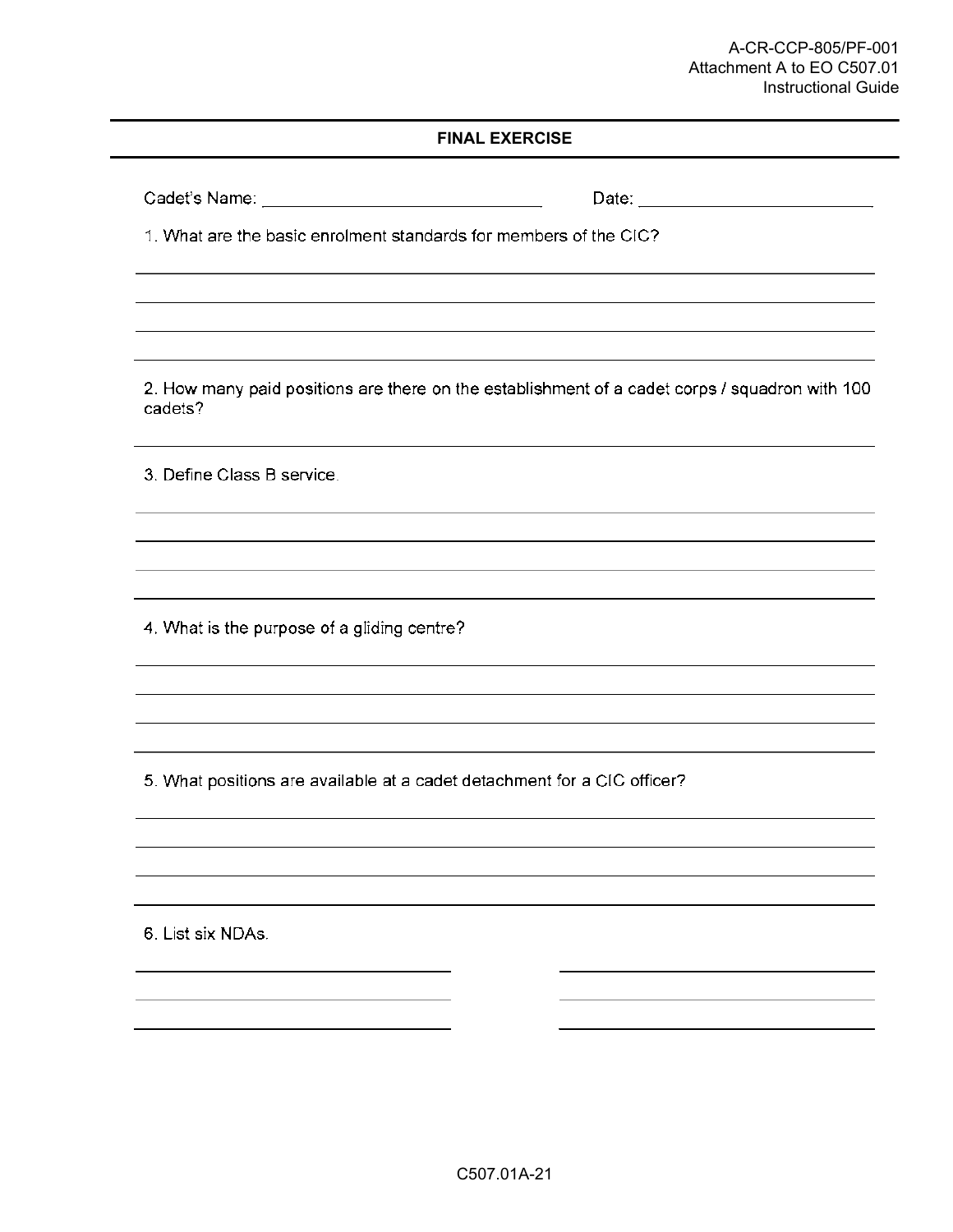A-CR-CCP-805/PF-001 Attachment A to EO C507.01 Instructional Guide

THIS PAGE INTENTIONALLY LEFT BLANK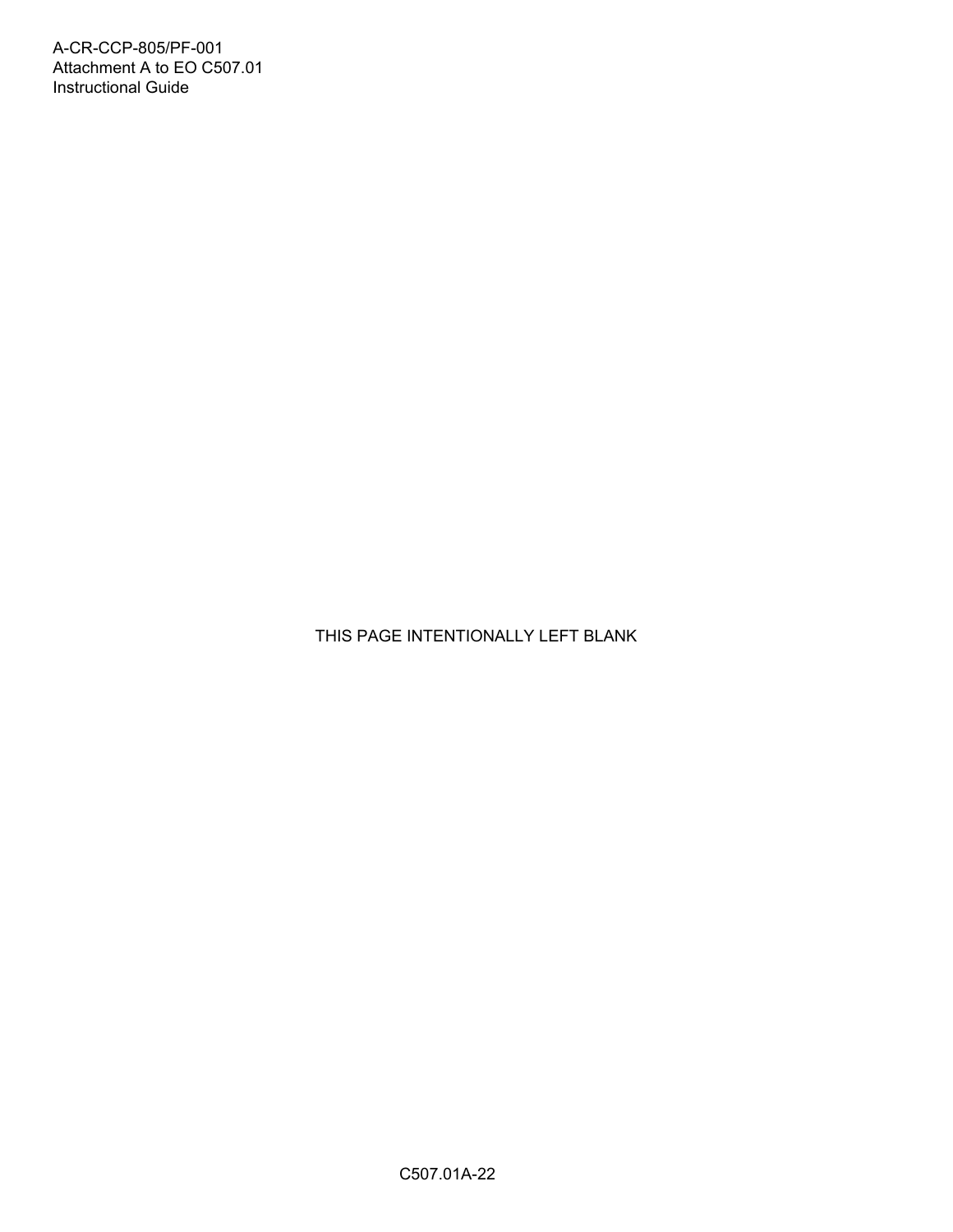## **ACTIVATE YOUR BRAIN ANSWER KEY**



#### *Activate Your Brain #1***:**

Are CIC officers members of the CF?

The CIC is the largest Personnel Branch of the CF with numbers in excess of 6000 members. Officers of the CIC, as CF members, fall under the authority of the *National Defence Act*, the law which governs Canada's military, and are subject to the same rules and regulations as any other member of the reserve force or regular force.



## *Activate Your Brain #2***:**

What education requirements are needed for enrolment in the CIC?

To be eligible for enrolment in the CIC you must have a high school diploma or equivalent. In exceptional circumstances, with the approval of Director Cadets and Junior Canadian Rangers (D Cdts & JCR), an applicant who does not hold a high school diploma may be enrolled. Education waivers shall only be granted in situations where the CCO will benefit.



## *Activate Your Brain #3***:**

How many paid positions are there on the establishment of a corps / squadron with less than 30 cadets?

There are five paid positions on the establishment of a corps / squadron with less than 30 cadets.



## *Activate Your Brain #4***:**

What is Class A service?

Class A service is used for periods of employment not exceeding 12 days. CIC officers are frequently employed on Class A service, for example, corps / squadron pay each month, working two days at a marksmanship competition, etc.



## *Activate Your Brain #5***:**

What is the difference between non-discretionary and discretionary RDAs?

Non-discretionary RDAs include regional activities used to select cadets for national competitions and as such must be funded and conducted. In addition to activities programmed in the corps / squadron program, other activities may be organized, funded and conducted, under the supervision of the RCSU, as determined by the RCSU CO. These activities are considered discretionary.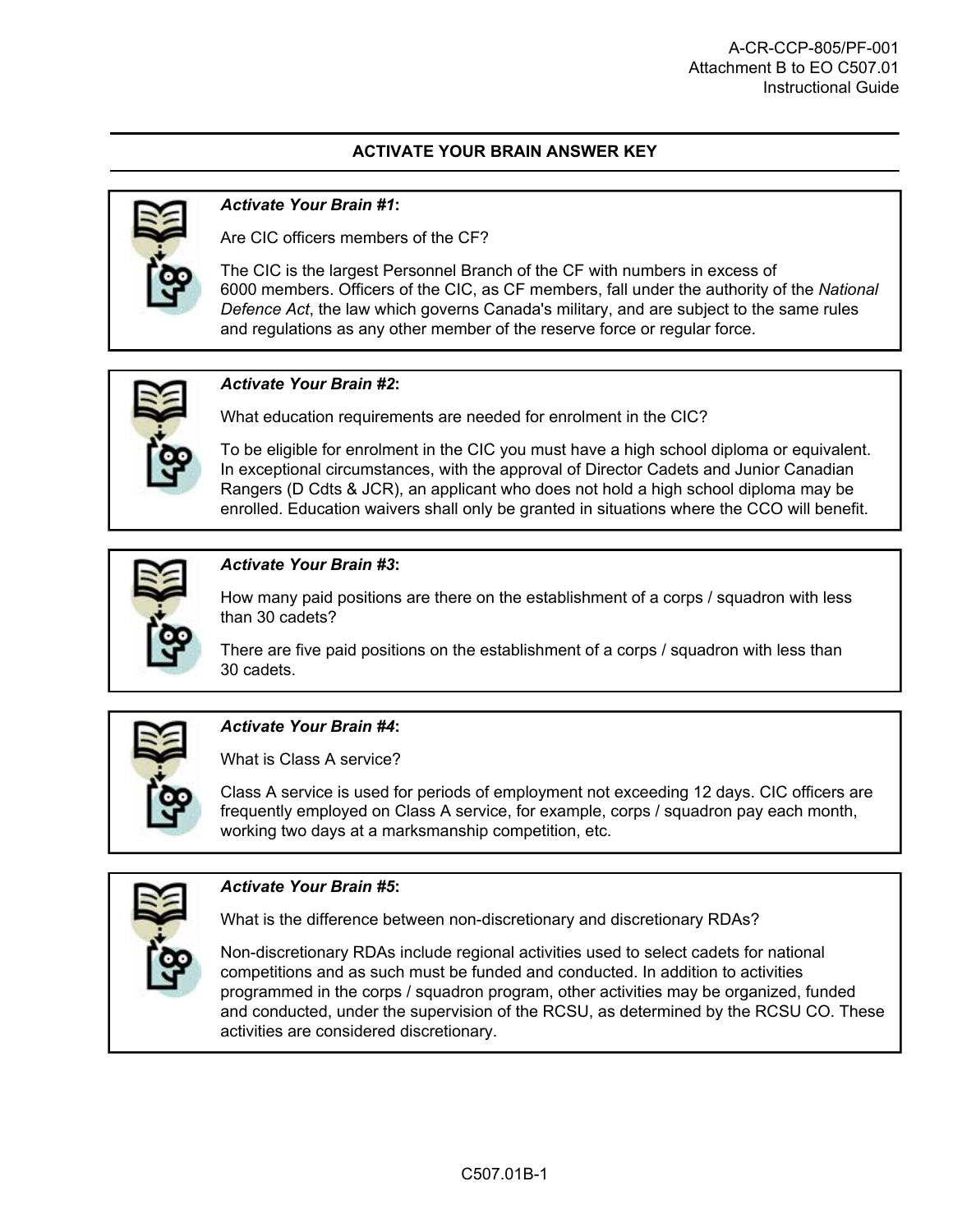

#### *Activate Your Brain #6***:**

What types of positions could a CIC officer fill at an RCSU?

Positions at RCSUs that CIC officer could fill include Regional Training Officer(s), Regional Common Training Officer, Regional Movements Officer or Regional Administration / Human Resources Officer. Positions will vary by region as each RCSU is organized differently.



# *Activate Your Brain #7***:**

What are some examples of Training Support positions at a CSTC?

Training Support positions often fall outside the various training departments / companies / squadrons and serve to augment the division / platoon / flight staff when conducting specialized training. Some CSTCs have training support positions in fitness and sports, range, drill and ceremonial, adventure training, canoeing, flight operations, sea operations, etc.

# **FINAL EXERCISE ANSWER KEY**

#### **1. What are the basic enrollment standards for the CIC?**

To be eligible for enrollment within the CIC MOSID an individual must be a Canadian citizen, of good character and standing in the community and recommended by a cadet organization commanding officer, parent committee or the corresponding provincial league, have reached the minimum enrolment age of 18 and be able to complete at least one year of service before reaching the CIC Compulsory Retirement Age (CRA) of 65, meet the medical standards prescribed in CANFORGEN 070/07 and have a high school diploma or equivalent.

#### **2. How many paid positions are there on the establishment of a cadet corps / squadron with 100 cadets?**

There are eight paid positions on a 100-member corps / squadrons' establishment.

#### **3. Define Class B service.**

Class B service is used for periods of employment over 13 days. For any Class B Service over 90 days a job posting message must be advertised to allow qualified individuals to express their interest in the position. CIC officers are sometimes employed on Class B service, for example, attending a CIC training course (for 15 days), working at a CSTC (for more than 12 days), working a four-month temporary position at a regional headquarters, assuming a full-time position of Area Cadet Officer (ACO) at a detachment / region, etc.

#### **4. What is the purpose of a Gliding Centre?**

Gliding centres operate year-round in support of the squadron program and summer training. Gliding centres augment the air cadet proficiency level program by providing aviation training and gliding opportunities not available at a squadron. Opportunities exist at gliding centres for CIC officers to be employed as gliding centre coordinators, pilots, ground crew or instructional staff. The maximum number of paid days varies by region and position. Each gliding centre uses the same instructional staff to maintain continuity and to build a pool of experienced instructors familiar with the specific centre. During the summer months, the 5 regional centres operate as CSTCs and are responsible for delivering programs which may include Basic Aviation, Advanced Aviation, Glider Pilot Scholarship and Power Pilot Scholarship.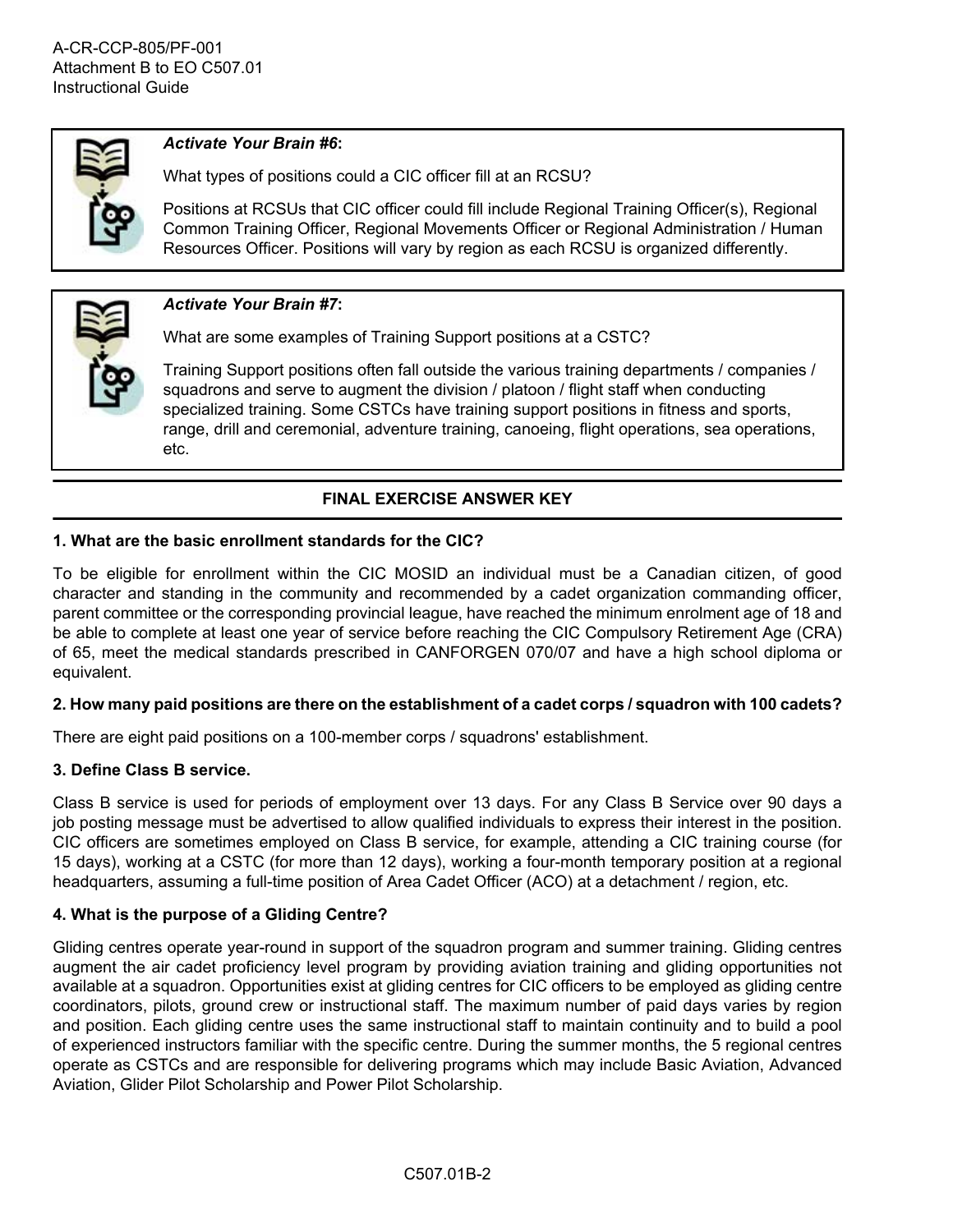## **5. What positions are available at a cadet detachment for a CIC officer?**

Positions at cadet detachments that CIC officers could fill include Area Cadet Officer (ACO), Detachment Movements Officer or Detachment Commander. Positions will vary by region and detachment.

#### **6. List six NDAs.**

Established NDAs include but are not limited to:

- the national cadet air rifle championship;
- the national cadet winter biathlon championship;
- sea, army and air cadet international exchange programs;
- sea cadet deployments on board Her Majesty's Canadian Ships (HMCS), Coast Guard Ships, etc.;
- the national sea cadet regatta;
- the sea cadet national tall ship deployment;  $\bullet$
- the sea cadet seamanship concentration;
- the army cadet program domestic expedition;
- the army cadet program international expedition;
- the air cadet program Oshkosh Trip; and
- the air cadet program York Soaring Award.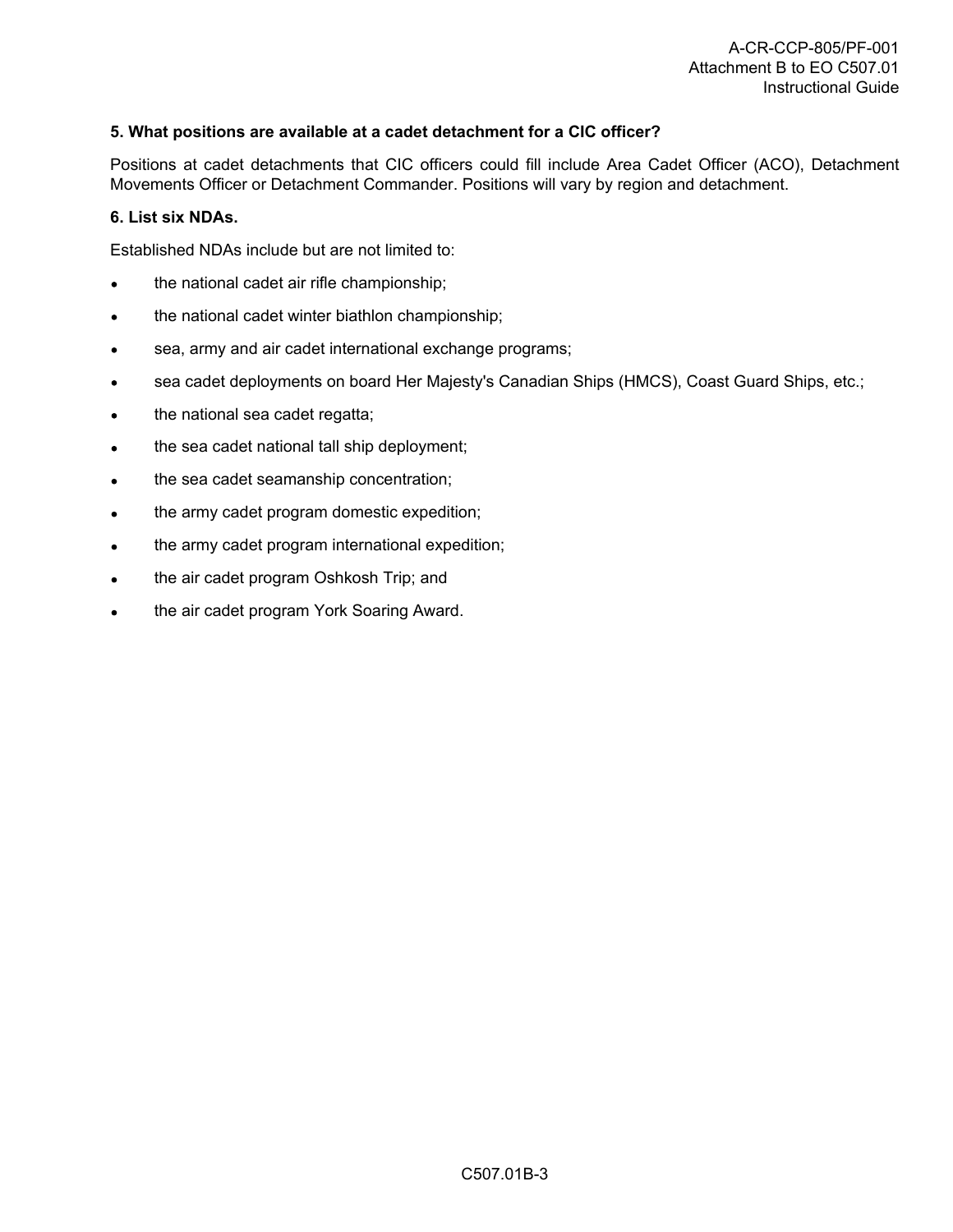A-CR-CCP-805/PF-001 Attachment B to EO C507.01 Instructional Guide

THIS PAGE INTENTIONALLY LEFT BLANK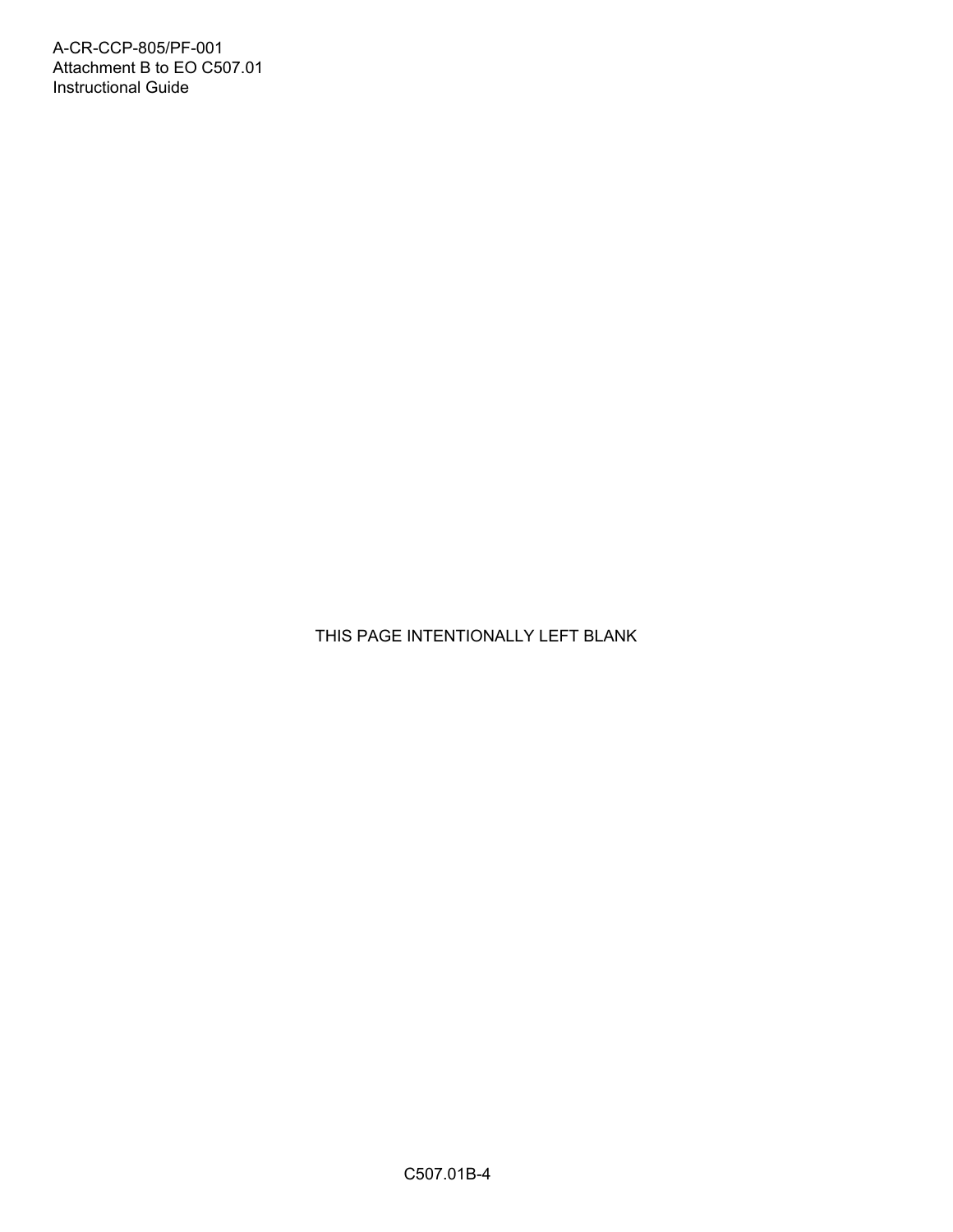

## **ROYAL CANADIAN AIR CADETS**

**PROFICIENCY LEVEL FIVE**



**INSTRUCTIONAL GUIDE**

## **SECTION 3**

#### **EO C507.02 – IDENTIFY VOLUNTEER OPPORTUNITIES WITH THE AIR CADET LEAGUE OF CANADA (ACLC)**

Total Time: 90 min

#### **PREPARATION**

#### **PRE-LESSON INSTRUCTIONS**

Resources needed for the delivery of this self-study package are listed in the lesson specification located in A-CR-CCP-805/PG-001, *Proficiency Level Five Qualification Standard and Plan*, Chapter 4. Specific uses for said resources are identified throughout the self-study guide within the section for which they are required.

Review the lesson content and become familiar with the material prior to facilitating this lesson.

Self-study packages are intended to be completed by the cadet independently. More information about selfstudy packages can be found in the foreword and preface.

No less than 14 days prior to the cadet attempting this self-study package, contact the ACLC Squadron Advisor to schedule a 30-minute meeting between an ACLC member and the Proficiency Level Five cadet.

Photocopy the self-study package located at Attachment A for the cadet.

Photocopy the answer key located at Attachment B but **do not** provide it to the cadet.

Photocopy the Speaker's Notes / Agenda located at Attachment C and provide it to the ACLC member prior to the meeting date.

#### **PRE-LESSON ASSIGNMENT**

Nil.

#### **APPROACH**

A self study was chosen for this lesson as it allows the cadet to examine in greater detail volunteer opportunities with the ACLC at their own learning pace. This encourages the cadet to become more self-reliant and independent by focusing on their own learning instead of learning directed by the instructor.

## **INTRODUCTION**

#### **REVIEW**

Nil.

#### **OBJECTIVES**

By the end of this lesson the cadet shall have identified volunteer opportunities with the ACLC.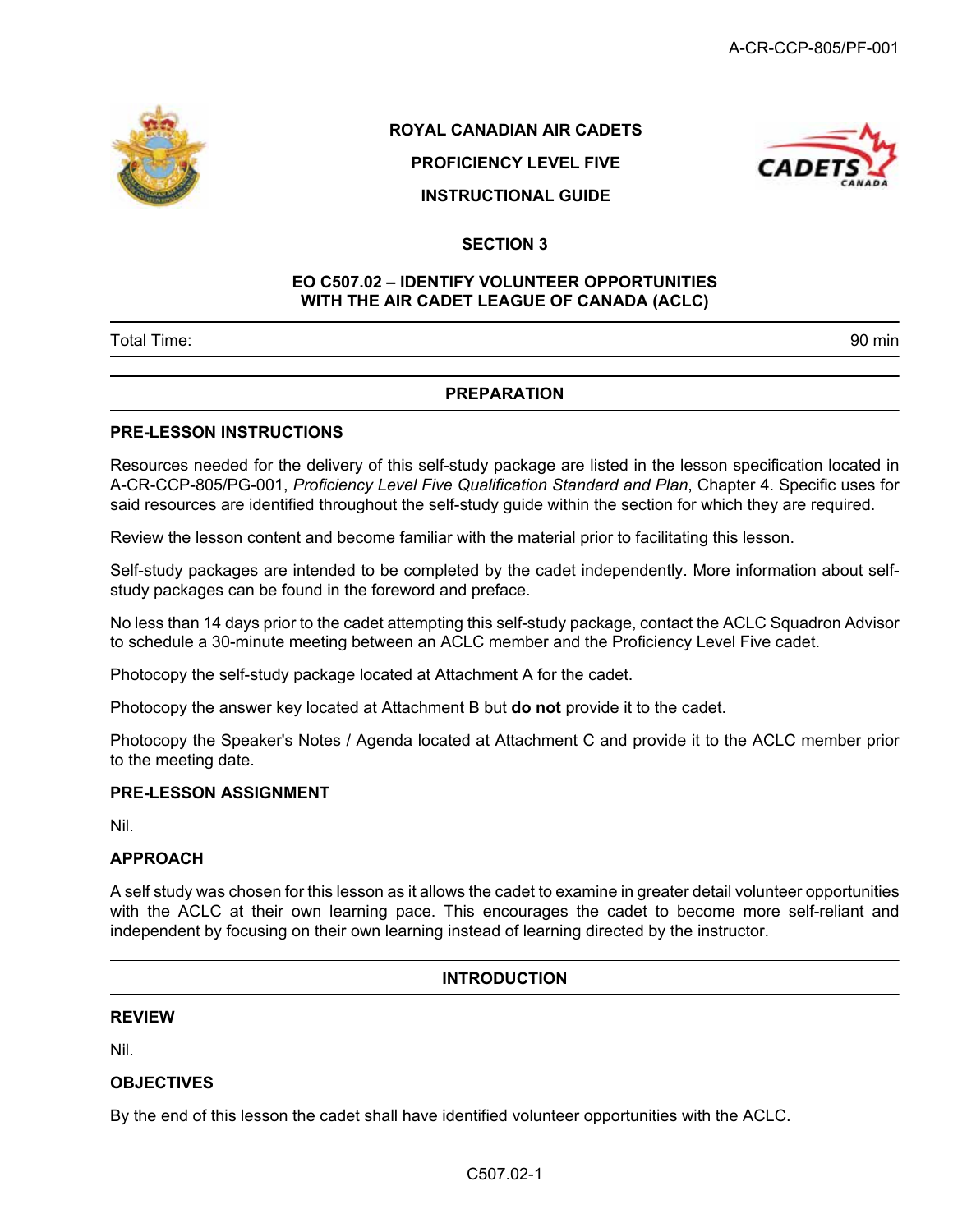## **IMPORTANCE**

It is important for cadets to identify volunteer opportunities with the ACLC to become aware of their potential for meaningful involvement with the CCO after their cadet service concludes.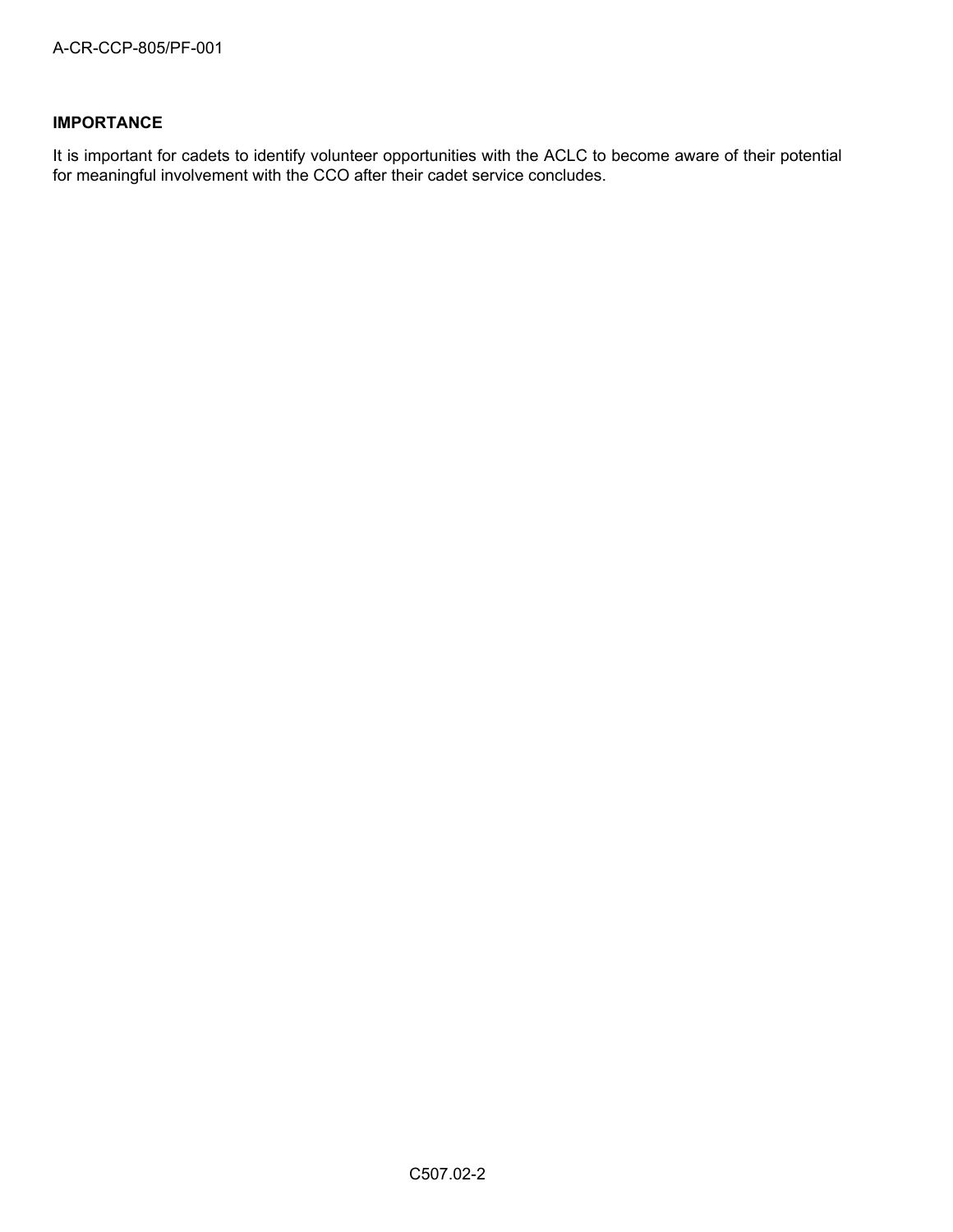## **SELF-STUDY PACKAGE INSTRUCTIONS**

#### **OBJECTIVE**

The objective of this self-study package is to have the cadet identify volunteer opportunities with the ACLC.

#### **RESOURCES**

- Self-study package, and
- Pen / pencil.

## **ACTIVITY LAYOUT**

Provide the cadet with a classroom or training area suitable to complete the self-study package.

## **ACTIVITY INSTRUCTIONS**

- 1. Provide the cadet with a copy of the self-study package located at Attachment A and a pen / pencil.
- 2. Allow the cadet 60 minutes to complete Sections 1 and 2 of the self-study package.
- 3. Provide assistance as required to the cadet.
- 4. Have the cadet attend a 30-minute meeting with a member of the ACLC.
- 5. Collect the self-study package once the cadet has finished.
- 6. Correct the self-study package with the answer key located at Attachment B.
- 7. Provide feedback to the cadet and indicate whether or not they have completed the enabling objective (EO).
- 8. Return the completed self-study package to the cadet for their future reference.
- 9. Record the result in the cadet's logbook and Cadet Training Record.

#### **SAFETY**

Nil.

#### **END OF LESSON CONFIRMATION**

The cadet's completion of the self-study package will serve as the confirmation of this lesson.

## **CONCLUSION**

#### **HOMEWORK / READING / PRACTICE**

Nil.

#### **METHOD OF EVALUATION**

Nil.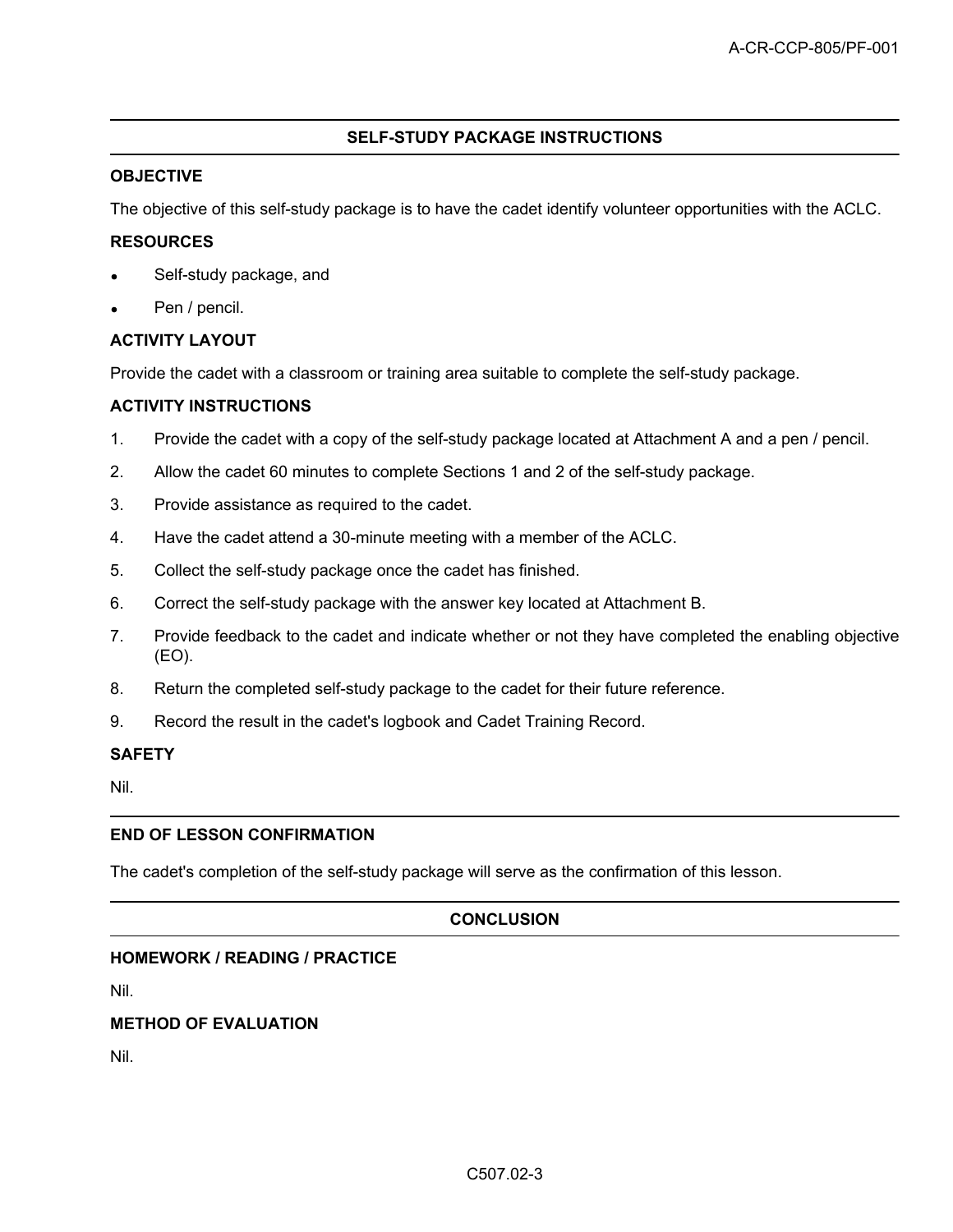## **CLOSING STATEMENT**

It is important for you to identify volunteer opportunities with the ACLC to become aware of your potential for meaningful involvement with the CCO after your cadet service concludes.

## **INSTRUCTOR NOTES / REMARKS**

The 30-minute meeting between the ACLC member and the Proficiency Level Five cadet should be scheduled for the third period of the training session in which the cadet is attempting this self-study package.

## **REFERENCES**

A0-040 2005-113124 Vice-Chief of the Defence Staff. (2005). *Memorandum of understanding between the DND and the leagues*. Ottawa, ON: Department of National Defence.

C3-355 Air Cadet League of Canada. (2009). *Policy and procedure manual*. Retrieved February 9, 2010, from http://www.aircadetleague.com/common/documents/images/ppm/ppm2009-2008.pdf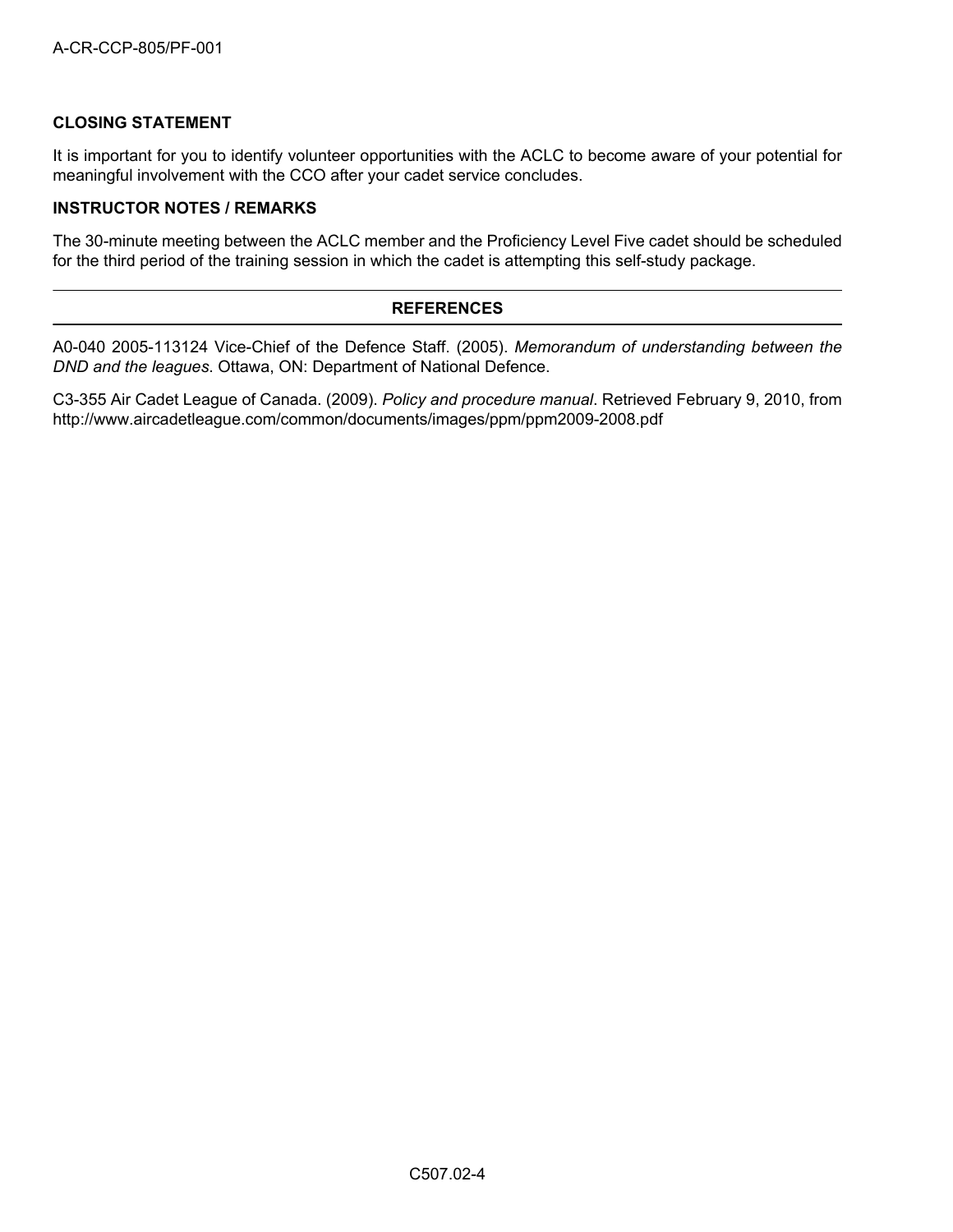# **IDENTIFY VOLUNTEER OPPORTUNITIES** 双封的 半月县 AIR CADET LEAGUE OF CANADA  $(ACEC)$



**SECTION 1: REVIEW THE RESPONSIBILITIES OF THE ACLC SECTION 2: EXAMPLES OF SUPPORT PROVIDED BY THE ACLC TO AIR CADETS SECTION 3: ATTEND A MEETING WITH A MEMBER OF THE ACLC**

C507.02A-1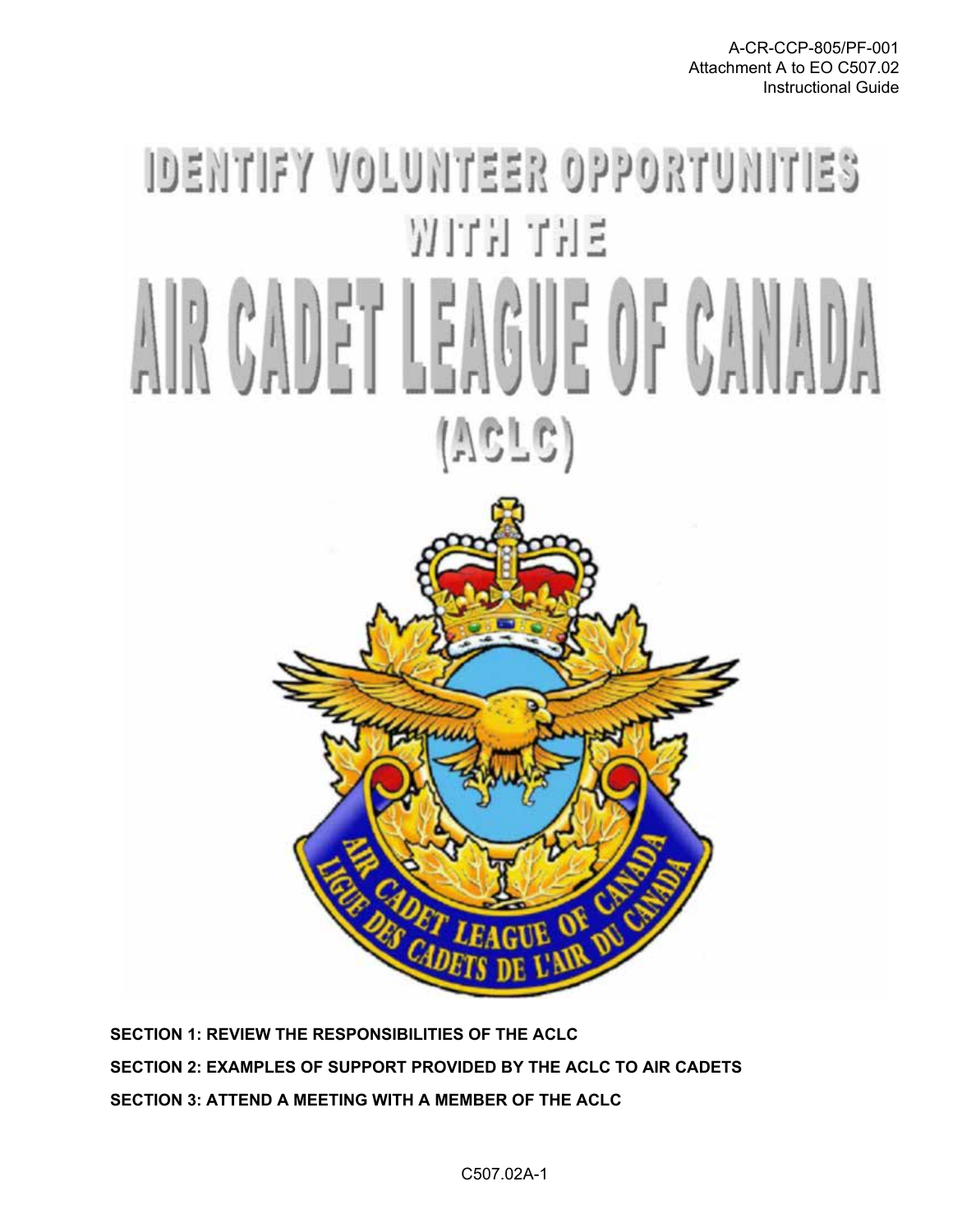## **SECTION 1 REVIEW THE RESPONSIBILITIES OF ACLC**

#### **ROLE OF THE ACLC**

A role of the ACLC is to provide training, support and an organizational framework to the Squadron Sponsoring Committee (SSC), which is the group at the local level that fulfills the ACLC's responsibilities in supporting a squadron. This is accomplished by a member of the ACLC called the Squadron Advisor. An SSC is comprised of a chairperson, a vice-chair, a secretary, a treasurer and chairs of committees who oversee various activities of the committee such as, fundraising, recruiting, transportation, food services, public relations and special projects. The SSC chairperson is the liaison between the ACLC and the CO.

It is the role of the ACLC to ensure their responsibilities are carried out in accordance with the Memorandum of Understanding, for the proper and efficient delivery of the Cadet Program within Canada.



Look online at http://www.cadets.ca/WorkArea/linkit.aspx?LinkIdentifier=id&ItemID=53729 for more information on the Memorandum of Understanding.



The Air Cadet League of Canada can be abbreviated two ways: ACLC and ACL. The abbreviation ACL is used to avoid confusion within documents that also contain references to the Army Cadet League of Canada, which also uses the abbreviation ACLC.



#### **RESPONSIBILITIES OF THE ACLC / SSC**

The following represent the responsibilities of the ACLC / SSC.

#### **Fundraising**

Prior to the start of each training year, the squadron creates a plan as to what type of training in which they wish to participate and the support that will be required. Through a series of meetings between the SSC chairperson and the CO, a list of support requirements is drafted that outlines what funds are immediately available and what funds need to be raised. It is the responsibility of the SSC to organize fundraising activities in consultation with the CO.

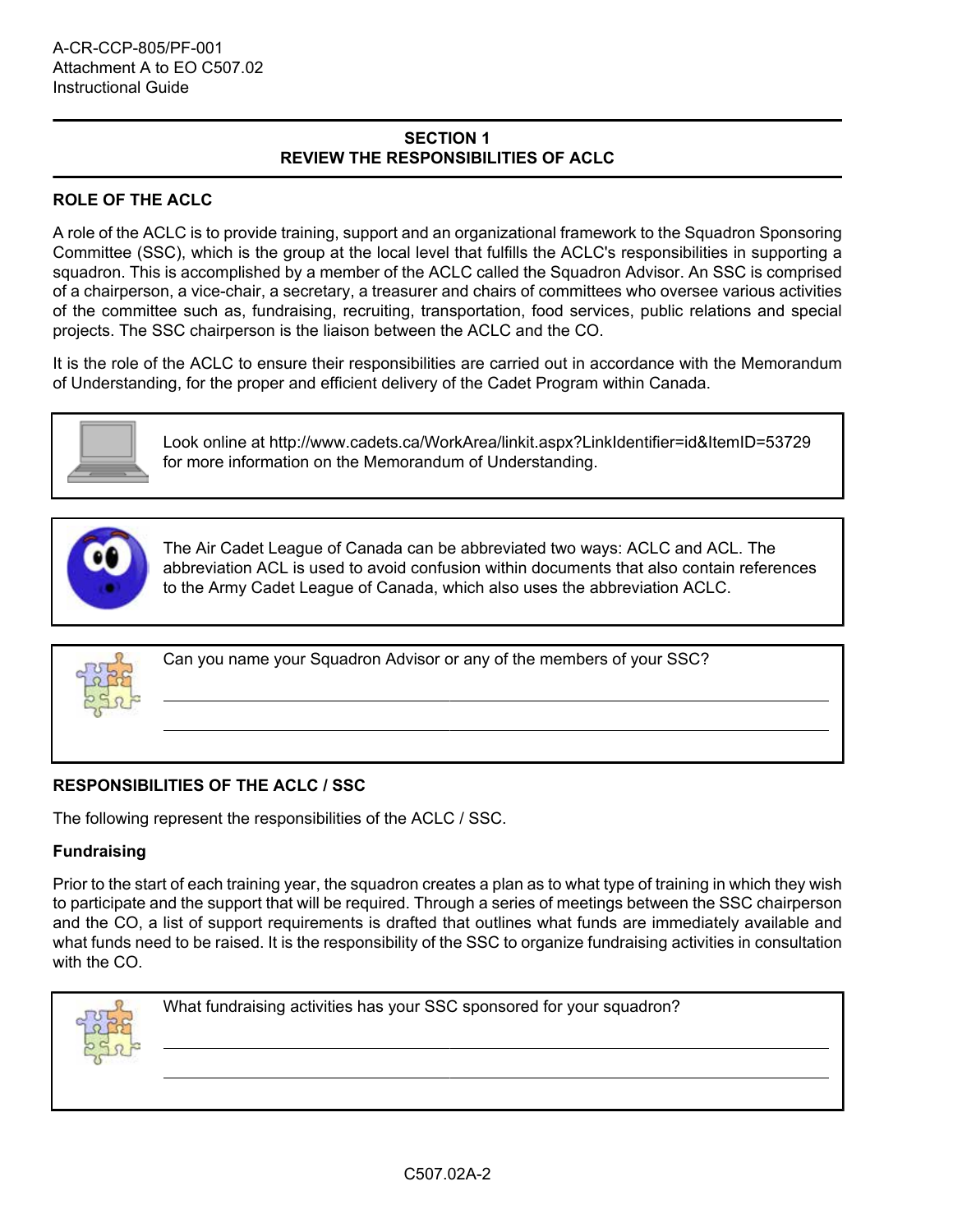## **Recruiting Cadets**

The Cadet Program relies on a steady flow of new recruits every training year so that training can run smoothly. When recruitment is low, it creates a void of senior cadets in the future, causing instructor shortages. The SSC is responsible for organizing community campaigns to attract cadets to become members of the squadron.

|  | What kind of recruiting campaigns would you suggest for your community? |
|--|-------------------------------------------------------------------------|
|  |                                                                         |

#### **Recruiting Officers**

It is the responsibility of the SSC to conduct local campaigns to attract potential candidates within the community to become members of the Cadet Instructors Cadre (CIC) and Civilian Instructors / Civilian Volunteers (CI / CV). This is based on the needs as confirmed by the CO of the squadron.

#### **Screening Volunteers**

The ACLC has a comprehensive screening program for volunteers that helps determine if a person is suitable to work with young people and in what capacity they could best serve. The ACLC has both a legal and moral obligation to provide an environment where the cadets can safely learn and grow.

The screening program features the following elements:

- a police records check,
- a Vulnerable Sector Screening (VSS),
- a local background check,
- a probationary period, including interviews and evaluations,
- a central repository for tracking volunteers working with cadets,
- photo identification for screened members,
- an identification verification system and safety guidelines for volunteer drivers,
- comprehensive harassment, abuse and cadet safety policies,
- the ability to share information with other youth organizations, and
- the requirement to be re-screened every five years.

To apply as a volunteer, an application form must be completed and a photograph supplied to produce a Volunteer Identification Card. The volunteer is briefed on the Harassment and Abuse Policy, the Drug and Alcohol Policy and the Cadet Safety Policy. Completed applications are processed by the Provincial / Territorial Office and stored in accordance with the Information Protection and Privacy Policy. As a final check, applications are sent to the National Office who checks if the volunteer has applied in other jurisdictions and if so, were any concerns raised. Once a volunteer is approved, they are sent their Volunteer Identification Card in the mail. Declined volunteers are notified by letter.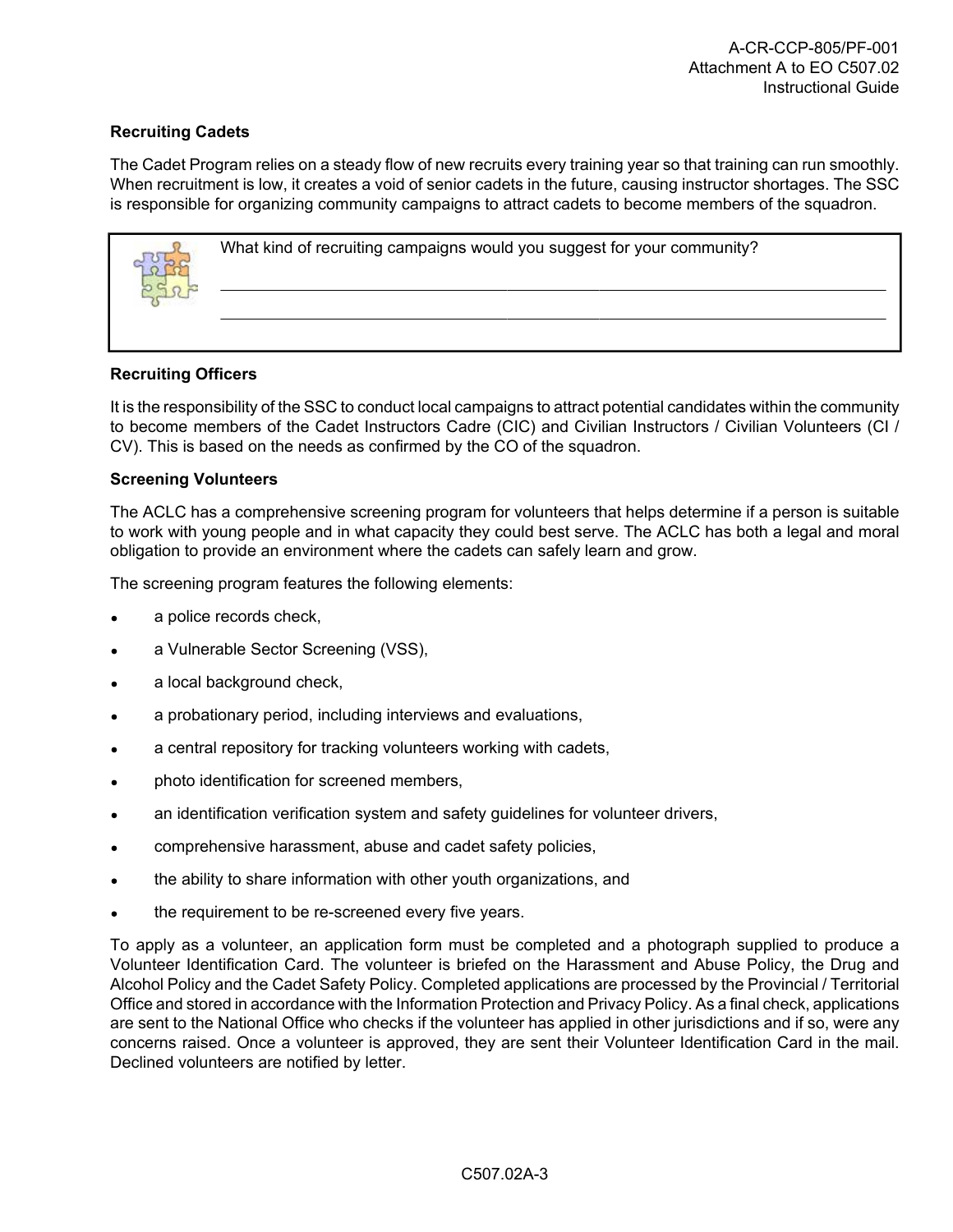## **Providing Adequate Office and Training Facilities**

The SSC is responsible for providing adequate office and training facilities, where they are not provided by DND. This includes providing insurance as necessary.

#### **Participating in Selection Boards for Senior Cadet Rank Appointments**

Prior to promoting a cadet to the rank of Warrant Officer Class 2 (WO2) or higher, the CO shall conduct a merit review board. It is the mandate of a merit review board to make recommendations to the CO regarding the cadets deserving senior rank promotions and to prioritize potential candidates if required. The ACLC / SSC provides a board member to participate in the merit review board. The final decision for any cadet rank promotion rests with the CO.

#### **Participating in Selections for Air Cadet Summer Training / Exchanges**

The SSC is responsible for cooperating with the squadron's CO to encourage cadets' participation in summer courses and exchanges. They also participate in the selection process, in accordance with the Memorandum of Understanding.



## *Did you know?*

The ACLC conducts the provincial selection boards for scholarship courses and international exchanges.

#### **Participating in Selections for Honours and Awards**

The SSC is responsible for participating in the joint selection process for honours and awards from the league and in initiating the selection process for ACLC-specific awards.



# *Activate Your Brain #1***:**

What is the role of the ACLC / SSC?



#### *Activate Your Brain #2***:**

Why must the ACLC screen all volunteers?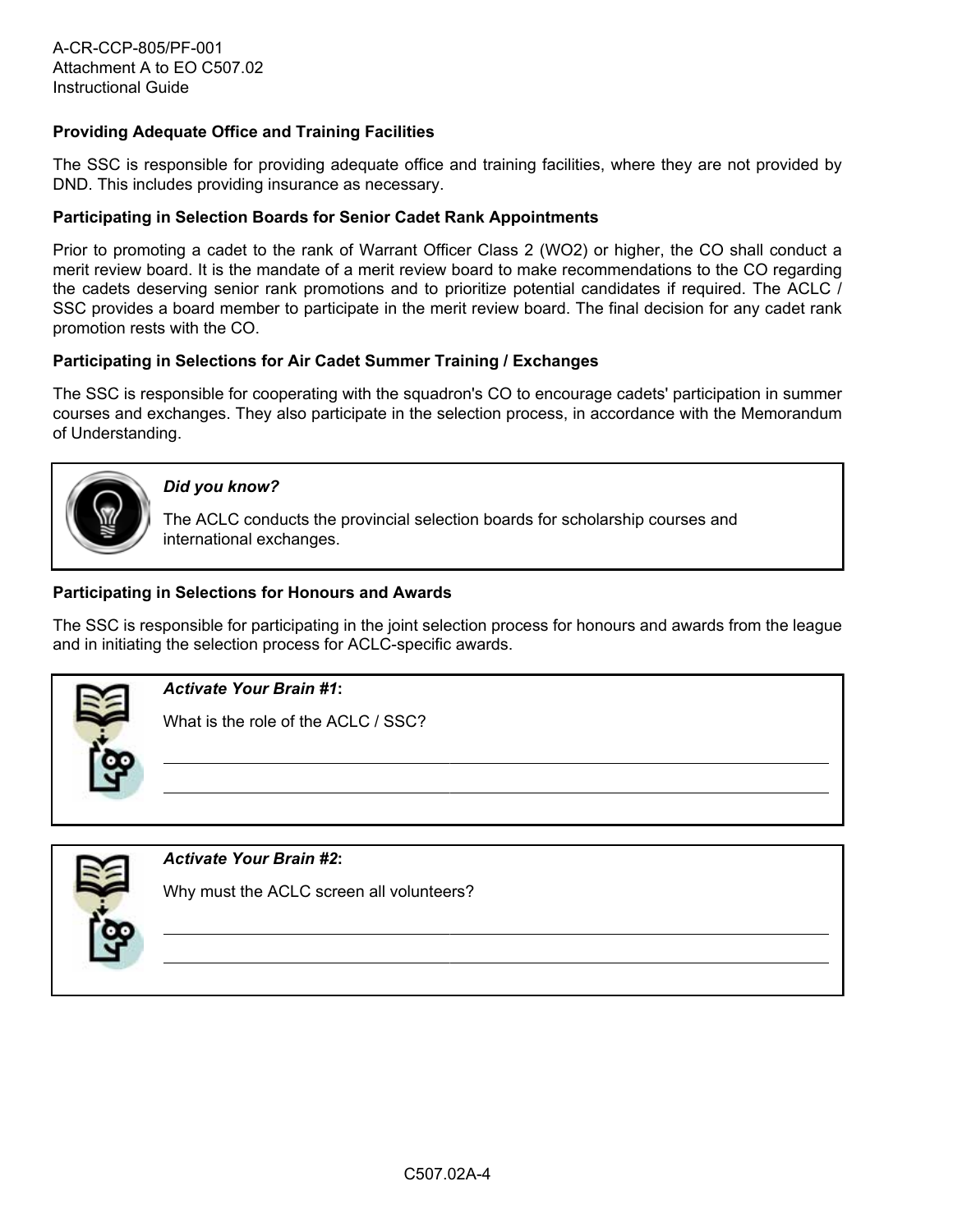

#### *Activate Your Brain #3***:**

What does the ACLC / SSC member provide during a merit review board?



## *Activate Your Brain #4***:**

Who initiates the selection process for ACLC-specific awards and recognition?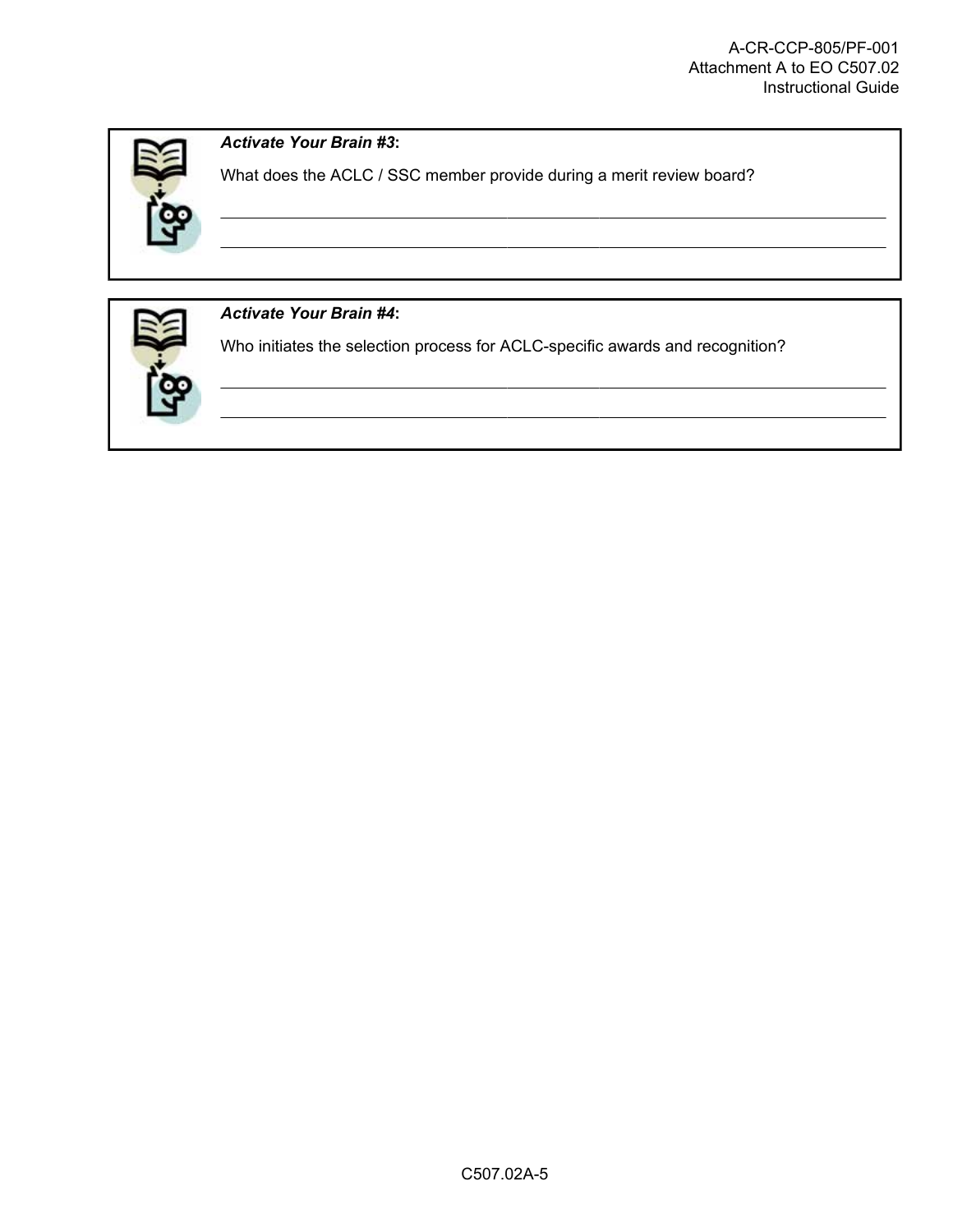#### **SECTION 2 EXAMPLES OF SUPPORT PROVIDED BY THE ACLC TO AIR CADETS**

#### **NATIONAL EFFECTIVE SPEAKING COMPETITION (NES)**

The NES for air cadets is an annual Competition. Competitions are held at the zone, provincial / territorial, and national levels. The final national phase of the Competition is held in conjunction with the Annual General Meeting of the ACLC.



#### *Did you know?*

WestJet, as an official sponsor of the NES, donates the flight to the competition for each provincial / territorial winner and one parent / escort.

## **YOUNG EAGLES PROGRAM**

The Young Eagles Program was started by the Experimental Aircraft Association (EAA) to promote the discovery of flight among young people. Under the program, each young person who takes a familiarization flight receives a certificate and is registered as a Young Eagle in the World's Largest Logbook in the EAA Museum in Oshkosh, Wisconsin. The ACLC has joined in partnership with the EAA to involve those cadets participating in squadron glider familiarization flights in the Young Eagles Program.



Figure A-1 World's Largest Logbook

Note. From "Young Eagles" by Experimental Aircraft Association, Inc., 2010, *World's Largest Logbook*. Copyright 2010 by Experimental Aircraft Association, Inc. Retrieved February 18, 2010 from http://www.youngeagles.org/logbook/



Is your name in the World's Largest Logbook?

#### **HONOURS AND AWARDS**

The ACLC is proud to recognize the contributions that cadets make to their local communities. The following is an overview of the various national awards offered to members of the Air Cadet Program.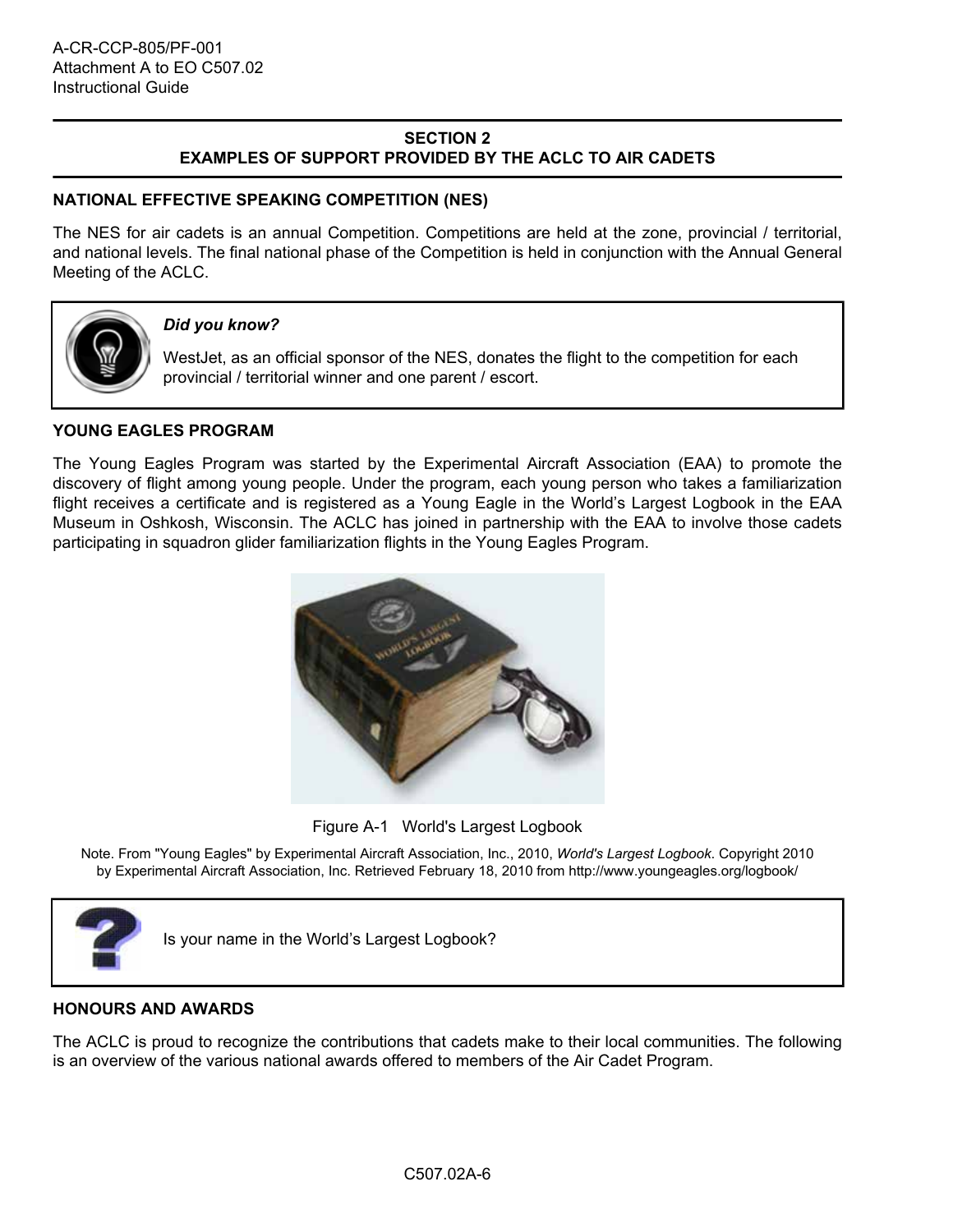A-CR-CCP-805/PF-001 Attachment A to EO C507.02 Instructional Guide

**Cadet Award for Bravery.** Awarded by the Canadian Forces to cadets who perform outstanding deeds of valour which involve risking their own lives in saving the lives or property of others. The award is in the form of a medal to be worn on the left breast of the uniform. The CO initiates the recommendation, which is forwarded through all three levels of the ACLC where the Executive Committee forwards it to Canadian Cadet Movement National Honours and Awards Committee. Final approval is made by the Chief of Defence Staff (CDS).



Figure A-2 Cadet Award for Bravery

*Note*. From "Wikimedia", 2010, *Cadet Award for Bravery*. Retrieved February 18, 2010, from http://en.wikipedia.org/wiki/File:Cadet\_Medal\_for\_Bravery.jpg

**ACLC Air Cadet Service Medal.** This award recognizes continuous cadet service of at least four years by deserving cadets. The award is in the form of a medal to be worn on the right breast of the uniform.



Figure A-3 ACLC Air Cadet Service Medal

*Note*. From "Wikimedia", 2010, *Air Cadet Service Medal*. Retrieved February 18, 2010, from http://en.wikipedia.org/wiki/File:Royal\_Canadian\_Air\_Cadet\_Long\_Service\_Medal.jpg

**Cadet Certificate of Commendation.** This certificate is awarded by the Canadian Forces to cadets who perform outstanding gallantry in saving lives or property of others. It is a small silver pin worn on the right breast pocket of the jacket and the shirt. The CO initiates the recommendation which is forwarded through all three levels of the ACLC where the Executive Committee forwards it to Canadian Cadet Movement National Honours and Awards Committee. Final approval is made by the CDS.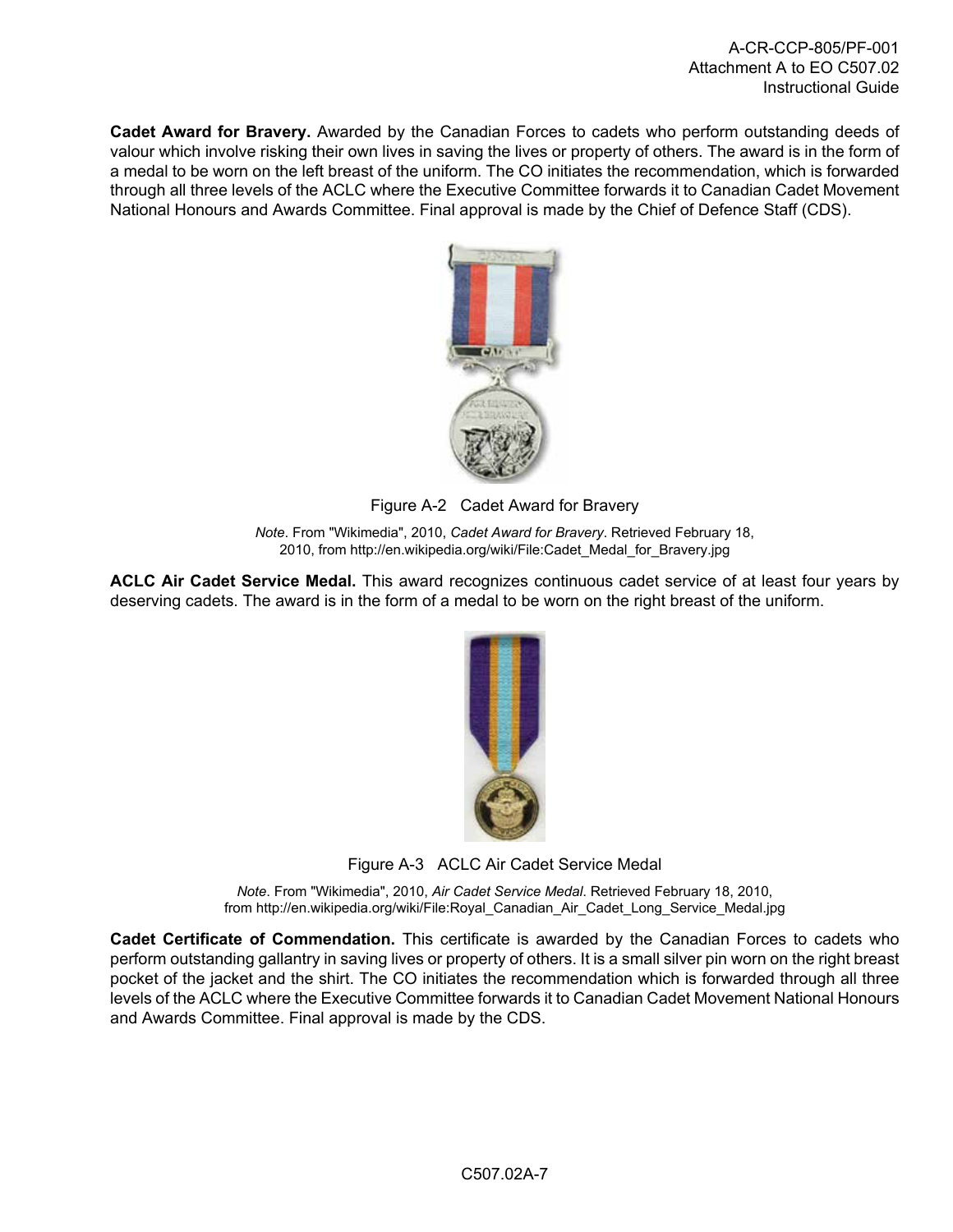

Figure A-4 Cadet Certificate of Commendation

*Note*. Created by Director Cadets 3, 2010, Ottawa, ON: Department of National Defence.

**Annual Music Awards for Excellence.** These awards (ACLC gold watches) are presented annually to the top musician in each of the pipes and drums and military band categories.

**Royal Canadian Legion Air Cadet of the Year Award.** The Royal Canadian Legion (RCL) Air Cadet of the Year Award is selected annually by the ACLC on behalf of the RCL. At the invitation of the RCL, the RCL Air Cadet of the Year is invited by the RCL to act as the youth representative for the annual National Remembrance Day Ceremony held in Ottawa. The cadet is a member of the Vice-Regal Party (along with the RCL Army and Sea Cadet of the Year) for the National Remembrance Day Ceremonies. The cadet accompanies the Vice-Regal party during the ceremonies and assists with laying wreaths. The cadet also receives the Royal Canadian Legion Medal of Excellence, a \$500 bursary and participates in other ceremonies, events and visits while in Ottawa.

**The Colonel Robert Perron Fitness Award.** This award recognizes outstanding achievement in physical fitness and is presented annually to the cadet who attains the highest physical fitness test score. Sea, Army, and Air Cadets are eligible to apply for this Award.

#### **Effective Speaking Competition Pins**

Participants at each level are awarded a pin: bronze at the zone level, silver at the provincial / territorial level, and gold at the national level.



Figure A-7 Effective Speaking Competition Pins

*Note*. From "Air Cadet League of Canada", 2010, *Catalogue*. Retrieved February 18, 2010, from http://www.aircadetleague.com/en/webstore/tryagain/trophy1.html

#### **Continuation Flying Awards and Power Familiarization Pilot Upgrade Scholarship**

The Air Cadet League of Canada routinely pursues partnerships with various aviation and aerospace industry partners in Canada. These partners periodically provide monetary support through the Air Cadet League of Canada to cadets in the form of Continuation Flying Awards and Power Familiarization Pilot Upgrade Scholarships. Recent contributors include:

- Air Canada Pilots Association (ACPA);
- Airline Pilots Association (ALPA);
- Air Transport Association of Canada (ATAC);
- CAE;
- Canadian Business Aviation Association (CBAA); and
- WestJet Pilots Association (WJPA).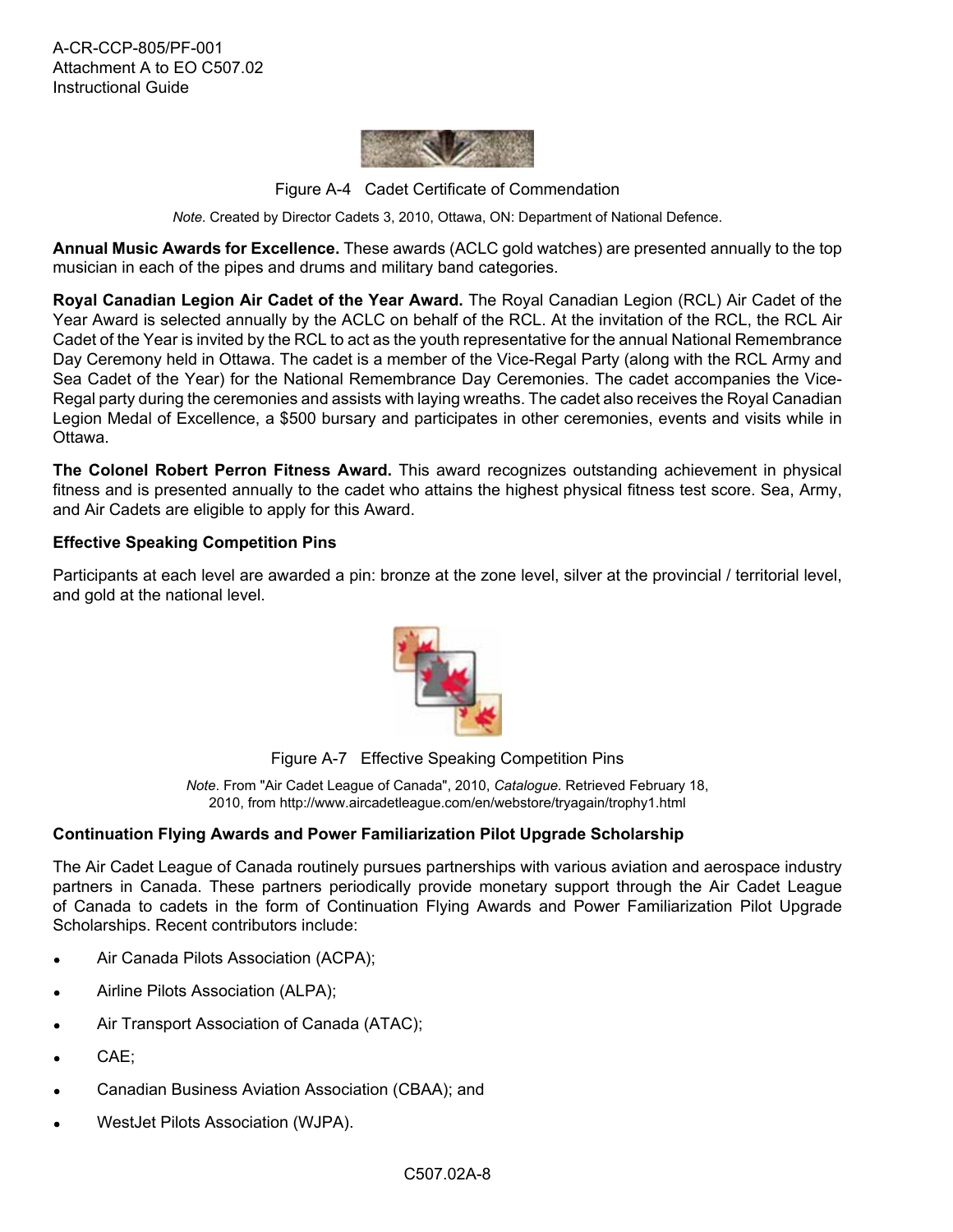#### **Airport Operations Awards**

The following awards are presented to candidates of the Advanced Aviation Technology Course – Airport Operations.

**Canadian Airports Council (CAC).** Two awards of \$500 each are awarded to (1) the cadet who achieves the highest academic achievement and (2) the most improved cadet.

#### **Aircraft Maintenance Awards**

The following awards are presented to candidates of the Advanced Aviation Technology Course–Aircraft Maintenance.

**Canadian Aviation Maintenance Council.** A \$500 award to the cadet achieving the highest academic achievement on the course.

**AVEOS Fleet Performance Inc.** A \$500 award to the most improved cadet on the course.

#### **TRUST AWARDS**

In addition to the industry-specific awards listed above, there are also related ACLC partner / trust aviation awards.

**Pilot Training Achievement Awards.** Awarded annually to cadets who have graduated from the Power Pilot Scholarship National Summer Training course. An amount of money, dependent on the bursary, is either given to the recipient or credited to a flight training centre in to cover the initial expenses for continuing to fly at the local flying club or flight training centre. The exact value / number of these awards, as well as the specific trusts involved, may vary from year to year depending on the trust funds available. These awards include:

- Air Force Association of Canada Awards: Twenty-five \$300 awards,
- Commissionaire Frank Kobe Award: Twenty-four \$300 awards,
- Irvin Erb / Virginia Mitchell Award: Two \$1 000 awards (one each to the top male and the top female graduates),
- Sabre Pilots Association of the Air Division: Five \$500 awards,
- Soaring Association of Canada: Six \$300 awards,
- Terry Angus Memorial Award: One \$300 award,
- Virginia Mitchell Awards: \$300 awards,
- 99's Canadian Award in Aviation (female pilot): Three \$300 awards,
- 426 Thunderbird Squadron Association: \$300 award,
- BC Ex-Airforce POW Trust Fund: One \$300 award,
- Dodo Bird Club Trust Fund: Two \$300 awards,
- Bomber Harris Trust Fund: One \$300 award, and

#### **Post-Secondary Scholarships**

The following awards are open to all air cadets pursuing any field of study. The amount of the awards is determined annually, and it is dependent upon the earnings of the investment trusts donated by the Birchalls and Dales. The awards are normally in excess of \$1000.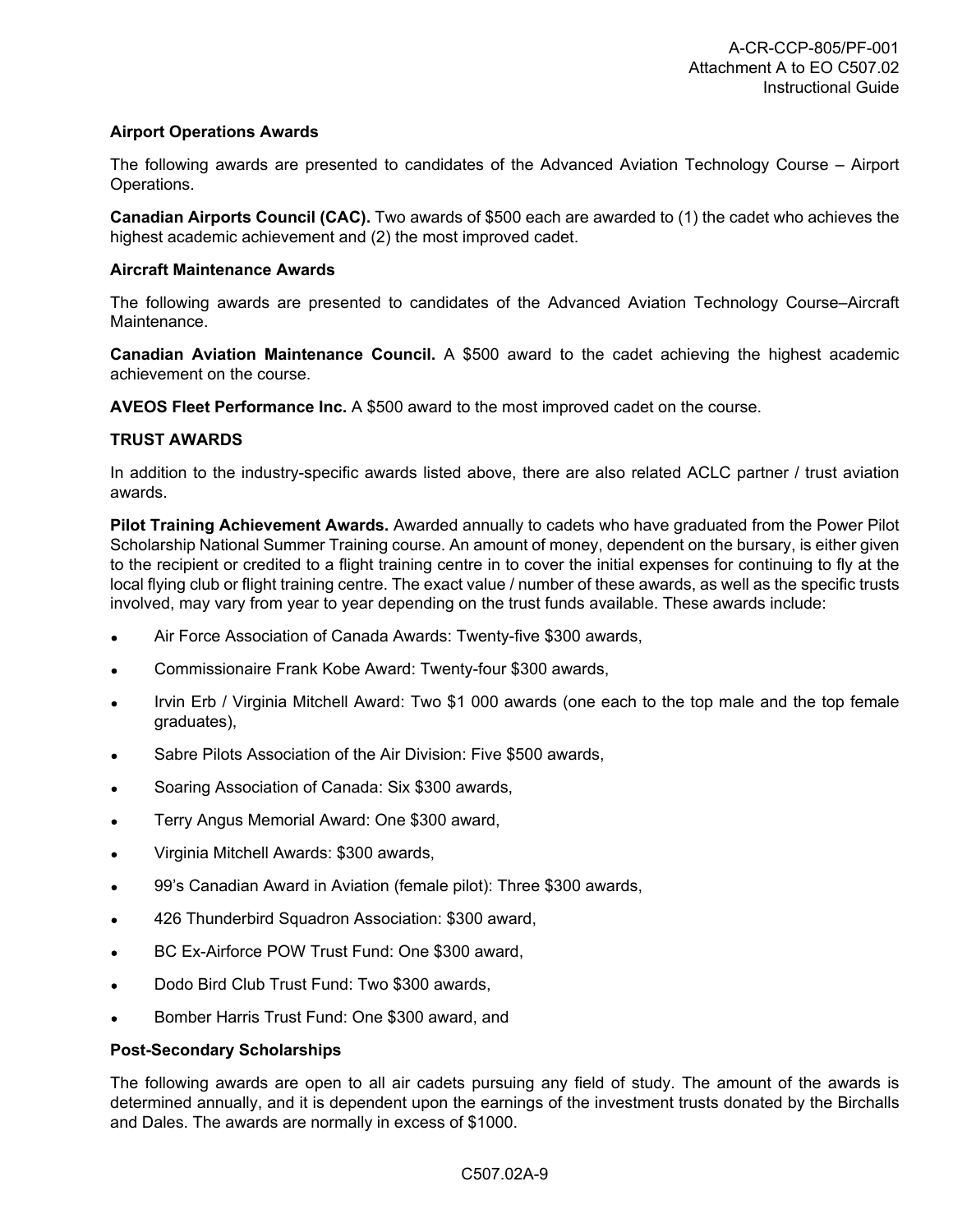## A-CR-CCP-805/PF-001 Attachment A to EO C507.02 Instructional Guide

**Leonard and Kathleen Birchall Scholarship.** Air Commodore Leonard Birchall and Mrs. Kathleen Birchall have been long-time supporters of the Air Cadet Program. This support has been shown in many ways, most recently through an annual scholarship to be offered through the ACLC. This scholarship is awarded on the basis of secondary school achievements combined with outstanding performance as an air cadet and a community member. This award may be received only once by an individual. Applicants must be graduates of a secondary school (or equivalent) system from any province or territory in the year of application, with the intent of immediately starting full-time, post-secondary education. Applicants must also prove that they have been accepted at a post-secondary education institution, which will lead to a degree, diploma, or professional or technical qualification. The application deadline is May 1 of the entrance year.



## *Did you know?*

On April 4, 1942, Squadron Leader (equivalent to Major) Leonard Birchall was flying a Catalina flying boat patrolling over the Indian Ocean south of the island of Ceylon (now known as Sri Lanka). The crew spotted a large Japanese fleet heading for Ceylon which at the time was home for the Royal Navy's Eastern Fleet. The crew's radio message saved the fleet, but their flying boat was shot down, killing three. His actions earned him the title "Saviour of Ceylon".

Squadron Leader Birchall spent the rest of World War II as a prisoner of war (POW). Through his leadership, the Allied prisoner death rate at the camp where he spent over two years was less than 2% (average was 30%).

Air Commodore (equivalent to Brigadier General) Birchall, Commandant of Royal Military College, Kingston, Ontario, retired from the RCAF in 1967. He passed away on September 10, 2004 at the age of 89.



Figure A-9 Squadron Leader Birchall

*Note*. From "York University" (2004). *Y-file e-bulletin* (September 30, 2004). Retrieved March 10, 2010 www.yorku.ca/yfile/archive/index.asp?Article=3382



Figure A-10 Air Commodore Birchall

*Note*. From "York University" (2004). *Y-file e-bulletin* (September 30, 2004). Retrieved March 10, 2010 www.yorku.ca/yfile/archive/index.asp?Article=3382

**Robert and Mary Dale Scholarship.** Robert Dale served as National President of the ACLC from 1972–1973. Mr. Dale and his wife, Mary, set up an annual scholarship to be offered by the ACLC. This scholarship is awarded on the basis of secondary school achievements combined with outstanding performance as an air cadet. This award may be received only once by an individual. Applicants must be graduates of a secondary school (or equivalent) system from any province or territory in the year of application, with the intent of immediately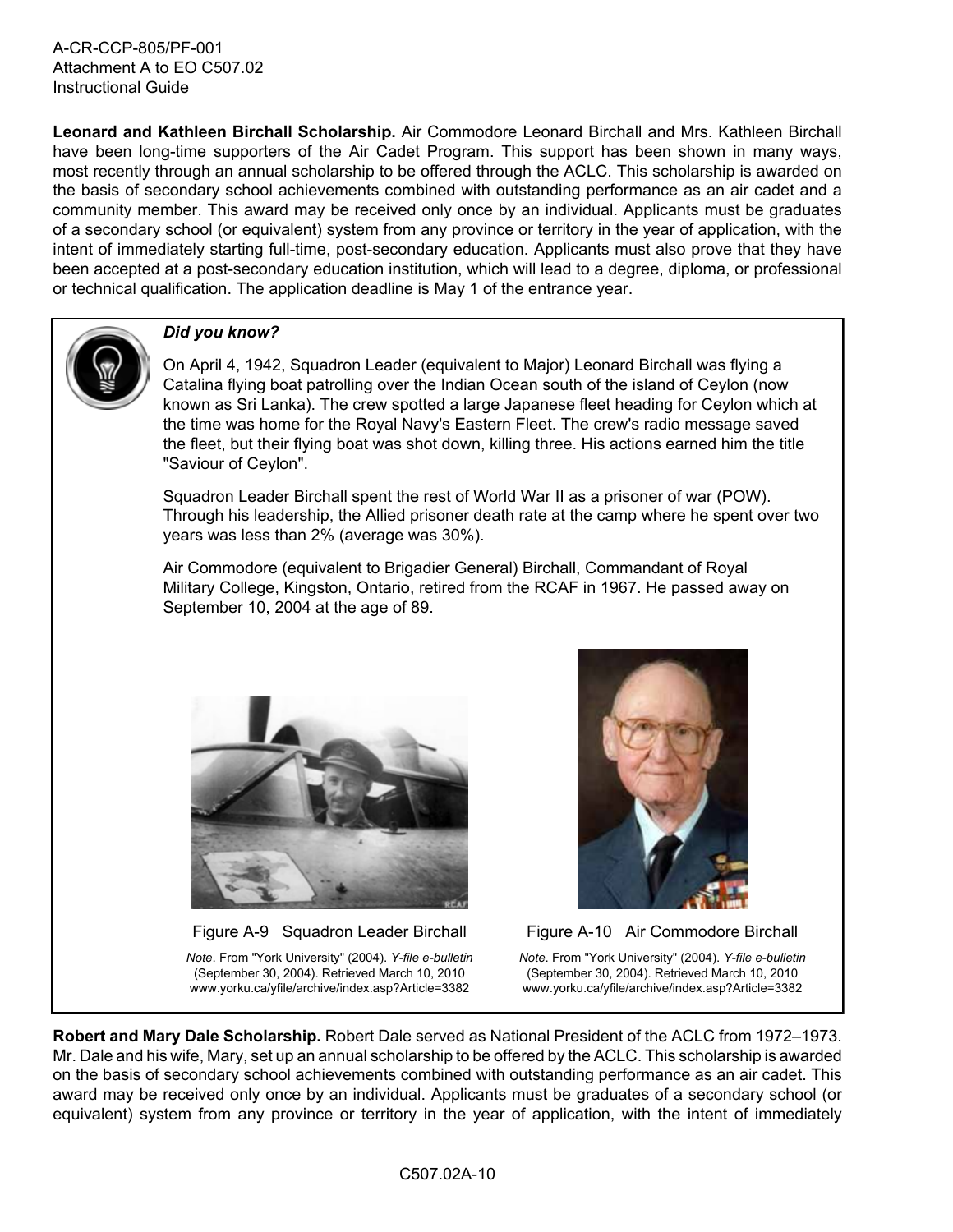starting full-time, post-secondary education. Applicants must also prove that they have been accepted at a postsecondary education institution, which will lead to a degree, diploma, or a professional or technical qualification. The application deadline is May 1 of the entrance year.



Look online at http://www.aircadetleague.com/en/infoforcadetsandsquadron/awards/ for more information on the application process for these scholarships.



*Activate Your Brain #5***:**

What is the criteria for the awarding the ACLC Air Cadet Service Medal?



*Activate Your Brain #6***:**

How is the Leonard and Kathleen Birchall Scholarship awarded?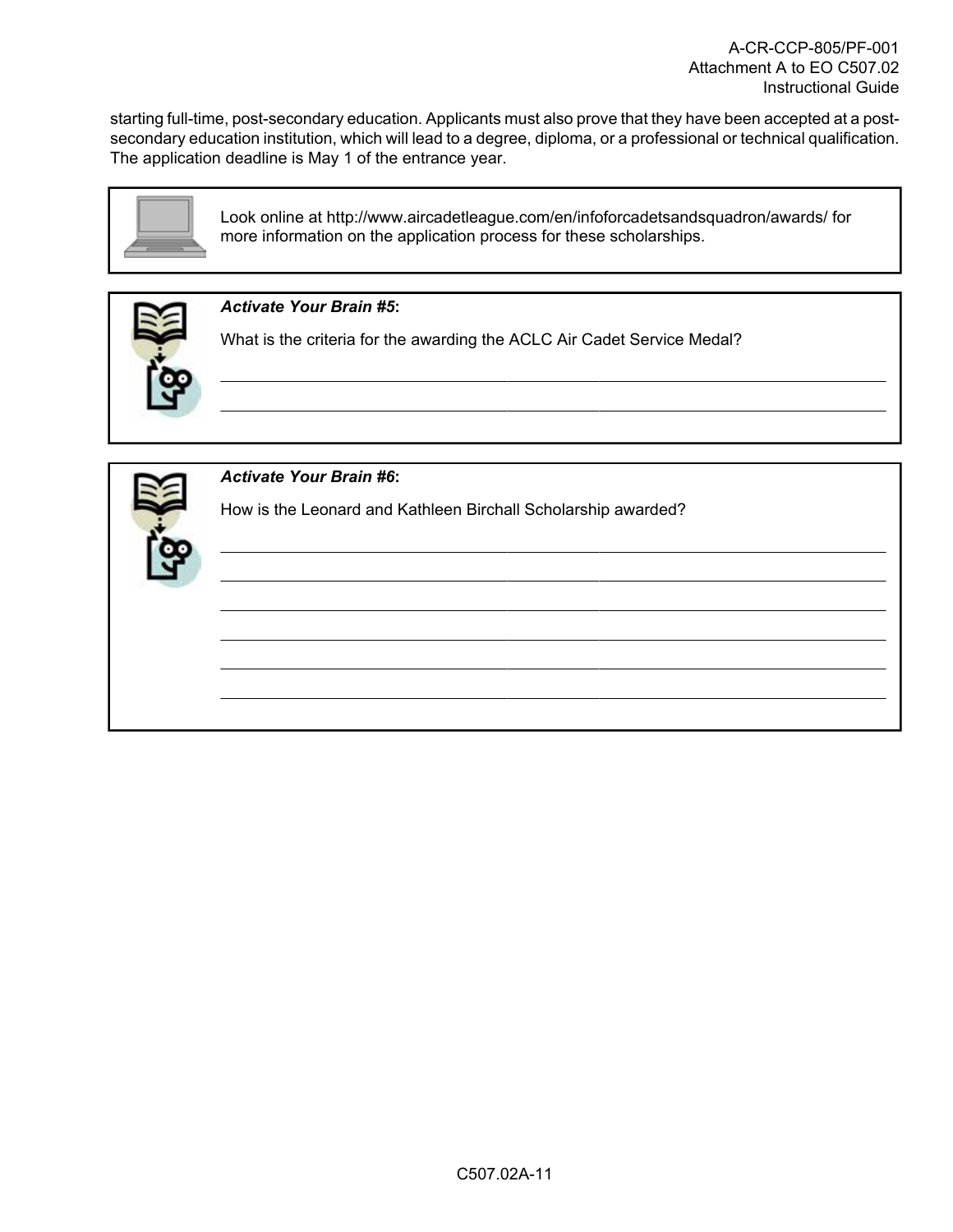## **SECTION 3 ATTEND A MEETING WITH A MEMBER OF THE ACLC**

#### **BACKGROUND**

As a Proficiency Level Five cadet, a mandatory transition phase of life is approaching in which cadet service will come to an end. Those cadets wishing to remain involved with the Cadet Program may do so in an adult role either as a member of the CIC or as an adult volunteer with the ACLC. The purpose of this meeting is to provide a participatory experience on a one-on-one basis with a member of the ACLC to explain the role of the volunteer and the current needs and opportunities at the local squadron.

At the completion of the meeting, the Proficiency Level Five cadet should have an awareness of the potential for meaningful involvement with the CCO after their cadet service concludes and have an appreciation for the range of volunteer activities available and the time commitments required for each.



#### *Activate Your Brain*

Think about the following two questions to be answered after the meeting:

- 1. What volunteer activities are available with the ACLC after cadet service ends?
- 2. What elements does the screening process feature?

#### **Notes:**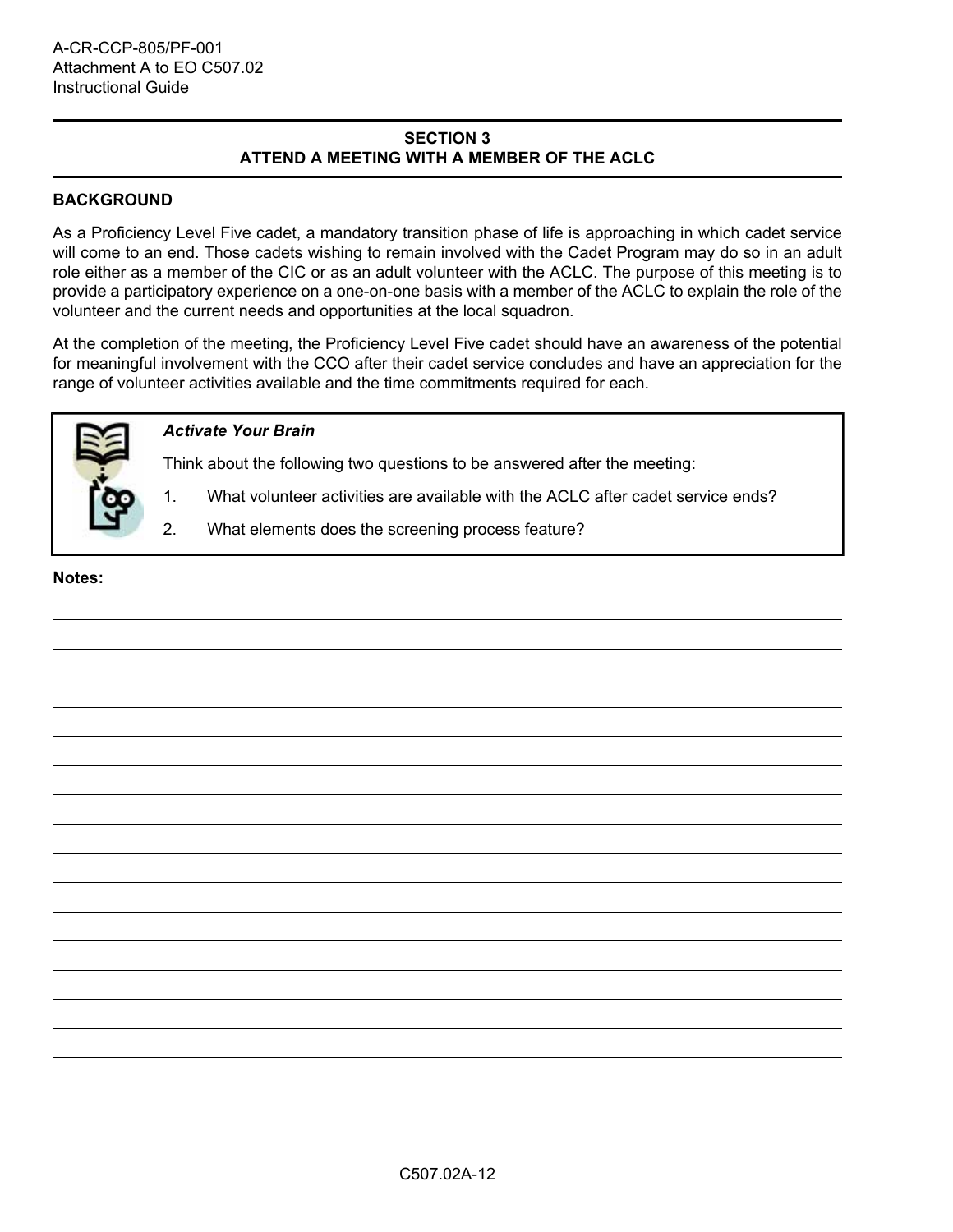**Notes:**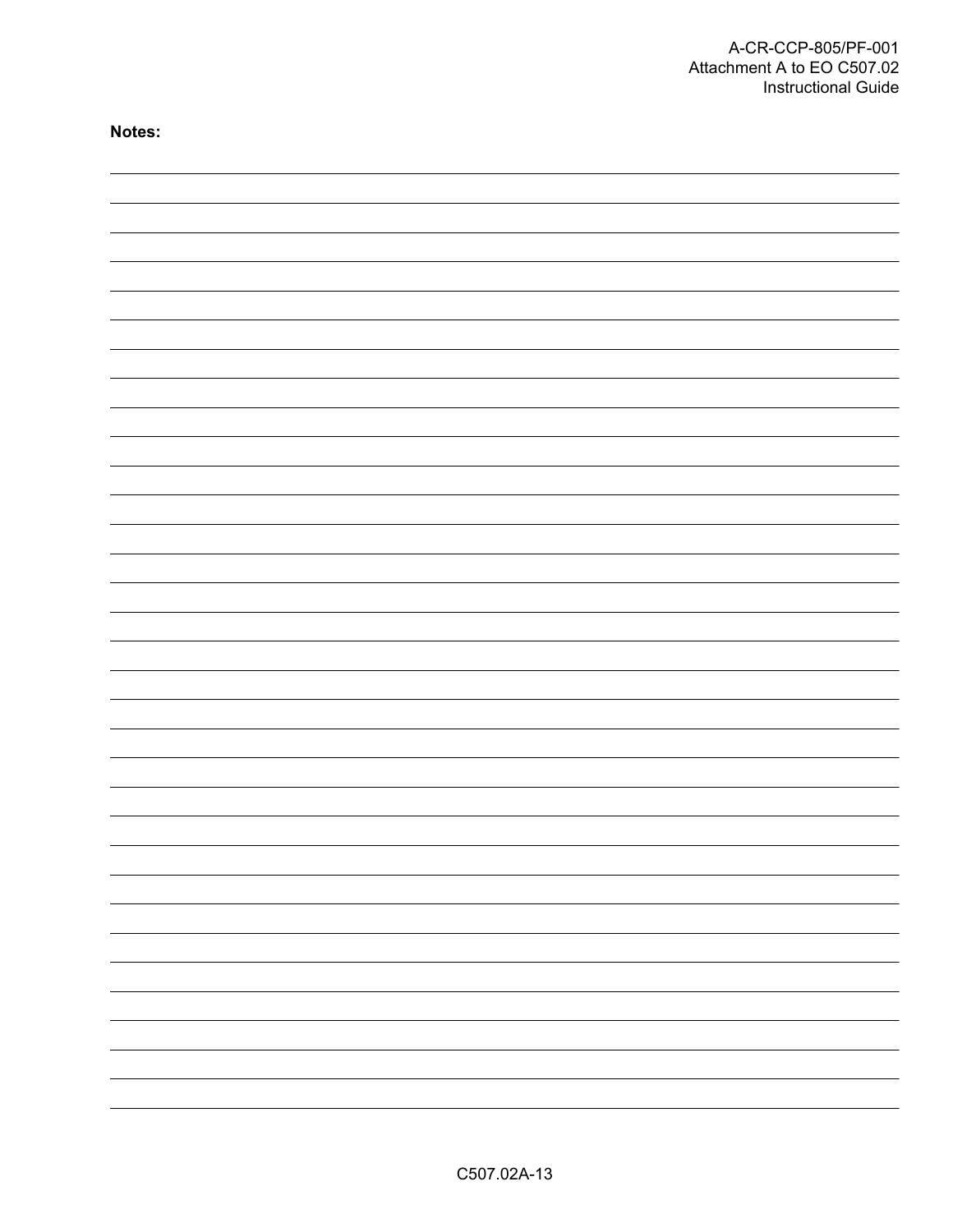

## *Activate Your Brain #7***:**

What volunteer activities are available with the ACLC after concluding your service in the Cadet Program?



*Activate Your Brain #8***:**

What elements does the screening process feature?



Congratulations, you have completed your self-study package on EO C507.02 (Identify Volunteer Opportunities with the Air Cadet League of Canada). Hand the completed package to the Training Officer / Proficiency Level Officer who will record your completion in your Proficiency Level Five logbook.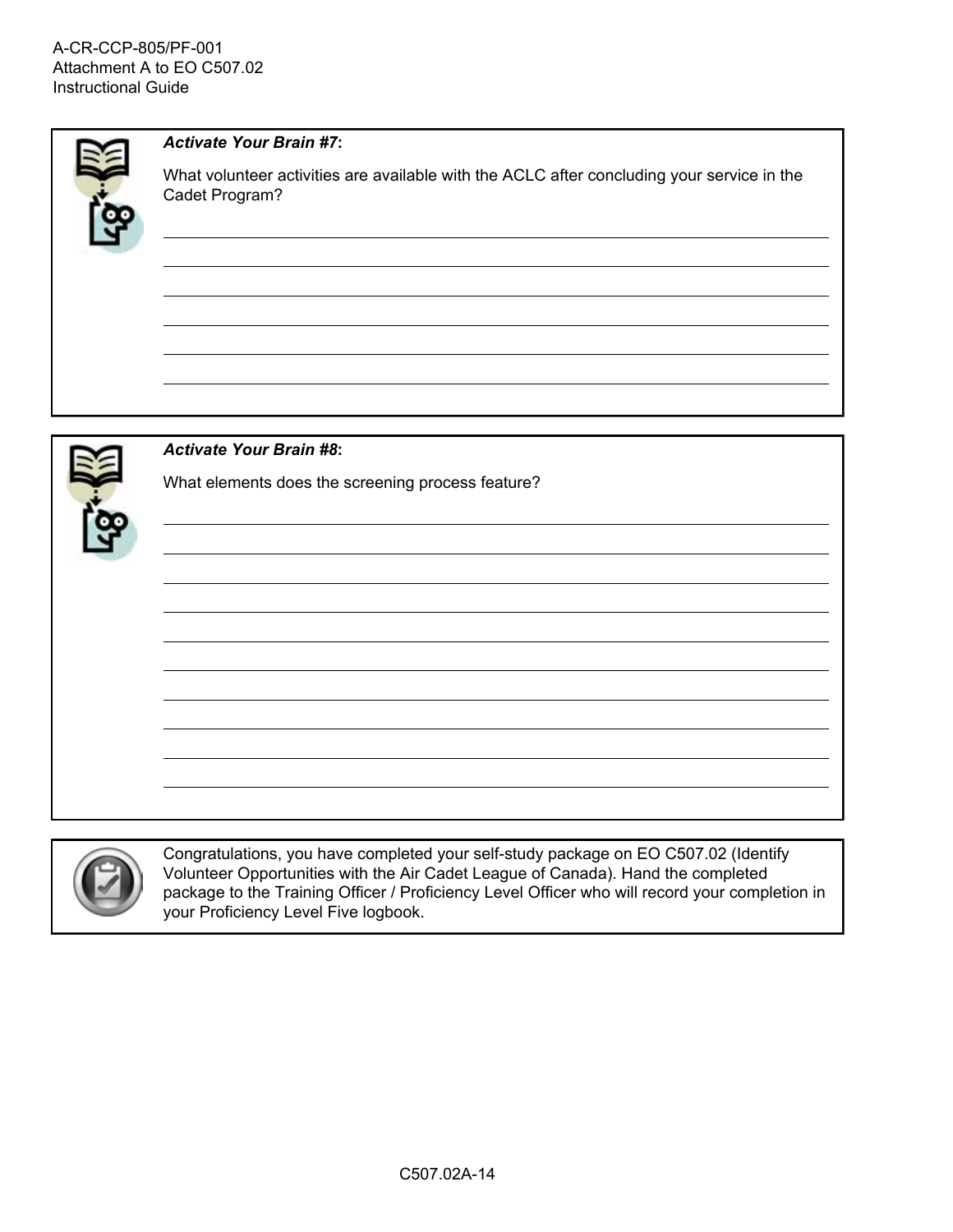## **SELF-STUDY PACKAGE ANSWER KEY**



## *Activate Your Brain #1***:**

What is the role of the ACLC / SSC?

**To ensure responsibilities are carried out IAW the Memorandum of Understanding, for the proper and efficient delivery of the Cadet Program.**



# *Activate Your Brain #2***:**

Why must the ACLC screen all volunteers?

**The ACLC has both a legal and moral obligation to provide an environment where cadets can safely learn and grow.**



# *Activate Your Brain #3***:**

What does the ACLC / SSC member provide during a merit review board?

**Recommendations for the selection process to the CO.**



# *Activate Your Brain #4***:**

Who initiates the selection process for ACLC-specific awards and recognition?

**The ACLC / SSC.**



#### *Activate Your Brain #5***:**

What is the criteria for the awarding the ACLC Air Cadet Service Medal?

**Be a deserving cadet with at least four years continuous cadet service.**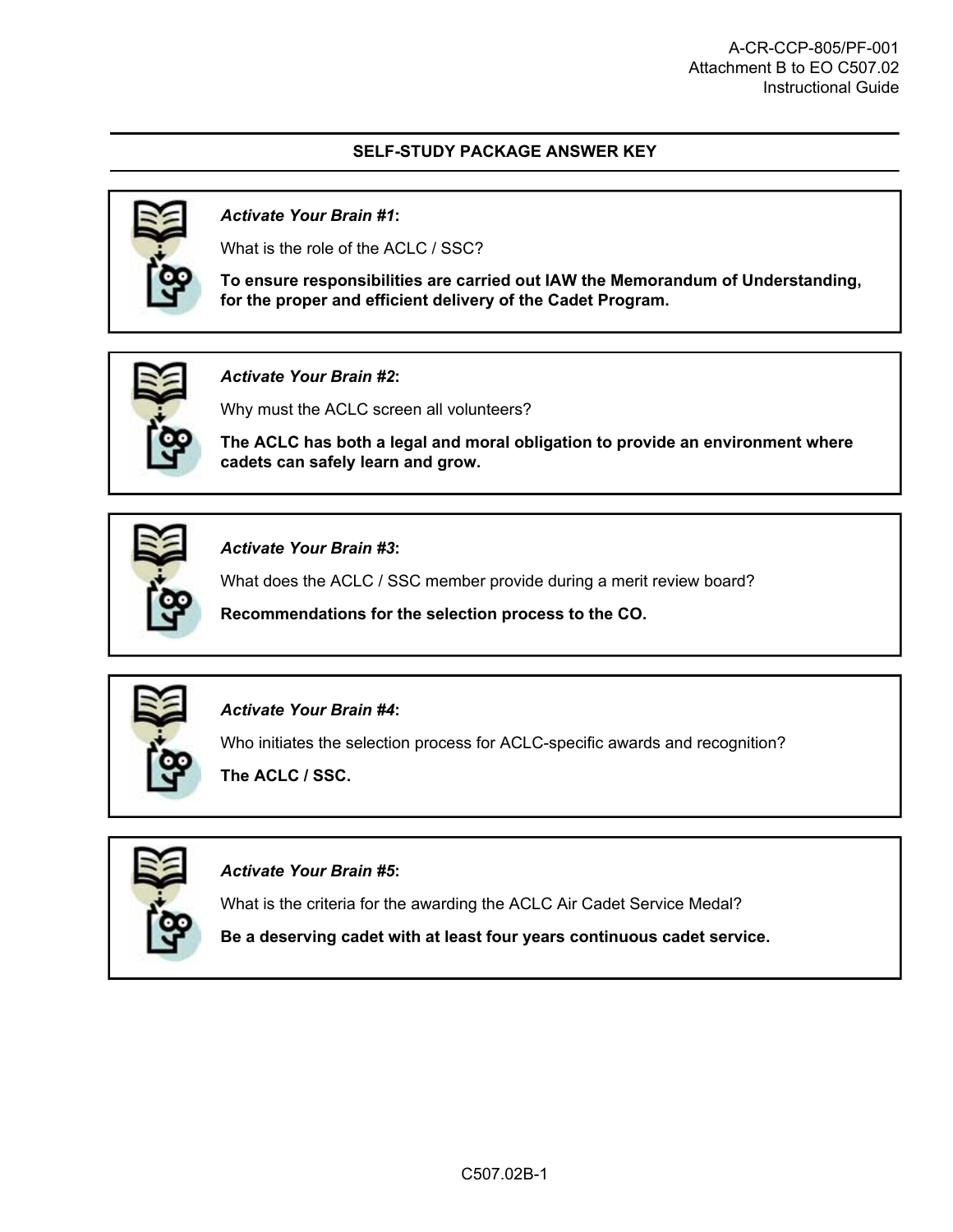

## *Activate Your Brain #6***:**

How is the Leonard and Kathleen Birchall Scholarship awarded?

**The scholarship is awarded on the basis of secondary school achievements combined with outstanding performance as an air cadet and a community member. This award may be received only once by an individual. Applicants must be graduates of a secondary school (or equivalent) system from any province or territory in the year of application, with the intent of immediately starting full-time, post-secondary education. Applicants must also prove that they have been accepted at a post-secondary education institution which will lead to a degree, diploma, or professional or technical qualification. The application deadline is May 1 of the entrance year.**



#### *Activate Your Brain #7***:**

What volunteer activities are available with the ACLC after concluding your service in the Cadet Program?

**Volunteer activities include:**

- **enrolling as a member of the CIC;**  $\bullet$
- **volunteering as a Civilian Instructor / Civilian Volunteer with the squadron;**  $\bullet$
- **participating as an ACLC / SSC member;** ٠
- **participating as a member of an SSC special teams (fundraising, Special Events**  $\bullet$ **Committee); and**
- **participating in any other ACLC / SSC-specific duties.** $\bullet$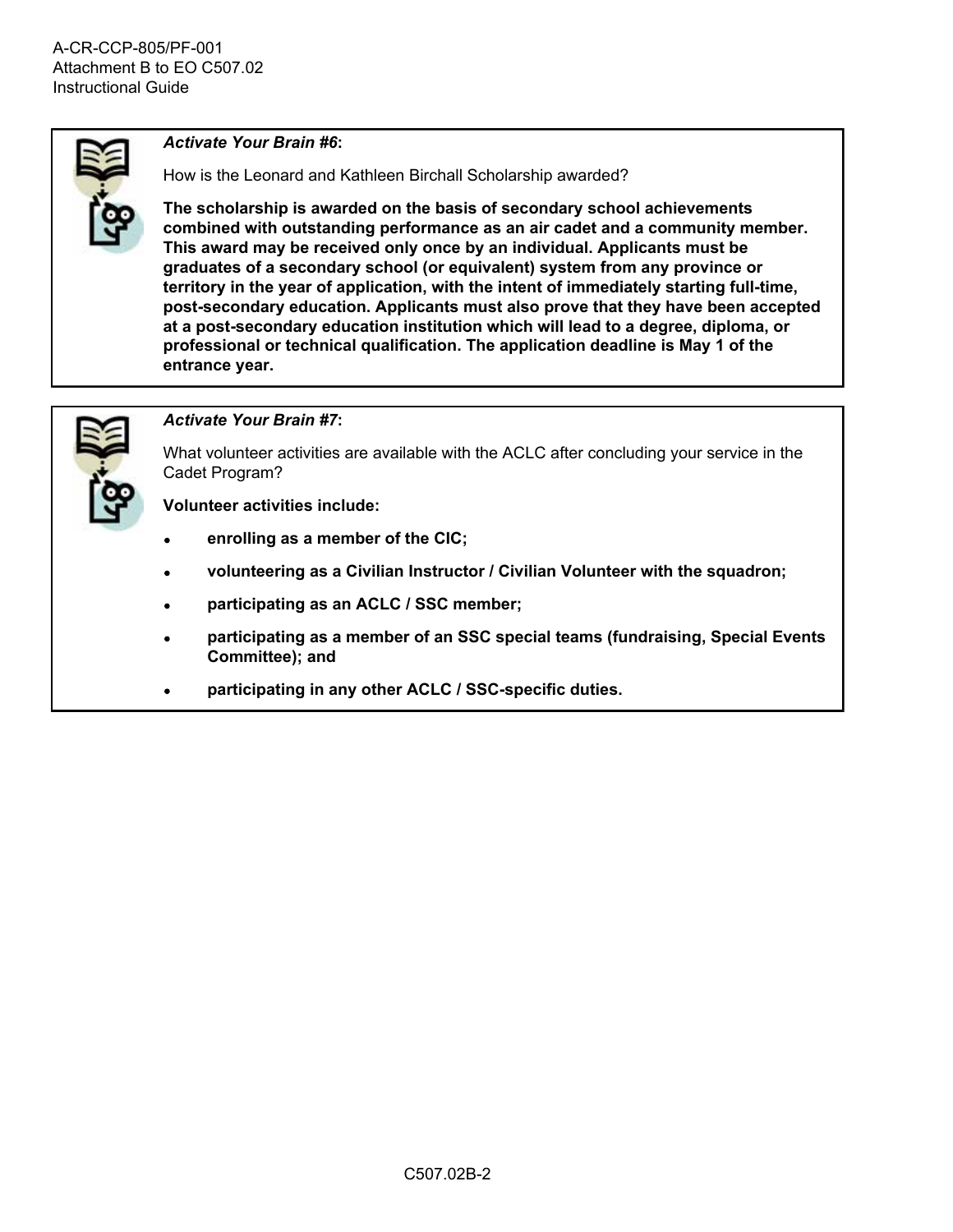

#### *Activate Your Brain #8***:**

What elements does the screening process feature?

**The screening process features:**

- **a police records check,**
- **a VSS,**  $\bullet$
- **a local background check,**  $\bullet$
- **a probationary period, including interviews and evaluations,**
- **a central repository for tracking volunteers working with cadets,**
- **photo identification for screened members,**
- **an identification verification system and safety guidelines for volunteer drivers,**
- **comprehensive harassment, abuse and cadet safety policies,**
- **the ability to share information with other youth organizations, and**
- **the requirement to be re-screened every five years.** $\bullet$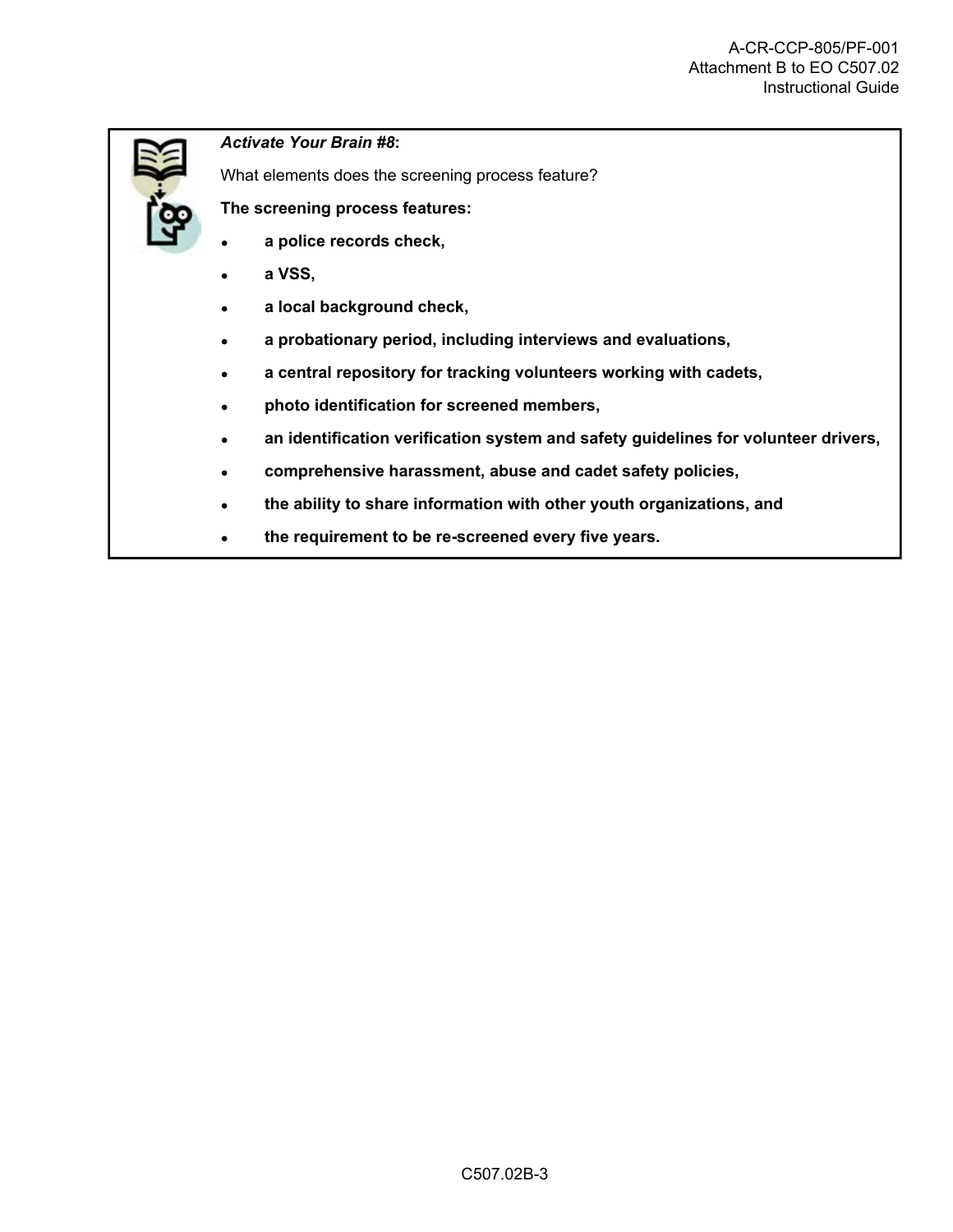A-CR-CCP-805/PF-001 Attachment B to EO C507.02 Instructional Guide

THIS PAGE INTENTIONALLY LEFT BLANK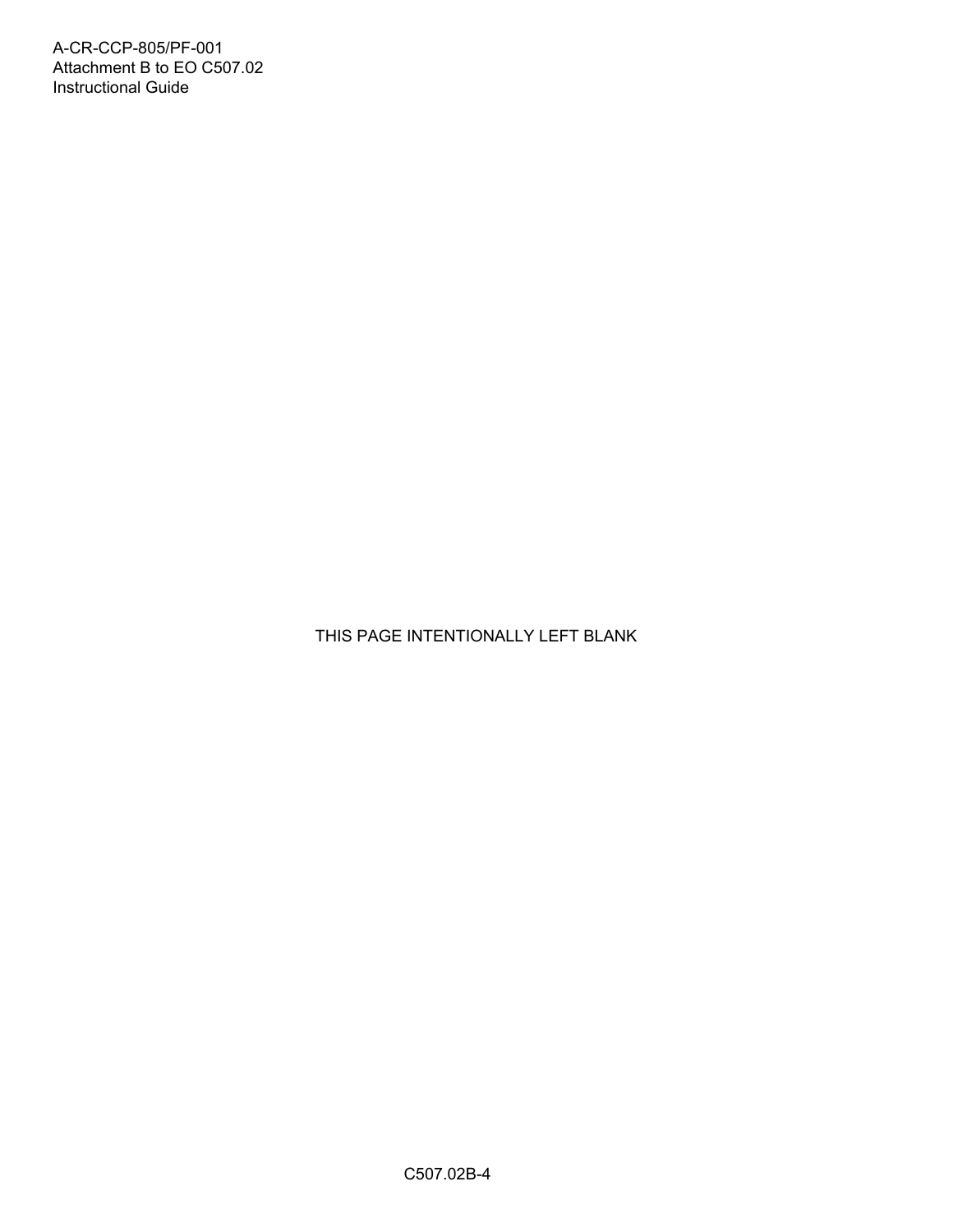#### **SPEAKER'S NOTES / AGENDA**

#### **Purpose**

To provide a participatory experience for a Proficiency Level Five cadet on a one-on-one basis with a member of the ACLC to explain the role of the volunteer and the current needs and opportunities at the squadron.

#### **Time**

A maximum of 30 minutes will be allocated for the meeting.

#### **Assumptions**

Assumptions are outlined as follows:

- 1. Cadet participation will be voluntary and part of a fact-finding exercise included in Proficiency Level Five to broaden the cadet's awareness of options that become available when cadet service concludes.
- 2. The cadet is approaching a mandatory transition phase of their life regardless of whether or not continued involvement with the Cadet Program is to be part of it.
- 3. If there is to be continued involvement with the Cadet Program it will be in an adult role. Communication between the ACLC representative and the cadet will be conducted on an adult to adult basis to set an appropriate atmosphere and achieve the desired outcome of the meeting.

#### **The Cadet Perspective**

The desired outcome from the cadet's perspective should be:

- 1. To become aware of their potential for meaningful involvement with the CCO after their cadet service concludes.
- 2. To appreciate the range of volunteer activities available and the different amount of time commitment that may be required for each.
- 3. To understand the screening and registration process required of all adult volunteers in the cadet program.

#### **The ACLC / SSC Perspective**

The desired outcome from the ACLC perspective should be:

- 1. To describe and discuss with the cadet participant the options available at the squadron, the work involved with each, the competencies needed and the appropriate time required of the volunteer.
- 2. To illustrate the range and extent of involvement of volunteers at the squadron with sufficient detail to cover the main points of each position but tailored to what teams or positions are active or needed to enhance the ACLC / SSC operation.
- 3. Information on the mandatory screening and registration process.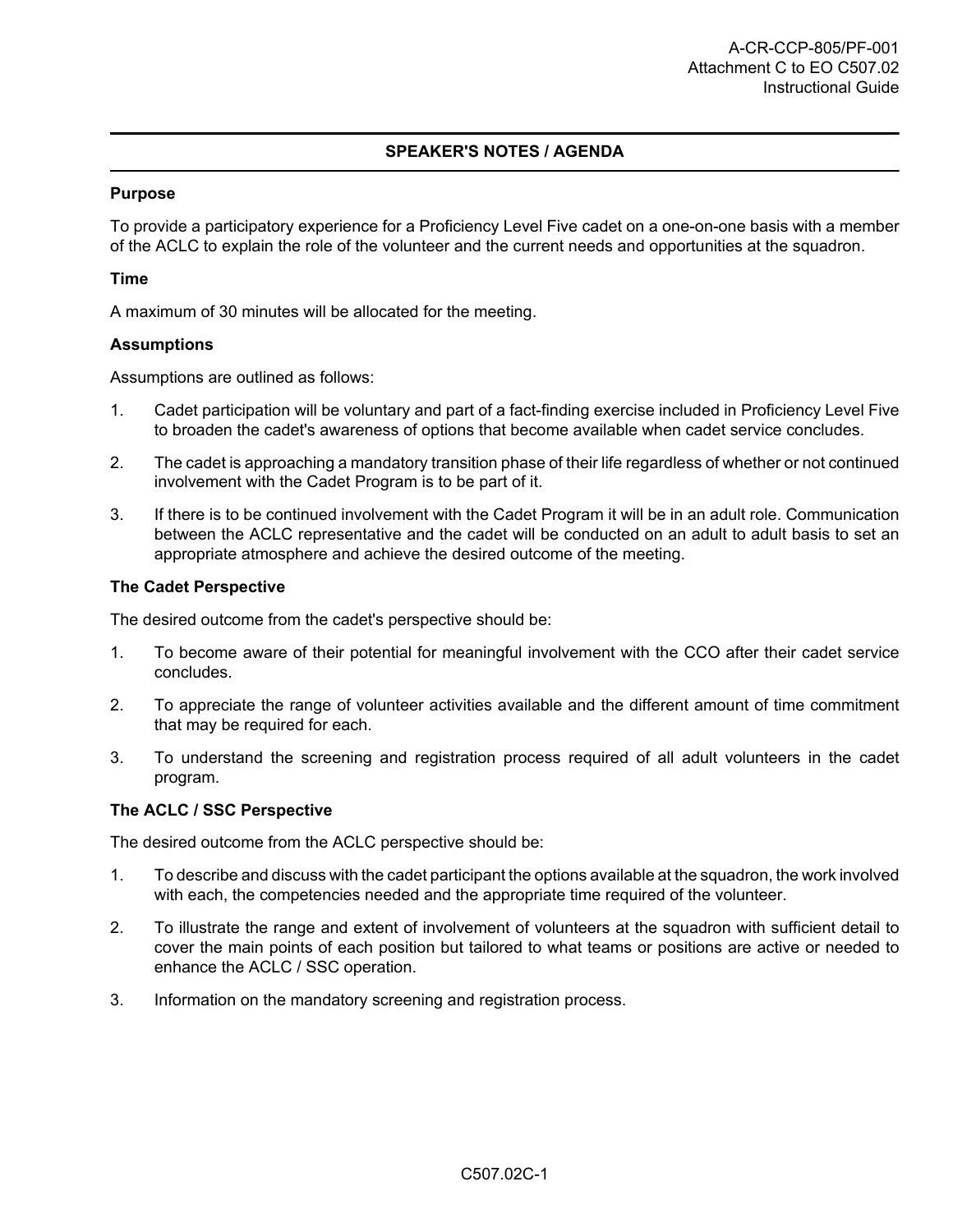A-CR-CCP-805/PF-001 Attachment C to EO C507.02 Instructional Guide

## **Meeting Agenda**

Discussion Points:

- 1. Compare the different but complementary roles of the CO's team and the ACLC / SSC. Emphasize the complementary roles of the CIC and ACLC / SSC.
- 2. Review the guiding principles of the ACLC. Emphasize that a successful year for an ACLC / SSC generates increased resources for the CO to work with and thereby greater benefits and opportunities for the cadets.
- 3. Encourage the cadet to share some of their experiences, to include:
	- a. summer training,
	- b. leadership and instructional skills acquired, and
	- c. school involvement where applicable.

Emphasize how these are of value to the ACLC / SSC.

- 4. Outline the varying degrees of involvement open to ACLC / SSC volunteers. The year-round involvement of the executive committee members can be compared to the monthly production of the squadron newsletter and to the intermittent activities other member teams.
- 5. Confirm with the cadet that they have the ability to select an area of involvement that is sufficiently flexible to meet their new routine after their cadet service ends.
- 6. Explore whether or not working with the ACLC / SSC for an interim period would be beneficial to them prior to joining the CO's team if that has already been agreed to by the CO.
- 7. Discuss the requirements and process for screening and registration and why this is given such a high priority.
- 8. Conclude the session with a discussion on what the participant sees as having been the biggest challenge and the greatest achievement so far as an air cadet.

Whether they stay involved or not, it is important the session concludes on a positive note with a projection for their future involvement with the Air Cadet Program. Whatever the future holds for them they will always be part of an exclusive alumni and their support and advocacy for the Air Cadet Program is the best advertisement possible.

Send an appropriate note to the CO confirming the completion of the meeting.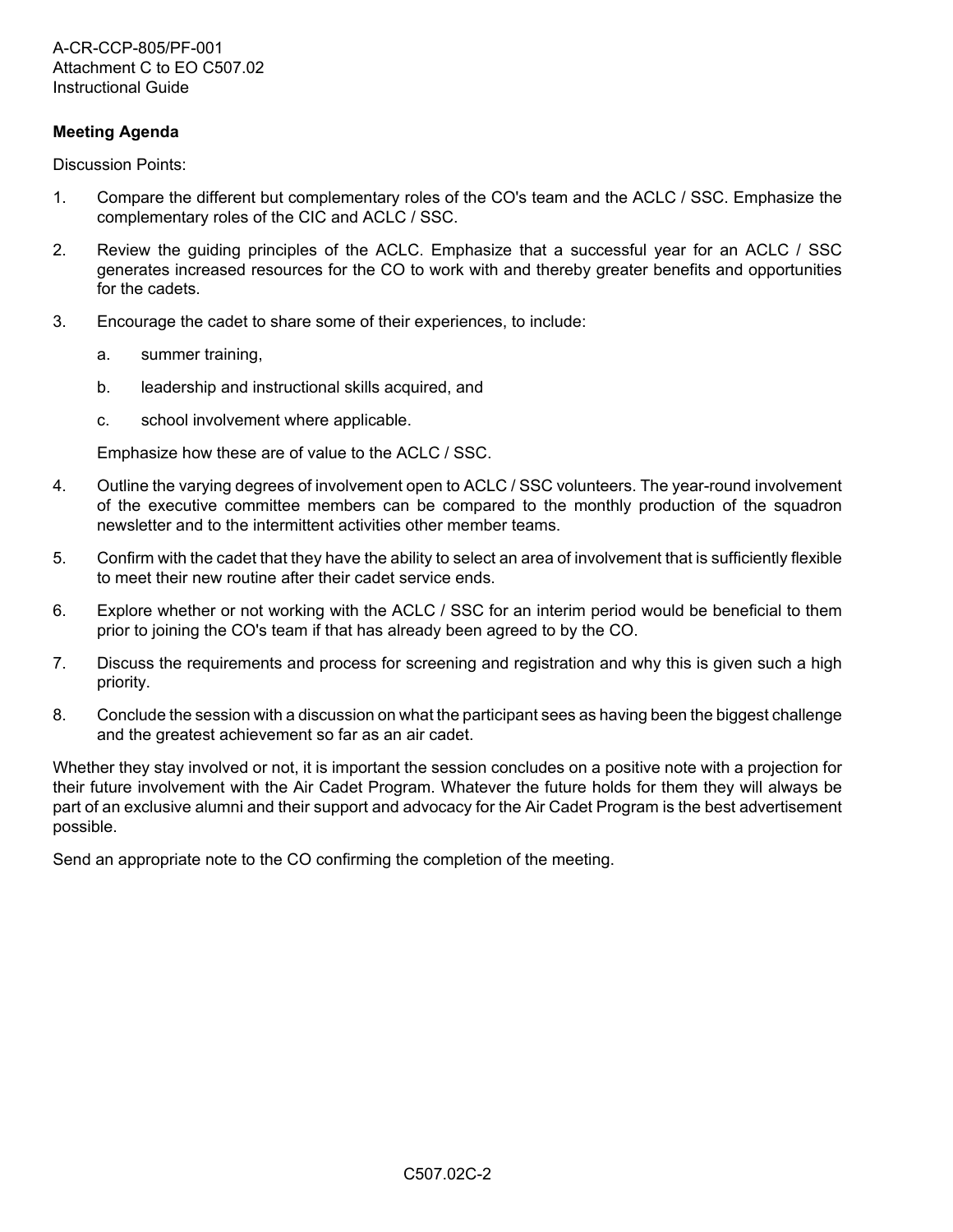

**COMMON TRAINING PROFICIENCY LEVEL FIVE INSTRUCTIONAL GUIDE**



# **SECTION 3**

### **EO C507.03 – REFLECT UPON THE CADET EXPERIENCE**

Total Time: 90 min

# **PREPARATION**

### **PRE-LESSON INSTRUCTIONS**

Resources needed for the completion of this self-study package are listed in the lesson specification located in A-CR-CCP-805/PG-001, *Proficiency Level Five Qualification Standard and Plan*, Chapter 4. Specific uses for said resources are identified throughout the self-study package within the section for which they are required.

Self-study packages are intended to be completed by the cadet independently. More information about selfstudy packages can be found in the foreword and preface.

Review the lesson content and become familiar with the material prior to facilitating this lesson.

Photocopy the self-study package located at Attachment A for the cadet.

### **PRE-LESSON ASSIGNMENT**

Nil.

### **APPROACH**

A self study was chosen for this lesson as it allows the cadet to reflect upon how their cadet experience can be used to make a successful transition to adulthood at their own learning pace. This encourages the cadet to become more self-reliant and independent by focusing on their own learning instead of learning directed by the instructor.

**INTRODUCTION**

### **REVIEW**

Nil.

### **OBJECTIVES**

By the end of this lesson the cadet shall have reflected upon the cadet experience.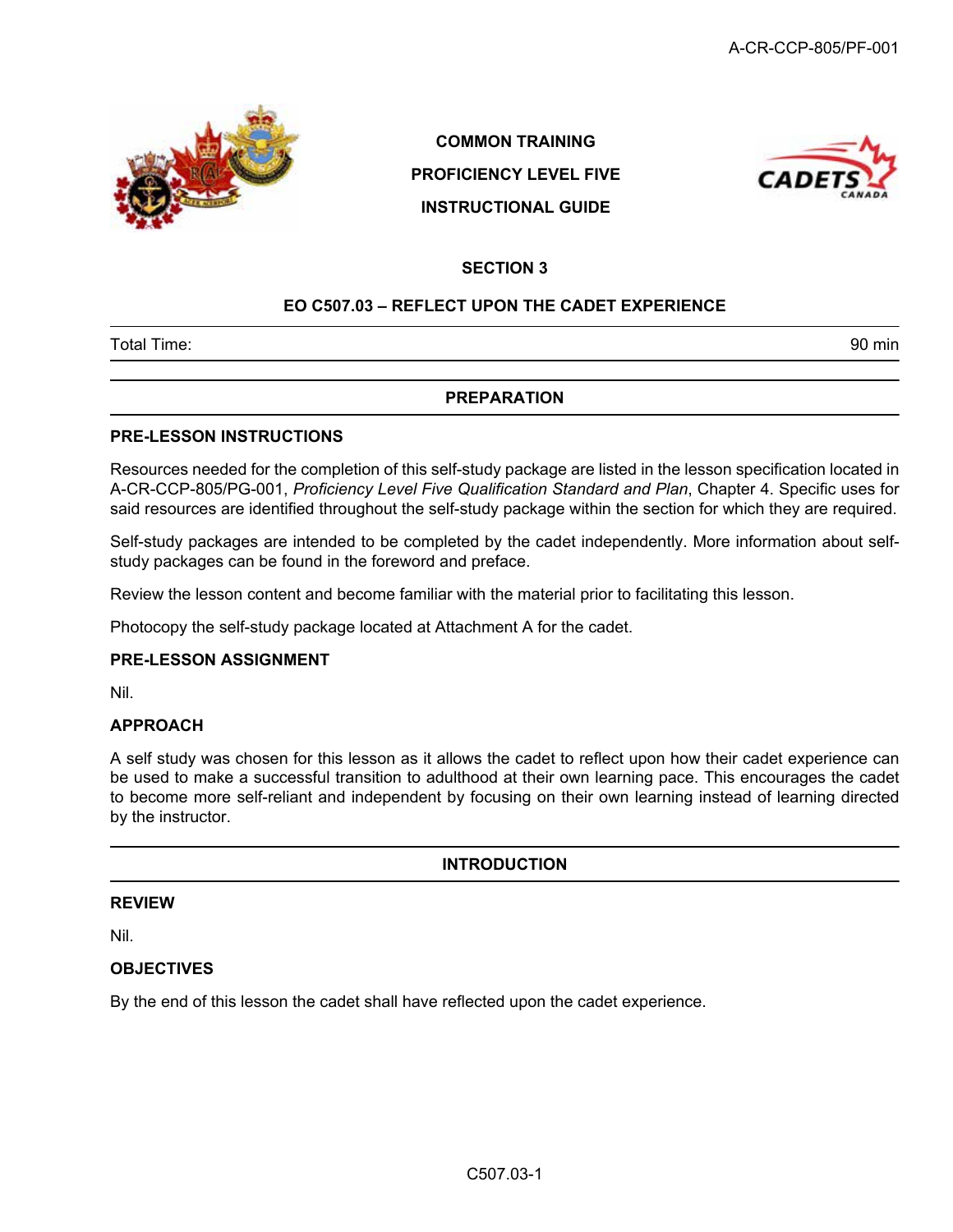### **IMPORTANCE**

It is important for cadets to reflect upon the cadet experience because it enables them to pass on their experience and knowledge to the cadets they will be leading and instructing. By having cadets reflect on how the Cadet Program has influenced them, they apply lessons learned to future cadet experiences. Also, a reflection of the cadet experience helps to prepare the cadets as they transition out of adolescence by providing them an opportunity to develop an action plan that utilizes the transferable skills developed while participating in the Cadet Program.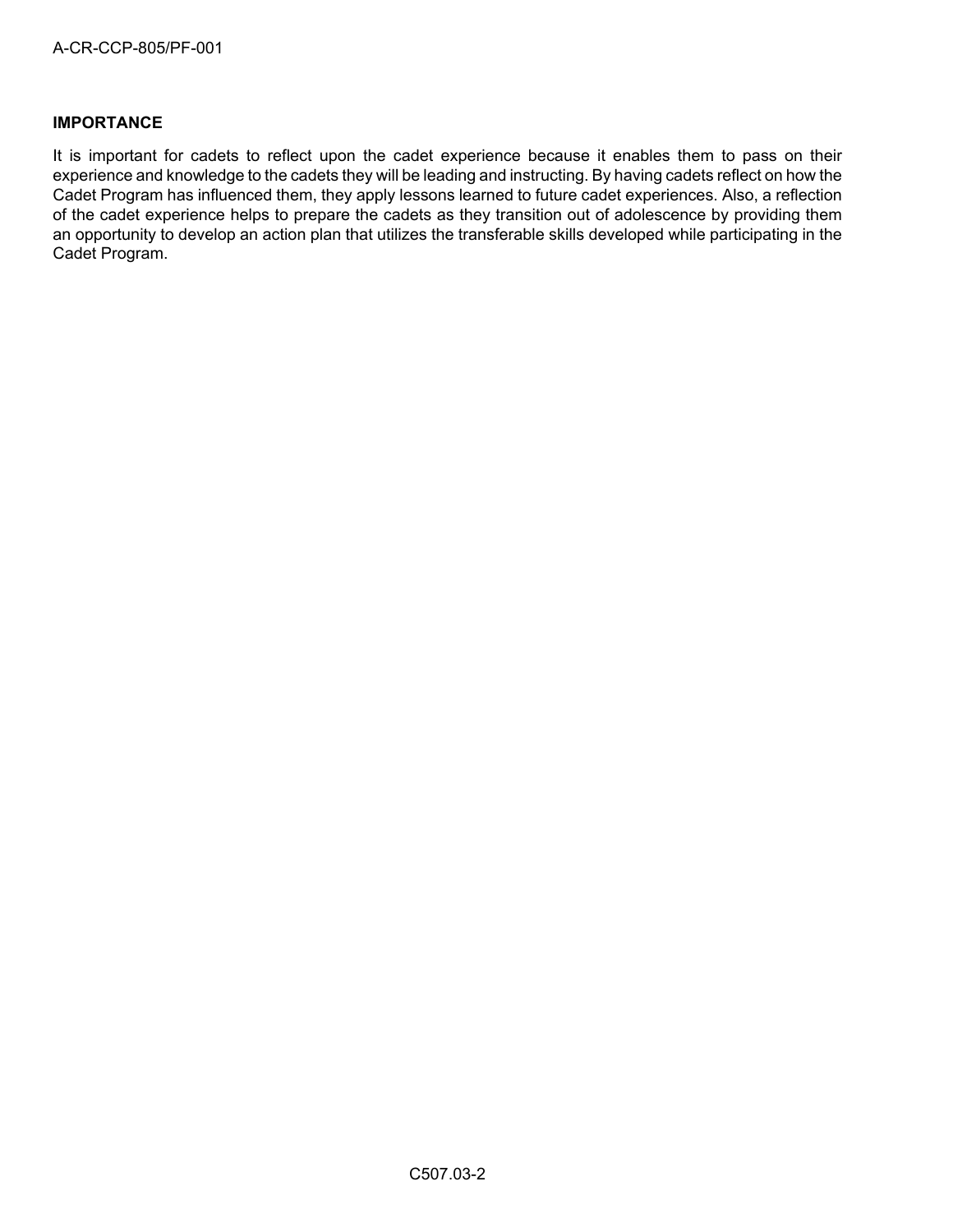# **SELF-STUDY PACKAGE INSTRUCTIONS**

### **OBJECTIVE**

The objective of this self-study package is to have the cadet reflect upon the cadet experience.

### **RESOURCES**

- Self-study package, and
- Pen / pencil.

# **ACTIVITY LAYOUT**

Provide the cadet with a classroom or training area suitable to complete the self-study package.

### **ACTIVITY INSTRUCTIONS**

- 1. Provide the cadet with a copy of the self-study package located at Attachment A and a pen / pencil.
- 2. Allow the cadet 90 minutes to complete the self-study package.
- 3. Provide assistance as required to the cadet.
- 4. Collect the self-study package once the cadet has finished.
- 5. Provide feedback to the cadet and indicate whether or not they have completed the Enabling Objective (EO).
- 6. Return the completed self-study package to the cadet for their future reference.
- 7. Record the result in the cadet's logbook and Cadet Training Record.

### **SAFETY**

Nil.

### **END OF LESSON CONFIRMATION**

The cadet's completion of the self-study package will serve as the confirmation of this lesson.

### **CONCLUSION**

### **HOMEWORK / READING / PRACTICE**

Nil.

### **METHOD OF EVALUATION**

Nil.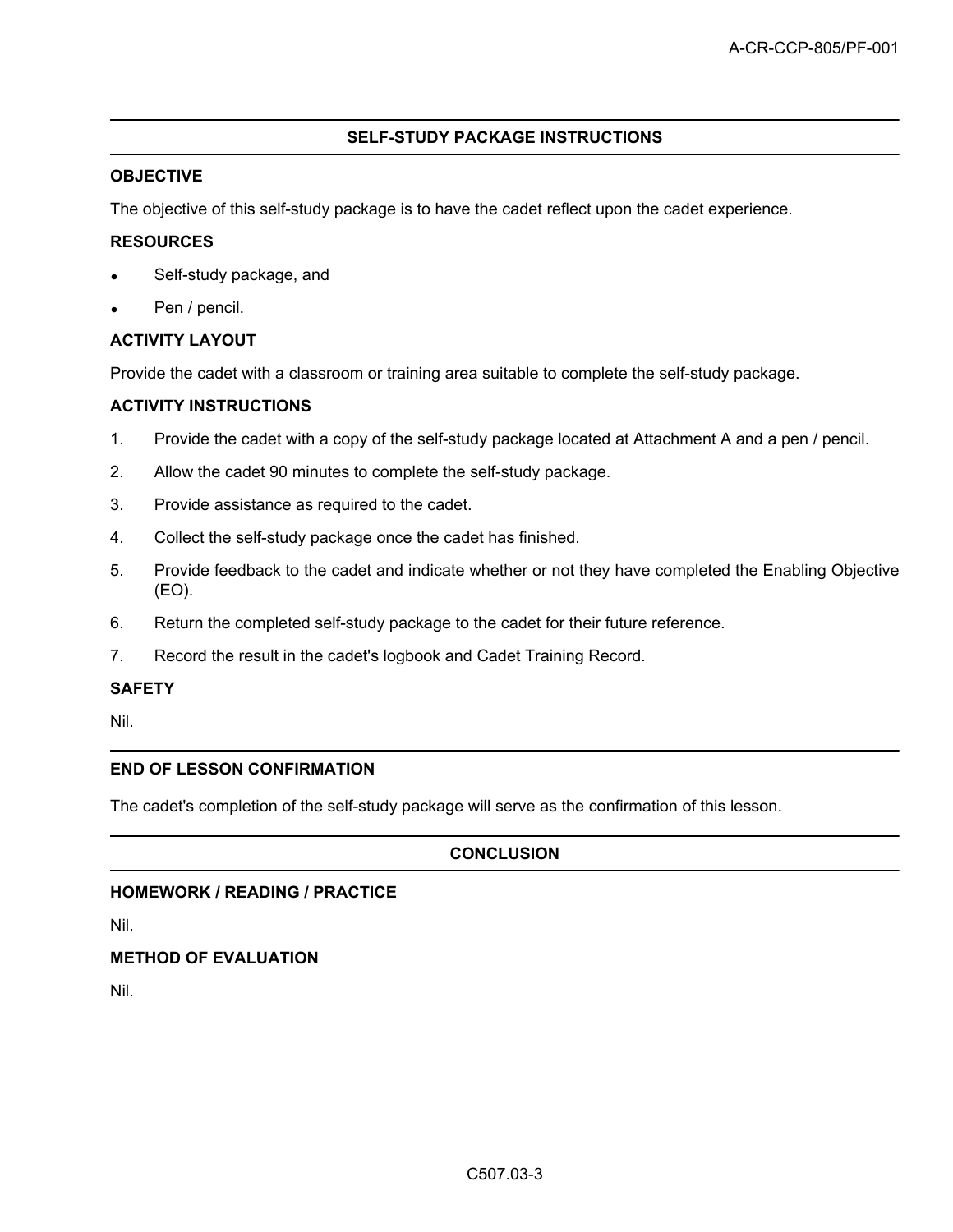# **CLOSING STATEMENT**

Reflecting upon the cadet experience enables you to pass on your experience and knowledge to the cadets you will be leading and instructing. Reflecting on how the Cadet Program has influenced you, enables you to apply lessons learned to future cadet experiences. Also, a reflection of the cadet experience helps to prepare you as you transition out of adolescence by providing you an opportunity to develop an action plan that utilizes the skills you have developed while participating in the Cadet Program.

### **INSTRUCTOR NOTES / REMARKS**

Nil.

# **REFERENCES**

C0-447 Furstenberg, F. F., Kennedy, S., McCloyd, V. C., Rumbaut, R. G., and Settersen, R. A. (2003). *Between adolescence and adulthood: Expectations about the timing of adulthood*. Retrieved October 28, 2009, from http://www.transad.pop.upenn.edu/downloads/between.pdf

C0-448 COMPAS Inc. (2002). *Cadet training focus group study*. Ottawa, ON: Department of National Defence.

C0-449 Arnett, J. J. (2004). *Emerging adulthood: The winding road from the late teens through the twenties (Chapter 1)*. Retrieved October 28, 2009, from http://www.jeffreyarnett.com/EmerAdul.chap1.pdf

C0-450 Whitehead, S. (2009). *Emerging adulthood*. Retrieved October 27, 2009, from http:// www.Parenthood.com/article-topics/emerging\_adulthood.html

C0-451 Grossman, L. (2009). *Grow up? Not so fast*. Retrieved October 28, 2009, from http://www.time.com/ time/magazine/article/0,9171,1018089,00.html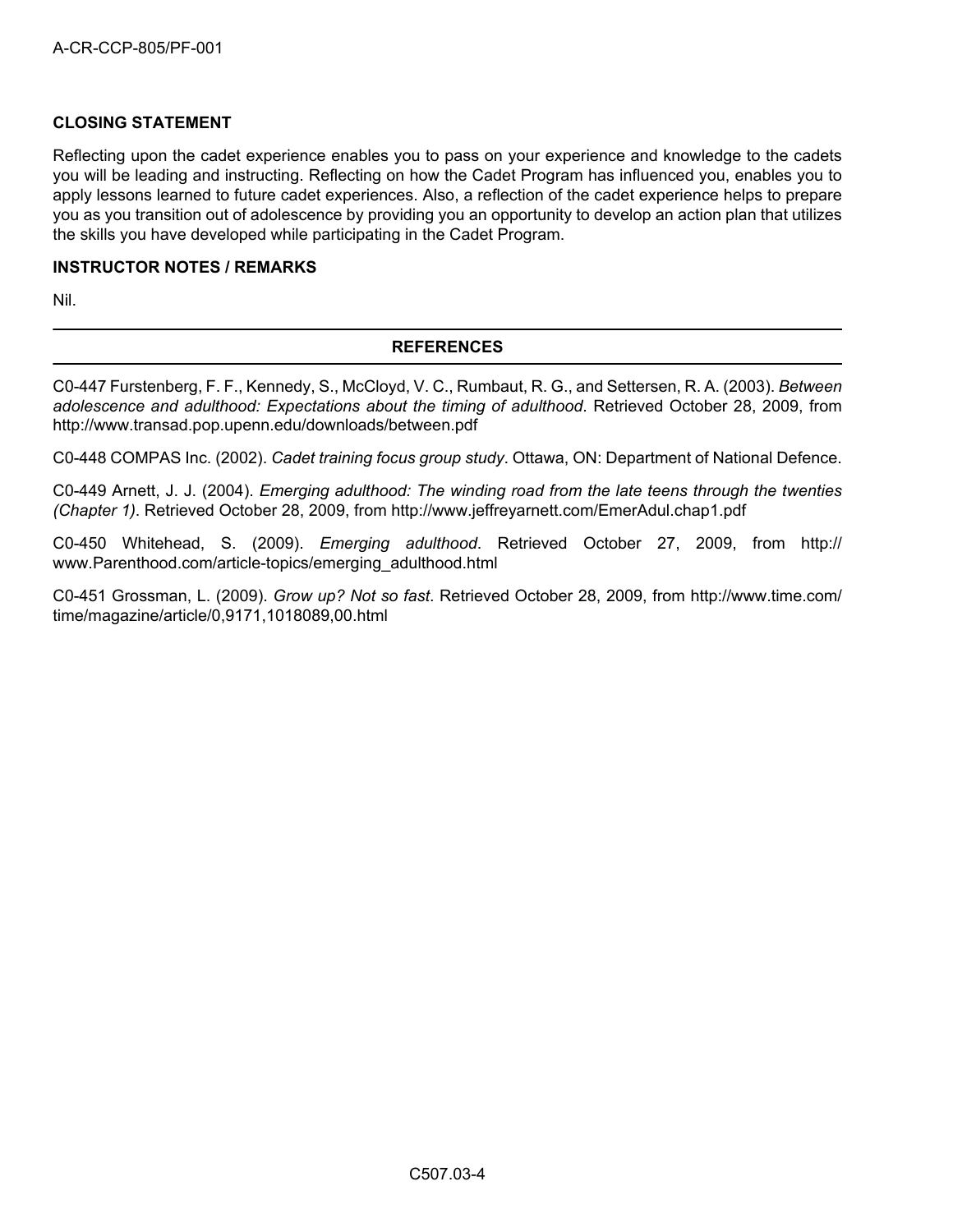# **UPON THE CADET EXPERIENCE**

**SECTION 1: REFLECT UPON THE CADET EXPERIENCE SECTION 2: THE CADET EXPERIENCE AND ADULTHOOD SECTION 3: DEVELOP AN ACTION PLAN**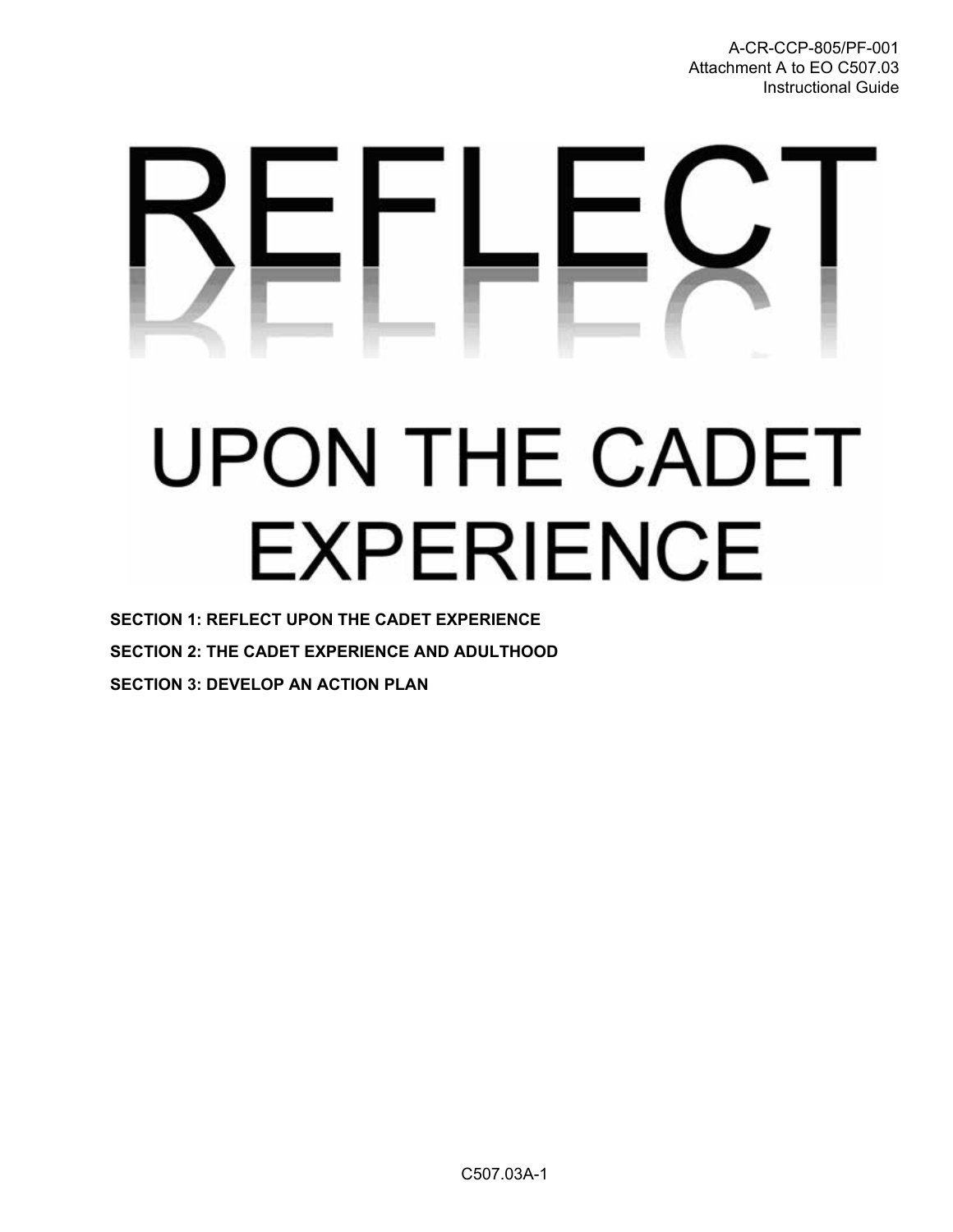# **SECTION 1 REFLECT UPON THE CADET EXPERIENCE**

Circle the number on the scale for each statement below which best describes you. For example, if you are more likely to act toward the statement on the left, then the circled number would be placed closer to the left.

| Make your own decisions?                                  | 5 | 4 | 3 | $\mathbf{2}$   |   | Let others make decisions for you?                                                         |
|-----------------------------------------------------------|---|---|---|----------------|---|--------------------------------------------------------------------------------------------|
| Look for answers to problems?                             | 5 | 4 | 3 | $\mathbf{2}$   | 1 | Let problems defeat you?                                                                   |
| Take risks?                                               | 5 | 4 | 3 | $\overline{2}$ | 1 | Play it safe?                                                                              |
| Control your moods and thoughts?                          | 5 | 4 | 3 | $\mathbf{2}$   |   | Let someone else's bad mood get you<br>down?                                               |
| Feel exhilarated when you work hard?                      | 5 | 4 | 3 | $\overline{2}$ | 1 | Feel as if you have not accomplished<br>anything, when you work hard?                      |
| Accept responsibility?                                    | 5 | 4 | 3 | $\mathbf{2}$   | 1 | Make excuses, find fault, lay blame?                                                       |
| Measure yourself against your own<br>standards?           | 5 | 4 | 3 | $\mathbf{2}$   |   | Measure yourself against other's<br>standards?                                             |
| Speak up, set limits and voice your<br>thoughts honestly? | 5 | 4 | 3 | $\overline{2}$ | 1 | Swallow your opinions, thoughts, and<br>wishes?                                            |
| Stand up straight and look people in the<br>eye?          | 5 | 4 | 3 | $\mathbf{2}$   |   | Slouch, with downcast eyes, looking<br>sideways at people?                                 |
| Respond flexibly to changing<br>circumstances?            | 5 | 4 | 3 | $\overline{2}$ | 1 | Hold on to what you have always done<br>and thought because it is easy and<br>comfortable? |
| Feel self-confident and self-assured?                     | 5 | 4 | 3 | 2              |   | Feel shy, nervous and awkward?                                                             |

The survey you just completed is very similar to a self-esteem survey completed in year one as part of EO M103.02 (Map Personal Goals for the Training Year). Now that you have several years of cadet training and several more years of life experience, do you think your answers have changed?



Did you think your answers shifted to the left or to the right? What factors do you think contributed to this shift?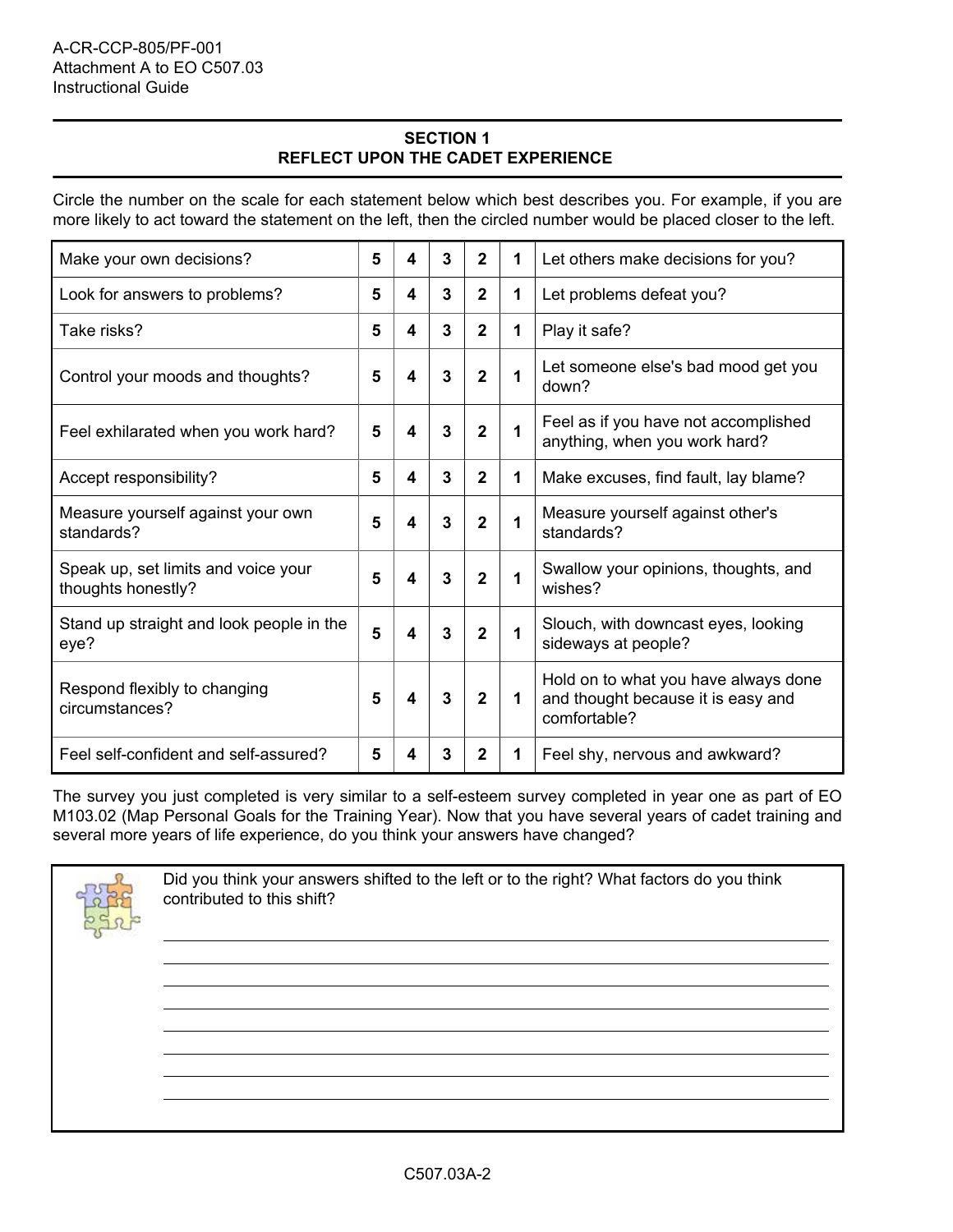The left side of the survey contains statements that would be made by someone who exhibits a high level of self-esteem. Self-esteem is defined as having a good opinion of one's own character and abilities. There are many factors which contribute to one's self-esteem. Thinking back on the cadet experience you have had, do you think that the Cadet Program has contributed to any changes in your self-esteem?



What factors has the Cadet Program contributed to change your self-esteem?

# **THE CADET EXPERIENCE**

The aim of the Cadet Program can be broken down into three parts:

- develop in youth the attributes of good citizenship and leadership;
- promote physical fitness; and
- stimulate the interest of youth in the sea, land, and air activities of the Canadian Forces.

These three aspects of the aim of the Cadet Program have been used a lot to validate the function of the youth program but what do they really mean? Examine the parts of the aim in further detail.

**Citizenship.** According to CATO 11-03, *Cadet Program Mandate*, citizenship can be defined as when cadets develop an understanding of and appreciation for community membership and involvement within cadet, local, regional, provincial, national and global communities. Inherent in this membership is an acceptance of, and respect for, multiculturalism within Canada and the world. Through their active involvement, cadets will have a positive impact on local communities, contributing to the community strength and vibrancy.

How has the Cadet Program helped you to meet the aim of citizenship? Brainstorm a list of activities in which you have taken part as part of the Cadet Program to meet this aim.

**Leadership.** According to CATO 11-03, *Cadet Program Mandate*, in the peer-led Cadet Program, cadets develop interpersonal skills and assume responsibility as effective team members, leaders and dynamic coaches that conduct themselves in an ethical and socially responsible way.



How has the Cadet Program helped you to meet the aim of leadership? Brainstorm a list of activities that you have taken part in as part of the Cadet Program to meet this aim.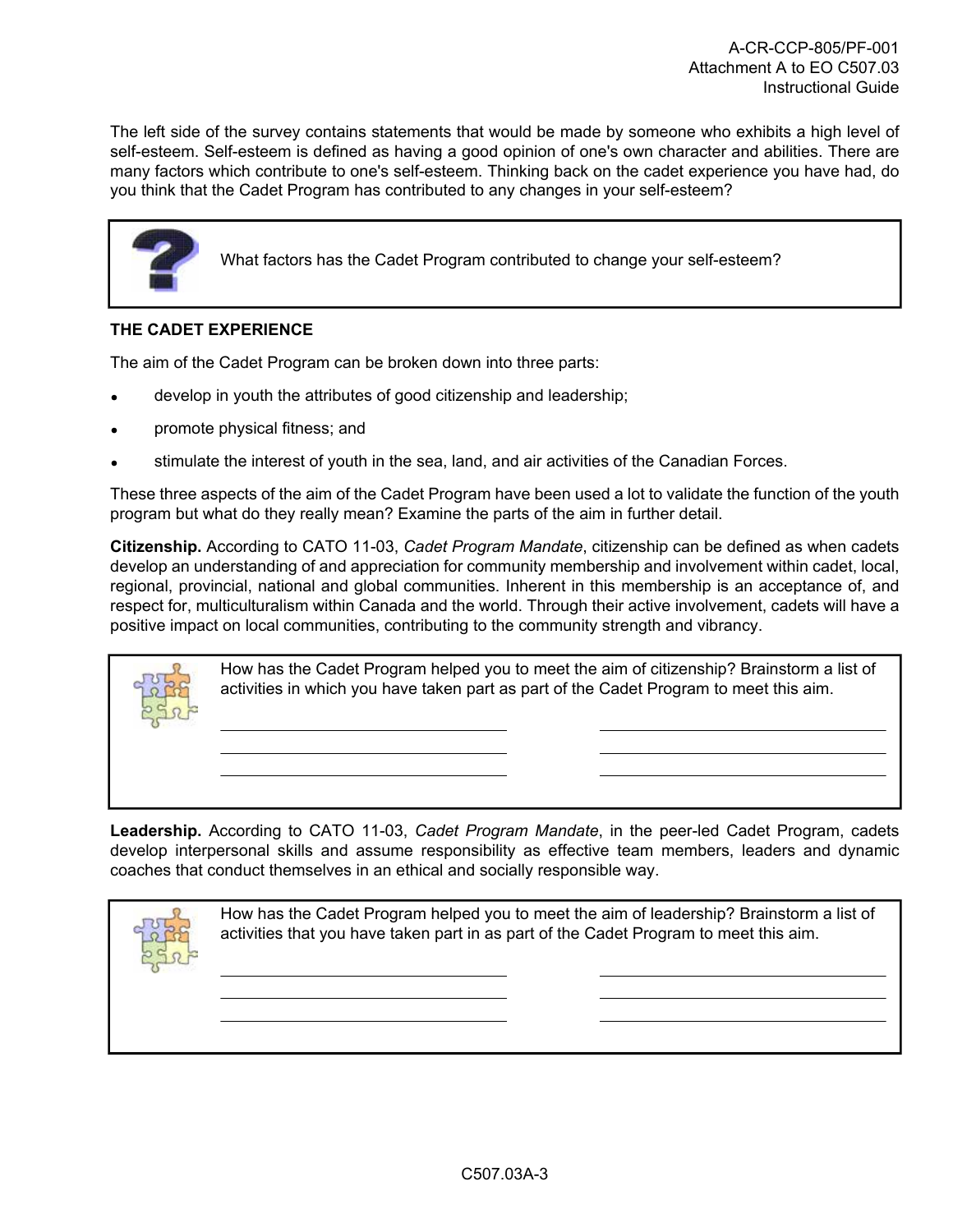**Physical fitness.** According to CATO 11-03, *Cadet Program Mandate*, the Cadet Program aims to promote physical well-being. Cadets develop an understanding of the benefits of fitness and a healthy lifestyle. This understanding combined with on-going participation in fitness activities, aids in the development of positive attitudes and behaviors that build resiliency within cadets and enable them to meet challenges.

|  | How has the Cadet Program helped you to meet the aim of physical fitness? Brainstorm a<br>list of activities that you have taken part in as part of the Cadet Program to meet this aim. |  |
|--|-----------------------------------------------------------------------------------------------------------------------------------------------------------------------------------------|--|
|  |                                                                                                                                                                                         |  |

**Stimulate the interest of youth in the sea, land and air activities of the Canadian Forces.** According to CATO 11-03, *Cadet Program Mandate*, by exposing youth to the sea, land, and air activities of the Canadian Forces they develop elemental skills through introduction to, and interaction with, their respective CF communities. To maximize the elemental experience, the Cadet Program educates and promotes liaison with civilian maritime, adventure and aviation communities. These combined experiences and interactions are essential to the unique identity of Sea, Army and Air Cadet Organizations, distinguishing each from the other, and the Cadet Program as a whole from other youth development programs.

| How has the Cadet Program helped you to meet the aim of stimulating the interest of youth<br>in the sea, land and air activities of the Canadian Forces? Brainstorm a list of activities in<br>which you have taken part as part of the Cadet Program to meet this aim. |
|-------------------------------------------------------------------------------------------------------------------------------------------------------------------------------------------------------------------------------------------------------------------------|
|                                                                                                                                                                                                                                                                         |

By the end of your participation in the Cadet Program, it is expected that you will have met five participant outcomes. These outcomes are meant to be measurable and are defined within CATO 11-03, *Cadet Program Mandate*.

### **Emotional and physical well-being.** The cadet will:

- optimize the functioning of the body through attitudes and behaviours; and
- understand that physical wellness is not a state of perfection, but rather, a lifelong process of healthy mind and body development.

**Social competence.** The manner in which a cadet:

- consistently responds to other individuals;
- expects other individuals to respond; and
- interacts with members of groups.

**Cognitive competence.** The cadet will exhibit intellectual development and integrate information into operational functions.

**Proactive citizenship.** The cadet will positively impact on and build strong communities.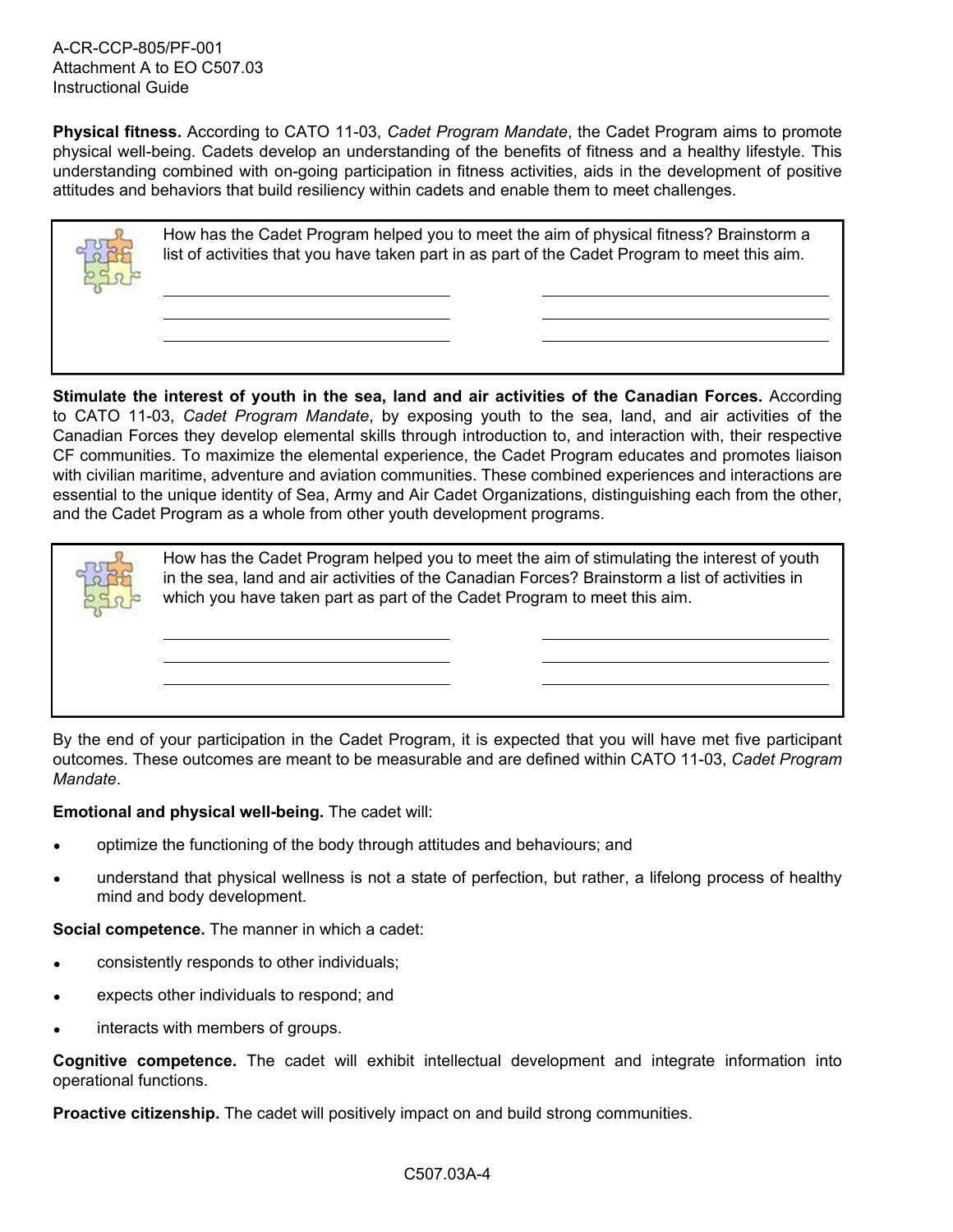### **Understanding the Canadian Forces.** The cadet will:

- gain an understanding of the Canadian Forces through:
	- $\circ$ an introduction of the sea, land, or air elements of the Canadian Forces, and
	- an exposure to the sea, land, or air elements of the Canadian Forces; and  $\circ$
- develop a unique identity in each of the cadet organizations.

To demonstrate that a cadet has achieved an outcome of the Cadet Program, underlying competencies were developed. The competencies were specific tasks that a cadet should be able to perform that demonstrated an acceptable level of achievement in the outcome. The 14 competencies of the Cadet Program are detailed in CATO 11-03, *Cadet Program Mandate*.



**Competency.** An area in which a person is adequately qualified or capable.

The following chart details the 14 competencies of the Cadet Program. Using the scale provided, rate yourself on your ability to complete each task. The higher the number, the more capable you believe you are at completing the task. There are no right or wrong answers but try to be as honest as possible during your self-assessment.

| <b>Participant Outcome</b>                  | <b>Competency</b>                                                     |   |                | <b>Scale</b> |                         |   |
|---------------------------------------------|-----------------------------------------------------------------------|---|----------------|--------------|-------------------------|---|
| <b>Emotional and Physical</b><br>Well-Being | Display positive self-esteem and personal<br>qualities.               | 1 | $\overline{2}$ | 3            | $\overline{4}$          | 5 |
|                                             | Meet physical challenges by living a healthy<br>and active lifestyle. | 1 | $\overline{2}$ | 3            | 4                       | 5 |
| Social Competence                           | Contribute as an effective team member.                               | 1 | $\overline{2}$ | 3            | $\overline{\mathbf{4}}$ | 5 |
|                                             | Accept personal accountability for actions and<br>choices.            | 1 | $\overline{2}$ | 3            | 4                       | 5 |
|                                             | Exercise sound judgment.                                              | 1 | $\overline{2}$ | 3            | 4                       | 5 |
|                                             | Demonstrate effective interpersonal<br>communication skills.          | 1 | $\overline{2}$ | 3            | 4                       | 5 |
| <b>Cognitive Competence</b>                 | Solve problems.                                                       | 1 | $\overline{2}$ | 3            | 4                       | 5 |
|                                             | Think creatively and critically.                                      | 1 | 2              | 3            | 4                       | 5 |
|                                             | Display a positive attitude toward learning.                          | 1 | $\overline{2}$ | 3            | 4                       | 5 |
| Proactive Citizenship                       | Exemplify positive values.                                            | 1 | $\overline{2}$ | 3            | 4                       | 5 |
|                                             | Participate actively as a valued member of a<br>community.            | 1 | $\overline{2}$ | 3            | $\overline{4}$          | 5 |
|                                             | Commitment to community.                                              | 1 | $\overline{2}$ | 3            | 4                       | 5 |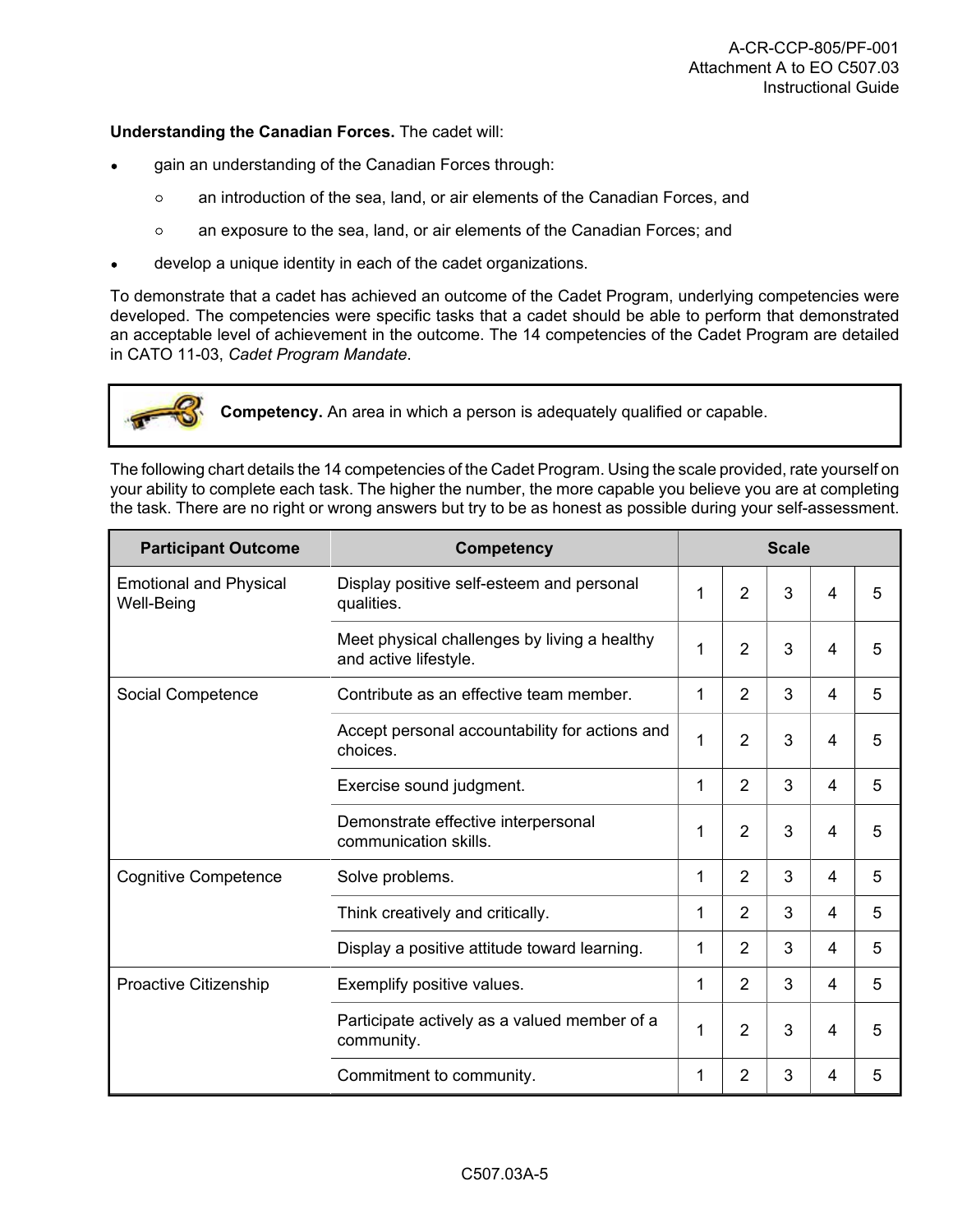| <b>Participant Outcome</b>                  | <b>Competency</b>                                                             |  | <b>Scale</b> |   |
|---------------------------------------------|-------------------------------------------------------------------------------|--|--------------|---|
| Understanding the<br><b>Canadian Forces</b> | Knowledge of the history of the Canadian<br>Forces.                           |  |              | 5 |
|                                             | Knowledge of the Canadian Forces'<br>contributions as a national institution. |  |              | 5 |

| Of the 14 competencies listed, what do you feel are the most important ones for cadets?<br>Make a list of your top five competencies. |
|---------------------------------------------------------------------------------------------------------------------------------------|
|                                                                                                                                       |
|                                                                                                                                       |
|                                                                                                                                       |
|                                                                                                                                       |
| 5                                                                                                                                     |
|                                                                                                                                       |

Although the Cadet Program has created a specific list of competencies, there are many other competencies that a cadet develops while in the program. These competencies are the hands-on skills and leadership skills that a cadet develops while in the program.



# *Did You Know?*

Hands-on skills are sometimes referred to as hard skills. This is because they usually result in a project or a measurable effect. Hard skills include things like sailing a boat, lighting a stove, or piloting a glider.

Leadership skills are sometimes referred to as soft skills. This is because they result in things which are harder to define. Soft skills include things like communication, teamwork or the ability to adapt.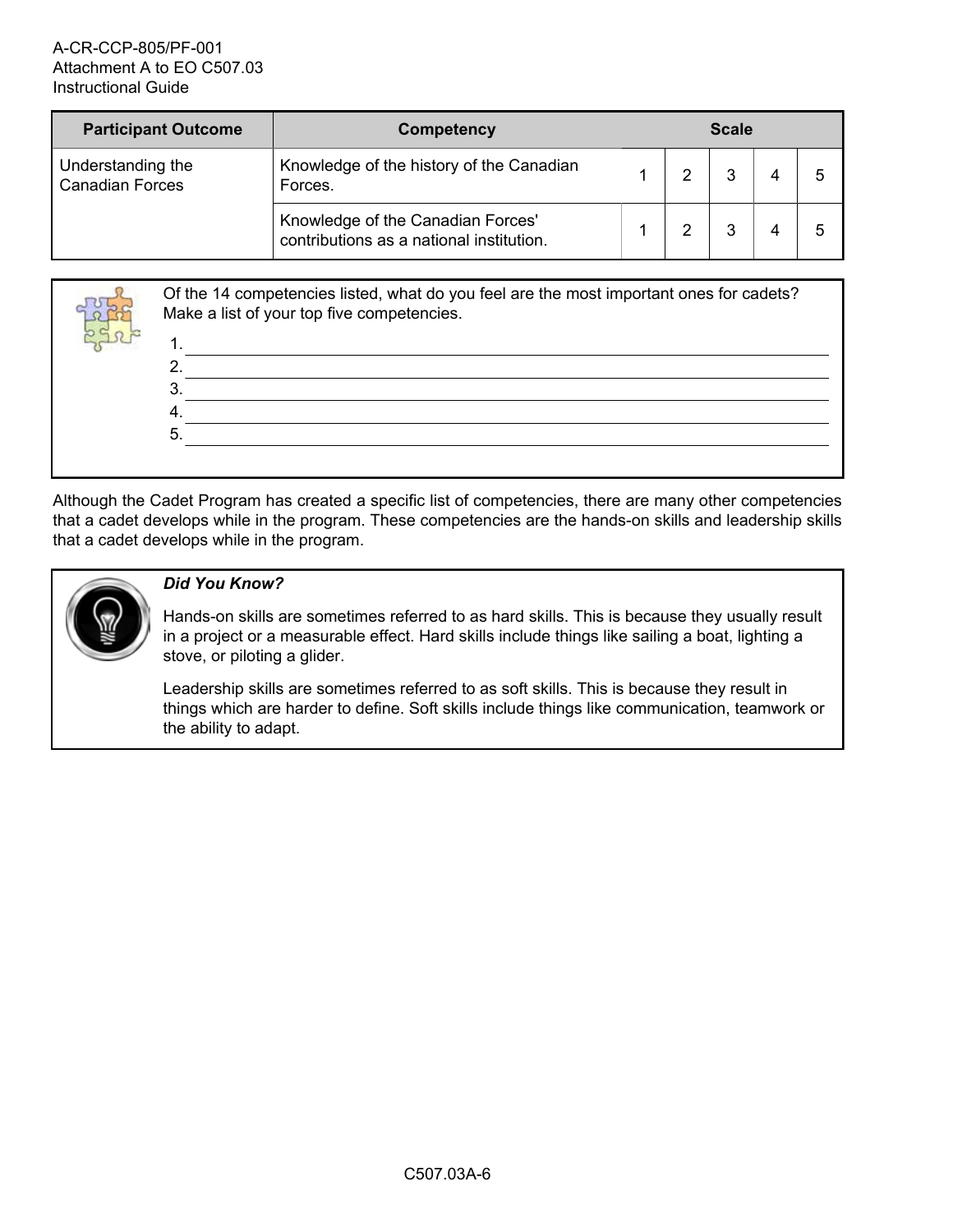| many hard skill and soft skills as you can. | Create an inventory of the skills you have developed while in the Cadet Program. List as |  |
|---------------------------------------------|------------------------------------------------------------------------------------------|--|
|                                             |                                                                                          |  |
|                                             |                                                                                          |  |
|                                             |                                                                                          |  |
|                                             |                                                                                          |  |
|                                             |                                                                                          |  |
|                                             |                                                                                          |  |
|                                             |                                                                                          |  |
|                                             |                                                                                          |  |
|                                             |                                                                                          |  |
|                                             |                                                                                          |  |
|                                             |                                                                                          |  |
|                                             |                                                                                          |  |
|                                             |                                                                                          |  |
|                                             |                                                                                          |  |
|                                             |                                                                                          |  |
|                                             |                                                                                          |  |
|                                             |                                                                                          |  |
|                                             |                                                                                          |  |

Use the list in the following chart to add any skills you may have missed.

| <b>Skills Chart</b>             |                            |                       |  |  |
|---------------------------------|----------------------------|-----------------------|--|--|
| Tying knots                     | Performing seamanship      | <b>Flying</b>         |  |  |
| Writing concisely               | Sailing                    | Racing skills         |  |  |
| <b>Trekking</b>                 | Physics                    | Lighting campfires    |  |  |
| <b>Fitness</b>                  | Meeting goals              | Wilderness survival   |  |  |
| Canoeing                        | Instruction                | Managing conflict     |  |  |
| Kayaking                        | Performing drill           | Enlisting help        |  |  |
| Accepting responsibility        | <b>Discipline</b>          | Supervising others    |  |  |
| Marksmanship                    | Playing a music instrument | <b>Teamwork</b>       |  |  |
| Abseiling                       | Piping boatswain's calls   | Co-operating          |  |  |
| Stress management               | Sight-reading music        | Gathering information |  |  |
| Applying and enforcing policies | Dress and deportment       | Defining needs        |  |  |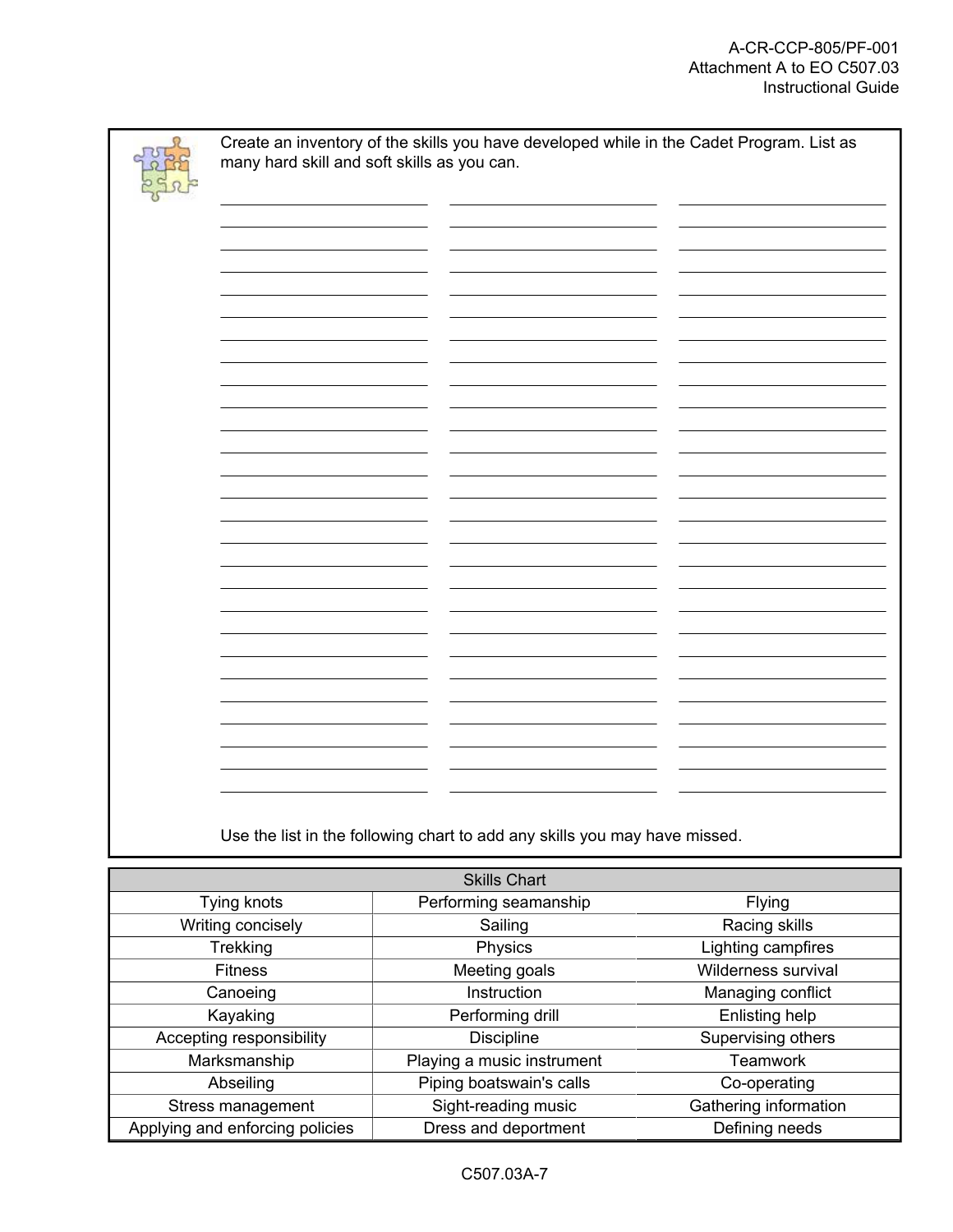| <b>Skills Chart</b>       |                              |                                |  |
|---------------------------|------------------------------|--------------------------------|--|
| Critical thinking         | Leadership                   | Mentoring                      |  |
| Delegating responsibility | Decision making              | Organizing                     |  |
| Being flexible            | Professionalism              | Reading                        |  |
| Setting goals             | Writing music harmony        | Gliding                        |  |
| Time management           | <b>Biathlon</b>              | Sewing                         |  |
| Managing groups           | Reporting information        | Meteorology                    |  |
| Planning                  | Posture                      | Fibreglassing                  |  |
| Anatomy                   | Respect                      | Patience                       |  |
| Being responsible         | Map and compass              | Punctual                       |  |
| Caring                    | Identifying problems         | Prioritizing                   |  |
| Fieldcraft                | Motivating others            | Self control                   |  |
| Scheduling                | Identifying resources        | Applying logic                 |  |
| First aid                 | Iron                         | <b>Nutrition</b>               |  |
| Navigation                | Cycling                      | Filing                         |  |
| Public speaking           | Use of the chain of command  | Understanding music theory     |  |
| Being service orientated  | Teambuilding                 | Listening attentively          |  |
| Networking                | Situational management       | Efficient                      |  |
| Being creative            | Dedicated                    | Consistent                     |  |
| Small craft operations    | Coaching                     | Radio procedure                |  |
| Taking initiative         | Tuning boats                 | Harassment awareness           |  |
| Understanding air law     | <b>Expressing ideas</b>      | Multi-tasking                  |  |
| Conducting an ensemble    | Using firefighting equipment | Providing appropriate feedback |  |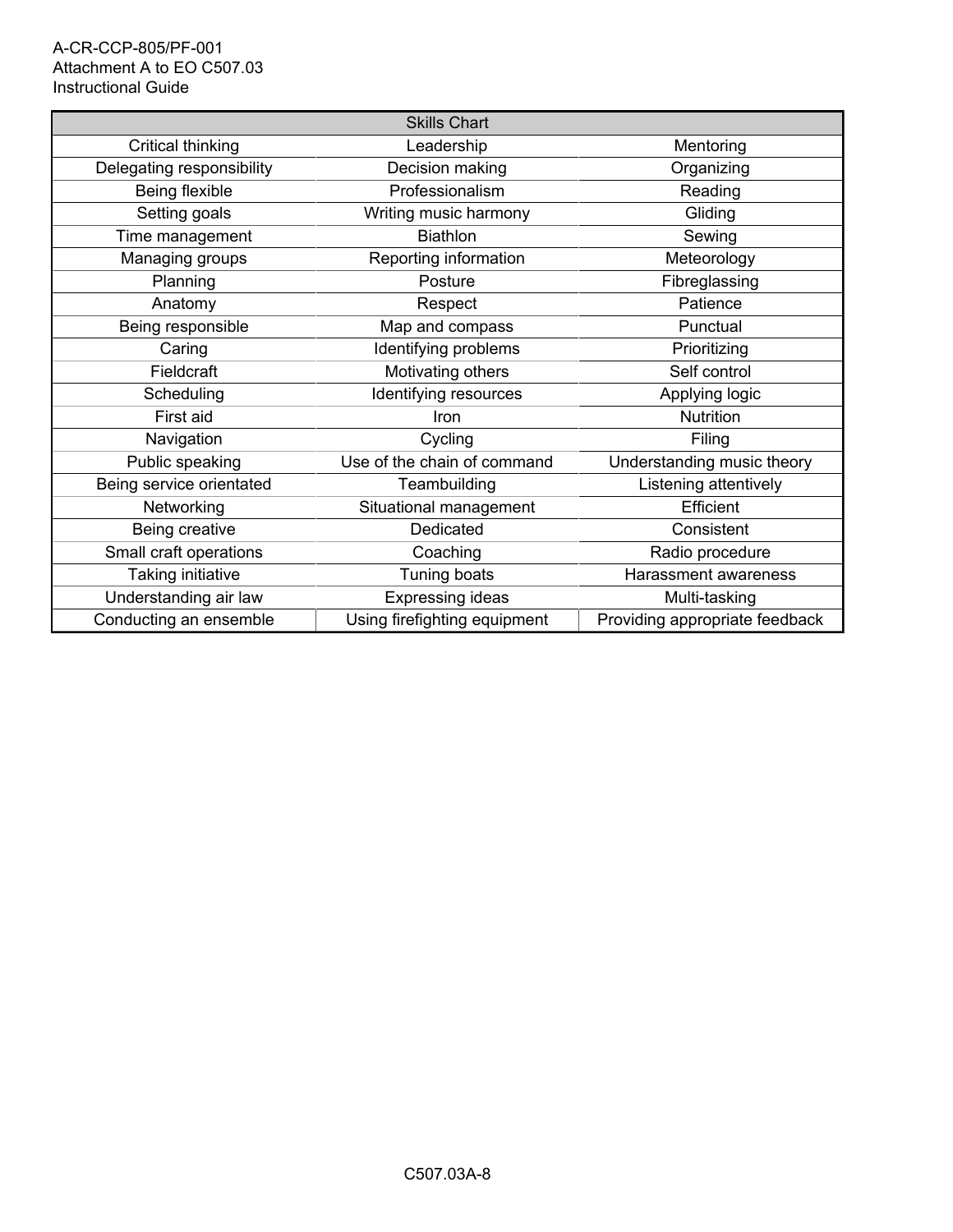# **SECTION 2 THE CADET EXPERIENCE AND ADULTHOOD**

What does it mean to be an adult? The answer is not as easy as you might think. The definition of what it means to be an adult has changed over the last 20 years. The criteria that your parents or grandparents used to establish adulthood is a lot different than the criteria you face as you enter adulthood.

### **THE FACTORS OF ADULTHOOD**

What are the factors to consider when classifying someone as being an adult?

- Completed education?
- Leaving parents' home?
- Being financially independent?
- Being married?
- Having children?
- Having a career?

The importance of each of these factors, and how they are met by youth in the transition of adulthood, has changed dramatically over the last few decades. A comparison can be made of each factor's affect on adulthood —then and now.

### **Completed Education**

**Then.** Education was usually completed with high school. It was during employment that training was given to the employee to help them advance in their career. It was usually only individuals from high income or privileged families who would attend university or college. In addition, it was only professionals (eg, doctors, lawyers, etc) who were required to gain degrees for employment. Most individuals completed their education at the age of 17 or 18.

**Now.** Today, more than half of the population attends college or university. Many employers expect potential employees to be well prepared for employment before they are hired. The demand for higher education has increased from only the privileged, to include middle and low income individuals. Individuals are also taking longer to complete their education. Although most universities offer four-year degree programs, many individuals are taking five or more years to complete them. Often times the extension of further education is to accommodate part-time studies so that students can work as they study. This means most individuals now complete their education in their mid-twenties.

### **Leaving the Parents' Home**

**Then.** In most cases, individuals left home when they got married. Marriage happened at a much earlier age then it does now, so most individuals were only living with their parents one or two years after completing school. Males may have left the home sooner but females would normally have only moved out to move in with their husbands.

**Now.** Leaving the parents' home takes two different branches in current times. The first branch involves the majority of individuals. These individuals move out of their parents' home as soon as possible. Often they have multiple roommates and move many times. Often times they do not establish a more permanent living situation until after they have completed their education, established a career, or established a family (either with or without marriage). These individuals also have a high likelihood of moving back in with their parents at some point.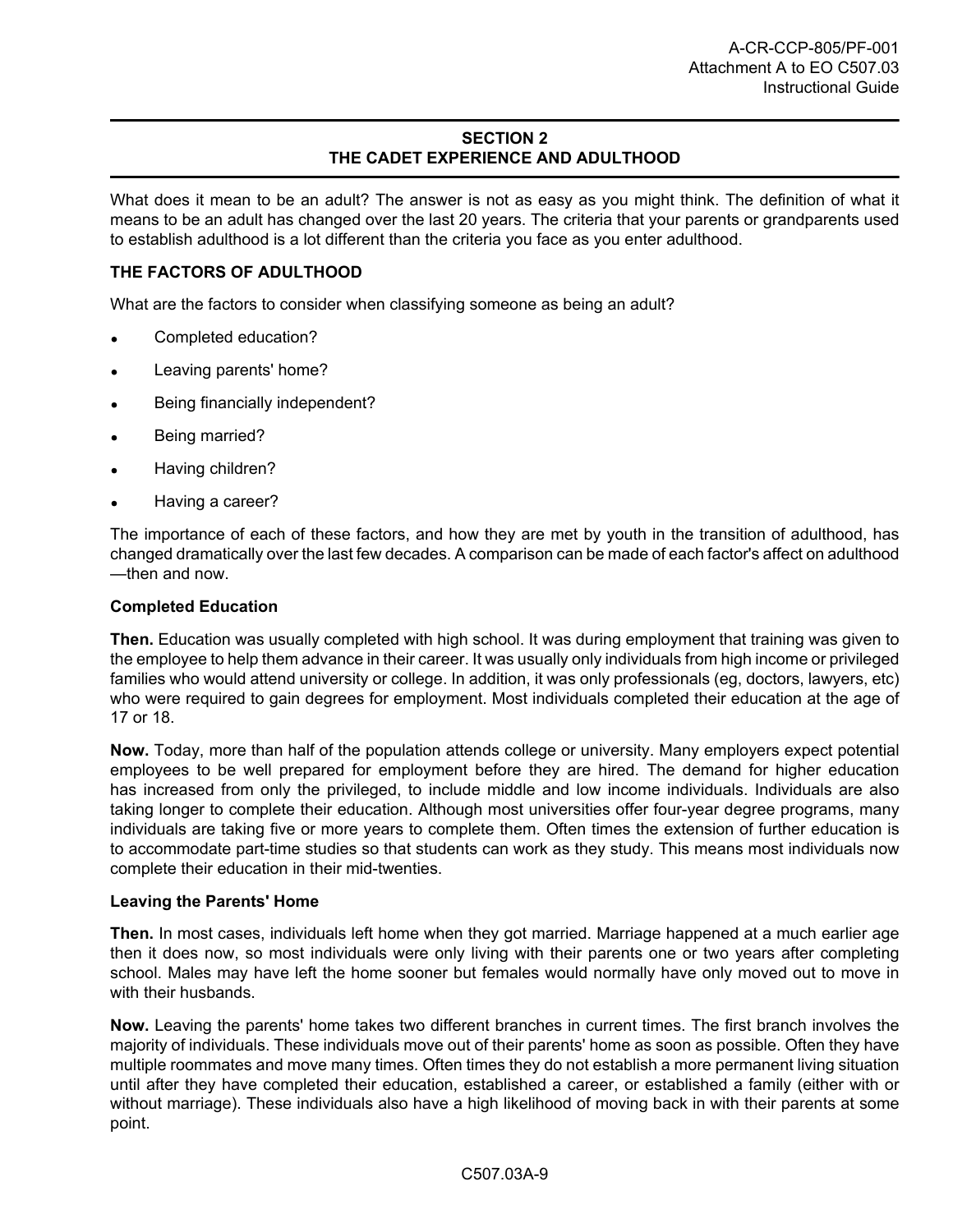The second branch involves the minority of individuals. These individuals stay at home with their parents far longer. Often times they do not move out on their own until after they have completed their education, established a career, or established a family (either with or without marriage). These individuals may live at home with their parents until their late twenties.

### **Being Married**

**Then.** Marriages occurred earlier in life; often women would be married by the age of 20 and men by the age of 23. Marriage was a big stepping stone on the road to adulthood. Individuals were encouraged to marry so that they could start raising families, or even later, depending on cultural norms.

**Now.** Marriage is often one of the last steps taken in the progression into adulthood. Many individuals are waiting until they have completed their education or established a career before getting married. For many, the idea of marriage is not considered until they are in their late-twenties or early-thirties. Added to this is the idea that marriage is not seen as mandatory as it once was. It is becoming increasingly normal for individuals live and raise a family together without being married.



### *Did You Know?*

The concept of marriage has different outcomes depending on socio-economic class, geography, or even cultural differences.

Individuals who come from lower socio-economic backgrounds are more likely to marry at a younger age. Also, the average age of marriage varies from country to country. The following chart details the median marriage age of females in selected countries.

| <b>Industrial Countries</b> | Age | <b>Developing Countries</b> | Age |
|-----------------------------|-----|-----------------------------|-----|
| <b>United States</b>        | 25  | Nigeria                     | 17  |
| Australia                   | 26  | Egypt                       | 19  |
| Canada                      | 26  | Ghana                       | 19  |
| France                      | 26  | Indonesia                   | 19  |
| Germany                     | 26  | India                       | 20  |
| Italy                       | 26  | Morocco                     | 20  |
| Japan                       | 27  | <b>Brazil</b>               | 21  |

Figure A-1 Median Marriage Age of Females in Selected Countries

*Note*. From *Emerging Adulthood*. Retrieved October 27, 2009, from http://www.Parenthood.com/article-topics/emerging\_adulthood.html



Which of the countries listed have the highest and lowest median age for marriage? Why do you think this is the case?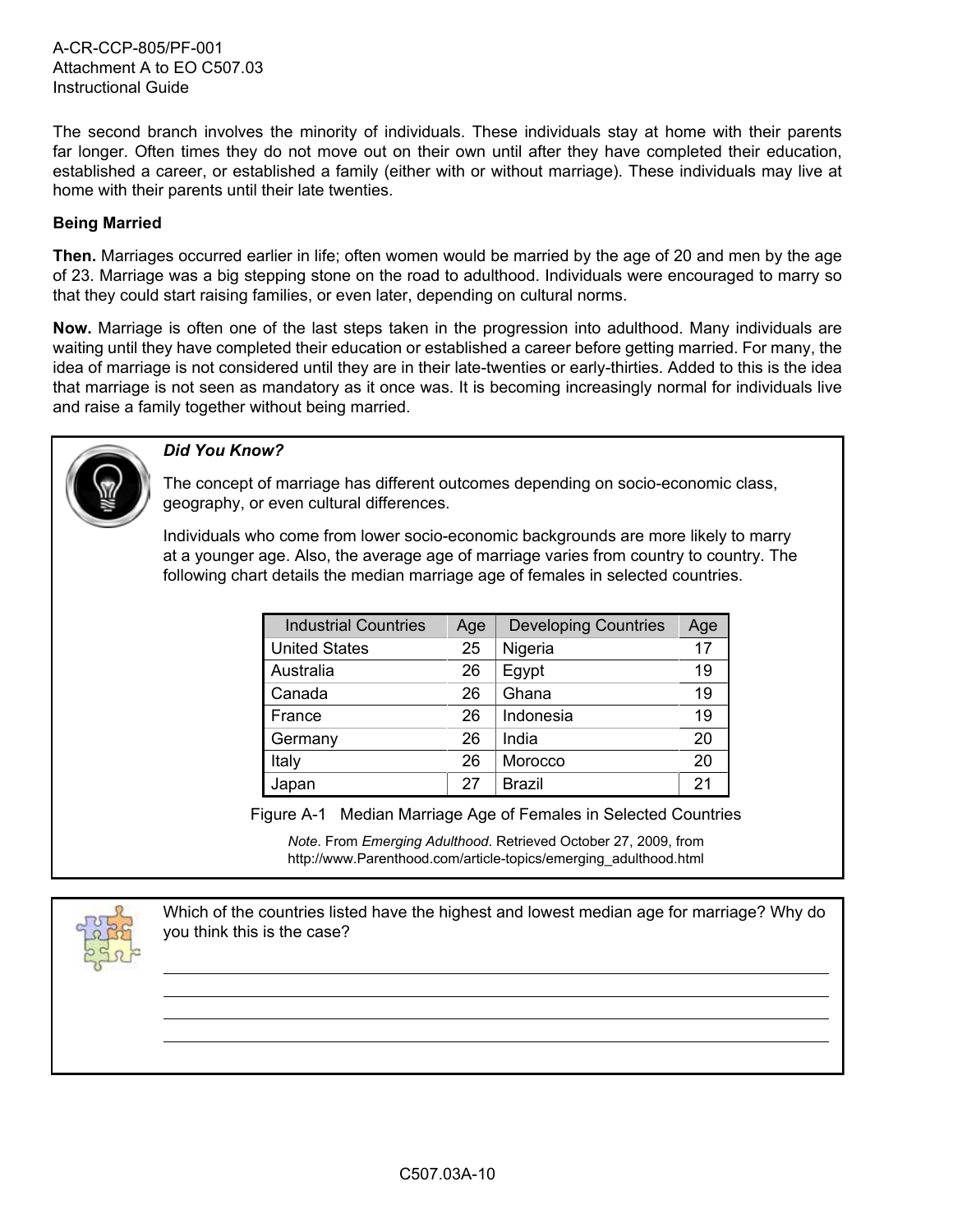# **Having Children**

**Then.** After marriage, having children was the next major stepping stone in becoming an adult. In many cases, newly-married couples had a child within one year of being married. The role of the woman was more homebased; fewer woman had careers outside of the home. This often made it possible for couples to have larger families. The age for couples to have children was usually between the early-twenties and the mid-twenties.

**Now.** Having children has dropped from the forefront of adulthood. Again, most individuals are more concerned with completing their education and establishing a career before they have a family. Because many couples are dual working families, it is often more difficult for them to support families. As a result, families are having fewer children than they have had in the past. The age for couples to have children has risen to the late-twenties and the early-thirties.

### **Being Financially Independent**

**Then.** When an individual moved out of their parent's home, they were expected to be financially independent. Support from parents was usually only expected for adult-establishing events, such as weddings and birth of children. Often times, sacrifices were made (eg, housing, vehicles, etc) so that an individual could live within their means. Most individuals did not start off their adult life with large debt loads.

**Now.** Parents are often expected to support their children well into their transition into adulthood; individuals remain living at home longer and / or need help paying for additional education and / or getting established on their own (eg, housing, vehicles). Even if an individual moves out of their parents' home, they are more likely to return at some point because they are unable to establish their own household. When parents are unable to financially support their children, the children are often forced to acquire large debts in order to pay for further education or to get established on their own. Individuals are often not able to become financially independent until after they have completed further education; as a result, the milestone of being financially independent is currently one of the top indications of adulthood.

### **Having a Career**

**Then.** Individuals often entered a career path earlier in life. Often times, an individual would spend twenty or thirty years in the same career (often at the same company). Employers often trained an individual and provided them with avenues of progression. The career was the means to support the family; the concept of a career being enjoyable was not often a major consideration.

**Now.** There is far more time spent in preparing for a career. That being said, a career has become more than a means to support a family; many individuals look to enjoy their career. In fact, many individuals tie their selfidentity very closely to their livelihood. As a result of this, many individuals change jobs within their career field many times. The idea of having a successful career is very important and often other aspects of being an adult are put on hold to establish a successful career.

During a General Social Survey, conducted in March 2002, participants were asked how important they felt each of the factors of adulthood was. The percentage of respondents who answered that the factor of adulthood was somewhat important, or higher, is charted below.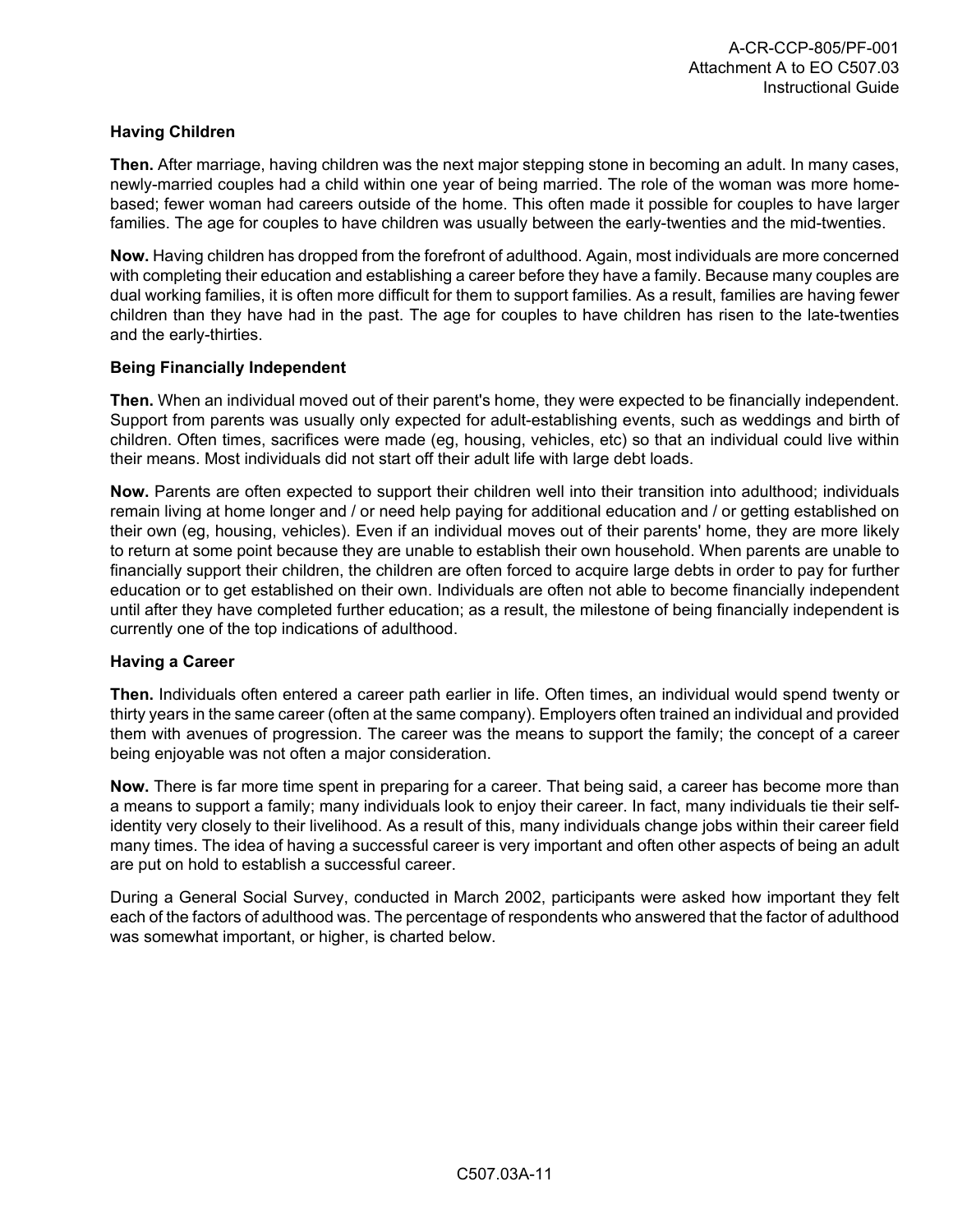

Figure A-2 Percentage Who Feel Event Important for Adulthood

*Note*. From *Between Adolescence and Adulthood: Expectations About the Timing of Adulthood*. Retrieved October 28, 2009, from http://www.transad.pop.upenn.edu/downloads/between.pdf

As you can see, completing an education, working full time, and being financially independent were rated as the most critical factors of adulthood; each of these relates directly to having a career. For youth today, the idea of having a career is one of the most important factors of adulthood.

| In your opinion, are the most important factors of adulthood discussed? List the factors of<br>adulthood in order of importance to you. |
|-----------------------------------------------------------------------------------------------------------------------------------------|
|                                                                                                                                         |
|                                                                                                                                         |
|                                                                                                                                         |
|                                                                                                                                         |
| 5                                                                                                                                       |
|                                                                                                                                         |
|                                                                                                                                         |



Are there any other factors of adulthood which you think are important?

### **PREPARING FOR ADULTHOOD**



CATO 11-03, *Cadet Program Mandate*, states:

"The mission of the Cadet Program is to contribute to the development and preparation of youth for the transition to adulthood, enabling them to meet the challenges of modern society, through a dynamic, community-based program."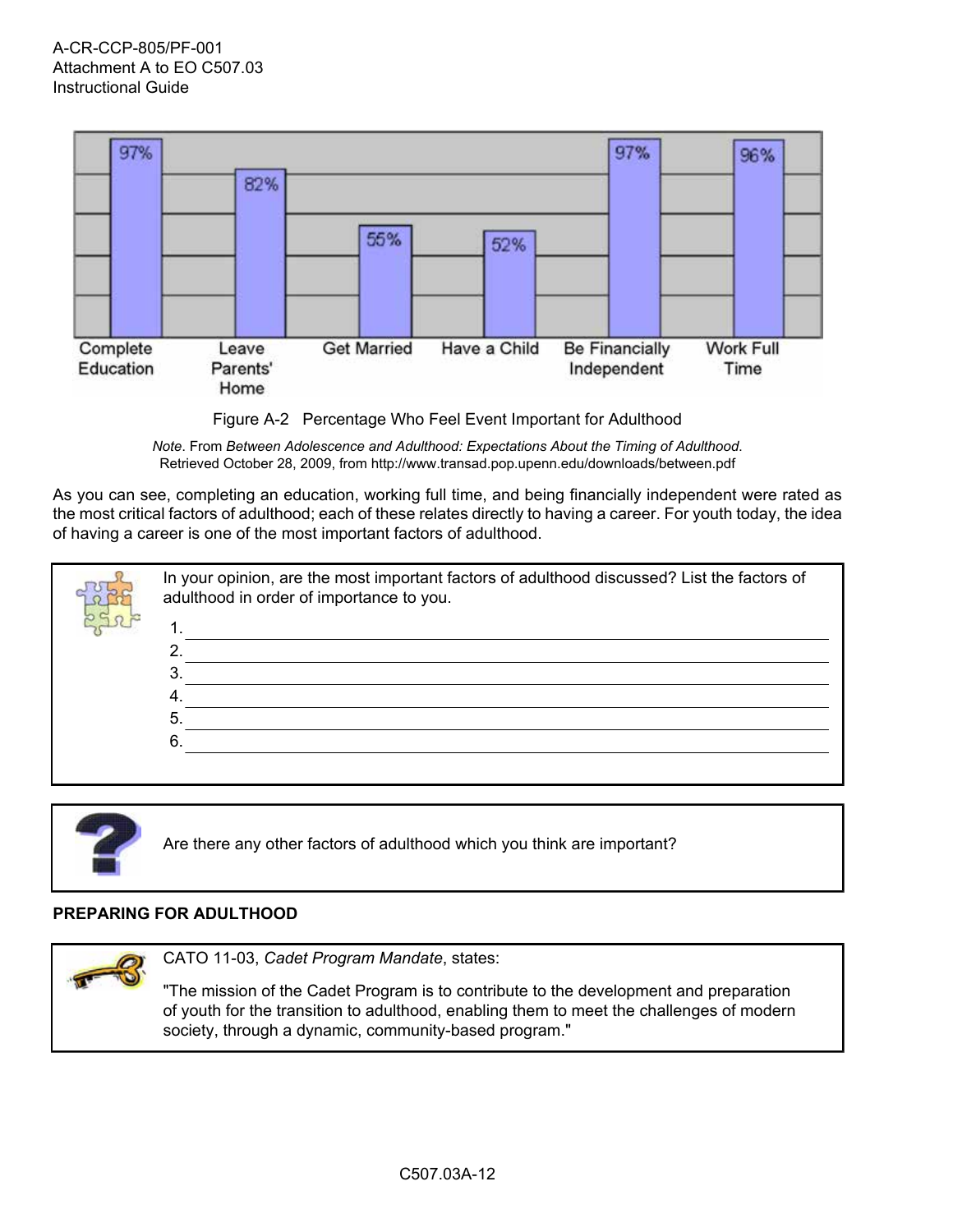It is the mission of the Cadet Program to prepare youth for the transition to adulthood. It has been already detailed that the transition to adulthood is more complicated today then it has been in the past. A fundamental way that the Cadet Program prepares youth for the transition to adulthood is through the skills that youth develop while participating in the program.

Skills can be catalogued into two categories: transferable skills and non-transferable skills.

**Transferable skills.** These skills can be applied to many areas of adult life. These skills are also highly marketable to employers.



### *Did You Know?*

Sometimes it is necessary to further catalogue transferable skills. Some possible categories of transferable skills are:

**Communication.** These are the skills of expression, transmission of knowledge, interpretation of knowledge, and the conveying of ideas.

**Research and planning.** These are the skills of searching for specific knowledge and the ability to conceptualize future needs and solutions for meeting those needs.

**Human relations.** These are the interpersonal skills for resolving conflict, relating to and helping people.

**Organization, management, and leadership.** These are the skills to supervise, direct and guide individuals and groups in the completion of tasks and fulfillment of goals.

**Work survival.** These are day-to-day skills that assist in promoting effective production and work satisfaction.

**Non-transferable skills.** These are often task-specific skills and as a result, do not often transfer from one aspect of adult life to another.



Non-transferable skills may still be highly employable skills. For example, trade skills are non-transferable skills (eg, woodworking, welding, plumbing). These skills are often in high demand.

Refer back to the list of skills you created in the previous section of the self-study package. Catalogue the list of skills you created into transferable and non-transferable skill lists.



Can you think of any skills you may have learned outside of the Cadet Program? Add them to the list above, cataloguing them as transferable and non-transferable skills.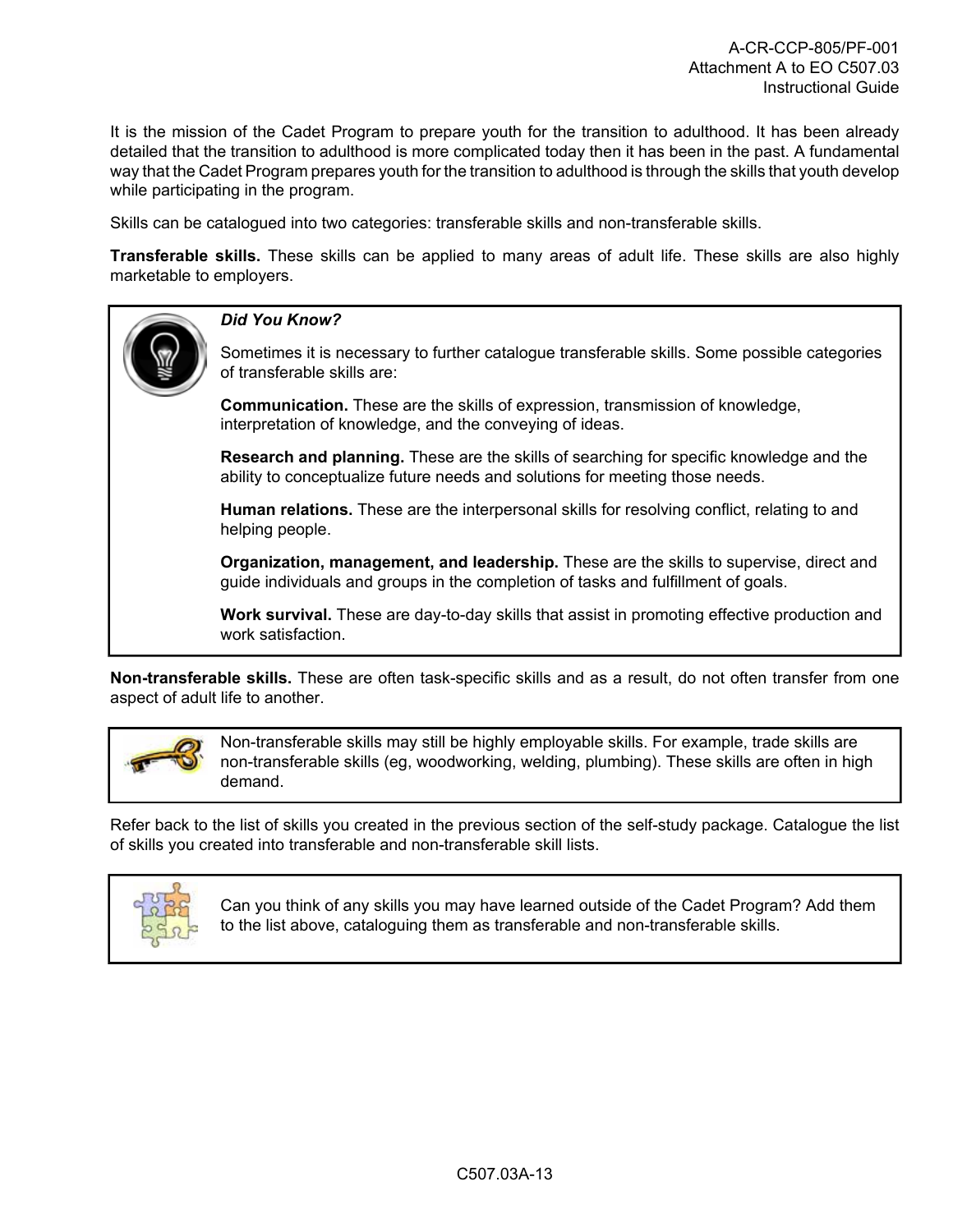| Transferable Skills | Non-Transferable Skills |
|---------------------|-------------------------|
|                     |                         |
|                     |                         |
|                     |                         |
|                     |                         |
|                     |                         |
|                     |                         |
|                     |                         |
|                     |                         |
|                     |                         |
|                     |                         |
|                     |                         |
|                     |                         |
|                     |                         |
|                     |                         |
|                     |                         |
|                     |                         |
|                     |                         |
|                     |                         |
|                     |                         |
|                     |                         |
|                     |                         |
|                     |                         |
|                     |                         |
|                     |                         |
|                     |                         |
|                     |                         |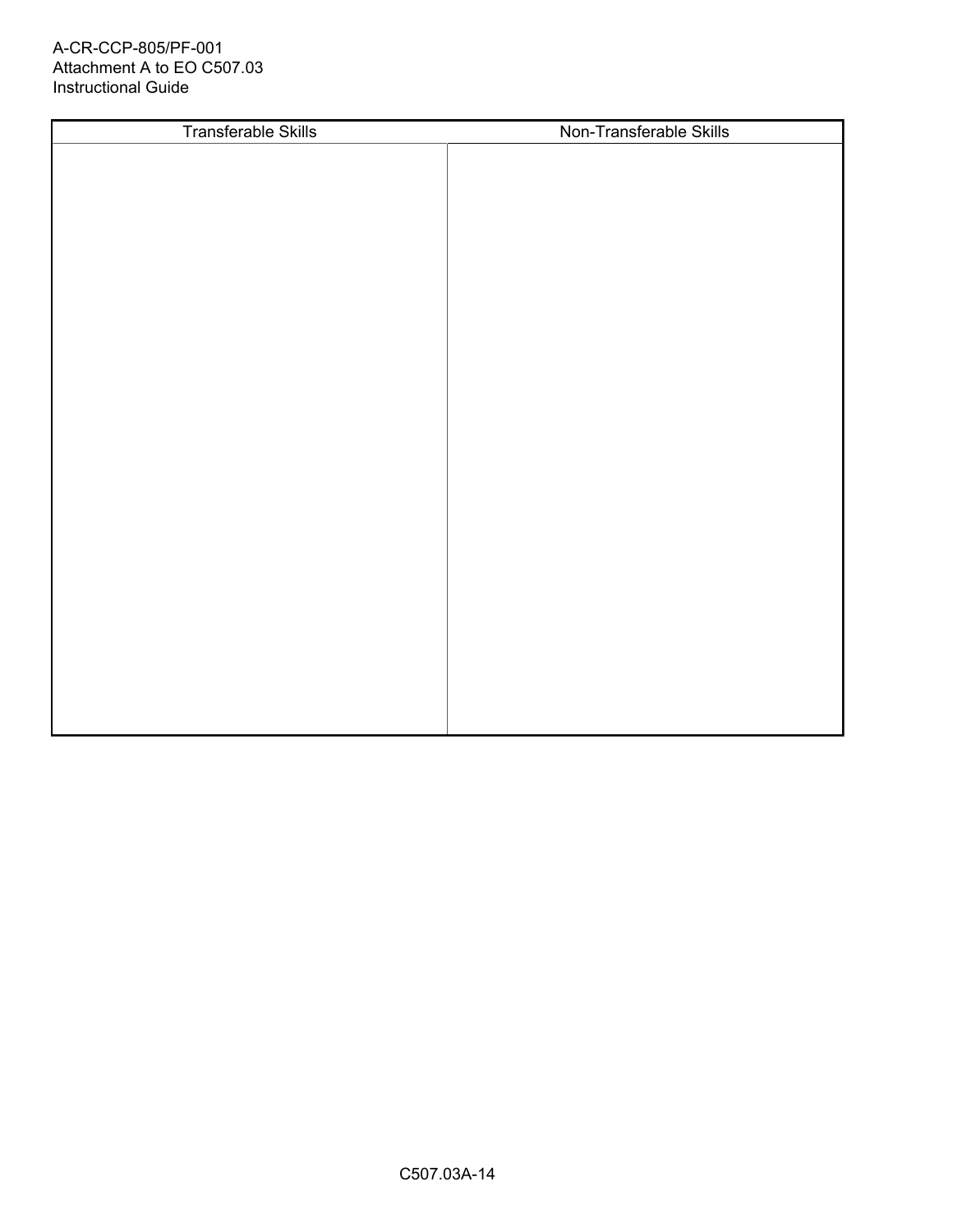# **SECTION 3 DEVELOP AN ACTION PLAN**

Adulthood has become harder to define. The path to adulthood is much longer than it used to be. Those in transition to adulthood, often take many different paths to reach the end goal. Sometimes, an individual takes multiple paths, starting fresh each time. For many, the transition to adulthood is a phase of self-exploration; more emphasis is placed on determining who they are before they solidify any path to adulthood.

It is important to take time to try and develop an action plan for the future. An action plan has several important aspects:

- an end goal;
- criteria to meet that goal;
- a set of actions to meet the criteria; and
- what skills you possess that will assist you in accomplishing the action.

**End goal.** The end goal is what you want to achieve. This could relate to a career, education, family, etc. The end goal should be realistic and achievable. For example, in 10 years you might be able to become a doctor but it is unlikely that you will be able to be Prime Minister that soon.

**Criteria to meet that goal.** The criteria to meet the goal could be a mixture of items. Perhaps the end goal has educational requirements or perhaps it has financial requirements. Some of the criteria will be large in scale and some will be small in scale (eg, graduate university versus getting your driver's license.)

**A set of actions to meet the criteria.** The actions required to meet the criteria. For example, if one of your criteria was to graduate post-secondary, a set of actions that may be required are:

- 1. graduate high school,
- 2. apply and get accepted to post-secondary education,
- 3. register for classes,
- 4. apply for and receive financial aid,
- 5. find a part-time job, and
- 6. study and do well in school.

**The skills you possess that will assist you in accomplishing the action.** What transferable and nontransferable skills you already have to help you reach your goal.

An action plan helps to give guidance as you transition into adulthood. That being said, it is very likely that the goals you set in this activity plan will change as you move toward adulthood. As you mature into adulthood and have increased opportunities to explore your interests, your goals may shift or become irrelevant.

Complete the action plan provided. Use this as a tool to help you prepare for your transition into adulthood.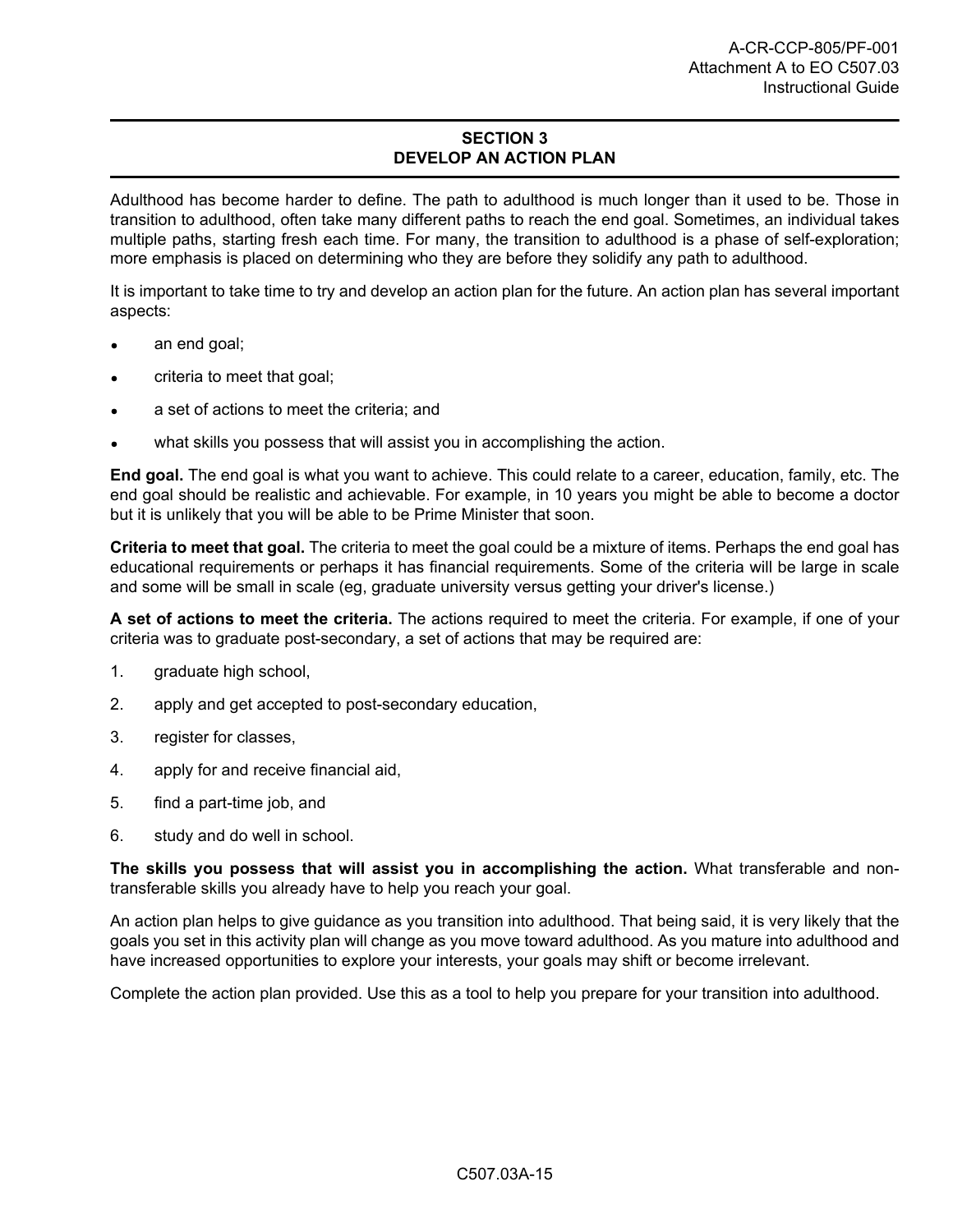| <b>ACTION PLAN</b>                                                               |           |  |
|----------------------------------------------------------------------------------|-----------|--|
| NAME:                                                                            | DATE:     |  |
| RANK:                                                                            | POSITION: |  |
| A. Brainstorm a list of possible goals for your future:                          |           |  |
|                                                                                  |           |  |
|                                                                                  |           |  |
|                                                                                  |           |  |
|                                                                                  |           |  |
|                                                                                  |           |  |
|                                                                                  |           |  |
| From your brainstorm list, select three goals and list them in priority to you.  |           |  |
|                                                                                  |           |  |
| ,我们也不能会在这里,我们的人们就会不能会在这里,我们也不能会不能会不能会不能会不能会不能会不能会不能会。""我们的人们就会不能会不能会不能会不能会不能会不能会 |           |  |
|                                                                                  |           |  |
| $2.$ $\overline{\phantom{a}}$                                                    |           |  |
|                                                                                  |           |  |
| 3.                                                                               |           |  |
|                                                                                  |           |  |
|                                                                                  |           |  |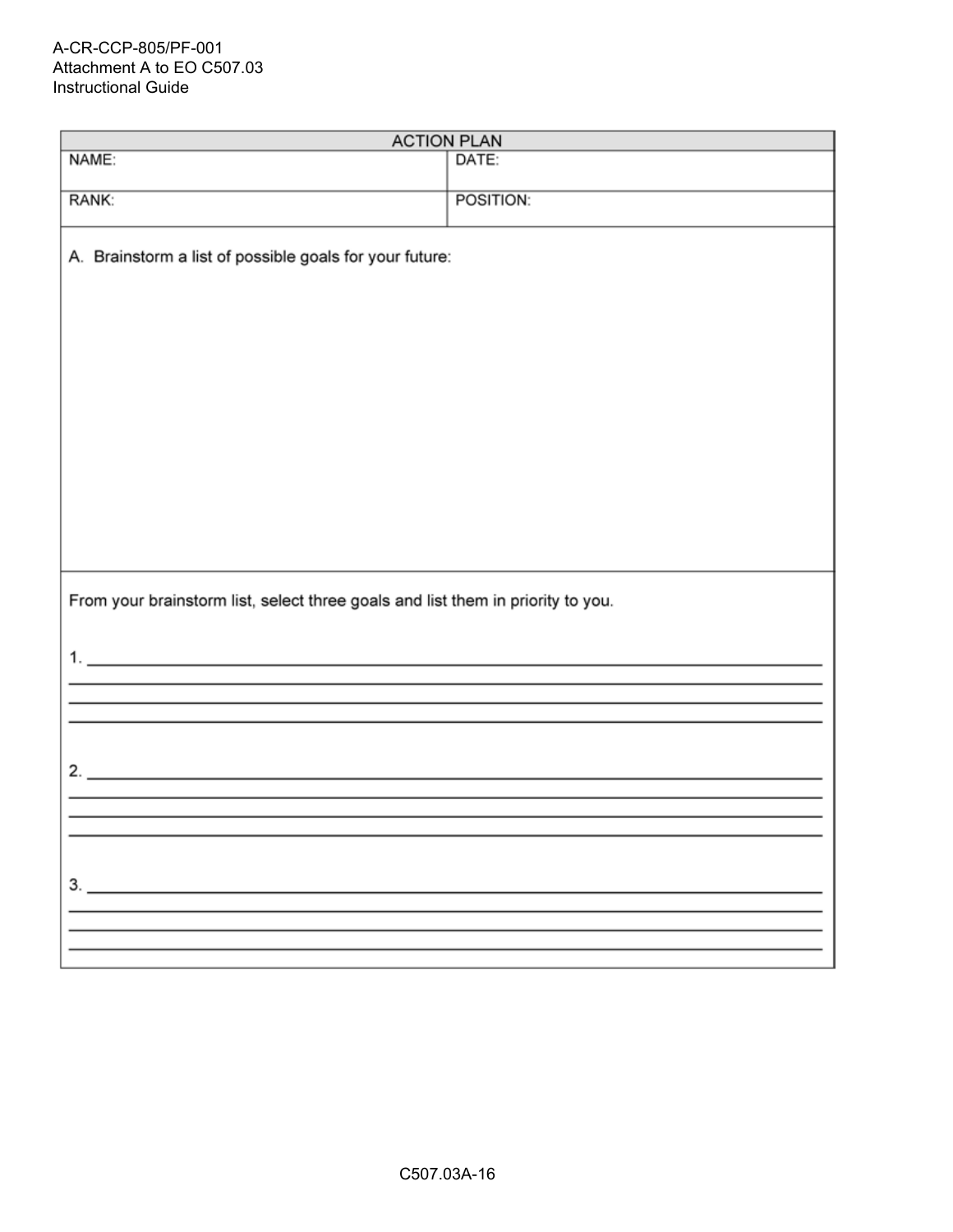| <b>ACTION PLAN</b>                                               |                 |                   |  |
|------------------------------------------------------------------|-----------------|-------------------|--|
| B. Brainstorm a list of criteria needed to meet each goal.       |                 |                   |  |
| Goal Number One                                                  | Goal Number Two | Goal Number Three |  |
|                                                                  |                 |                   |  |
| C. Create a set of actions needed in order to meet the criteria. |                 |                   |  |
| Goal Number Two<br><b>Goal Number Three</b><br>Goal Number One   |                 |                   |  |
|                                                                  |                 |                   |  |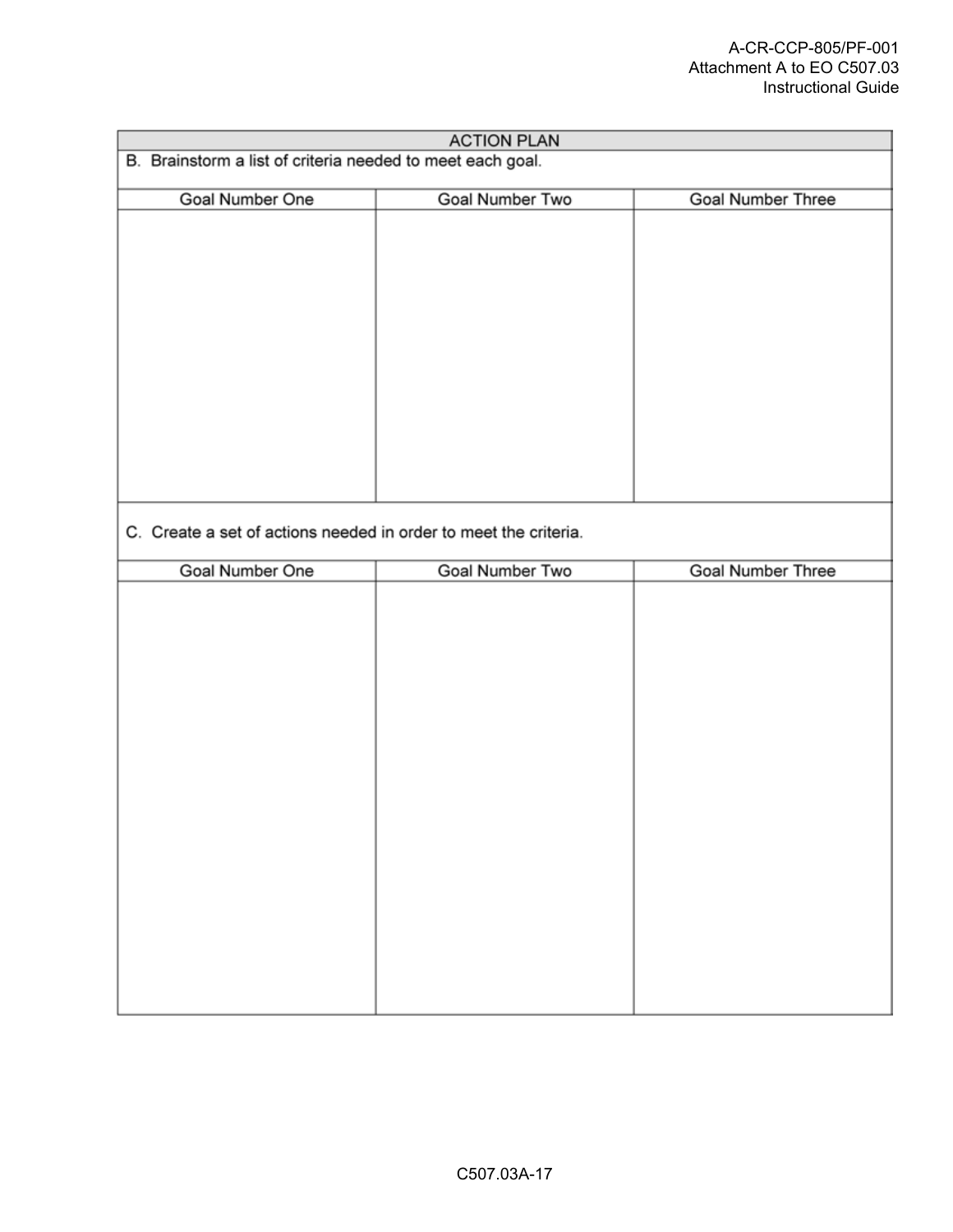| D. Using your list of transferable and non-transferable skills from the previous section, list the skills that<br>you already have that will help to reach your goal. |                 |                          |
|-----------------------------------------------------------------------------------------------------------------------------------------------------------------------|-----------------|--------------------------|
|                                                                                                                                                                       |                 |                          |
| Goal Number One                                                                                                                                                       | Goal Number Two | <b>Goal Number Three</b> |
|                                                                                                                                                                       |                 |                          |